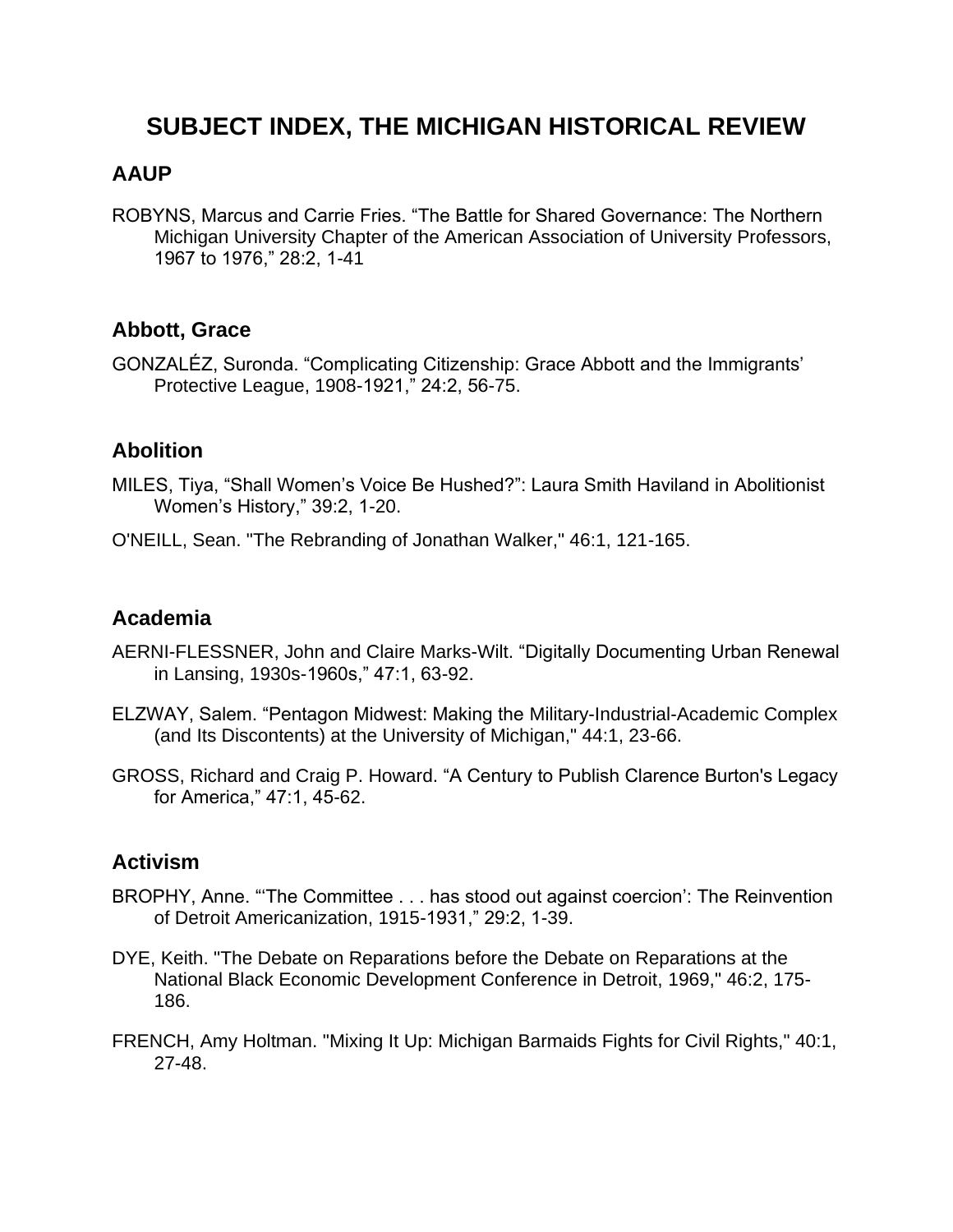- GOLD, Kenneth M. "'We just don't want to keep on going to useless meetings': Community Organizing at Detroit's Jefferson Junior High School, 1966-1967," 32:1, 97-121.
- GONZALÉZ, Suronda. "Complicating Citizenship: Grace Abbott and the Immigrants' Protective League, 1908-1921," 24:2, 56-75.
- GOODIER, Susan. "The Price of Pacifism: Rebecca Shelley and Her Struggle for Citizenship," 36:1, 71-101.
- HÄDERLE, Irene. "Women and Lay Activism: Aspects of Acculturation in the German Lutheran Churches of Ann Arbor, Michigan, 1870-1917," 25:1, 25-43.
- KAMEN, Scott. "The People's Republic of Ann Arbor: The Human Rights Party and College Town Liberalism," 46:2, 31-69.
- KERSTEN, Andrew E. "Jobs and Justice: Detroit, Fair Employment, and Federal Activism during the Second World War," 25:1, 76-101.

# **Adams, Lois Bryan**

LEASHER, Evelyn. "Lois Bryan Adams and the Household Department of the *Michigan Farmer*," 21:1, 101-119.

#### **Adams, Uriah**

THALMANN, Maureen. "A Millenarian Family: Uriah Adams and a Private Second Coming," 28:2, 173-180.

#### **Adrian**

BAK, Richard. "Digging Up Bob Troy," 44:1, 67-96.

#### **Advertising**

- ARMITAGE, Kevin C. "Commercial Indians: Authenticity, Nature, and Industrial Capitalism in Advertising at the Turn of the Twentieth Century," 29:2, 71-95.
- BOLES, Frank. "Michigan Newspapers: A Two-Hundred-Year Review," 36:1, 31-69.
- BURD, Camden. "Imagining a Pure Michigan Landscape: Advertisers, Tourists, and the Making of Michigan's Northern Vacationlands,: 42:2, 31-51.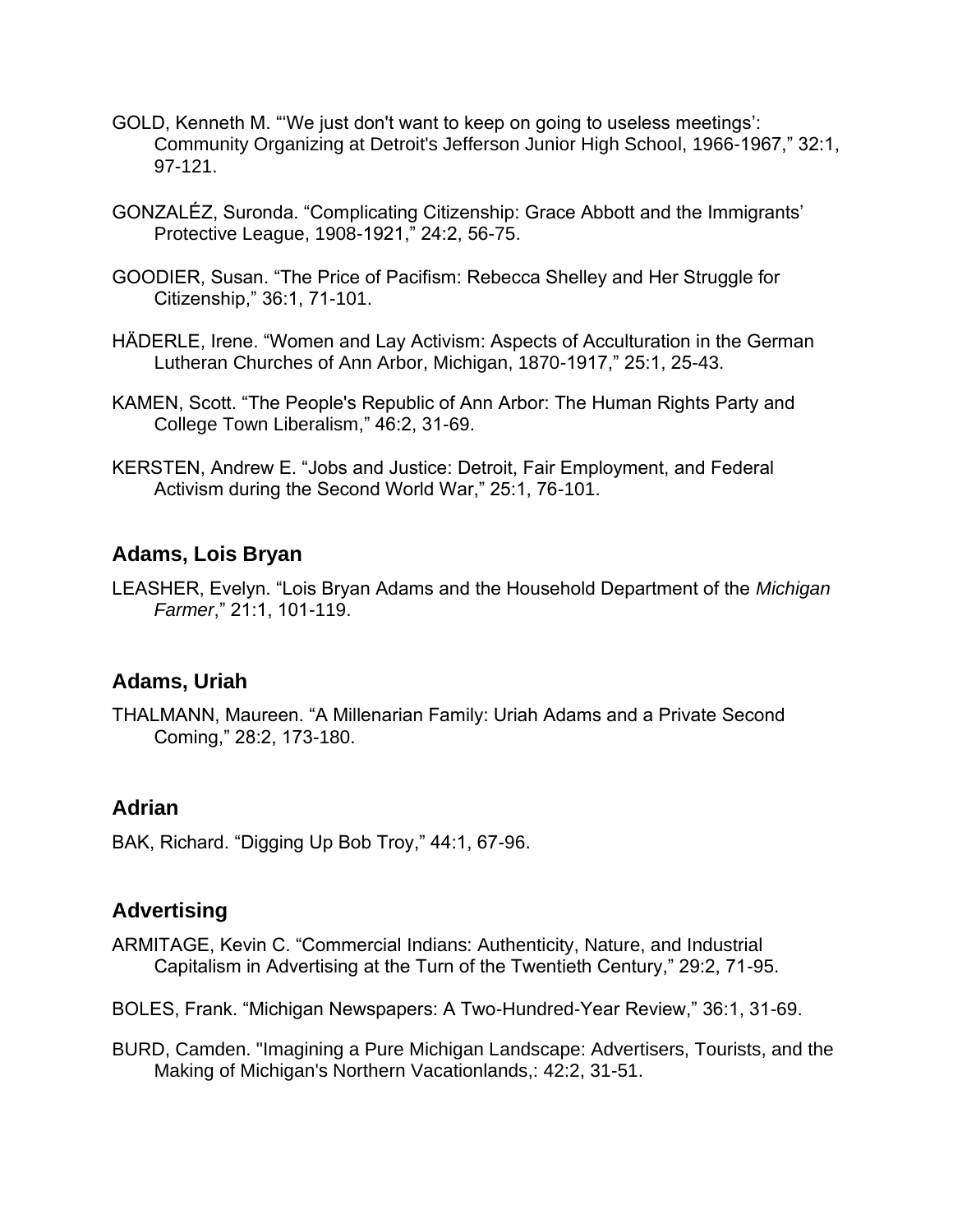#### **African American**

- AERNI-FLESSNER, John and Claire Marks-Wilt. "Digitally Documenting Urban Renewal in Lansing, 1930s-1960s," 47:1, 63-92.
- BURNS, Andrea. "Waging Cold War in a Model City: The Investigation of 'Subversive' Influences in the 1967 Detroit Riot," 30:1, 3-30.
- CAPECI, Dominic J. Jr. and Martha Wilkerson. "The Detroit Rioters of 1943: A Reinterpretation," 16:1, 49-72.
- COX, Anne-Lisa. "A Pocket of Freedom: Blacks in Covert, Michigan, in the Nineteenth Century," 21:1, 1-18.
- DALEY, Matthew Lawrence and Scott L. Stabler. "'The World's Greatest Minstrel Show Under the Stars': Blackface Minstrels, Community Identity, and the Lowell Showboat, 1932-1977," 44:2, 1-35.
- DYE, Keith. "The Black Manifesto for Reparations in Detroit: Challenge and Response, 1969," 35:2, 53-83.
- DYE, Keith. "The Debate on Reparations before the Debate on Reparations at the National Black Economic Development Conference in Detroit, 1969," 46:2, 175- 186.
- ENDERS, Calvin. "Under Grand Haven's White Sheets," 19:1, 47-61.
- FINE, Sidney. "Michigan and Housing Discrimination, 1949-1968," 23:2, 81-114.
- GLESNER, Anthony Patrick. "Laura Haviland: Neglected Heroine of the Underground Railroad," 21:1, 19-48.
- HENRY, Sean. "Racial Pragmatism and the Conditions of Racial Contact: The Detroit Interracial Committee, Public Schools, and Measuring Racial Tension, 1944-1950," 46:1, 69-105.
- HEPBURN, Sharon A. Roger. "Following the North Star: Canada as a Haven for Nineteenth-Century American Blacks," 25:2, 91-126.
- JELKS, Randal M. "Making Opportunity: The Struggle against Jim Crow in Grand Rapids, Michigan, 1890-1927," 19:2, 23-48.
- KERSTEN, Andrew E. "Jobs and Justice: Detroit, Fair Employment, and Federal Activism during the Second World War," 25:1, 76-101.

LEASHER, Evelyn. "Bibliography: Broadside Press of Detroit," 26.1, 107-123.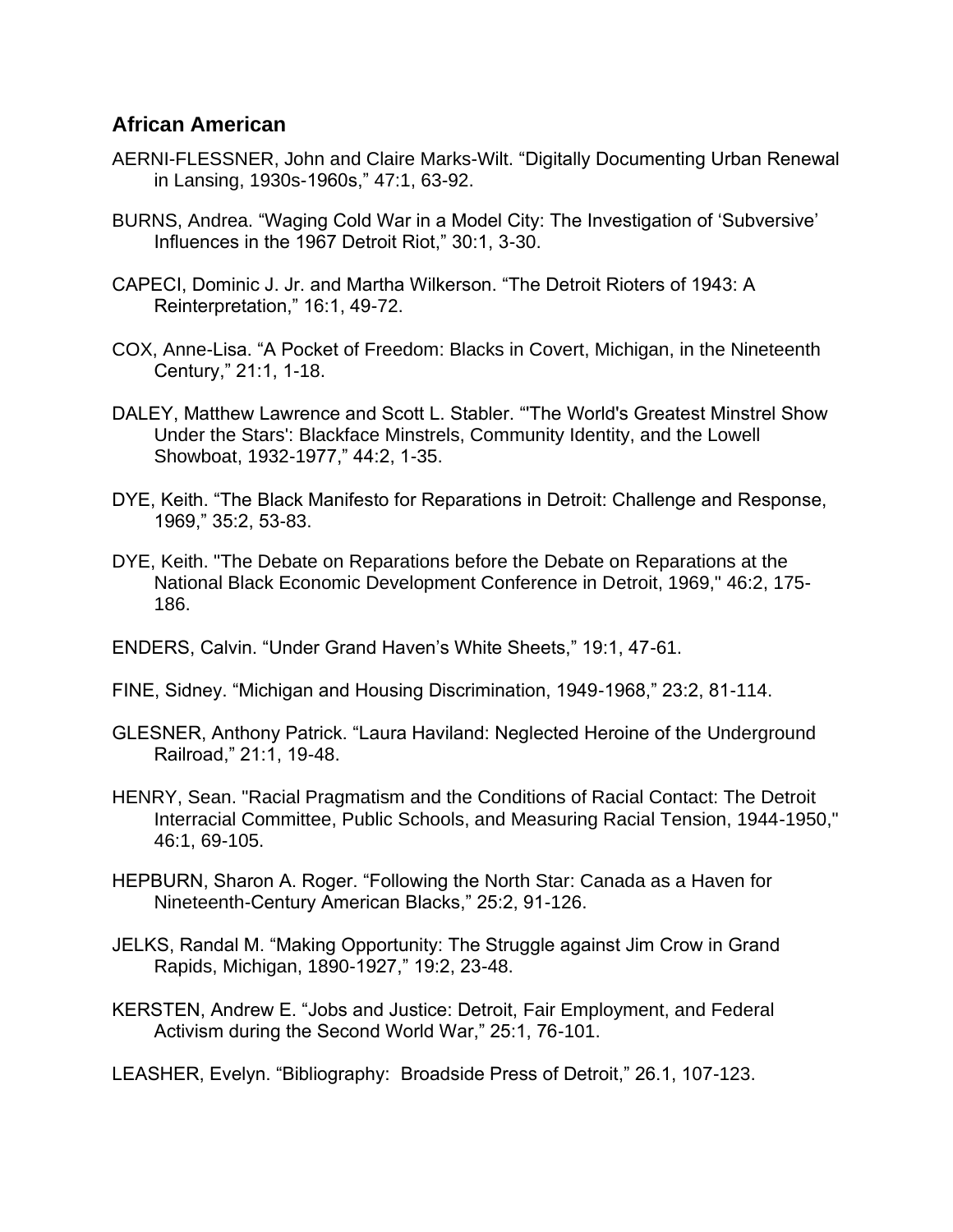- MALTZ, Earl M. "Radical Politics and Constitutional Theory: Senator Jacob M. Howard of Michigan and the Problem of Reconstruction," 32:1, 19-32.
- MARTIN, Ruth. "They feel the beams resting upon their necks": George W. Crockett and the Development of Equal Justice Under Law, 1948-1969," 39:2, 51-76.
- MCDAID, William. "Kinsley S. Bingham and the Republican Ideology of Antislavery, 1847-1855," 16:2, 43-73.
- MURAGE, Njeru. "Making Migrants an Asset: The Detroit Urban League-Employers Alliance in Wartime Detroit, 1916 to 1919," 26:1, 67-104.
- O'NEILL, Sean. "The Rebranding of Jonathan Walker," 46:1, 121-165.
- PARK, Laurel. "Planting the Seeds of Academic Excellence and Cultural Awareness: The Michigan-Tuskegee Exchange Program," 30:1, 117-131.
- REED, Christopher Robert. "Organized Racial Reform in Chicago During the Progressive Era: The Chicago NAACP, 1910-1920," 14:1, 75-99.
- REID, John B. "'A Career to Build, a People to Serve, a Purpose to Accomplish': Race, Class, Gender, and Detroit's First Black Women Schoolteachers, 1865-1916," 18:1, 1-27.
- RIDDLE, David. "Race and Reaction in Warren, Michigan, 1971-1974: *Bradley v. Milliken* and the Cross-District Busing Controversy," 26:2, 1-49.
- RIDDLE, David. "HUD and the Open Housing Controversy of 1970 in Warren, Michigan," 24:2, 1-36.
- SHELLY, Cara L. "Bradby's Baptists: Second Baptist Church of Detroit, 1910-1946," 17:1, 1-33.
- SHOCKLEY, Megan Taylor. "Working for Democracy: Working-Class African-American Women, Citizenship, and Civil Rights in Detroit, 1940-1954," 29.2, 125-157.
- SMITH, John Matthew. '"Breaking the Plane': Integration and Black Protest in Michigan State University Football during the 1960s," 33.2, 101-129.
- SMITH, Kevin D. "From Socialism to Racism: The Politics of Class and Identity in Postwar Milwaukee," 29:1, 71-95.
- SMITH, Michael O. "Raising a Black Regiment in Michigan: Adversity and Triumph," 16:2, 23-41.
- SMITH, Suzanne E. '"Boogie Chillen': Uncovering Detroit's African-American Cultural History," 21.1, 93-108.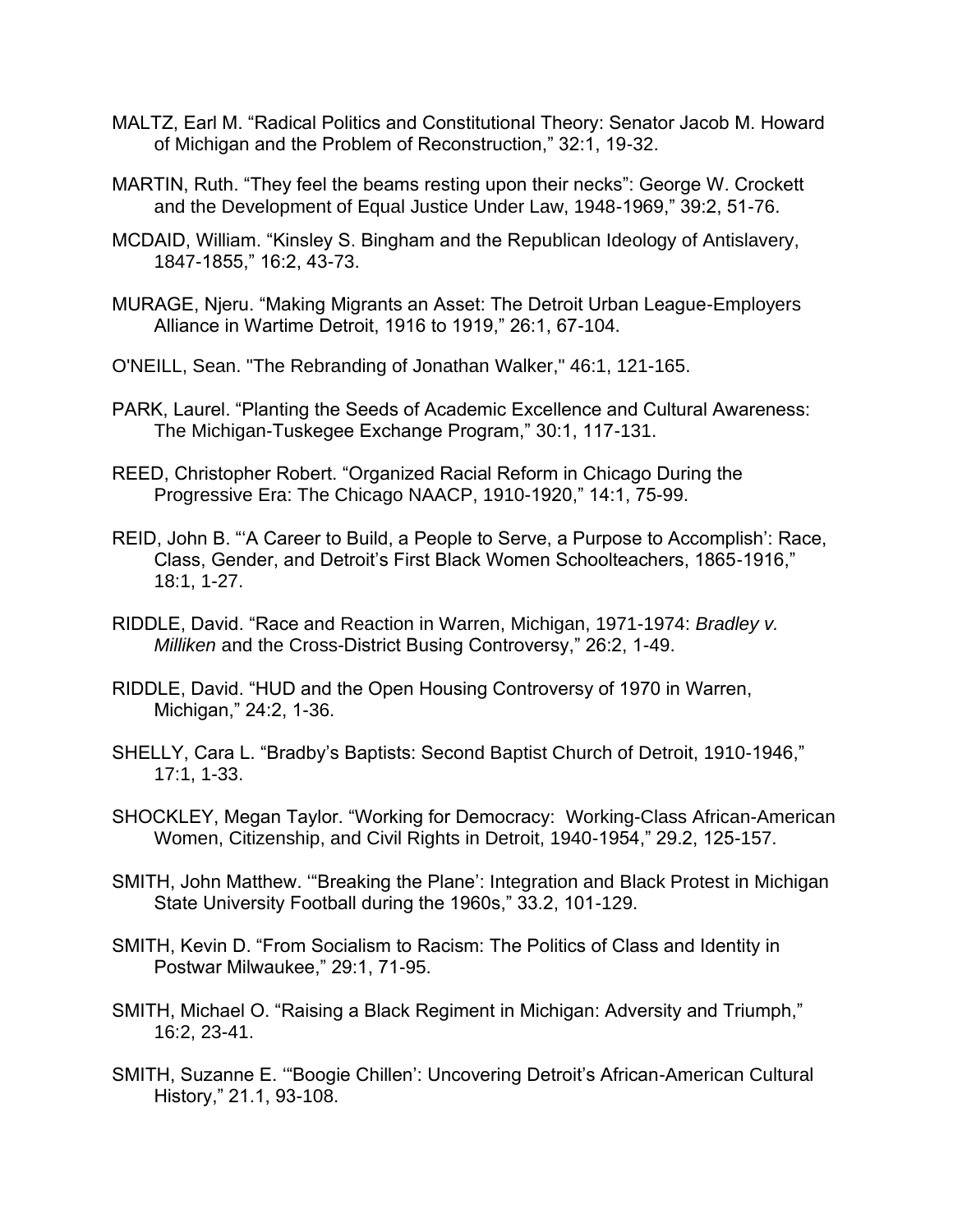STABLER, Scott L. and Matthew Lawrence Daley. "'The World's Greatest Minstrel Show Under the Stars': Blackface Minstrels, Community Identity, and the Lowell Showboat, 1932-1977," 44.2, 1-35.

### **Agriculture**

- CIADELLA, Joseph Stanhope. "A Landscape of Ruin and Repair: Parks, Potatoes, and Detroit's Environmental Past, 1879-1900," 40:1, 49-72.
- HALL, Kevin T. "The Befriended Enemy: German Prisoners of War in Michigan," 41:1, 57-80.
- MARTIN, John H. "Superintending the Poor: Social Welfare in Michigan during the Nineteenth and Early Twentieth Centuries," 46:2, 139-174.
- NYGREN, Joshua. "A Producer's Republic: Rural Zoning, Land Use, and Citizenship in the Great Lakes Cutover, 1920-1940," 40:1, 1-26.
- SALAS, Nora. "'Pablo's Problem': Michigan Chicano Movement Anticolonialism and the Farm Bureau's Peasant Menace, 1962-1972," 45:2, 1-38.

# **Ahgosa, Chief**

HEIDEMANN, Mary Ann and Ted. J. Ligibel. "Preserving and Interpreting a Shared Mission: Peter Dougherty, Chief Ahgosa, and Northern Michigan's Old Mission," 43:1, 29-56.

# **Alcohol**

- FRENCH, Amy Holtman. "Mixing It Up: Michigan Barmaids Fights for Civil Rights," 40:1, 27-48.
- LEVERING, Marijean. "History on Stage: The Detroit Players, Prohibition, and the Great Depression," 33.2, 47-79.
- PETERS, Bernard C. "Hypocrisy on the Great Lakes Frontier: The Use of Whiskey by the Michigan Department of Indian Affairs," 18:2, 1-13.
- SCHWARTZ, James Z. '"Taming the 'Savagery' of Michigan's Indians," 34:2, 39-55.
- TAP, Bruce. "'The Evils of Intemperance Are Universally Conceded': The Temperance Debate in Early Grand Rapids," 19:1, 17-45.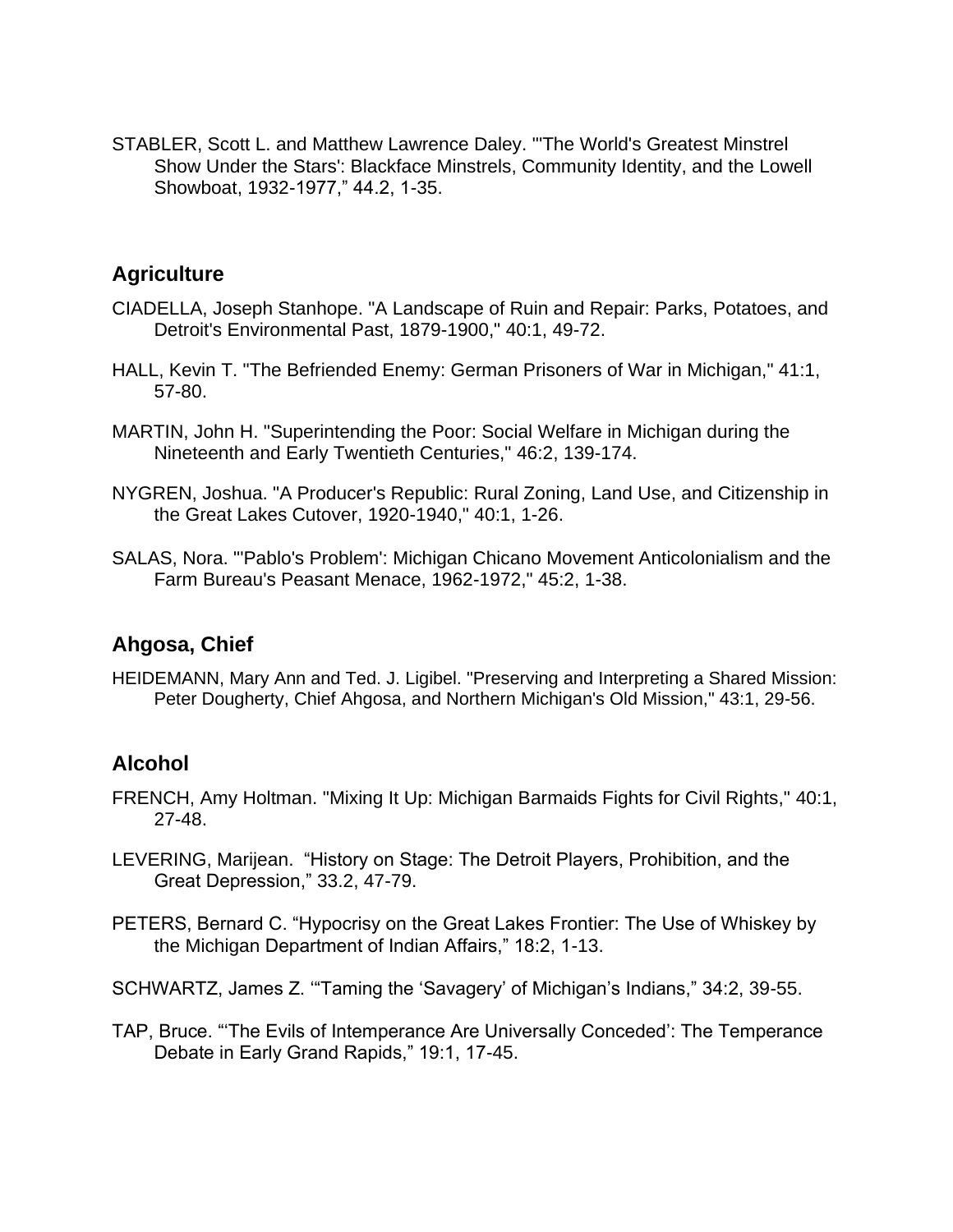### **Alpena, MI**

BUERGLENER, Robert. "Driving Ambitions: Charles Roswell Henry and the Changing Status of the Early Automobile Consumer," 37:2, 79-98.

# **American Fur Co.**

ST-ONGE, Nicole. "The Persistence of Travel and Trade: St. Lawrence River Valley Engagés and the American Fur Company, 1818-1840," 34:2, 17-37.

# **Americanization**

- BROPHY, Anne. "'The Committee . . . has stood out against coercion': The Reinvention of Detroit Americanization, 1915-1931," 29:2, 1-39.
- CASSIDY, Michelle. "'The More Noise They Make': Odawa and Ojibwe Encounters with American Missionaries in Northern Michigan, 1837-1871," 38:2, 1-34.
- KARAMANSKI, Theodore J. "State Citizenship as a Tool of Indian Persistence: A Case Study of the Anishinaabeg of Michigan," 37.2, 119-138.
- MORALEZ, Eduardo. "Settling Out and Fitting In: Family and Migration in the Ethnic Mexican Midwest during the Twentieth Century," 37:2, 29-51.

# **Anderson, John**

DAVIS, Rusty. "The Short Life of Colonel John Anderson of the US Topographical Engineers and His Impact on Early Michigan," 46:1, 107-119.

# **Anishnabeg (see OJIBWA)**

#### **Ann Arbor, MI**

- BLOUIN, Francis X. "The Components of Reputation: Pragmatism, Science, and the Transformation of the University of Michigan, 1852-1900," 43:1, 57-84.
- DEMPSEY, Dave. "Perry Bullard: Liberal Lawmaker, 1972-1992," 29:1, 97-117.
- HÄDERLE, Irene. "Women and Lay Activism: Aspects of Acculturation in the German Lutheran Churches of Ann Arbor, Michigan, 1870-1917," 25:1, 25-43.
- KAMEN, Scott. "The People's Republic of Ann Arbor: The Human Rights Party and College Town Liberalism," 46:2, 31-69.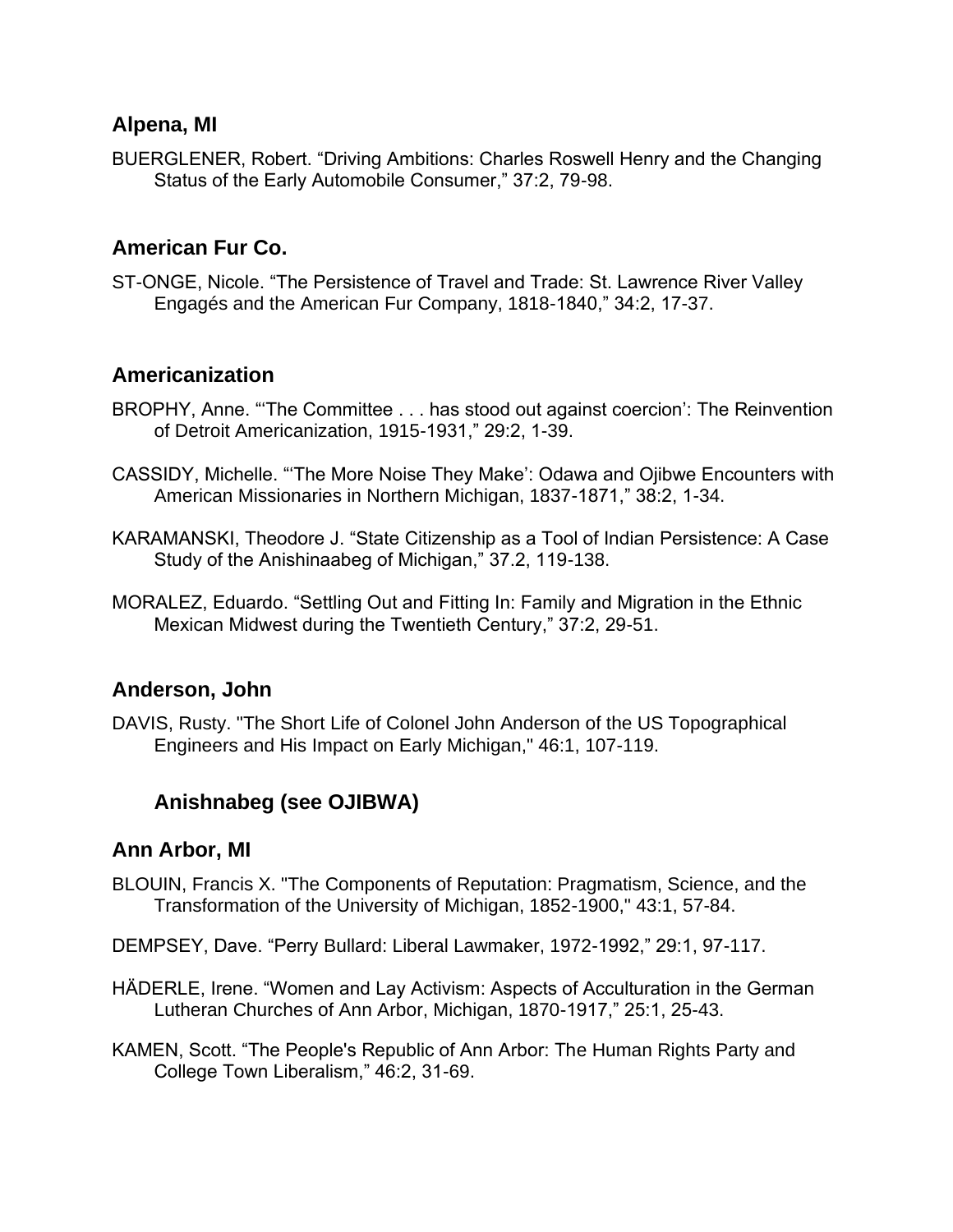### **Anti-abortion**

KARRER, Robert N. "The Formation of Michigan's Anti-Abortion Movement, 1967- 1974," 22:1, 67-107.

# **Anticolonialism**

SALAS, Nora. "'Pablo's Problem': Michigan Chicano Movement Anticolonialism and the Farm Bureau's Peasant Menace, 1962-1972," 45:2, 1-38.

# **Anti-modernist**

KATES, James. "James Oliver Curwood: Antimodernist in the Conservation Crusade," 24:1, 73-102.

# **Anti-Semitism**

FERMAGLICH, Kirsten. "The Social Problems Club Riot of 1935: A Window into Antiradicalism and Antisemitism at Michigan State College," 30:1, 93-115.

STOCKTON, Ronald R. "McGuffey, Ford, Baldwin, and the Jews," 35:2, 85-96.

# **Apples**

KERRIGAN, William. "Apples on the Border: Orchards and the Contest for the Great Lakes," 34:1, 25-41.

# **Arab Americans**

BAWARDI, Hani J. "'Why Do Arabs Own Grocery Stores?': Arabic-Speaking Merchants in Flint, Michigan," 44:2, 67-96.

#### **Architecture**

- RARICK, Ronald R. "A Michigan Architect in Indiana: Elijah E. Myers and the Business of Architecture in the Gilded Age," 26:2, 149-159.
- HEIDEMANN, Mary Ann and Ted J. Ligibel. "Preserving and Interpreting a Shared Mission: Peter Dougherty, Chief Ahgosa, and Northern Michigan's Old Mission," 43:1, 29-56.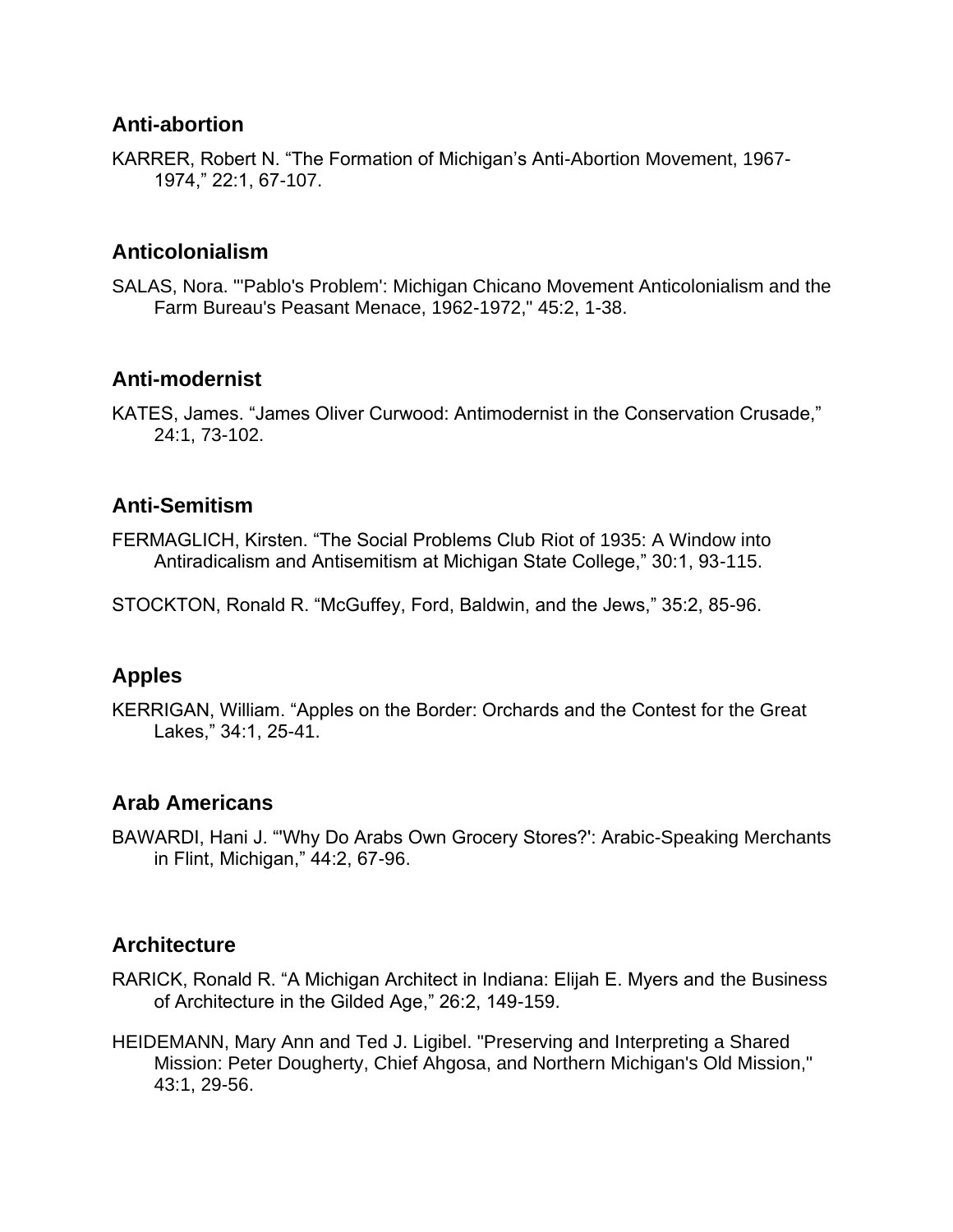#### **Archives**

- AERNI-FLESSNER, John and Claire Marks-Wilt. "Digitally Documenting Urban Renewal in Lansing, 1930s-1960s," 47:1, 63-92.
- BARNETT, Le Roy. "Assessing the Value of Two Tax-Related Michigan Records," 33:1, 125-26.
- BARNETT, Le Roy. "The Completion of Michigan's WPA Imprints Inventory: Items Published 1851-1876," 35:2, 97-107.
- BARNETT, Le Roy. "Index to the Annual Reports of the Michigan Department of Labor, 1884-1920," 33:1, 109-23.
- BARNETT, Le Roy. "Soil Surveys: A Down-to-Earth Source of Cultural Information," 32:2, 119-130.
- BLOOMFIELD, Ron. "The Historical Museum of Bay County: The Patrol Craft Sailor Association Archives," 23.1, 123-125.
- COX, Robert S. "The Great Lakes in Philadelphia: The American Philosophical Society," 25.1, 125-129.
- COX, Robert S. "The Old Northwest at the Clements Library," 24.1, 143-159.
- GODZAK, Roman P. "Archives of the Archdiocese of Detroit," 23.1, 126-133.
- HOLLERAN, Bill. "GMI Alumni Foundation: Collection of Industrial History," 22.2, 154- 156.
- HOOVER, Terry. "Henry Ford Museum and Greenfield Village," 27.1, 153-169.
- HOOVER, Terry. "Henry Ford Museum and Greenfield Village: Automotive History Collections," 22.2, 149-153.
- MATYN, Marian. "Clarke Historical Library," 23.2, 15-164.
- OLSON, Gordon. "Local History Department: Grand Rapids Public Library," 26.1, 145- 148.
- PANIAN, Linda K. "The John M. Longyear Research Library," 24.2, 135-138.
- PATON, Susan Eileen. "Selected Bibliography for the 125th Anniversary of Central Michigan University," 43:2, 65-80.
- POWERS, Thomas E. "The Bentley Historical Library: Recent Collecting Emphasis," 26.1, 129-136.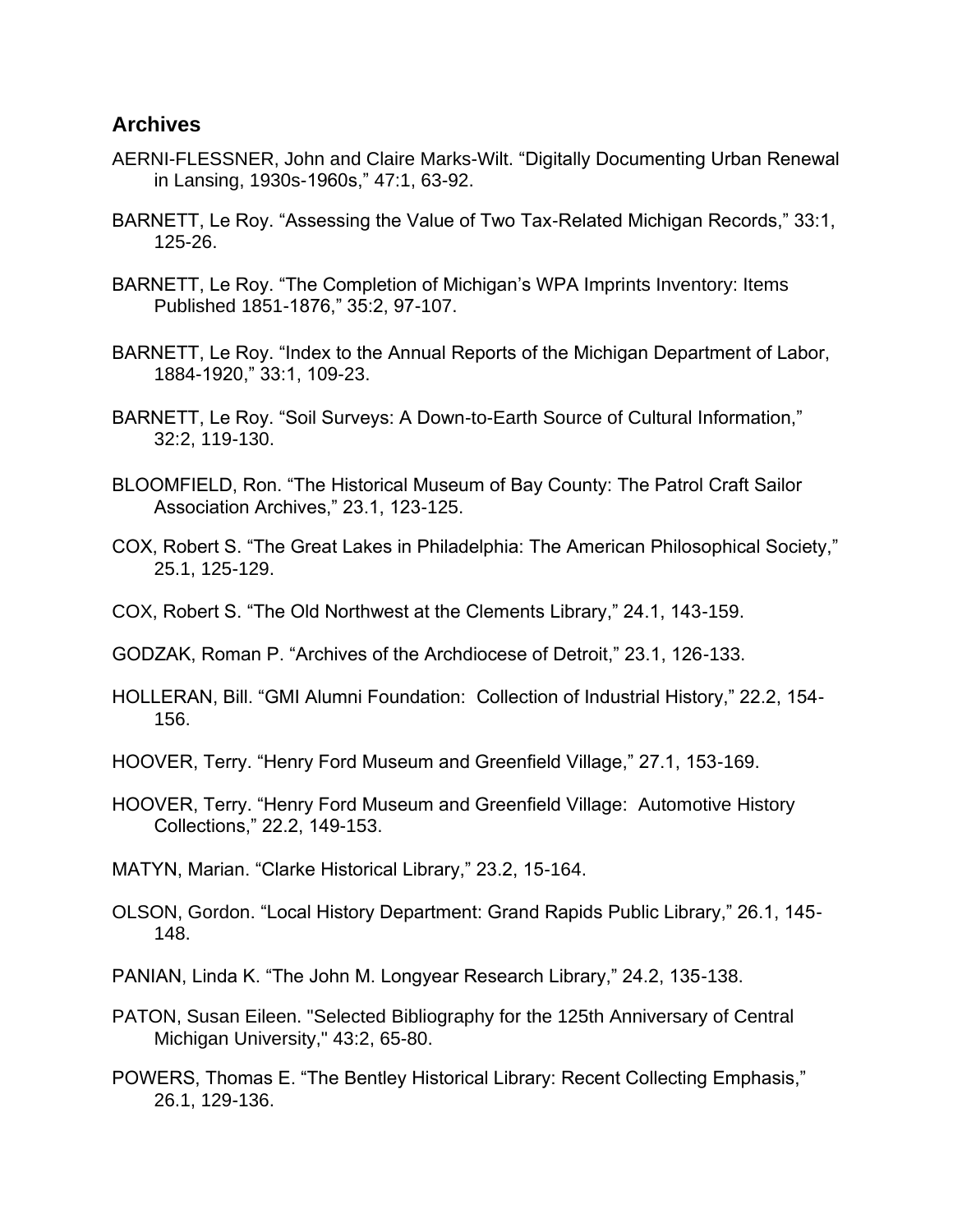POWERS, Thomas E. and Kathy Steiner. "Bentley Historical Library," 23.1, 134-142.

- RAUCHER, Margaret. "Archives of Labor and Urban Affairs: Automobile Workers and the UAW," 22.2, 157-166.
- REYNOLDS, Terry. "The Cleveland-Cliffs Iron Company Collections, Northern Michigan University Archives," 30.1, 133-144.
- RICHARDS, Lorraine Uitto. "Finnish-American Historical Archives," 23.2, 165-168.
- ROBYNS, Marcus C. "The Central Upper Peninsula and Northern Michigan University Archives," 26.1, 137-144.
- WAGENAAR, Larry. "The Joint Archives of Holland," 24.2, 139-142.
- WAITE, Robert G. "The Alden B. Dow Archives," 24.2, 128-134.
- WOLF, James C. "The Midwest Capuchin Province of St. Joseph, Michigan: Its History and Its Archives," 27.1, 137-154.

### **Armstrong, Louise V.**

- DALEY, Matthew Lawrence and Scott L. Stabler. "'The World's Greatest Minstrel Show Under the Stars': Blackface Minstrels, Community Identity, and the Lowell Showboat, 1932-1977," 44:2, 1-35.
- STABLER, Scott L. and Matthew Lawrence Daley. "'The World's Greatest Minstrel Show Under the Stars': Blackface Minstrels, Community Identity, and the Lowell Showboat, 1932-1977," 44:2, 1-35.
- STEIN-ROGGENBUCK, Susan. "A Contest for Local Control: Emergency Relief in Depression-Era Michigan," 26:2, 91-126.

#### **Art**

- JONES, Janna. "The Sculpture of Marshall Fredericks and the Rise and Fall of the Midwestern Mall," 47:1, 29-43.
- MERRILL, Peter C. "Summers at Ox-Bow: The Early Days of a Michigan Art Colony," 22:1, 109-123.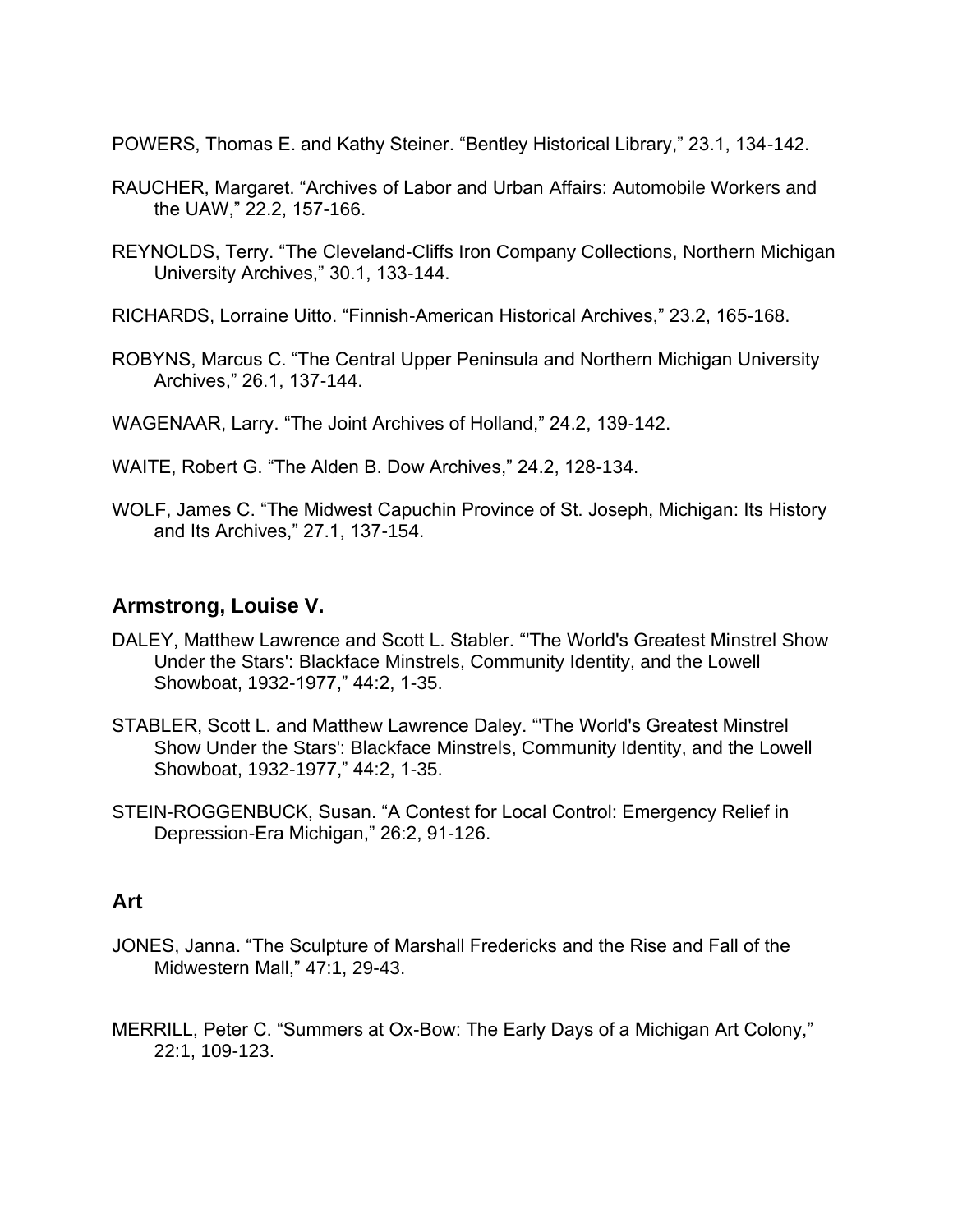### **Asia**

MORGAN, Jason Michael. "No Refuge from Modernity?: The Intersections of American and Japanese Conservatisms, Russell Kirk, and Shirasu Jiro," 42:1, 35-39.

#### **Askin, John**

WIDDER, Agnes Haigh. "The John Askin Family Library: A Fur-Trading Family's Books," 33:1, 27-57.

### **Assimilation**

- CASSIDY, Michelle. "'The More Noise They Make': Odawa and Ojibwe Encounters with American Missionaries in Northern Michigan, 1837-1871," 38:2, 1-34.
- FERNÁNDEZ, Delia. "Becoming Latino: Mexican and Puerto Rican Community Formation in Grand Rapids, Michigan, 1926-1964," 39.1, 71-99.
- FIERST, John T. "Rationalizing Removal: Anti-Indianism in Lewis Cass's *North American Review* Essays," 36:2, 1-35.
- GILLS, Bradley J. "Navigating the Landscape of Assimilation: The Anishnabeg, the Lumber Industry, and the Failure of Federal Indian Policy in Michigan," 34:2, 57-74.
- MORALEZ, Eduardo. "Settling Out and Fitting In: Family and Migration in the Ethnic Mexican Midwest During the Twentieth Century," 37:2, 29-51.
- SCHWARTZ, James Z. "Taming the 'Savagery' of Michigan's Indians," 34:2, 39-55.

#### **Atlas maps**

LYON-JENNESS, Cheryl. "Picturing Progress: Assessing the Nineteenth-Century Atlas-Map Bonanza," 30:2, 167-210.

#### **Au Sable River**

VAUGHN, David K. "The Au Sable River Lumberman's Monument: William B. Mershon's Struggle to Create a Meaningful Memorial of the Michigan Lumbering Era," 43:2, 1-36.

# **Audubon society**

BARNETT, Le Roy. "Michigan's War against Birds," 36:2, 95-124.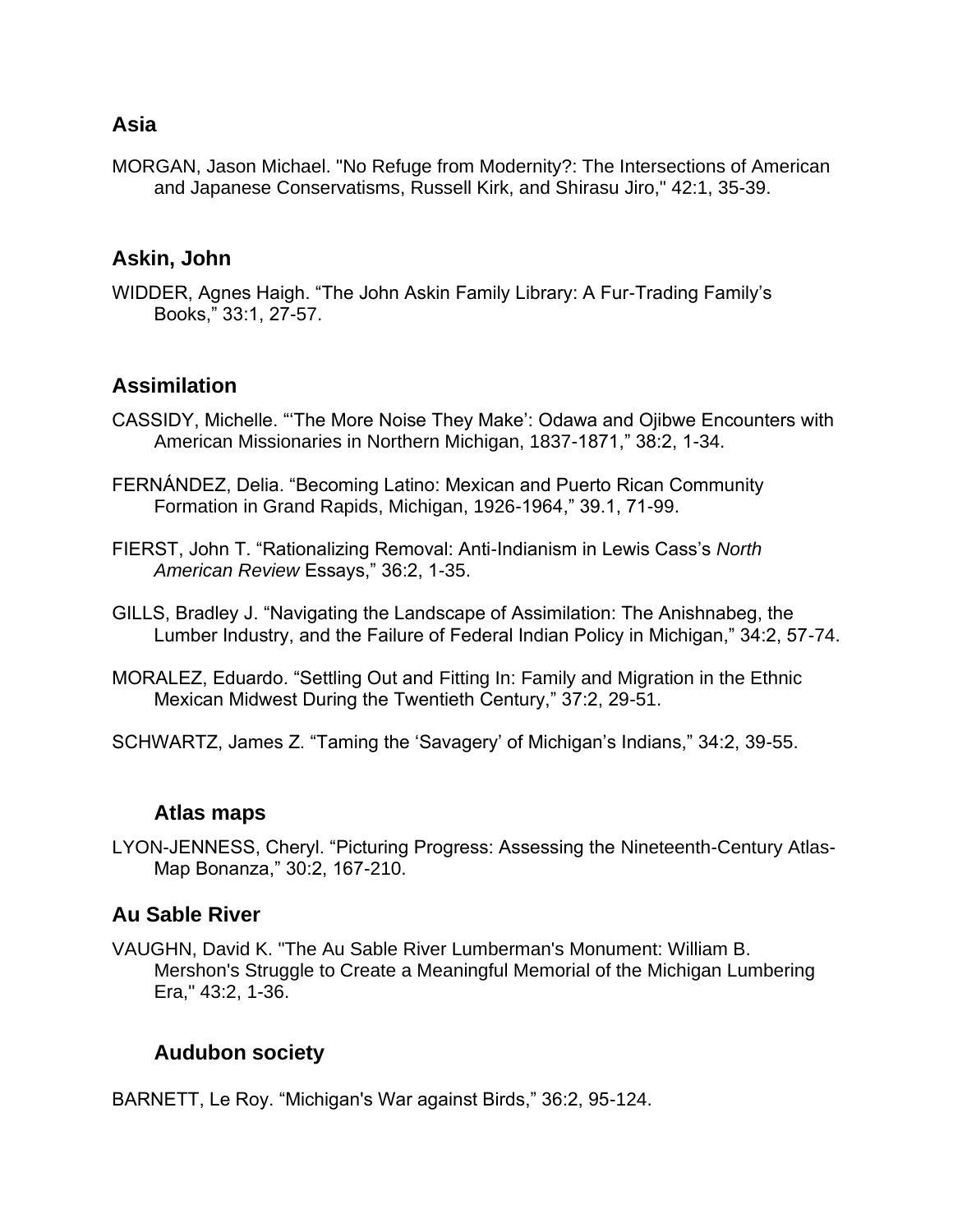# **Auto Pact (1965)**

ANASTAKIS, Dimitry. "Continental Auto Politics: The Failure of Opposition to the 1965 Auto Pact in Canada and the United States," 27:2, 131-155.

#### **Automation**

- MEYER, Steve. "An Economic 'Frankenstein': UAW Workers' Responses to Automation at the Ford Brook Park Plant in the 1950s," 28:1, 63-89.
- SKAFF, Sheila. "Ambivalence and Cigarettes: Egon Erwin Kisch's 'At Ford's Place in Detroit,' with a Translation of the Text," 29:1, 119-131.

#### **Automobile**

- ANASTAKIS, Dimitry. "Continental Auto Politics: The Failure of Opposition to the 1965 Auto Pact in Canada and the United States," 27:2, 131-155.
- BABSON, Steve. "Class, Craft, and Culture: Tool and Die Makers and the Organization of the UAW," 14:1, 33-55.
- BALTAKIS, Anthony. "On the Defensive: Walter Reuther's Testimony before the McClellan Labor Rackets Committee," 25:2, 47-68.
- BAUGH-HELTON, Tiffany. "A Woman's Place is in Her Union: The UAW's 1944 National Women's Conference and Women's Labor Activism," 40:1, 73-96.
- BOLES, Frank, Stephen Goslee and Maria Quinlan Leiby. "'Drivin' Around in My Automobile, My Baby Beside Me at the Wheel': Visiting Michigan's Automotive Exhibits," 22:2, 127-148.
- BORDEN, Timothy G. "'Toledo Is a Good Town for Working People': Richard T. Gosser and the UAW's Fight for Pensions," 26:1, 45-65.
- BROMSEN, Amy. '"They all sort of disappeared': The Early Cohort of UAW Women Leaders," 37:1, 5-39.
- BUERGLENER, Robert. "Driving Ambitions: Charles Roswell Henry and the Changing Status of the Early Automobile Consumer," 37:2, 79-98.
- GLEASON, Douglas P. "Money Men, Misdemeanors, and Motorcar Makers: The Uncompromising Vision of Henry Ford and Those He Left Behind," 42:2, 81-96.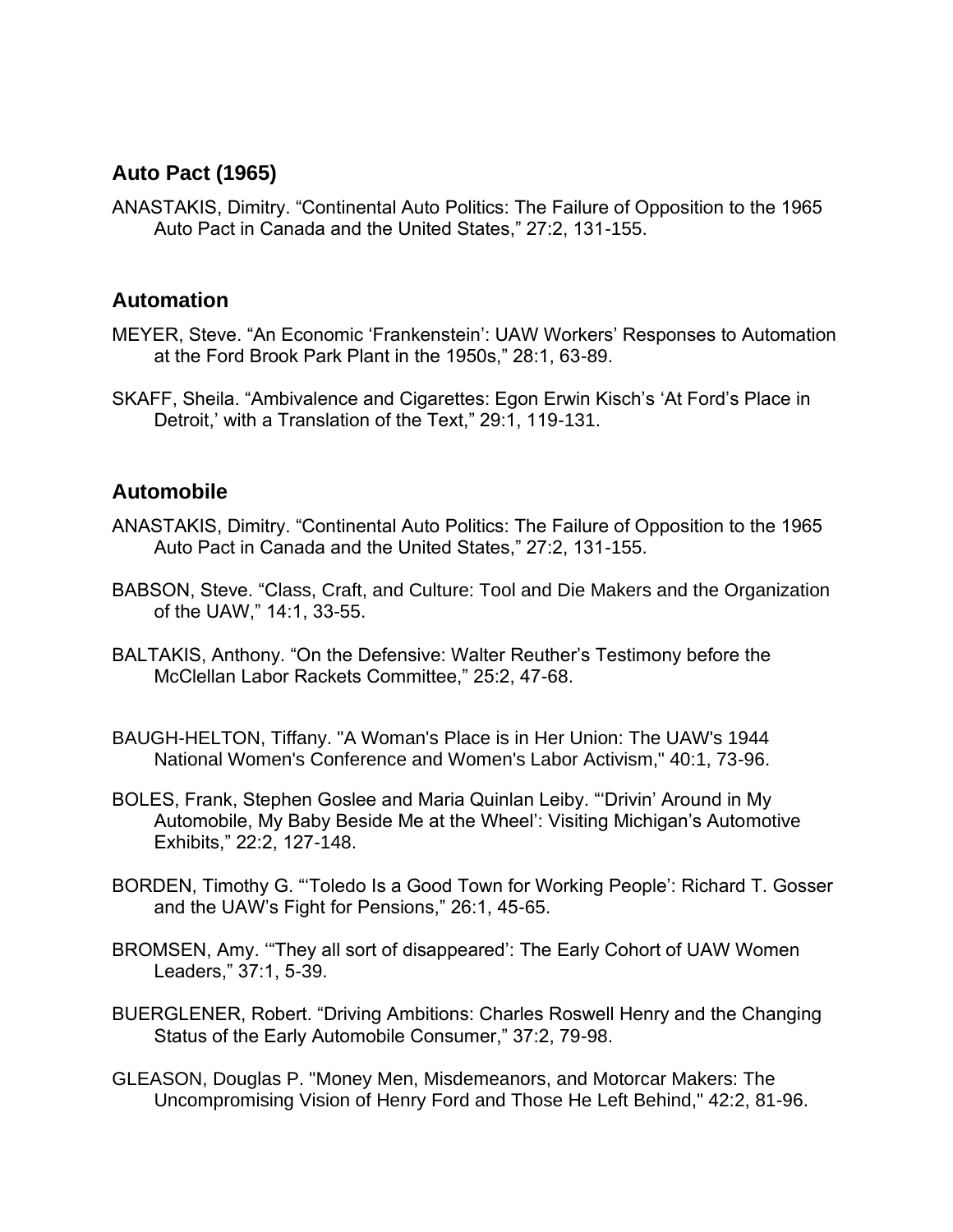- HALPERN, Martin. "The Politics of Auto Union Factionalism: The Michigan CIO in the Cold War Era," 13:2, 51-73.
- HOOVER, Terry. "Henry Ford Museum and Greenfield Village: Automotive History Collections," 22.2, 149-153.
- HYDE, Charles. '"Detroit the Dynamic': The Industrial History of Detroit from Cigars to Cars," 27:1, 57-74.
- HYDE, Charles K. "The Dodge Brothers, the Automobile Industry, and Detroit Society in the Early Twentieth Century," 22:2, 49-82.
- HYDE, Charles, K. "Planning a Transportation System for Metropolitan Detroit in the Age of the Automobile: The Triumph of the Expressway," 32:1, 59-95.
- LYNCH, Timothy P. "'Sit Down! Sit Down!': Songs of the General Motors Sit-Down Strike, 1936-1937," 22:2, 1-47.
- MATTHEWS, J. Scott. "Nippon Ford," 22:2, 83-102.
- MCCARTHY, Tom. "Henry Ford, Industrial Ecologist or Industrial Conservationist?: Waste Reduction and Recycling at the Rouge," 27:2, 53-88.
- MEYER, Steve. "An Economic 'Frankenstein': UAW Workers' Responses to Automation at the Ford Brook Park Plant in the 1950s," 28:1, 63-89.
- REYNOLDS, Douglas. "Engines of Struggle: Technology, Skill, and Unionization at General Motors, 1930-1940," 15:1, 69-92.
- RAUCHER, Margaret. "Archives of Labor and Urban Affairs: Automobile Workers and the UAW," 22.2, 157-166.
- SKAFF, Sheila. "Ambivalence and Cigarettes: Egon Erwin Kisch's 'At Ford's Place in Detroit,' with a Translation of the Text," 29:1, 119-131.
- SMITH, Mike. "'Let's Make Detroit a Union Town': The History of Labor and the Working Class in the Motor City," 27:2, 157-173.
- VEILLEUX, Denis. "Buses, Tramways, and Monopolies: The Introduction of Motor Vehicles into Montreal's Public Transport Network," 22:2, 103-126.
- WEST, Kenneth B. "'On the Line': Rank and File Reminiscences of Working Conditions and the General Motors Sit-Down Strike of 1936-1937," 12:1, 57-82.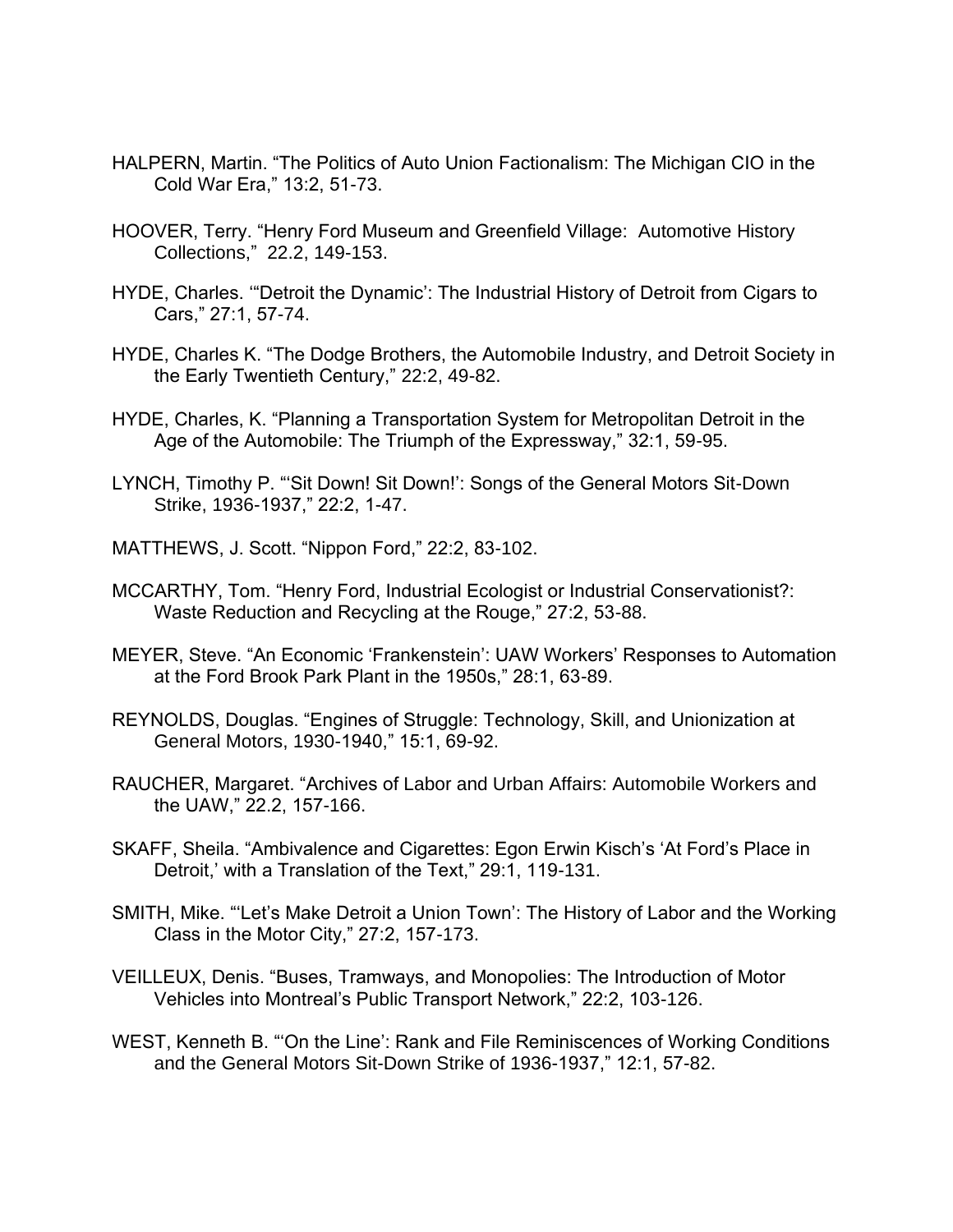- WEST, Kenneth B. "Standard Cotton Products and the General Motors Sit-Down Strike: Some 'Forgotten Men' Remembered," 14:1, 57-73.
- WOOD, Gregory. "'The Paralysis of the Labor Movement': Men, Masculinity, and Unions in 1920s Detroit," 30:1, 31-57.

### **Auto Industry**

ROSALES, Steven. "'These Streets are Mexican': An Oral History of the Mexican American Community of Saginaw, Michigan, 1920-1980," 40:2, 33-62.

### **Baby Food**

BENTLEY, Amy. "Booming Baby Food: Infant Food and Feeding in Post-World War II America," 32:2, 63-88.

#### **Backus, Ella Mae**

STEVENS, Ruth S. "Assistant US Attorney Ella Mae Backus: 'A Most Important Figure in the Legal Profession in the Western District of Michigan,'" 42:2, 1-30.

#### **Baseball**

BAK, Richard. "Digging Up Bob Troy," 44:1, 67-96.

#### **Battle of the Thames**

SKAGGS, David Curtis. "Decisions at Sandwich: William Henry Harrison and the Pursuit to the Thames," 38:1, 107-28.

# **Bay City, Michigan**

THOMPSON, John. "The Bay City Land Dredge and Dredge Works: Perspectives on the Machines of Land Drainage," 12:2, 21-43.

# **Bars**

FRENCH, Amy Holtman. "Mixing It Up: Michigan Barmaids Fights for Civil Rights," 40:1, 27-48.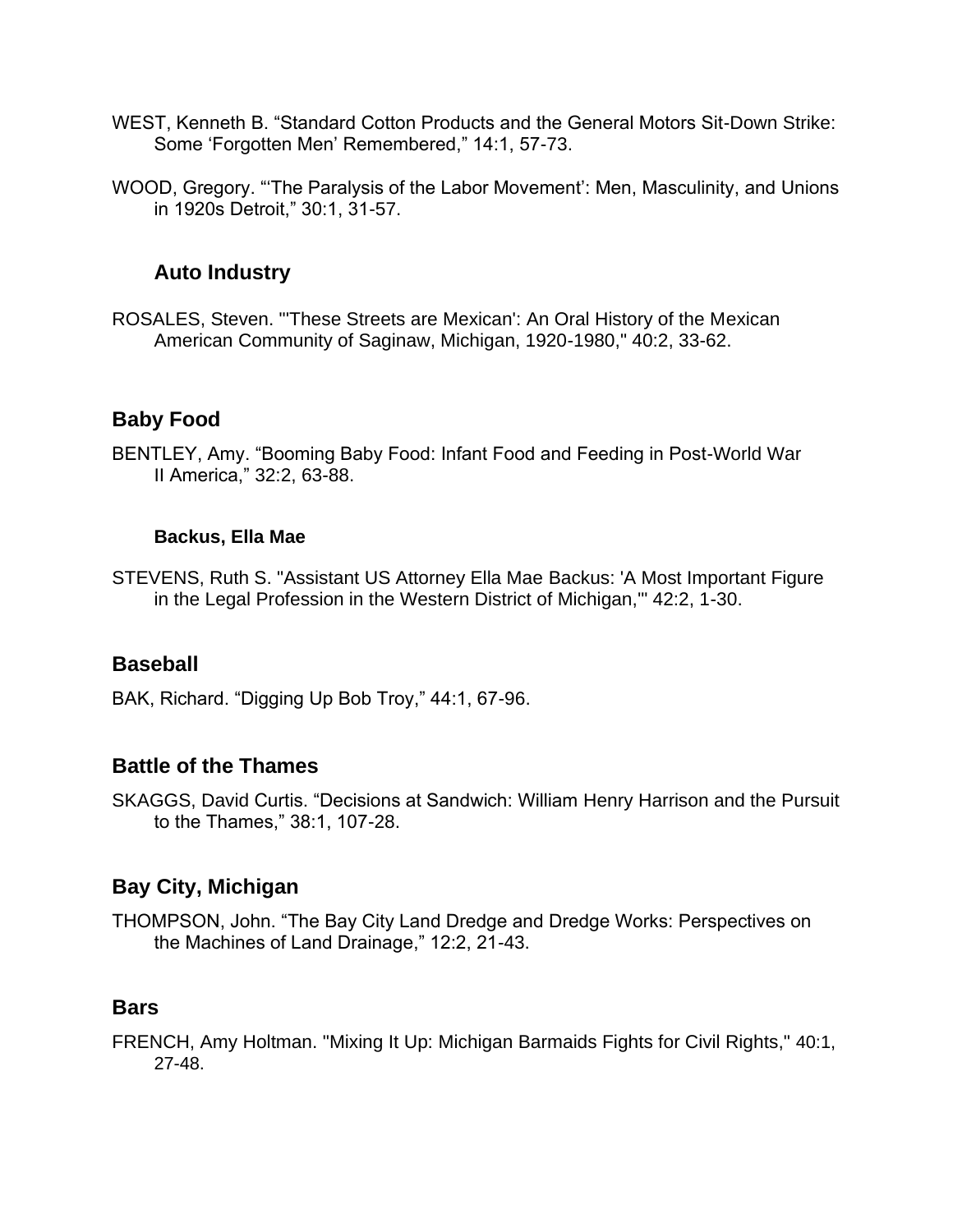# **Bartending**

FRENCH, Amy Holtman. "Mixing It Up: Michigan Barmaids Fights for Civil Rights," 40:1, 27-48.

### **Bay County, MI**

BLOOMFIELD, Ron. "The Historical Museum of Bay County: The Patrol Craft Sailor Association Archives," 23.1, 123-125.

### **Belle Isle Park**

CIADELLA, Joseph Stanhope. "A Landscape of Ruin and Repair: Parks, Potatoes, and Detroit's Environmental Past, 1879-1900," 40:1, 49-72.

# **Bibliographies**

- BARNETT, LeRoy. "Putting the Spotlight on *Headlight*," 28.1, 121-124.
- BARNETT, LeRoy. "Research Bibliography: Health Resorts in Michigan," 23.2, 169- 188.
- DUNNIGAN, Brian Leigh. "'The Prettiest Settlement in America': A Select Bibliography of Early Detroit through the War of 1812," 27:1, 1-20.
- HALL, Mitchell. "Bibliography: The American Revolution," 24.2, 161-163.
- HALL, Mitchell. "Bibliography: The Civil War," 25.2, 127-129.
- HALL, Mitchell. "Bibliography: The Cold War," 23.1, 143-145.
- HALL, Mitchell. "Bibliography: Michigan History," 26.1, 125-128.
- HALL, Mitchell. "Bibliography: Native American History," 23.2, 189-198.
- HALL, Mitchell. "Bibliography: The New Deal," 25.1, 135-137.
- HALL, Mitchell. "Bibliography: United States Industrialization," 22.2, 189-191.
- HALL, Mitchell. "Bibliography: United States Labor History," 24.1, 161-163.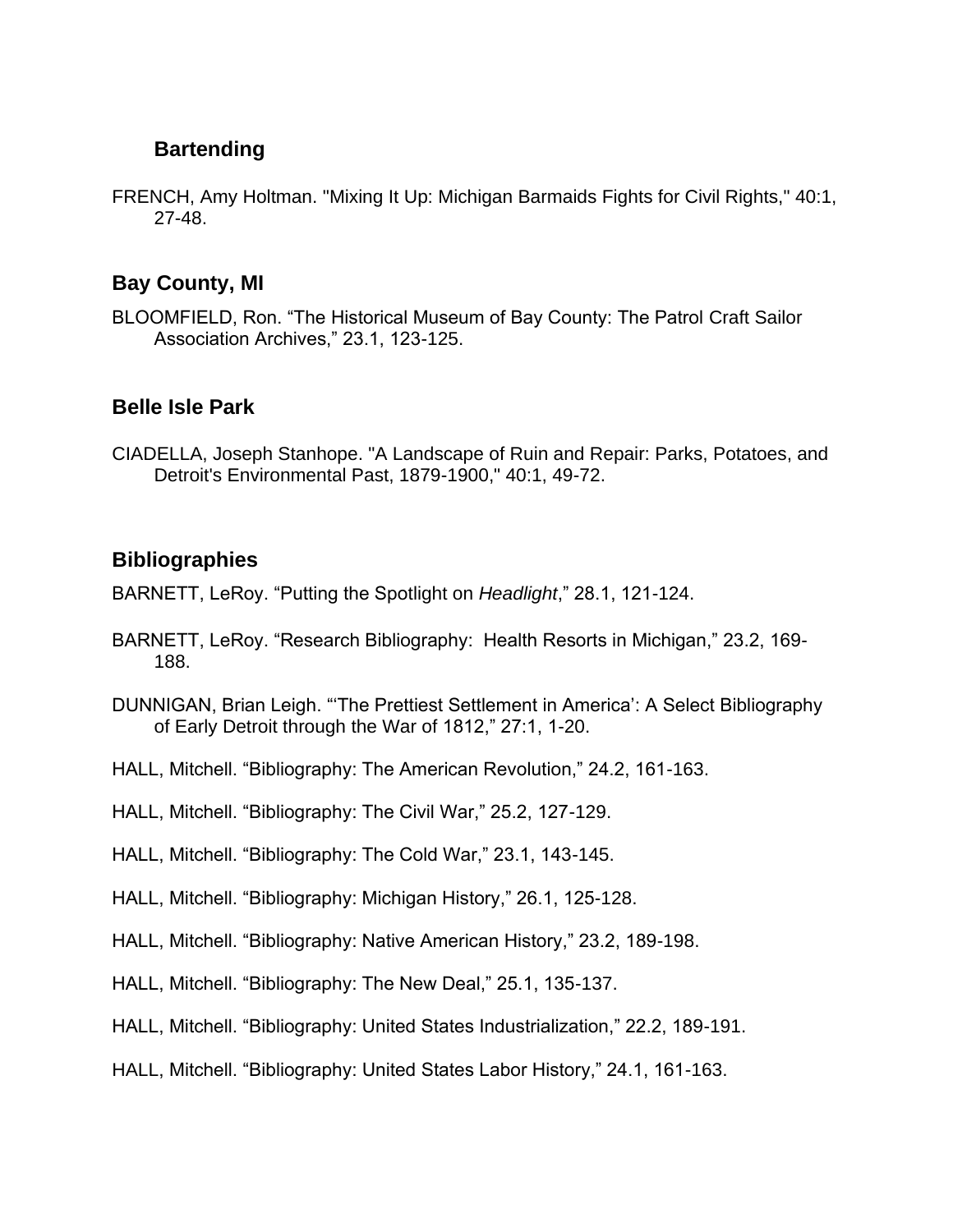LEASHER, Evelyn. "Bibliography: Broadside Press of Detroit," 26.1, 107-123.

PATON, Susan Eileen. "Selected Bibliography for the 125th Anniversary of Central Michigan University," 43:2, 65-80.

WANGER, Eugene. "Collecting the Toledo War," 24.2, 144-160.

# **Bingham, Kinsley S.**

- MCDAID, William. "Kinsley S. Bingham and the Republican Ideology of Antislavery, 1847-1855," 16:2, 43-73.
- THICK, Matthew R. "'The Exploded Humbug': Antebellum Michigan, Personal Liberty Laws, and States' Rights" 42:2, 53-65.

#### **Birds**

BARNETT, Le Roy. "Michigan's War against Birds," 36:2, 95-124.

#### **Black Economic Development Conference**

- DYE, Keith. "The Black Manifesto for Reparations in Detroit: Challenge and Response, 1969," 35:2, 53-83.
- DYE, Keith. "The Debate on Reparations before the Debate on Reparations at the National Black Economic Development Conference in Detroit, 1969," 46:2, 175- 186.

#### **Black Hawk War**

JUNG, Patrick J. "Toward the Black Hawk War: The Sauk and Fox Indians and the War of 1812," 38:1, 27-52.

#### **Boats**

- DALEY, Matthew Lawrence and Scott L. Stabler. "'The World's Greatest Minstrel Show Under the Stars': Blackface Minstrels, Community Identity, and the Lowell Showboat, 1932-1977," 44:2, 1-35.
- NELSON, John William. "The Ecology of Travel on the Great Lakes Frontier: Native Knowledge, European Dependence, and the Environmental Specifics of Contact." 45:1, 1-26.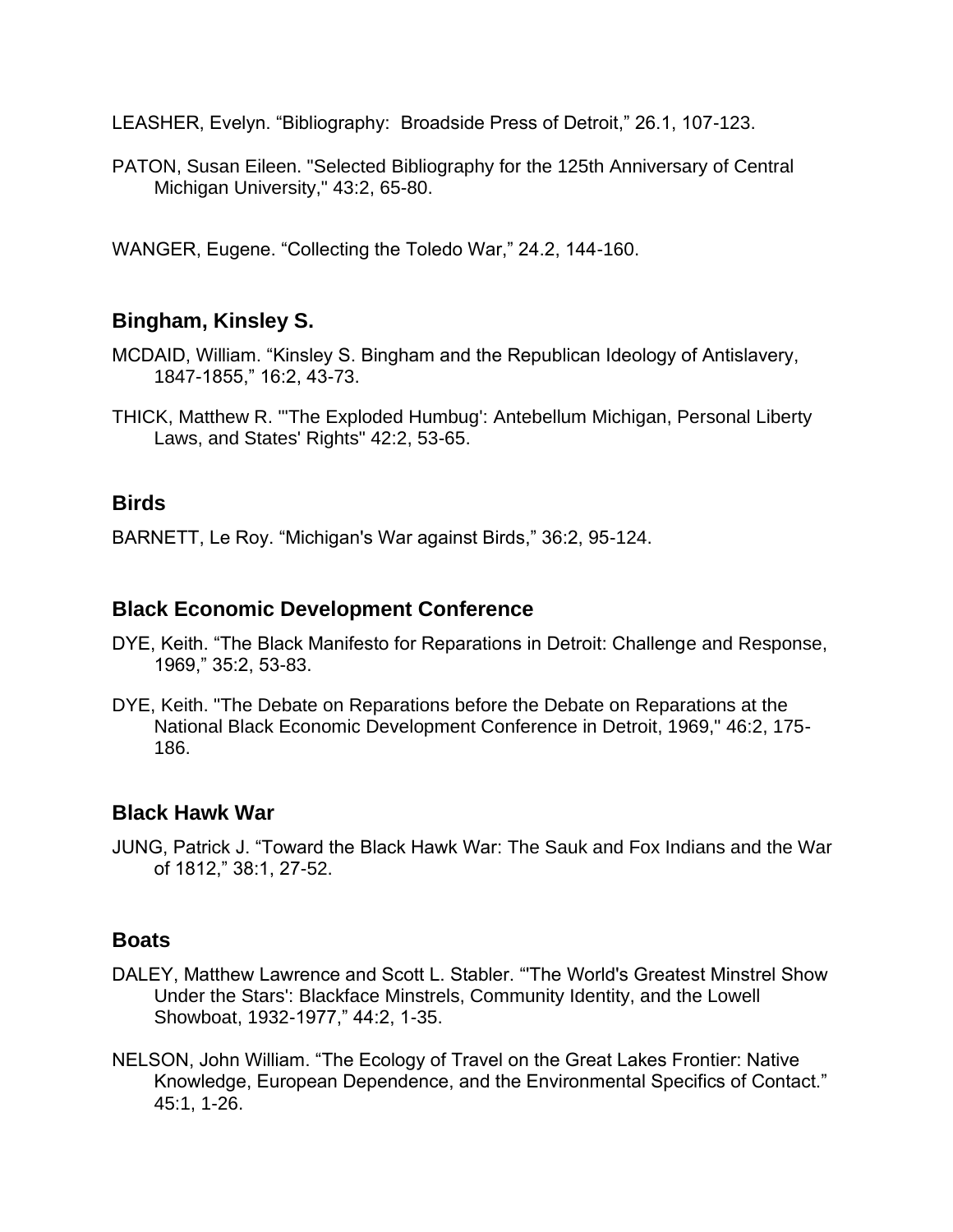STABLER, Scott L. and Matthew Lawrence Daley. "'The World's Greatest Minstrel Show Under the Stars': Blackface Minstrels, Community Identity, and the Lowell Showboat, 1932-1977," 44:2, 1-35.

#### **Books**

- GROSS, Richard and Craig P. Howard. "A Century to Publish Clarence Burton's Legacy for America," 47:1, 45-62.
- WIDDER, Agnes Haigh. "The John Askin Family Library: A Fur-Trading Family's Books," 33:1, 27-57.

#### **Borderlands**

- BHALLA, Vibha. "Detroit and Windsor as Transnational Spaces: A Case Study of Asian Indian Migrants," 34:2, 99-116.
- BOWES, John P. "The Gnadenhutten Effect: Moravian Converts and the Search for Safety in the Canadian Borderlands," 34:1, 101-117.
- BUKOWCZYK, John J. "The Permeable Border, the Great Lakes Region, and the Canadian-American Relationship," 34:2, 1-16.
- ENGLEBERT, Robert. "Merchant Representatives and the French River World, 1763- 1803," 34:1, 63-82.
- GILLS, Bradley J. "Navigating the Landscape of Assimilation: The Anishnabeg, the Lumber Industry, and the Failure of Federal Indian Policy in Michigan," 34:2, 57-74.
- GRAY, Susan E. "Writing Michigan History from a Transborder Perspective," 34:1, 1-24.
- HATTER, Lawrence B. A. "The Transformation of the Detroit Land Market and the Formation of the Anglo-American Border," 34:1, 83-99.
- KERRIGAN, William. "Apples on the Border: Orchards and the Contest for the Great Lakes," 34:1, 25-41.
- KLUG, Thomas A. "Residents by Day, Visitors by Night: The Origins of the Alien Commuter on the U.S.-Canadian Border during the 1920s," 34:2, 75-98.
- LONGO, Julie. "Consuming Freedom: The International Freedom Festival as Transnational Tourism Strategy on the Windsor-Detroit Border, 1959-1976," 34:2, 119-137.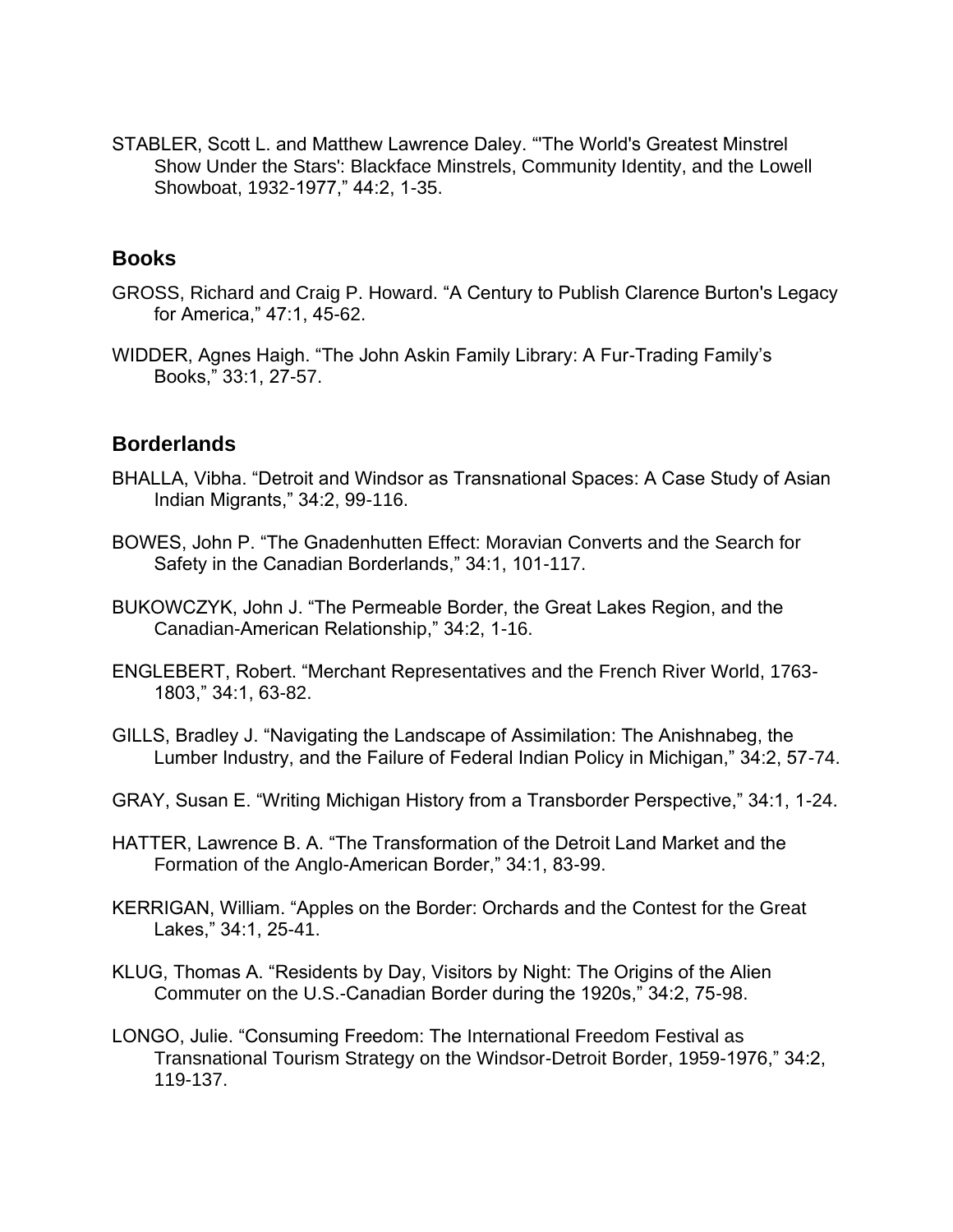SCHWARTZ, James Z. "Taming the 'Savagery' of Michigan's Indians," 34:2, 39-55.

- SECUNDA, Ben. "The Road to Ruin?: 'Civilization' and the Origins of a 'Michigan Road Band' of Potawatomi," 34:1, 119-149.
- ST-ONGE, Nicole. "The Persistence of Travel and Trade: St. Lawrence River Valley Engagés and the American Fur Company, 1818-1840," 34:2, 17-37.
- TEASDALE, Guillaume. "Old Friends and New Foes: French Settlers and Indians in the Detroit River Border Region," 38:2, 35-62.
- WIDDER, Keith R. "The 1767 Maps of Robert Rogers and Jonathan Carver: A Proposal for the Establishment of the Colony of Michilimakinac," 30:2, 35-76.

# **Boundary Commissions, Treaty of Ghent**

CARROLL, Francis M. "The Search for the Canadian-American Boundary along the Michigan Frontier: 1819-1827: The Boundary Commissions under Articles Six and Seven of the Treaty of Ghent," 30:2, 77-103.

# **Bounties (Animals and Birds)**

BARNETT, Le Roy. "Michigan's War against Birds," 36:2, 95-124.

BARNETT, Le Roy. "Michigan's War with Mammals: Bounties, Hunters, and Trappers against Unwanted Species," 37:1, 77-117.

# **Bowlby, Marcus**

BRATTON, Joel J. "Marcus Bowlby and World War I," 41:1, 81-100.

# **Bradby, Robert L. Sr.**

SHELLY, Cara L. "Bradby's Baptists: Second Baptist Church of Detroit, 1910-1946," 17:1, 1-33.

# **British Empire in America (see Great Britain)**

# **Brock, Major General Isaac**

ANTAL, Sandy. "Michigan Ceded: Why and Wherefore?" 31:1, 1-26.

# **Bromme, Traugott**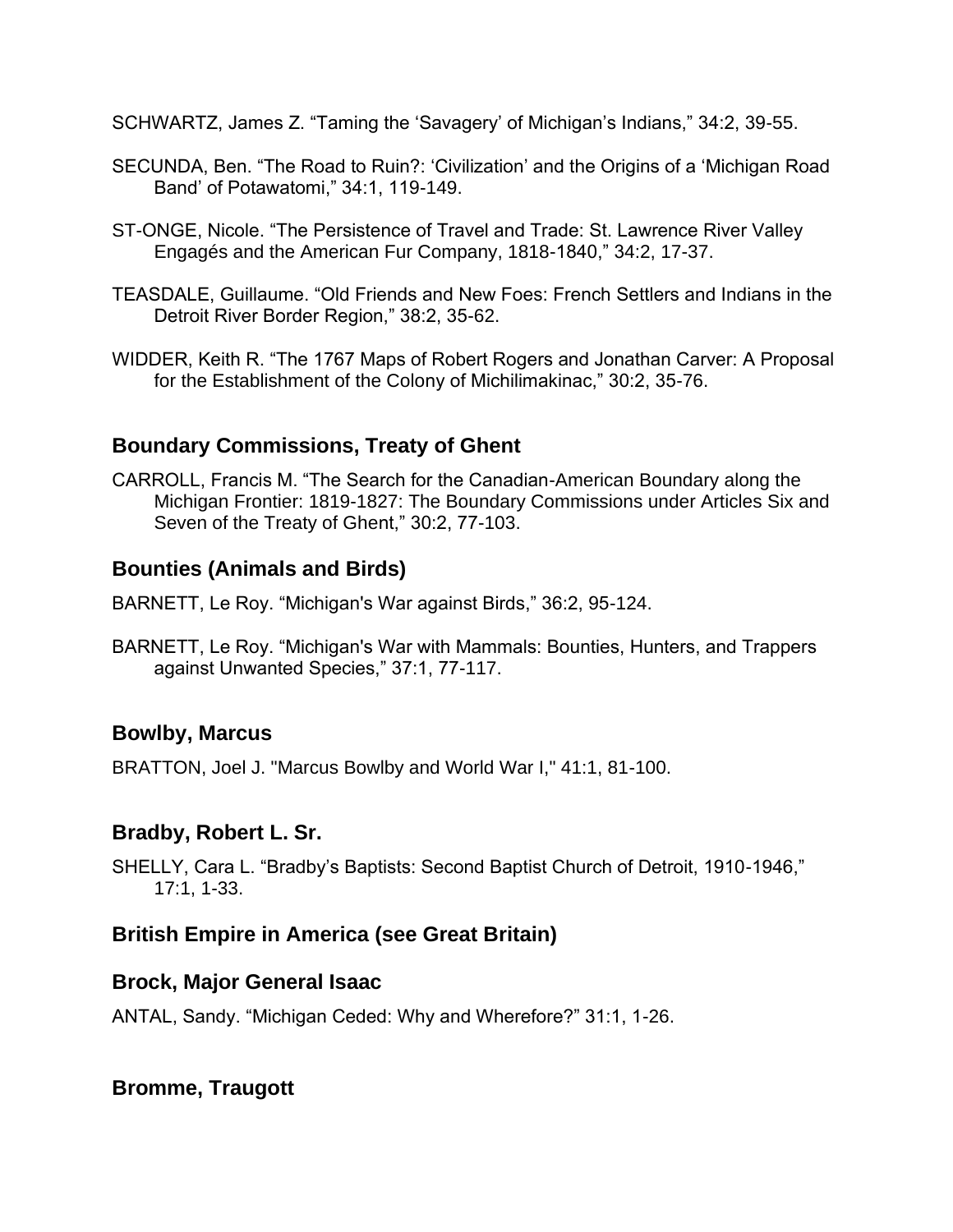BLAND, Richard L. "Michigan in 1848: As Described by Traugott Bromme in His Handbook for German Emigrants," 31:2, 149-154.

### **Brown, Lauren P.**

HAVITZ, Mark A. and Eric D. Zemper. "'Worked Out in Infinite Detail': Michigan State College's Lauren P. Brown and the Origins of the NCAA Cross Country Championships," 39.1, 1-40.

# **Bullard, Perry**

DEMPSEY, Dave. "Perry Bullard: Liberal Lawmaker, 1972-1992," 29:1, 97-117.

### **Burke, Edmund (Monseigneur)**

KARAMANSKI, Theodore J. "State Citizenship as a Tool of Indian Persistence: A Case Study of the Anishinaabeg of Michigan," 37.2, 119-138.

### **Burt Lake, Michigan**

WILES, Richard. "A Bitter Memory: Seeking "Maamaw Gwayak" (Social Justice) at Burt Lake," 42:1, 61-74

#### **Burt Lake Indians**

FRIDAY, Matthew J. "Morality vs. Legality: Michigan's Burt Lake Indians and the Burning of Indianville," 33:1, 109-123.

# **Burton, Clarence**

GROSS, Richard and Craig P. Howard. "A Century to Publish Clarence Burton's Legacy for America," 47:1, 45-62.

#### **Business**

- ARMITAGE, Kevin C. "Commercial Indians: Authenticity, Nature, and Industrial Capitalism in Advertising at the Turn of the Twentieth Century," 29:2, 71-95.
- BARNETT, Le Roy G. "'The History of a Sample Michigan Land Grant, 1873-1920," 47:1, 1-28.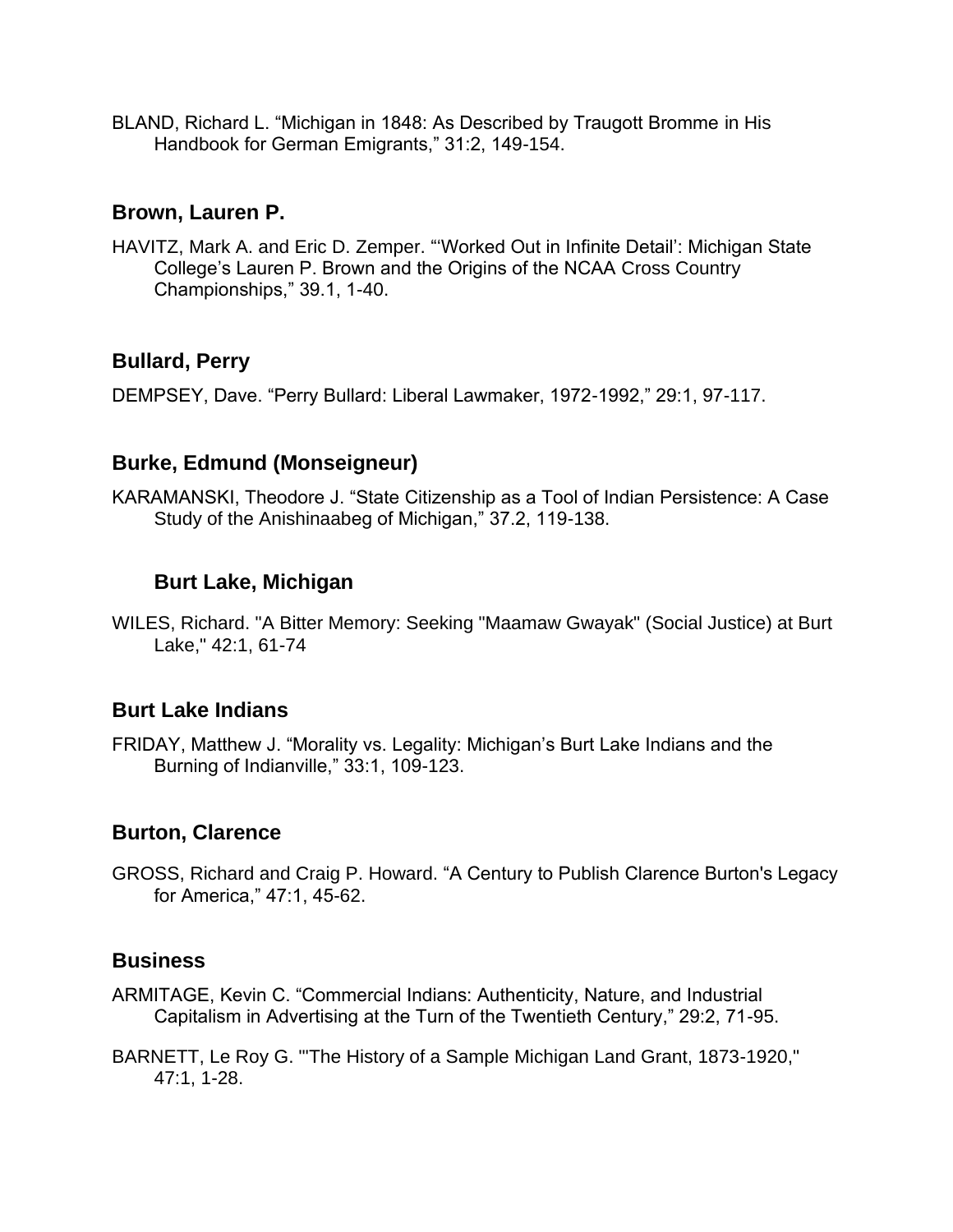- BAWARDI, Hani J. "'Why Do Arabs Own Grocery Stores?': Arabic-Speaking Merchants in Flint, Michigan," 44:2, 67-96.
- BENTLEY, Amy. "Booming Baby Food: Infant Food and Feeding in Post-World War II America," 32:2, 63-88.
- BOYLE, Kevin. "The Ruins of Detroit: Exploring the Urban Crisis in the Motor City," 27.1, 109-128.
- BRATT, Peter A. "Renewing a Grand Center: Postwar Planning in Grand Rapids, Michigan: 1949 to 1959," 36:2, 127-158.
- CHEYNE, Michael. "No Better Way? The Kalamazoo Mall and the Legacy of Pedestrian Malls," 36:1, 103-128.
- BUERGLENER, Robert. "Driving Ambitions: Charles Roswell Henry and the Changing Status of the Early Automobile Consumer," 37:2, 79-98.
- BOLES, Frank. "Michigan Newspapers: A Two-Hundred-Year Review," 36:1, 31-69.
- ELZWAY, Salem. "Pentagon Midwest: Making the Military-Industrial-Academic Complex (and Its Discontents) at the University of Michigan." 44:1, 23-66.
- ENGLEBERT, Robert. "Merchant Representatives and the French River World, 1763- 1803," 34:1, 63-82.
- HATTER, Lawrence B. A. "The Transformation of the Detroit Land Market and the Formation of the Anglo-American Border," 34:1, 83-99.
- HENDERSHOT, Robert M. "The Legacy of an Ojibwe 'Lumber Chief': David Shoppenagon," 29:2, 41-69.
- HOUDEK, John T. and Charles F. Heller Jr. "The Emergence of Prosperous Farmers and Businessmen in Nineteenth-Century Kalamazoo County, Michigan," 37:2, 53- 78
- HYDE, Charles. '"Detroit the Dynamic': The Industrial History of Detroit from Cigars to Cars," 27:1, 57-74.
- KLEIMAN, Jeffrey. "The Rule from Above: Businessmen, Bankers, and the Drive to Organize in Grand Rapids, 1890-1906," 12:2, 45-68.
- LONGO, Julie. "Remembering the Renaissance City: Detroit's Bicentennial Homecoming Festival and Urban Redevelopment," 32:2, 89-118.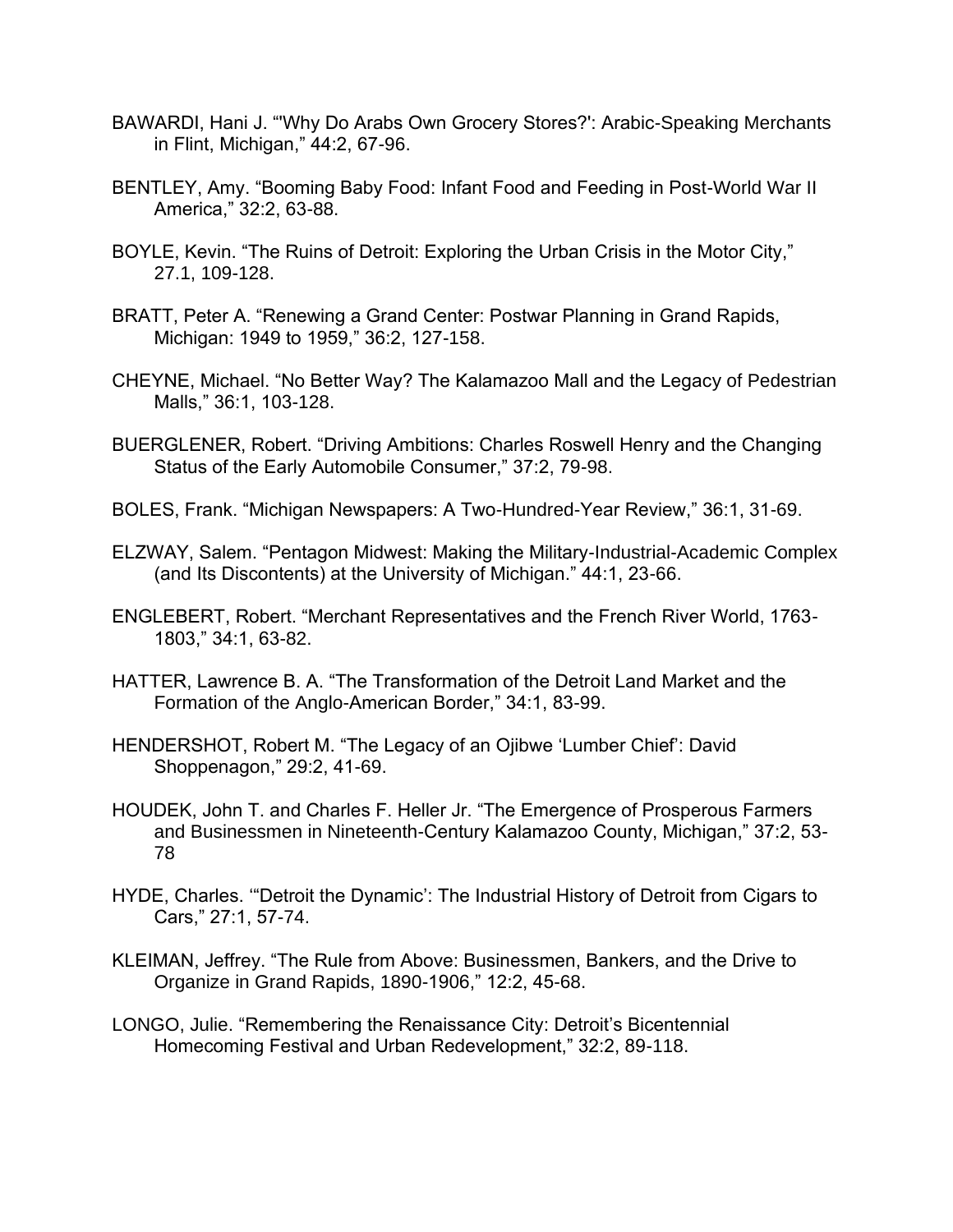- LYON-JENNESS, Cheryl. "Picturing Progress: Assessing the Nineteenth-Century Atlas-Map Bonanza," 30:2, 167-210.
- MCCARTHY, Tom. "Henry Ford, Industrial Ecologist or Industrial Conservationist?: Waste Reduction and Recycling at the Rouge," 27:2, 53-88.
- MEINTS, Graydon M. "The Fruit Belt Line: Southwest Michigan's Failed Railroad," 31:2, 117-148.
- MEYER, Steve. "An Economic 'Frankenstein': UAW Workers' Responses to Automation at the Ford Brook Park Plant in the 1950s," 28:1, 63-89.
- MURAGE, Njeru. "Making Migrants an Asset: The Detroit Urban League-Employers Alliance in Wartime Detroit, 1916 to 1919," 26:1, 67-104.
- OLENDER, Robert. "A Legacy of Limitation: Thomas M. Cooley, Public Purpose, and the General Welfare," 33:1, 1-26.
- SHAPIRO, Aaron. "Promoting Cloverland: Regional Associations, State Agencies, and the Creation of Michigan's Upper Peninsula Tourist Industry," 29:1, 1-37.
- SKAFF, Sheila. "Ambivalence and Cigarettes: Egon Erwin Kisch's 'At Ford's Place in Detroit,' with a Translation of the Text," 29:1, 119-131.
- ST. LOUIS, Scott Richard. "A 'Self-Made Town': Semi-Annual Furniture Expositions and the Development of Civic Identity in Grand Rapids, 1878-1965" 44:2, 37-65.
- SWAYAMPRAKASH, Ramya. "Dredge a River, Make a Nation Great: Shipping, Commerce, and Territoriality in the Detroit River, 1870-1905." 45:1, 27-46.
- TAP, Bruce. "'The Evils of Intemperance Are Universally Conceded': The Temperance Debate in Early Grand Rapids," 19:1, 17-45.

#### **Busing**

RIDDLE, David. "Race and Reaction in Warren, Michigan, 1971-1974: *Bradley v. Milliken* and the Cross-District Busing Controversy," 26:2, 1-49.

# **Cable Act**

GOODIER, Susan. "The Price of Pacifism: Rebecca Shelley and Her Struggle for Citizenship," 36:1, 71-101.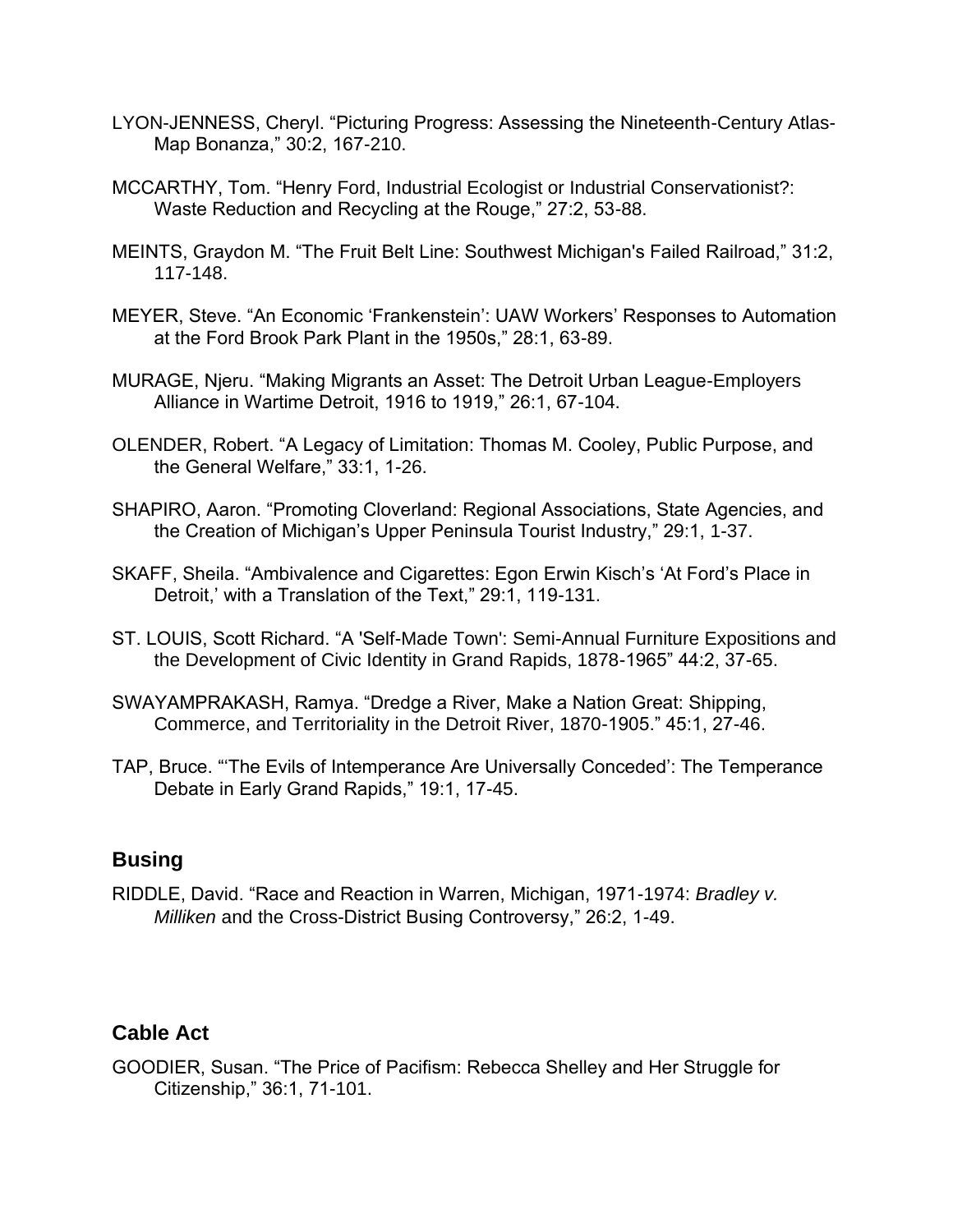#### **Cadotte, Jean Baptiste**

SCHENCK, Theresa. "Who Owns Sault Ste. Marie?" 28:1, 109-120.

### **Calumet**

- GRANIC, Stan (Translator). "An Immigrant's Arrival to Copper Country, Michigan: The 1912 Reminiscences of Petar Stonković. 40:2. 101-114.
- KIRKWOOD, Shannon. "In Defense of the Home: Working-Class Domesticity andCommunity Action in the Michigan Copper Country," 43:1, 1-27.

# **Camping**

HENGTGEN, Kristen. "Learning Conservation through Work: Michigan as a Pioneer of the School Camping Movement, 1940-1955." 45:1, 47-80.

# **Campus Planning**

MOORE, Ted. "Creating an Idyllic Space: Nature, Technology, and Campus Planning at the Michigan Agricultural College, 1850 to 1975," 35:2, 1-25.

# **Canada**

- ALLEN, Robert S. "His Majesty's Indian Allies: Native Peoples, the British Crown, and the War of 1812," 14:2, 1-24.
- ALTOFF, Gerry T. "Oliver Hazard Perry and the Battle of Lake Erie," 14:2, 25-57.
- ANASTAKIS, Dimitry. "Continental Auto Politics: The Failure of Opposition to the 1965 Auto Pact in Canada and the United States," 27:2, 131-155.
- BHALLA, Vibha. "Detroit and Windsor as Transnational Spaces: A Case Study of Asian Indian Migrants," 34:2, 99-116.
- BOWES, John P. "The Gnadenhutten Effect: Moravian Converts and the Search for Safety in the Canadian Borderlands," 34:1, 101-117.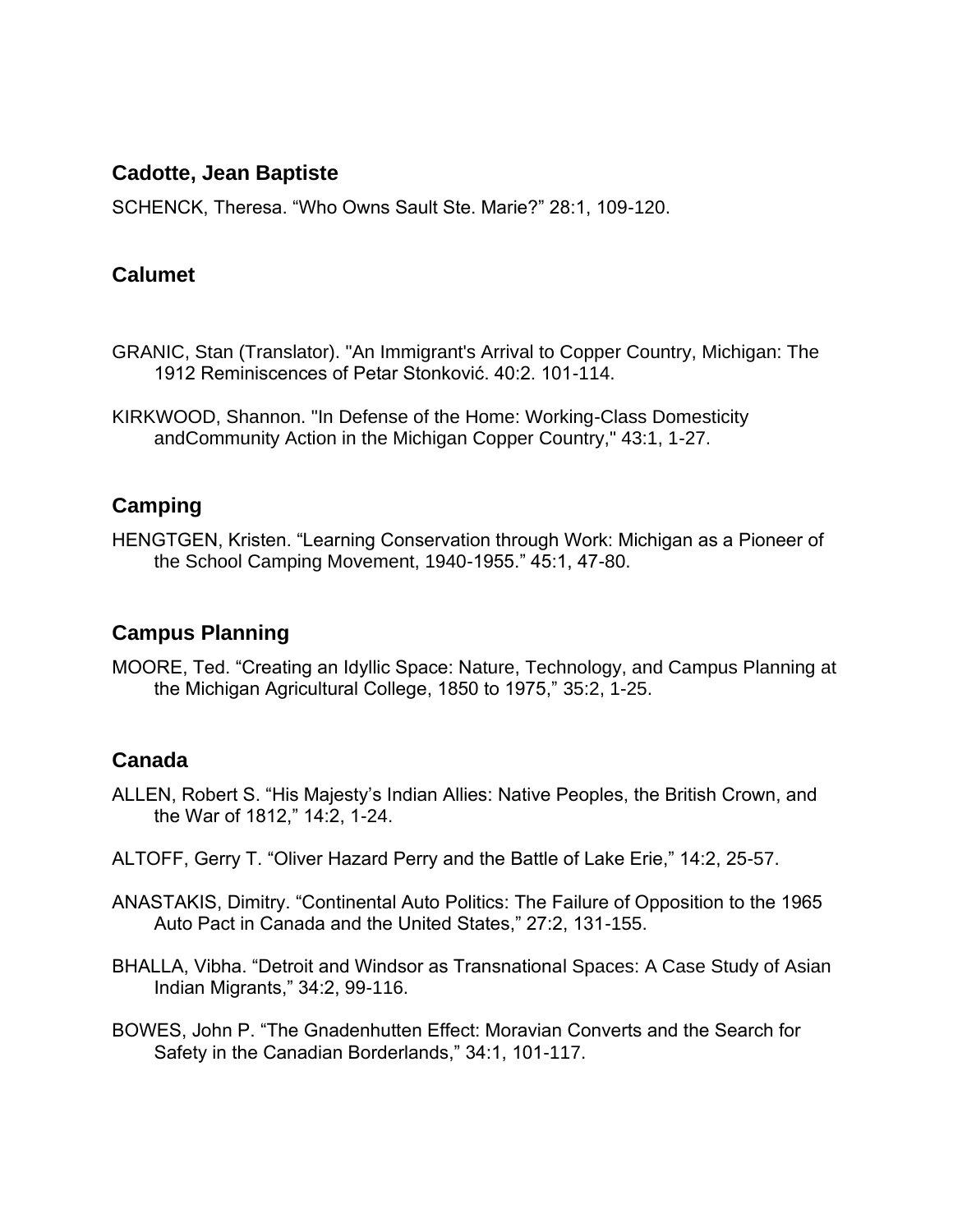- BUKOWCZYK, John J. "The Permeable Border, the Great Lakes Region, and the Canadian-American Relationship," 34:2, 1-16.
- CAMPBELL, Claire. "'Behold me a sojourner in the wilderness': Early Encounters with the Georgian Bay," 28:1, 33-62.
- CARROLL, Francis M. "The Search for the Canadian-American Boundary along the Michigan Frontier: 1819-1827: The Boundary Commissions under Articles Six and Seven of the Treaty of Ghent," 30:2, 77-103.
- CARTER-EDWARDS, Dennis. "The War of 1812 Along the Detroit Frontier: A Canadian Perspective," 13:2, 25-50.
- DUNBABIN, J. P. D. "Motives for Mapping the Great Lakes: Upper Canada, 1782- 1827," 31:1, 1- 44.
- ENGLEBERT, Robert. "Merchant Representatives and the French River World, 1763- 1803," 34:1, 63-82.
- GRAY, Susan E. "Writing Michigan History from a Transborder Perspective," 34:1, 1-24.
- HARRIS, Marc L. "The Meaning of Patriot: The Canadian Rebellion and American Republicanism, 1837-1839," 23:1, 33-70.
- HATTER, Lawrence B. A. "The Transformation of the Detroit Land Market and the Formation of the Anglo-American Border," 34:1, 83-99.
- HEPBURN, Sharon A. Roger. "Following the North Star: Canada as a Haven for Nineteenth-Century American Blacks," 25:2, 91-126.
- HORSMAN, Reginald. "On to Canada: Manifest Destiny and United States Strategy in the War of 1812," 13:2, 1-24.
- KERRIGAN, William. "Apples on the Border: Orchards and the Contest for the Great Lakes," 34:1, 25-41.
- KLUG, Thomas A. "Residents by Day, Visitors by Night: The Origins of the Alien Commuter on the U.S.-Canadian Border during the 1920s," 34:2, 75-98.
- LaCOMBE, Kent. "Lake Huron's Entangled Eden: Fish, Fisheries, and Lost Opprotunities in Freshwater Borderlands, 1900-1940," 41:1, 25-56.
- LEWIS, G. Malcolm. "Intracultural Mapmaking by First Nations Peoples in the Great Lakes Region: A Historical Review," 32:1, 1-17.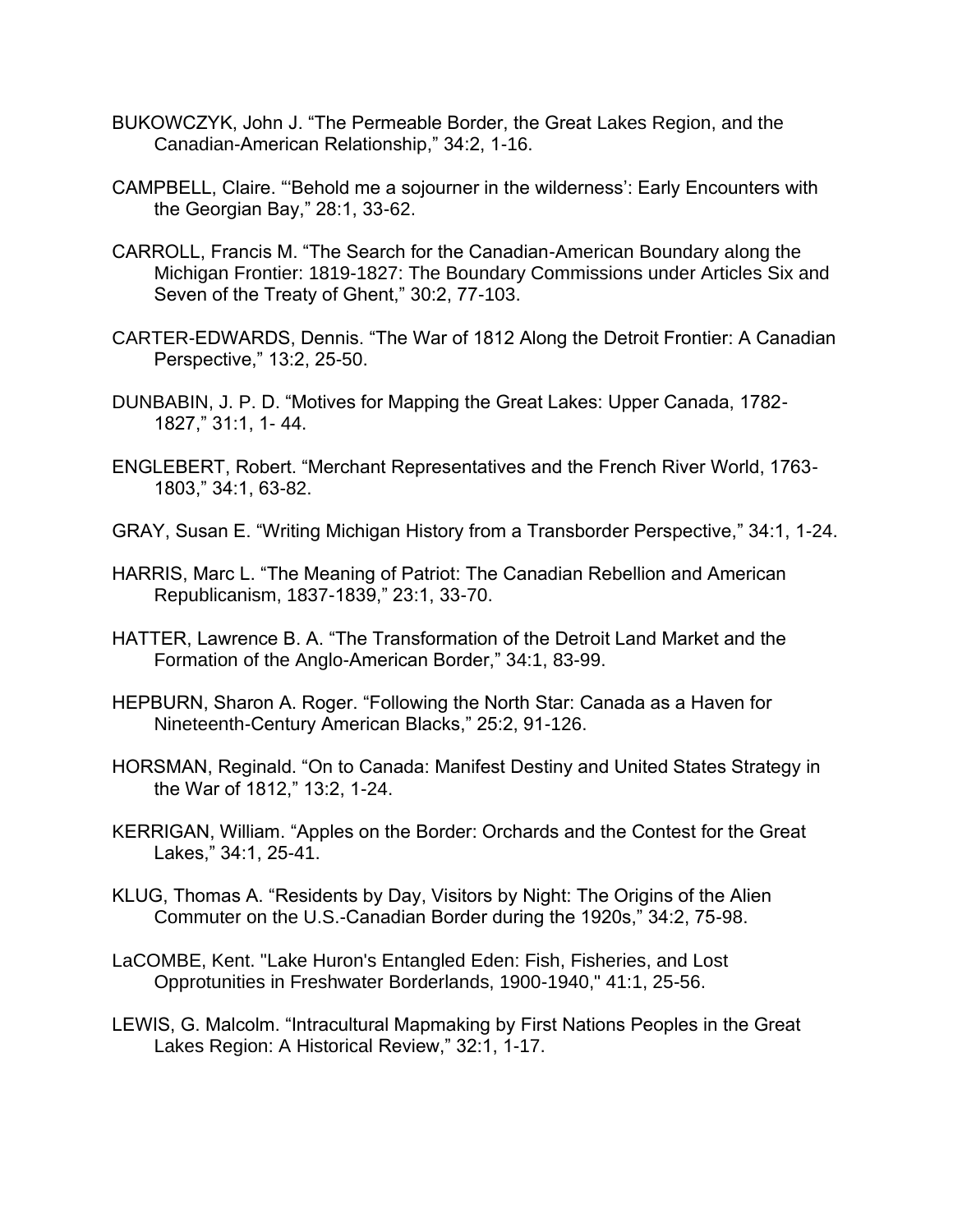- LONGO, Julie. "Consuming Freedom: The International Freedom Festival as Transnational Tourism Strategy on the Windsor-Detroit Border, 1959-1976," 34:2, 119-137.
- SKAGGS, David Curtis. "Decisions at Sandwich: William Henry Harrison and the Pursuit to the Thames," 38:1, 107-28.
- SMITH, Marian L. "The Immigration and Naturalization Service (INS) at the U.S.- Canadian Border, 1893-1993: An Overview of Issues and Topics," 26:2, 127-147.
- STEVENS, Paul L. "Wabasha Visits Governor Carleton, 1776: New Light on a Legendary Episode of Dakota-British Diplomacy on the Great Lakes Frontier," 16:1, 21-48.
- ST-ONGE, Nicole. "The Persistence of Travel and Trade: St. Lawrence River Valley Engagés and the American Fur Company, 1818-1840," 34:2, 17-37.
- SWAYAMPRAKASH, Ramya. "Dredge a River, Make a Nation Great: Shipping, Commerce, and Territoriality in the Detroit River, 1870-1905." 45:1, 27-46.
- VEILLEUX, Denis. "Buses, Tramways, and Monopolies: The Introduction of Motor Vehicles into Montreal's Public Transport Network," 22:2, 103-126.

#### **Carver, Jonathan**

WIDDER, Keith R. "The 1767 Maps of Robert Rogers and Jonathan Carver: A Proposal for the Establishment of the Colony of Michilimakinac," 30:2, 35-76.

# **Cass, Lewis**

- FIERST, John T. "Rationalizing Removal: Anti-Indianism in Lewis Cass's *North American Review* Essays," 36:2, 1-35.
- KLUNDER, William Carl. "The Seeds of Popular Sovereignty: Governor Lewis Cass and Michigan Territory," 17:1, 65-81.
- PETERS, Bernard C. "Hypocrisy on the Great Lakes Frontier: The Use of Whiskey by the Michigan Department of Indian Affairs," 18:2, 1-13.

#### **Central Michigan University**

PATON, Susan Eileen. "Selected Bibliography for the 125th Anniversary of Central Michigan University," 43:2, 65-80.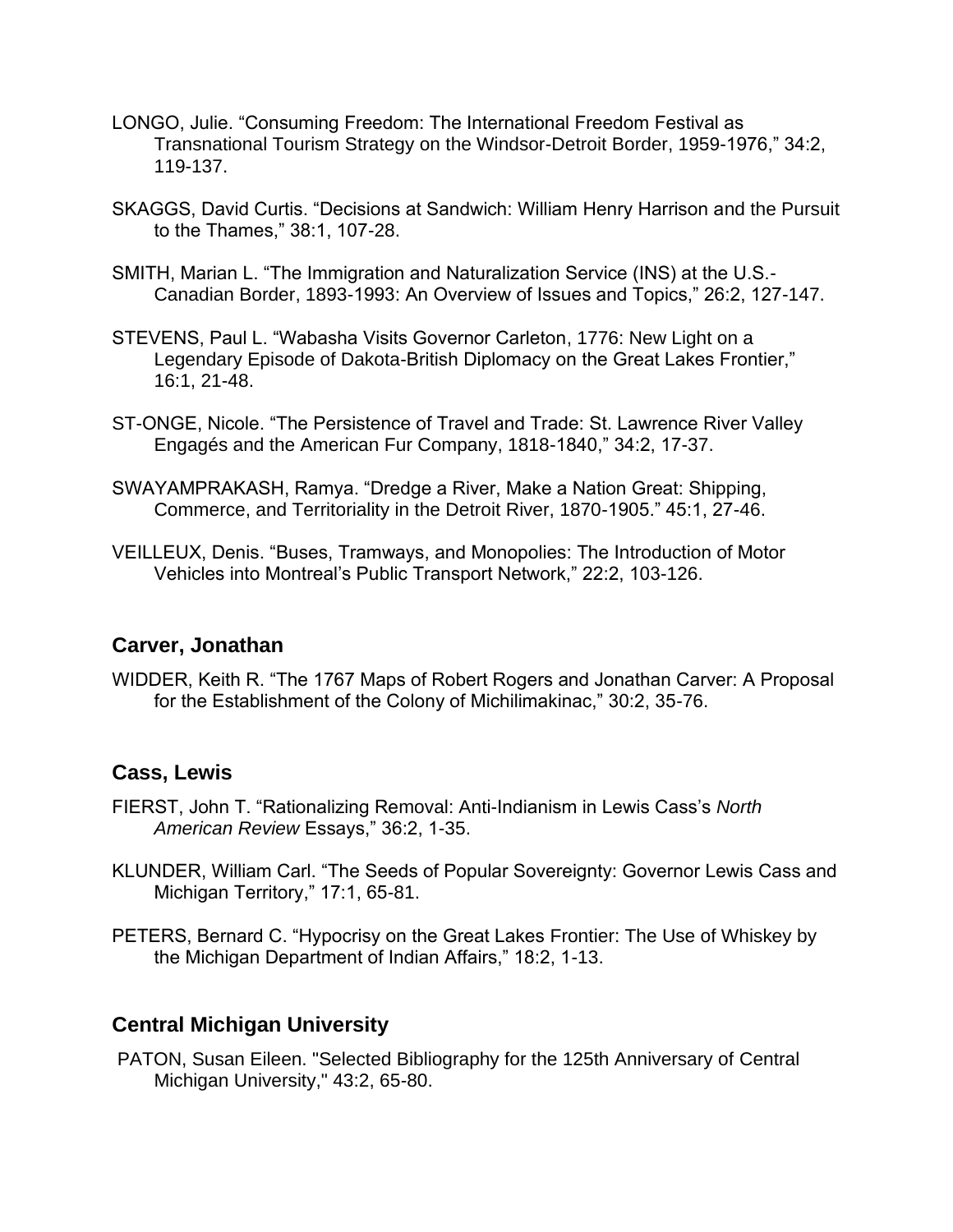### **Cession of Michigan**

ANTAL, Sandy. "Michigan Ceded: Why and Wherefore?" 38:1, 1-26.

### **Chicago, Illinois**

- BLACK, Joel E. "A Crime to Live Without Work: Free Labor and Marginal Workers in Industrial Chicago, 1870 to 1920," 36:2, 63-93.
- BURTON, Shirley J. "Obscene, Lewd, and Lascivious: Ida Craddock and the Criminally Obscene Women of Chicago, 1873-1913," 19:1, 1-16.
- DODGE, L. Mara. "'Our Juvenile Court Has Become More Like a Criminal Court': A Century of Reform at the Cook County (Chicago) Juvenile Court," 26:2, 51-89.
- GONZALÉZ, Suronda. "Complicating Citizenship: Grace Abbott and the Immigrants' Protective League, 1908-1921," 24:2, 56-75.
- REED, Christopher Robert. "Organized Racial Reform in Chicago During the Progressive Era: The Chicago NAACP, 1910-1920," 14:1, 75-99.
- ST. LOUIS, Scott Richard. "A 'Self-Made Town': Semi-Annual Furniture Expositions and the Development fo Civic Identity in Grand Rapids, 1878-1965," 44:2, 37-65.

#### **Chicanos**

SALAS, Nora. "'Pablo's Problem': Michigan Chicano Movement Anticolonialism and the Farm Bureau's Peasant Menace, 1962-1972," 45:2, 1-38.

# **Children**

- BENTLEY, Amy. "Booming Baby Food: Infant Food and Feeding in Post-World War II America," 32:2, 63-88.
- CIANI, Kyle E. "Training Young Women in the 'Service' of Motherhood: Early Childhood Education at Detroit's Merrill-Palmer School, 1920-1940," 24:1, 103-132.
- CLEMMONS, Linda. "'Our Children are in danger of becoming little Indians': Protestant Missionary Children and Dakotas, 1835-1862," 25:2, 69-90.
- DODGE, L. Mara. "'Our Juvenile Court Has Become More Like a Criminal Court': A Century of Reform at the Cook County (Chicago) Juvenile Court," 26:2, 51-89.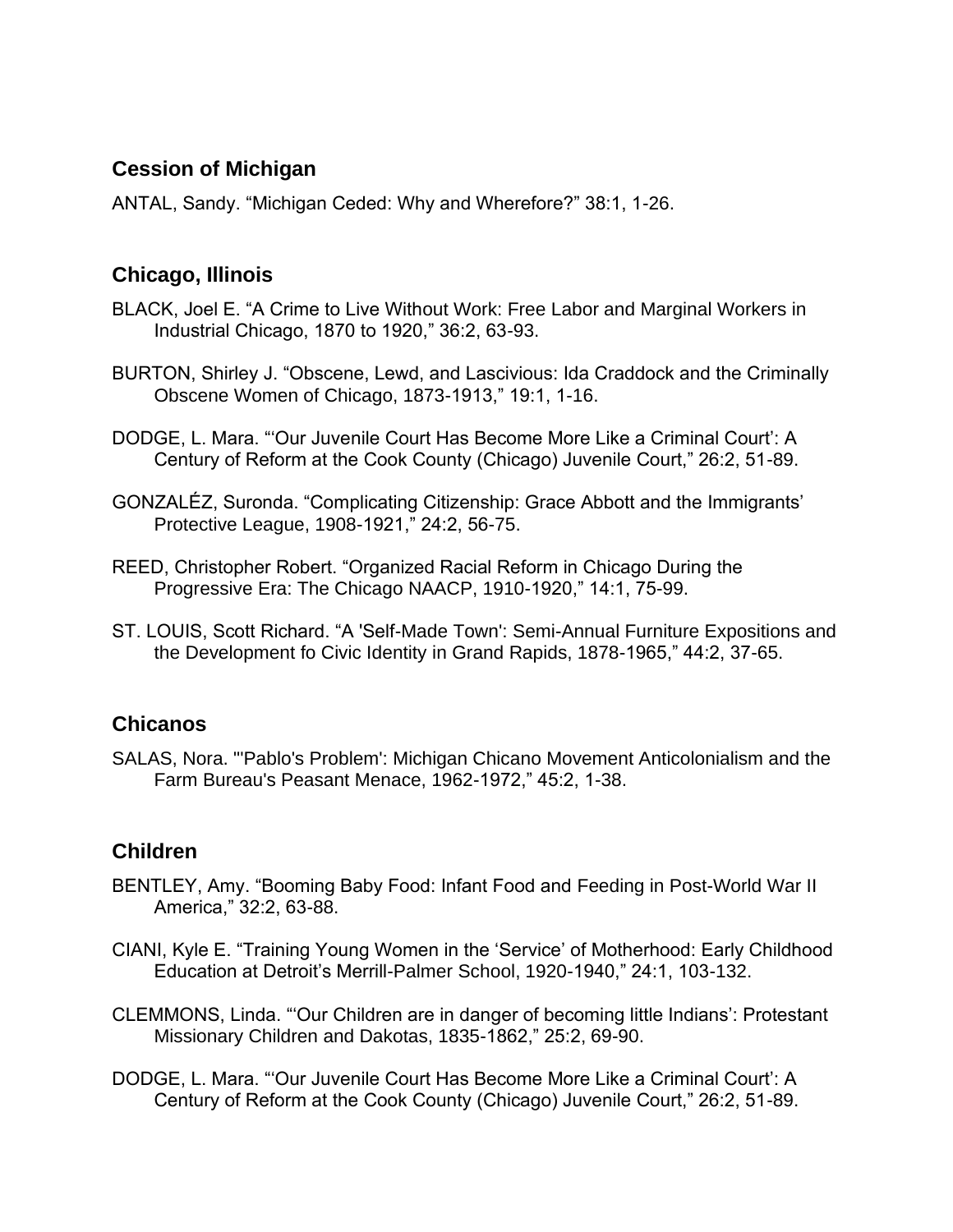- GENSER, Wallace. "'Habitants,' 'Half-Breeds,' and Homeless Children: Transformations in Métis and Yankee-Yorker Relations in Early Michigan," 24:1, 23-48.
- GOLD, Kenneth M. "'We just don't want to keep on going to useless meetings': Community Organizing at Detroit's Jefferson Junior High School, 1966-1967," 32:1, 97-121.
- HAMILTON, Erica R. "Looking from the Outside In: Preparation for Democratic Citizenship in a 1925 Michigan High-School Yearbook," 38:2, 91-105.
- MORRIS-CROWTHER, Jayne. "Municipal Housekeeping: The Political Activities of the Detroit Federation of Women's Clubs in the 1920s," 30:1, 31-57.
- PARKER, Kathleen R. "'To Protect the Chastity of Children Under Sixteen': Statutory Rape Prosecutions in a Midwest County Circuit Court, 1850-1950," 20:1, 49-79.
- RIDDLE, David. "Race and Reaction in Warren, Michigan, 1971-1974: *Bradley v. Milliken* and the Cross-District Busing Controversy," 26:2, 1-49.
- THAVENET, Dennis. "The Michigan Reform School and the Civil War: Officers and Inmates Mobilized for the Union Cause," 13:1, 21-46.
- THAVENET, Dennis J. "Sparing the Rod?: A Quantitative Examination of Reformatory Punishments, 1855-1874," 17:1, 35-63.
- THAVENET, Dennis J. "Tending Their Flock: Diet, Hygiene, and Health for Nineteenth Century Reform Children," 15:2, 23-46.

# **Chippewa (see Ojibwa)**

#### **Churches**

- BOWES, John P. "The Gnadenhutten Effect: Moravian Converts and the Search for Safety in the Canadian Borderlands," 34:1, 101-117.
- BOYEA, Earl. "The North Dorr Church Property Dispute," 16:2, 75-90.
- HÄDERLE, Irene. "Women and Lay Activism: Aspects of Acculturation in the German Lutheran Churches of Ann Arbor, Michigan, 1870-1917," 25:1, 25-43.
- HEIDEMANN, Mary Ann and Ted. J. Ligibel. "Preserving and Interpreting a Shared Mission: Peter Dougherty, Chief Ahgosa, and Northern Michigan's Old Mission," 43:1, 29-56.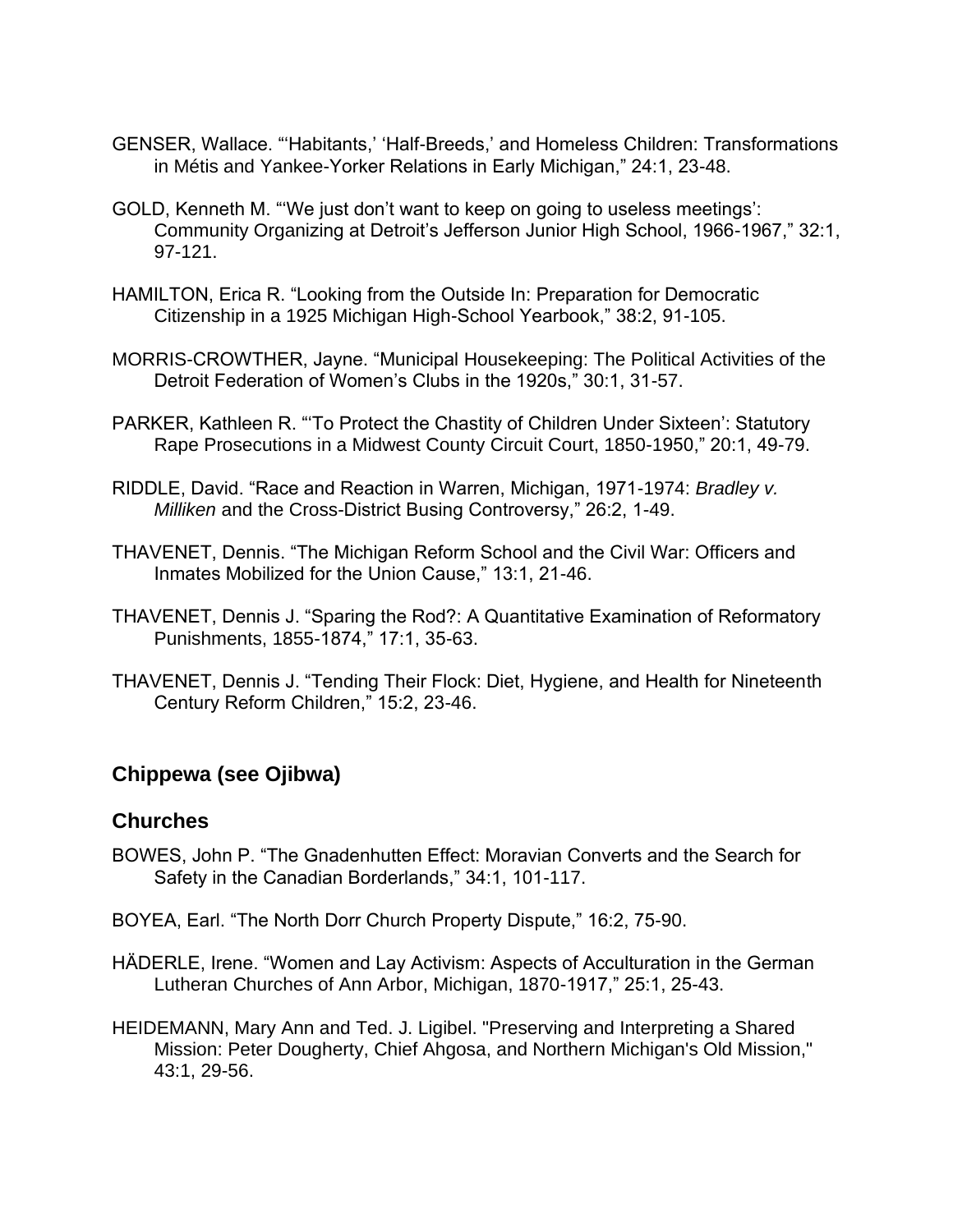- HENTHORN, Thomas C. "A Catholic Dilemma: White Flight in Northwest Flint," 31:2, 1- 42.
- SHELLY, Cara L. "Bradby's Baptists: Second Baptist Church of Detroit, 1910-1946," 17:1, 1-33.
- THALMANN, Maureen. "A Millenarian Family: Uriah Adams and a Private Second Coming," 28:2, 173-180.
- WILSON, Brian. "The Spirit of the Motor City: Three Hundred Years of Religious History in Detroit," 27:1, 21-56.
- WOLF, James C. "The Midwest Capuchin Province of St. Joseph, Michigan: Its History and Its Archives," 27.1, 137-154.

# **CIO (Congress of Industrial Organizations)**

- ANASTAKIS, Dimitry. "Continental Auto Politics: The Failure of Opposition to the 1965 Auto Pact in Canada and the United States," 27:2, 131-155.
- HALPERN, Martin. "The Politics of Auto Union Factionalism: The Michigan CIO in the Cold War Era," 13:2, 51-73.
- SMITH, Mike. "'Let's Make Detroit a Union Town': The History of Labor and the Working Class in the Motor City," 27:2, 157-173.
- WOOD, Gregory. "'The Paralysis of the Labor Movement': Men, Masculinity, and Unions in 1920s Detroit," 30:1, 31-57.

# **City Planning**

- BRATT, Peter A. "Renewing a Grand Center: Postwar Planning in Grand Rapids, Michigan: 1949 to 1959," 36:2, 127-158.
- CIADELLA, Joseph Stanhope. "A Landscape of Ruin and Repair: Parks, Potatoes, and Detroit's Environmental Past, 1879-1900," 40:1, 49-72.
- DESIDERIO, Francis. '"A Catalyst for Downtown': Detroit's Renaissance Center," 35.1, 83-112.
- HYDE, Charles K. "Planning a Transportation System for Metropolitan Detroit in the Age of the Automobile: The Triumph of the Expressway," 32:1, 59-95.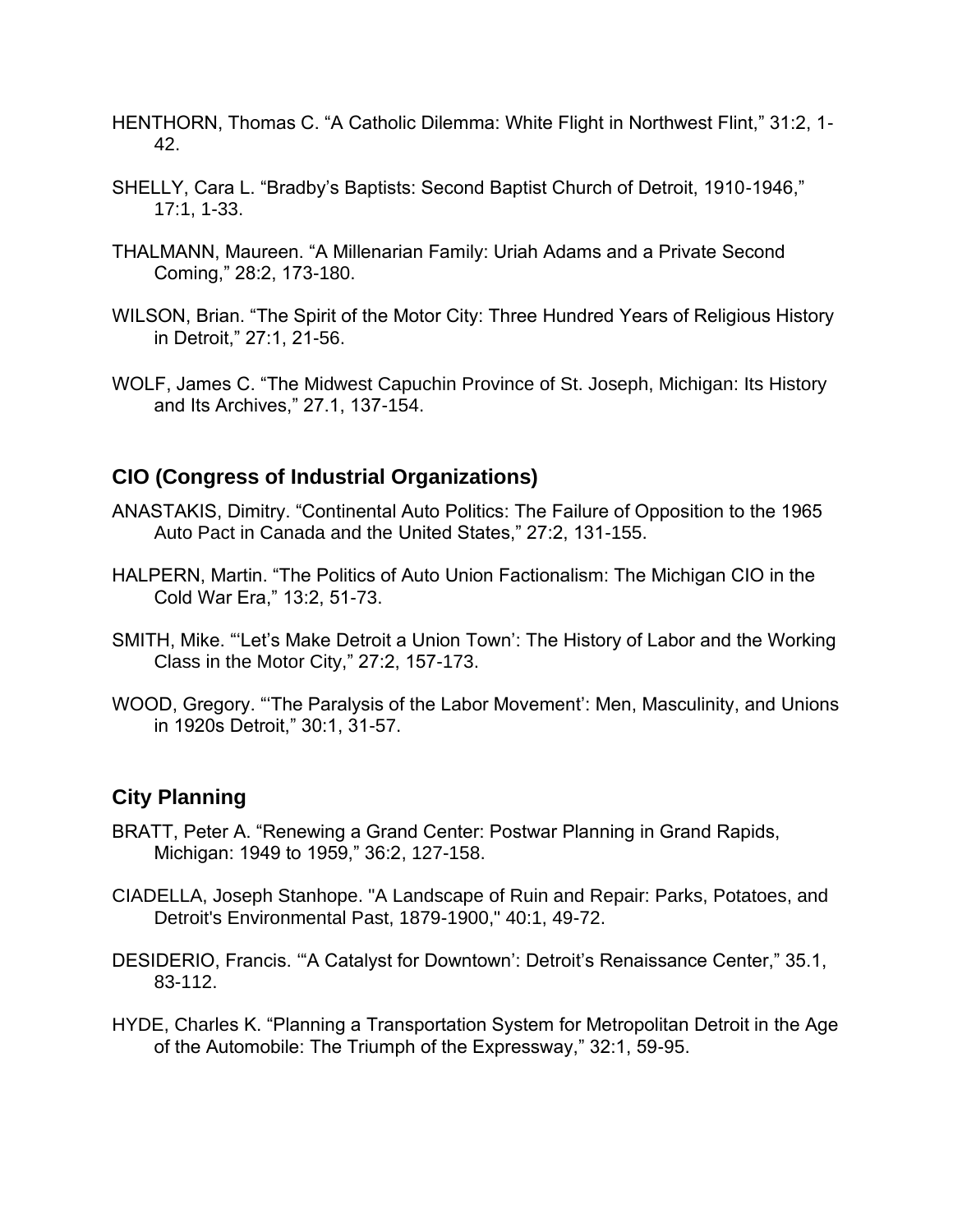- LONGO, Julie. "Remembering the Renaissance City: Detroit's Bicentennial Homecoming Festival and Urban Redevelopment," 32:2, 89-118.
- MCCARTHY, John. "Dreaming of a Decentralized Metropolis: City Planning in Socialist Milwaukee," 32:1, 33-57.
- SMITH, Michael O. "The City as State: Franchises, Politics, and Transit Development in Detroit, 1863-1879," 23:1, 1-32.
- VEILLEUX, Denis. "Buses, Tramways, and Monopolies: The Introduction of Motor Vehicles into Montreal's Public Transport Network," 22:2, 103-126.

#### **Civic Improvement**

- BRACE, Joanna V. "The Power of Porch Talks: The Civic Improvement Society of Monroe, Michigan, 1901 to 1914," 27:2, 1-31.
- BRATT, Peter A. "Renewing a Grand Center: Postwar Planning in Grand Rapids, Michigan: 1949 to 1959," 36:2, 127-158.
- CHEYNE, Michael. "No Better Way?: The Kalamazoo Mall and the Legacy of Pedestrian Malls," 36:1, 103-128.
- CIADELLA, Joseph Stanhope. "A Landscape of Ruin and Repair: Parks, Potatoes, and Detroit's Environmental Past, 1879-1900," 40:1, 49-72.
- DESIDERIO, Francis. '"A Catalyst for Downtown': Detroit's Renaissance Center," 35.1, 83-112.
- LONGO, Julie. "Consuming Freedom: The International Freedom Festival as Transnational Tourism Strategy on the Windsor-Detroit Border, 1959-1976," 34:2, 119-137.
- LONGO, Julie. "Remembering the Renaissance City: Detroit's Bicentennial Homecoming Festival and Urban Redevelopment," 32:2, 89-118.
- MORRIS-CROWTHER, Jayne. "Municipal Housekeeping: The Political Activities of the Detroit Federation of Women's Clubs in the 1920s," 30:1, 31-57.

#### **Civil War**

ANDERSON, David L. "The Life of 'Wilhelm Yank': Letters from a German Soldier in the Civil War," 16:1, 73-93.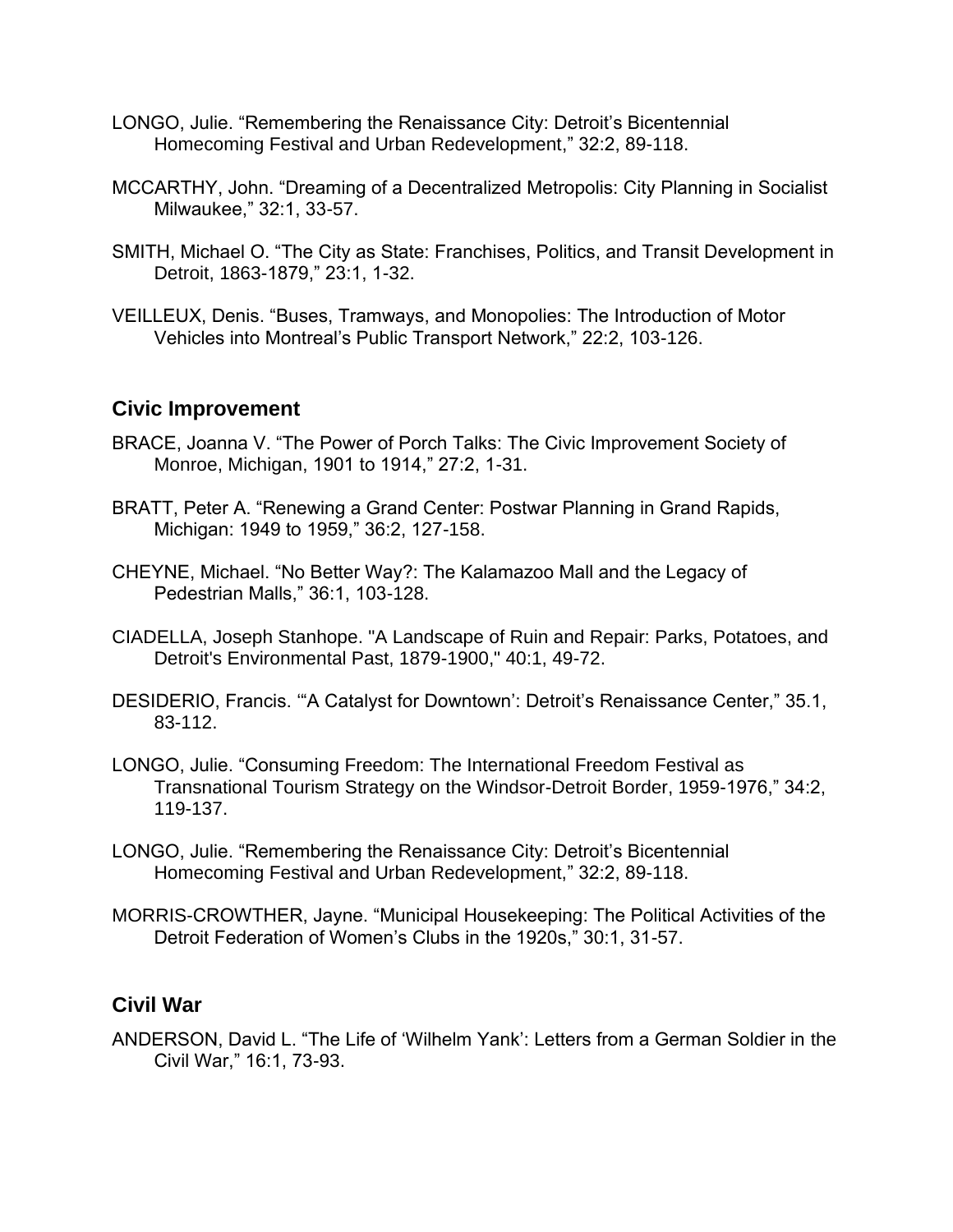- BRATT, Peter. "A Great Revolution in Feeling: The American Civil War in Niles and Grand Rapids, Michigan," 31:2, 43-66.
- CHARNLEY, Jeffery G. "Michigan's General A. S. Williams and Civil War Historians: A Century of Neglect," 12:1, 1-28.
- COMBS, H. Jason, Donald Maness, and Sally McVey. "Into the Heart of Dixie: Franklin Fox and the  $15<sup>th</sup>$  Michigan," 40:1, 97-106.
- DEAN, Eric T. Jr. "'A Scene of Surpassing Terror and Awful Grandeur': The Paradoxes of Military Service in the American Civil War," 21:2, 37-61.
- HALL, Mitchell. "Bibliography: The Civil War," 25.2, 127-129.
- HERSHOCK, Martin J. "Copperheads and Radicals: Michigan Partisan Politics during the Civil War Era, 1860-1865," 18:1, 29-69.
- MITCHELL, Robert E. "Civil War Recruiting and Recruits from Ever-Changing Labor Pools: Midland County, Michigan, as a Case Study," 35:1, 29-60.
- MITCHELL, Robert E. "The Organizational Performance of Michigan's Adjutant General and the Federal Provost Marshal General in Recruiting Michigan's Boys in Blue," 28:2, 115-162.
- MYERS, Robert C. "Mortality in the Twelfth Michigan Volunteer Infantry, 1861-1866," 20:1, 29-47.
- O'NEILL, Sean. "The Rebranding of Jonathan Walker," 46:1, 121-165.
- REYNOLDS, Terry. "Destined to produce [a] revolution": Michigan's Iron Ore Industry in the Civil War," 39:2, 21-50.
- SEBRELL, Thomas E. II. "'The Fighting Fifth': The Fifth Michigan Infantry Regiment in the Civil War's Peninsula Campaign," 35:2, 27-51.
- SMITH, Michael O. "Raising a Black Regiment in Michigan: Adversity and Triumph," 16:2, 23-41.
- THAVENET, Dennis. "The Michigan Reform School and the Civil War: Officers and Inmates Mobilized for the Union Cause," 13:1, 21-46.

#### **Cold War**

BENTLEY, Amy. "Booming Baby Food: Infant Food and Feeding in Post-World War II America," 32:2, 63-88.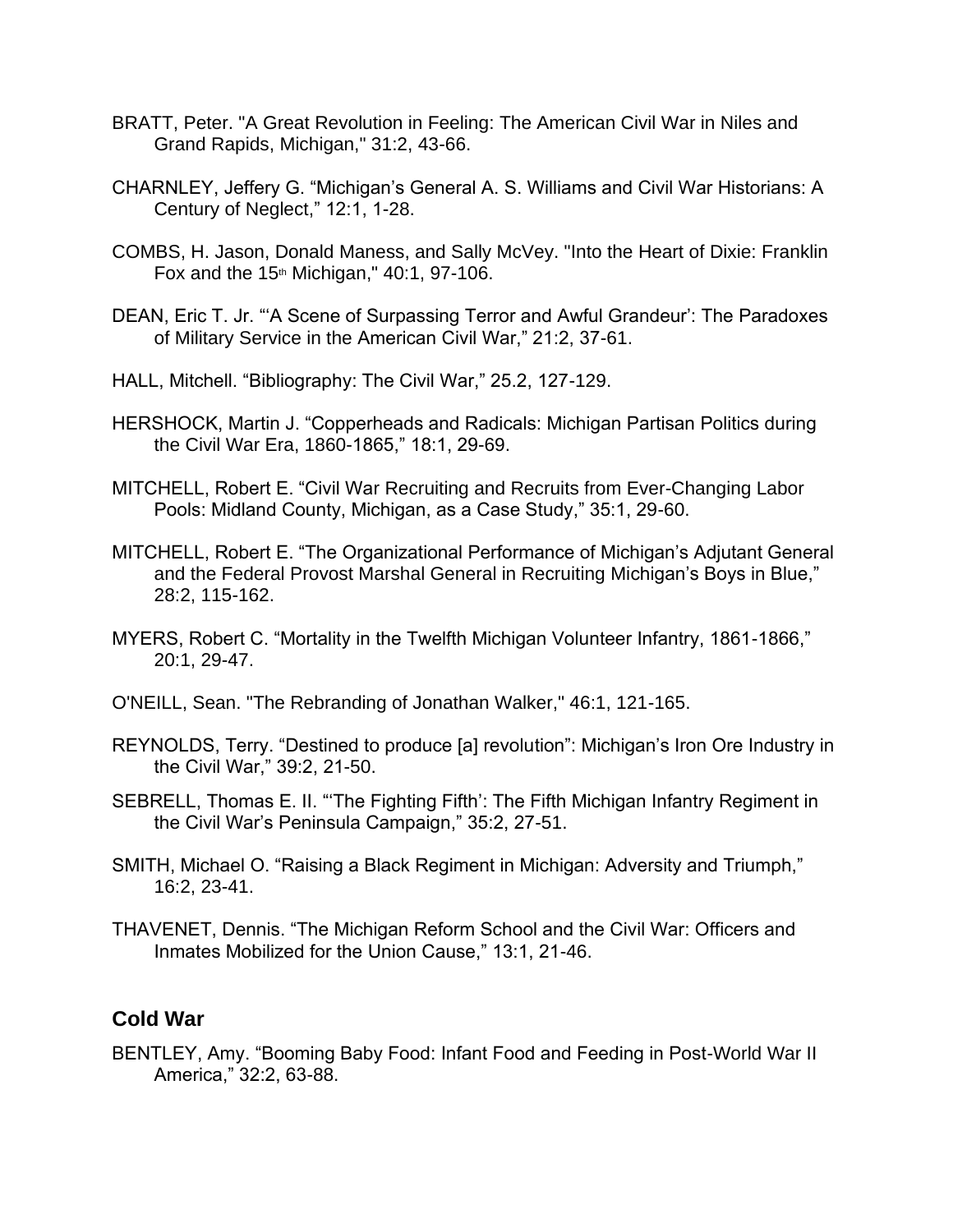- BURNS, Andrea. "Waging Cold War in a Model City: The Investigation of 'Subversive' Influences in the 1967 Detroit Riot," 30:1, 3-30.
- HALL, Mitchell. "Bibliography: The Cold War," 23.1, 143-145.
- HALPERN, Martin. "The Politics of Auto Union Factionalism: the Michigan CIO in the Cold War Era," 13:2, 75-94.

### **Commerce**

SWAYAMPRAKASH, Ramya. "Dredge a River, Make a Nation Great: Shipping, Commerce, and Territoriality in the Detroit River, 1870-1905." 45:1, 27-46.

### **Communism**

- BURNS, Andrea. "Waging Cold War in a Model City: The Investigation of 'Subversive' Influences in the 1967 Detroit Riot," 30:1, 3-30.
- DAVIDOW, Robert P. "The 1939 Trial of Raymond Tessmer: Exemplar of UAW Factionalism," 38:2, 107-121.
- KLUG, Thomas A. "Labor Market Politics in Detroit: The Curious Case of the 'Spolansky Act' of 1931," 14:1, 1-32.

# **Commuters**

- HYDE, Charles, K. "Planning a Transportation System for Metropolitan Detroit in the Age of the Automobile: The Triumph of the Expressway," 32:1, 59-95.
- KLUG, Thomas A. "Residents by Day, Visitors by Night: The Origins of the Alien Commuter on the U.S.-Canadian Border during the 1920s," 34:2, 75-98.
- SMITH, Michael O. "The City as State: Franchises, Politics, and Transit Development in Detroit, 1863-1879," 23:1, 1-32.
- VEILLEUX, Denis. "Buses, Tramways, and Monopolies: The Introduction of Motor Vehicles into Montreal's Public Transport Network," 22:2, 103-126.

#### **Concerned Citizens Movement**

GIFFORD, Laura Jane. "The Larger Part of the Iceberg: George Romney and His Concerned Citizens Movement," 45:2, 127-151.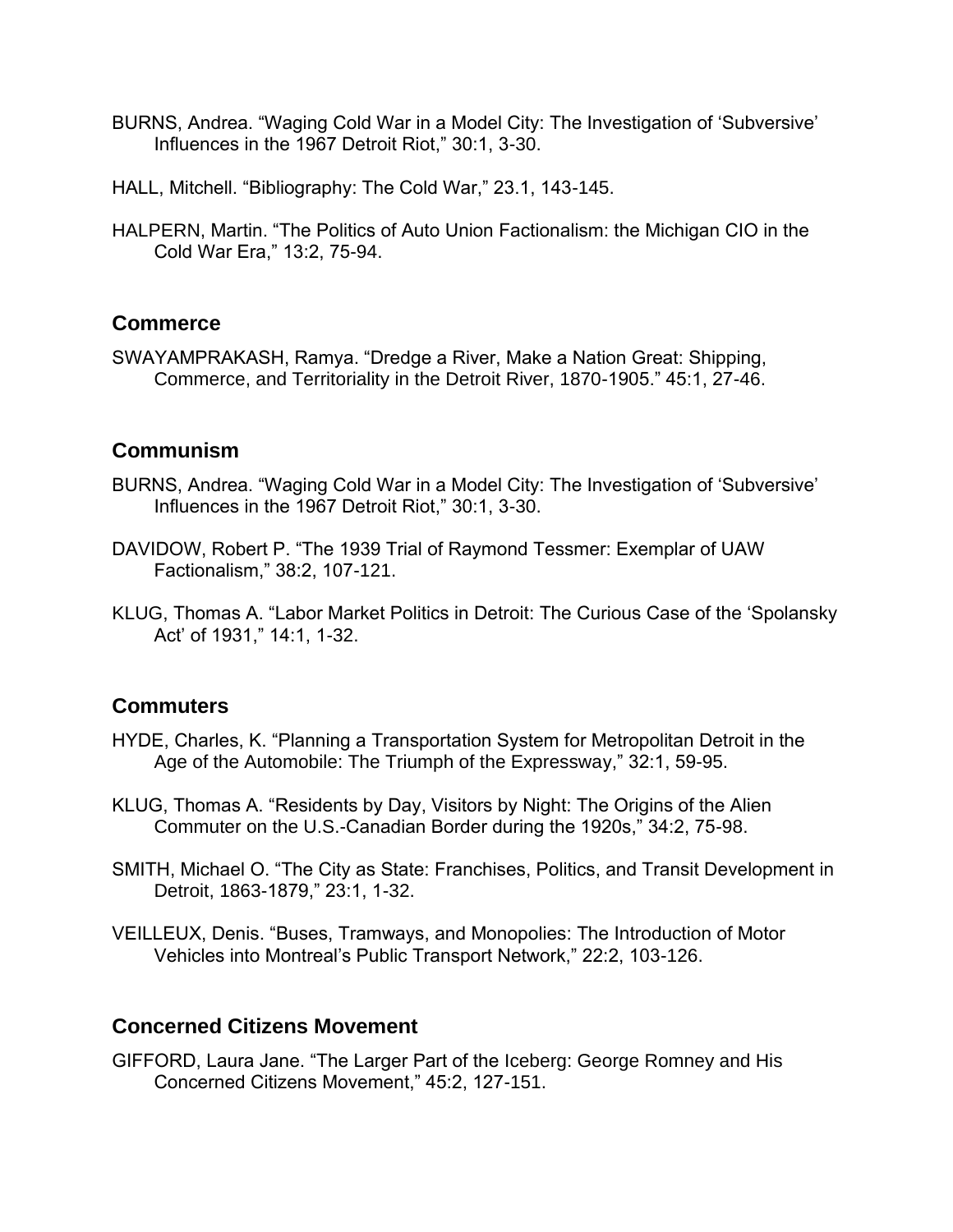### **Conservation (see also Environment)**

- DOHERTY, Robert. "'We Don't Want Them To Hold Their Hands Over Our Heads': The Economic Strategies of the L'Anse Chippewas, 1830-1860," 20:2, 47-70.
- HENGTGEN, Kristen. "Learning Conservation through Work: Michigan as a Pioneer of the School Camping Movement, 1940-1955." 45:1, 47-80.
- JONES, Joseph J. "An Unanswerable Argument in Favor of Forests: Progressive Conservation, Compromise, and the 1903 Creation of Michigan's First Forest Reserve," 39.1, 101-131.
- KATES, James. "James Oliver Curwood: Antimodernist in the Conservation Crusade," 24:1, 73-102.
- MCCARTHY, Tom. "Henry Ford, Industrial Ecologist or Industrial Conservationist?: Waste Reduction and Recycling at the Rouge," 27:2, 53-88.
- MOORE, Ted. "Creating an Idyllic Space: Nature, Technology, and Campus Planning at the Michigan Agricultural College, 1850 to 1975," 35:2, 1-25.
- NYGREN, Joshua. "A Producer's Republic: Rural Zoning, Land Use, and Citizenship in the Great Lakes Cutover, 1920-1940," 40:1, 1-26.
- POLING, Kristin. "A *Walhalla* in the Wasteland: Carl Ernest Schmidt and the Quest of One German American Businessman to Save Michigan's Forests," 46:2, 1-30.
- RYPMA, Daniel J. "Mourning the Forest: Logging and Public Memory in West Michigan," 41:1, 1-24.

# **Conservatism**

- MORGAN, Jason Michael. "No Refuge from Modernity? The Intersections of American and Japanese Conservatisms, Russell Kirk, and Shirasu Jiro," 42:1, 35-39.
- TRAN, Andrina. "An Experiment in the Moral Imagination: Russell Kirk, Clinton Wallace, and Conservative Hobohemia," 42:1, 1-34.

# **Cookbooks**

BOLES, Frank. "'Stirring Constantly': 150 Years of Michigan Cookbooks," 32:2, 33-62.

# **Cooley, Thomas M.**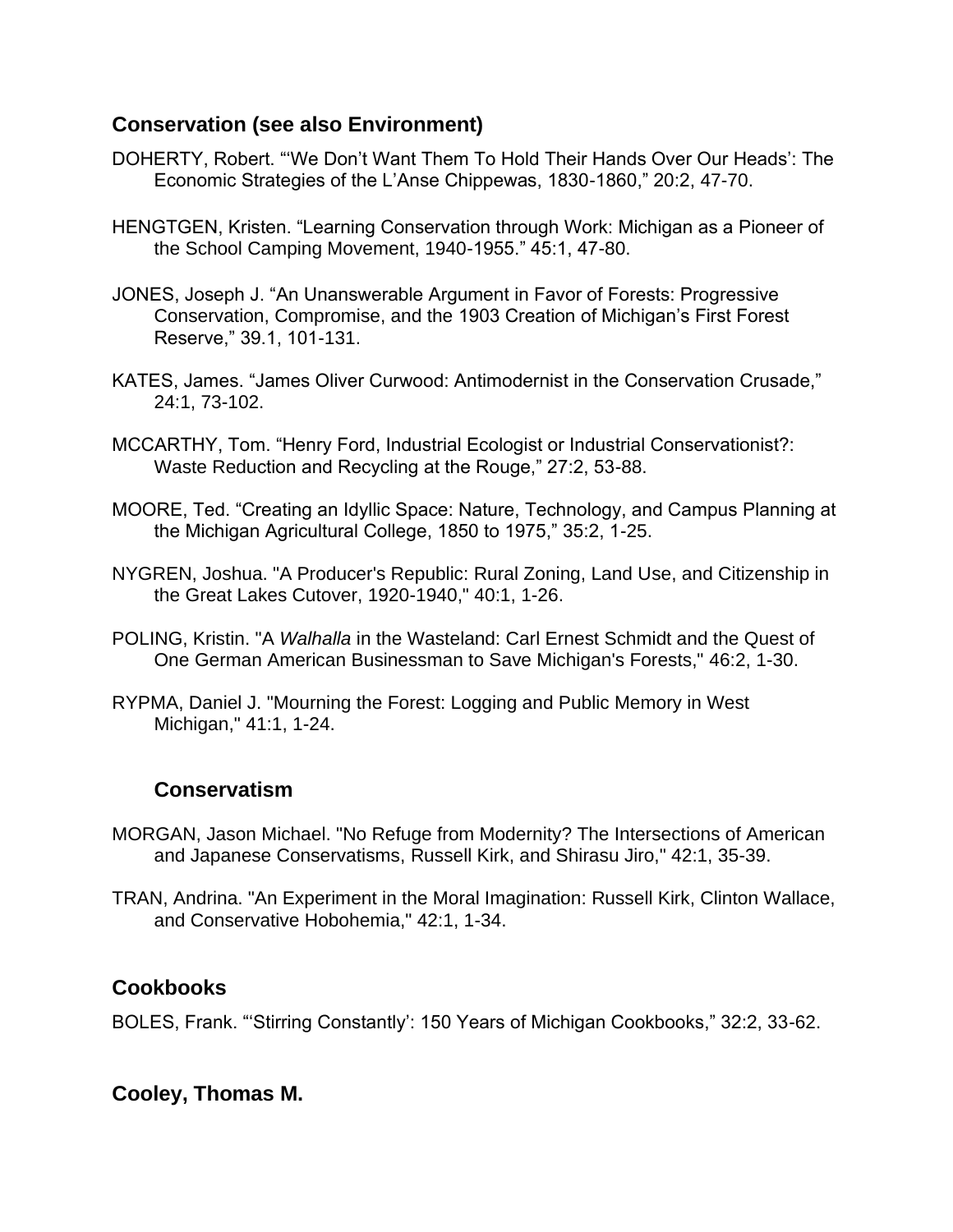OLENDER, Robert. "A Legacy of Limitation: Thomas M. Cooley, Public Purpose, and the General Welfare," 33:1, 1-26.

#### **Copper**

- BOYER, Hugh E. "The Decline of the Progressive Party in Michigan's Upper Peninsula: The Case of Congressman William J. MacDonald in 1914," 13:2, 75-94.
- KIRKWOOD, Shannon. "In Defense of the Home: Working-Class Domesticity and Community Action in the Michigan Copper Country,"43:1, 1-28.
- PETERS, Bernard C. "Wa-bish-kee-pe-nas and the Chippewa Reverence for Copper," 15:2, 47-60.
- THURNER, Arthur W. "Charles H. Moyer and the Michigan Copper Strike, 1913-1914," 17:2, 1-19.

# **Copper Mining**

GRANIC, Stan (Translator). "An Immigrant's Arrival to Copper Country, Michigan: The 1912 Reminiscences of Petar Stonković. 40:2. 101-114.

# **Correspondence**

- ANDERSON, David L. "The Life of 'Wilhelm Yank': Letters From a German Soldier in the Civil War," 16:1, 73-93.
- BRATTON, Joel J. "Marcus Bowlby and World War I," 41:1, 81-100.
- CAPECI, Dominic J. "'Never Leave Me': The Wartime Correspondence of Peg and George Edwards, 1944 to 1945," 27:2, 91-130.
- COMBS, H. Jason, Donald Maness, and Sally McVey. "Into the Heart of Dixie: Franklin Fox and the  $15<sup>th</sup>$  Michigan," 40:1, 97-106.

# **Cotton**

- ASHENDEL, Anita. "Fabricating Independence: Industrial Labor in Antebellum Indiana," 23:2, 1-24.
- WEST, Kenneth B. "Standard Cotton Products and the General Motors Sit-Down Strike: Some `Forgotten Men' Remembered," 14:1, 57-73.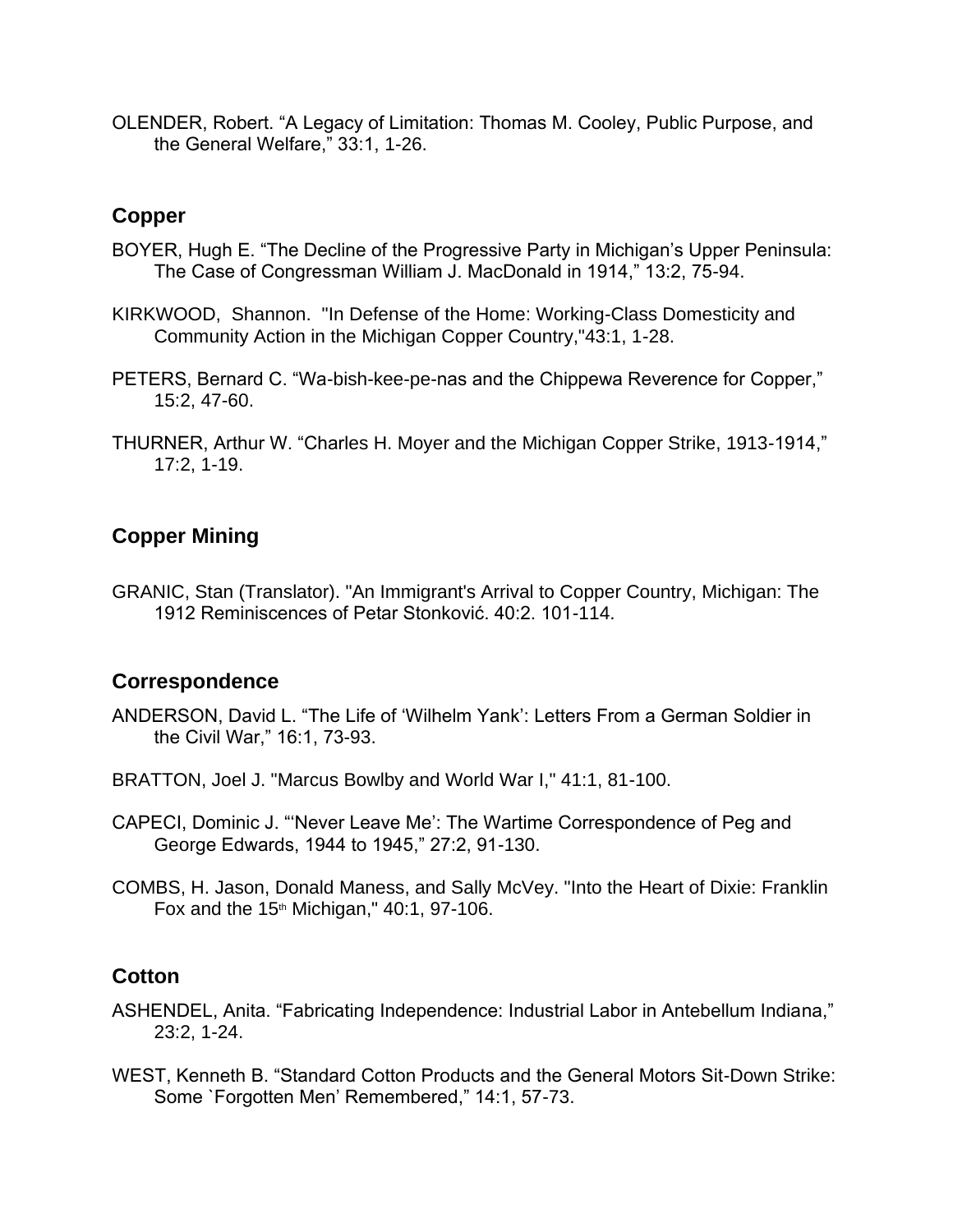# **Counterculture (1960s-1970s)**

- HOEFFERLE, Caroline. "'Just at Sunrise': The Sunrise Communal Farm in Rural Mid-Michigan, 1971-1978," 23:2, 71-104.
- KAMEN, Scott. "The People's Republic of Ann Arbor: The Human Rights Party and College Town Liberalism," 46:2, 31-69.
- KARRER, Robert N. "The Formation of Michigan's Anti-Abortion Movement, 1967- 1974," 22:1, 67-107.
- KRAMER, Michael J. "'Can't Forget the Motor City': *CREEM* Magazine, Rock Music, Detroit Identity, Mass Consumerism, and the Counterculture," 28:2, 43-77.

#### **Covert, Michigan**

COX, Anne-Lisa, "A Pocket of Freedom: Blacks in Covert, Michigan, in the Nineteenth Century," 21:1, 1-18.

#### **Craddock, Ida**

BURTON, Shirley J. "Obscene, Lewd, and Lascivious: Ida Craddock and the Criminally Obscene Women of Chicago, 1873-1913," 19:1, 1-16.

#### *CREEM* **Magazine**

KRAMER, Michael J. "'Can't Forget the Motor City': *CREEM* Magazine, Rock Music, Detroit Identity, Mass Consumerism, and the Counterculture," 28:2, 43-77.

#### **Crime**

- BLACK, Joel E. "A Crime to Live Without Work: Free Labor and Marginal Workers in Industrial Chicago, 1870 to 1920," 36:2, 63-93.
- BURTON, Shirley J. "Obscene, Lewd, and Lascivious: Ida Craddock and the Criminally Obscene Women of Chicago, 1873-1913,"19:1, 1-16.
- CRAGG, Thomas. "Habitués of the Police Court: Criminal Justice for the Poor in Antebellum Detroit," 35.1, 1-28.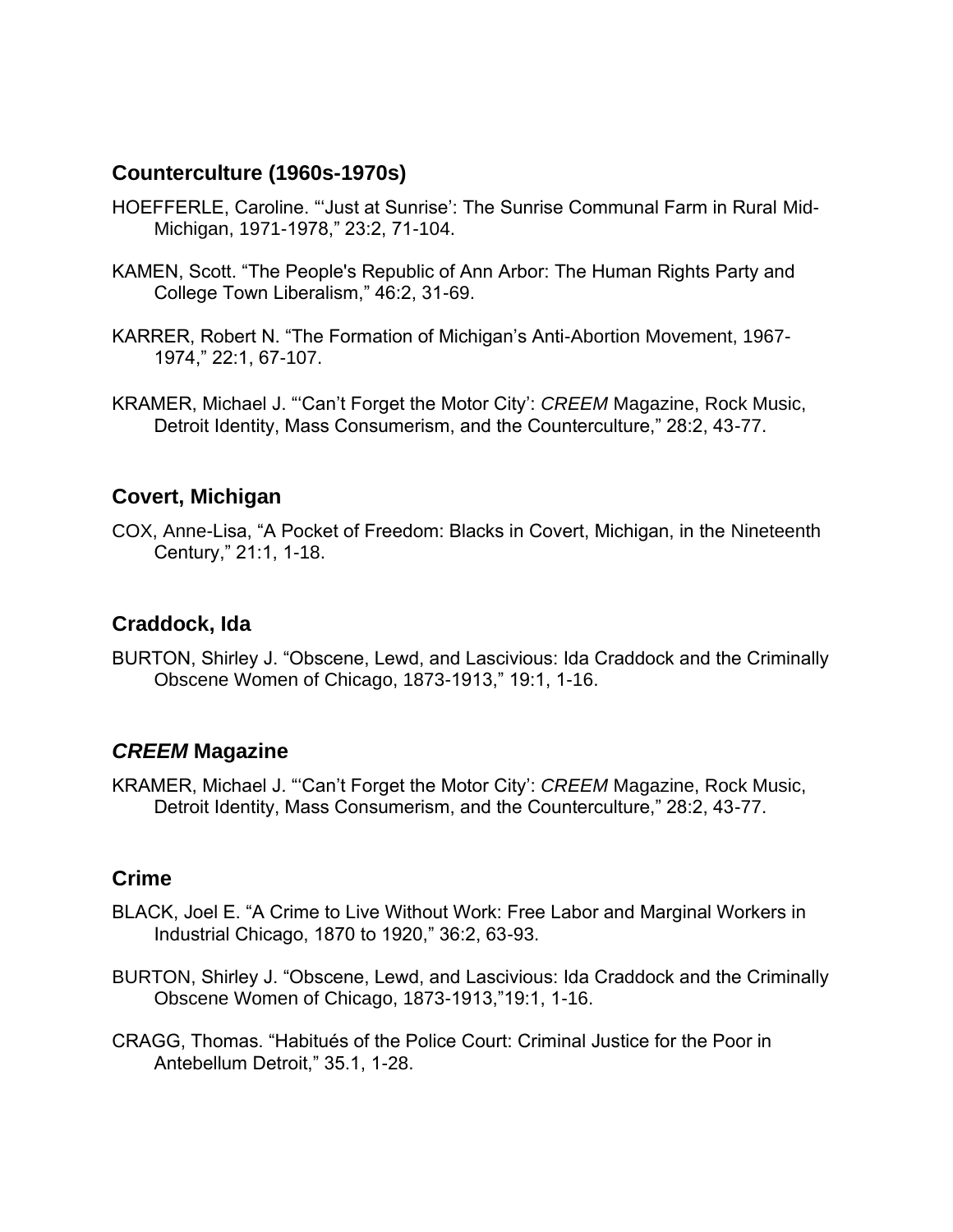- DODGE, L. Mara. "'Our Juvenile Court Has Become More Like a Criminal Court': A Century of Reform at the Cook County (Chicago) Juvenile Court," 26:2, 51-89.
- HICKEY, Georgina. "Rescuing the Working Girl: Agency and Conflict in the Michigan Reform School for Girls, 1879-1893," 20:1, 1-28
- JUNG, Patrick J. "To Extend Fair and Impartial Justice to the Indian: Native Americans and the Additional Court of Michigan Territory, 1823-1836," 23:2, 25-48.
- KARRER, Robert N. "The Formation of Michigan's Anti-Abortion Movement, 1967- 1974," 22:1, 67-107.
- KEVE, Paul W. "Building a Better Prison: The First Three Decades of the Detroit House of Correction," 25:2, 1-28.
- KNAPP, Robert. "Michigan and the Eaglet: The Lindbergh Kidnapping, Purple Gang, and Governor Wilber M. Brucker," 46:2, 93-138.
- PARKER, Kathleen R. "'To Protect the Chastity of Children Under Sixteen': Statutory Rape Prosecutions in a Midwest County Circuit Court, 1850-1950," 20:1, 49-79.
- THAVENET, Dennis J. "Sparing the Rod? A Quantitative Examination of Reformatory Punishments, 1855-1874," 17:1, 35-63.

# **Croatian Immigrants**

GRANIC, Stan (Translator). "An Immigrant's Arrival to Copper Country, Michigan: The 1912 Reminiscences of Petar Stonković. 40:2. 101-114.

# **Crockett, George W.**

MARTIN, Ruth. "They feel the beams resting upon their necks": George W. Crockett and the Development of Equal Justice Under Law, 1948-1969," 39:2, 51-76.

#### **Curwood, James Oliver**

KATES, James. "James Oliver Curwood: Antimodernist in the Conservation Crusade," 24:1, 73-102.

#### **Cutover**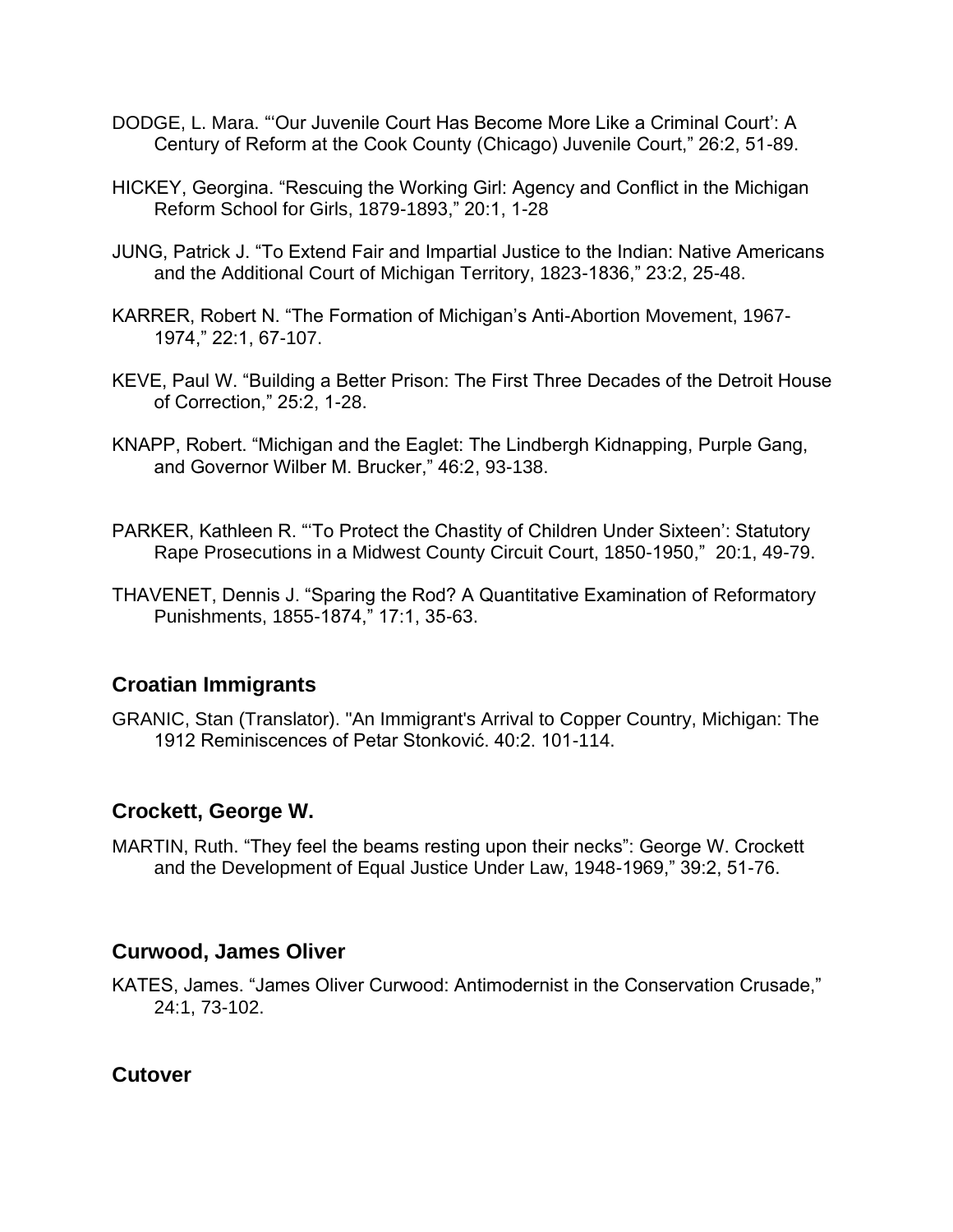- NYGREN, Joshua. "A Producer's Republic: Rural Zoning, Land Use, and Citizenship in the Great Lakes Cutover, 1920-1940," 40:1, 1-26.
- POLING, Kristin. "A *Walhalla* in the Wasteland: Carl Ernest Schmidt and the Quest of One German American Businessman to Save Michigan's Forests," 46:2, 1-30.

# **Dakota (Sioux)**

- CLEMMONS, Linda. "'Our Children are in danger of becoming little Indians': Protestant Missionary Children and Dakotas, 1835-1862," 25:2, 69-90.
- JUNG, Patrick J. "Toward the Black Hawk War: The Sauk and Fox Indians and the War of 1812," 38:1, 27-52.
- STEVENS, Paul L. "Wabasha Visits Governor Carleton, 1776: New Light on a Legendary Episode of Dakota-British Diplomacy on the Great Lakes Frontier," 16:1, 21-48.

### **Davidow, Anne**

FRENCH, Amy Holtman. "Mixing It Up: Michigan Barmaids Fights for Civil Rights," 40:1, 27- 48.

# **De Kruif, Paul**

VERHAVE, Jan Peter. "Paul de Kruif: A Michigan Leader in Public Health," 39.1, 41-70.

#### **De Peyster, Arent Schyyler**

WALSH, Martin W. "A War Council for the Drawing Room: Arent Schuyler de Peyster's 'Speech to the Western Indians,'" 28:1, 91-107.

#### **Democratic Party**

BOLES, Frank. "Michigan Newspapers: A Two-Hundred-Year Review," 36:1, 31-69.

- BOYER, Hugh E. "The Decline of the Progressive Party in Michigan's Upper Peninsula: The Case of Congressman William J. MacDonald in 1914," 13:2, 75-94.
- BRATT, Peter. "A Great Revolution in Feeling: The American Civil War in Niles and Grand Rapids, Michigan," 31:2, 43-66.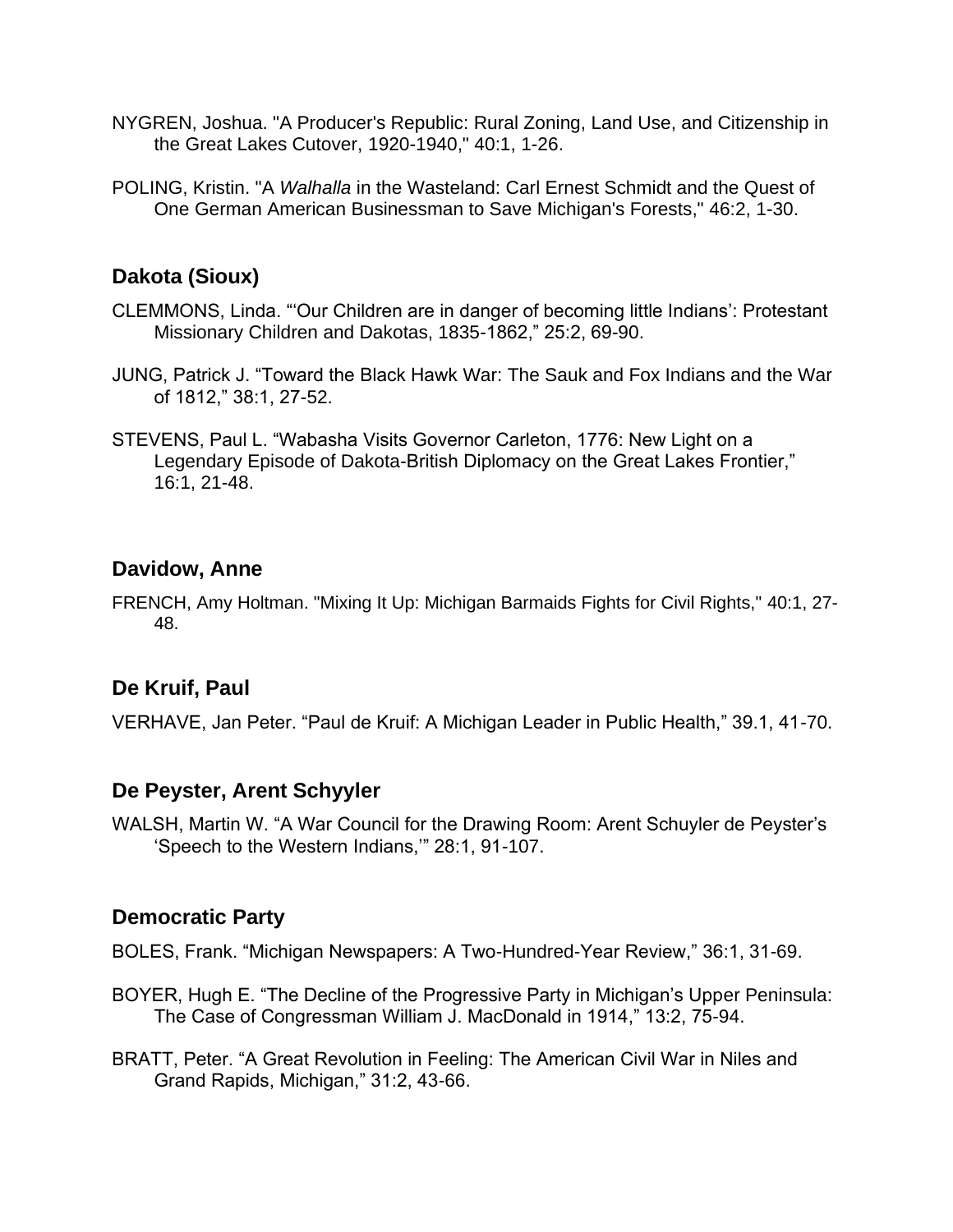- CAPECI, Dominic J. "'Never Leave Me': The Wartime Correspondence of Peg and George Edwards, 1944 to 1945," 27:2, 91-130.
- DEMPSEY, Dave. "Perry Bullard: Liberal Lawmaker, 1972-1992," 29:1, 97-117.
- FINE, Sidney. "'A Jewel in the Crown of All of Us': Michigan Enacts a Fair Employment Practices Act, 1941-1958," 22:1, 19-66.
- GRANT, Philip A. Jr. "The Presidential Election of 1932 in Michigan," 12:1, 83-94.
- HERSHOCK, Martin J. "Copperheads and Radicals: Michigan Partisan Politics during the Civil War Era, 1860-1865," 18:1, 29-69.
- HOLLI, Melvin G. "Emil E. Hurja: Michigan's Presidential Pollster," 21:2, 125-138.
- HOLLI, Melvin G. "The Founding of Detroit by Cadillac," 27:1, 129-136.
- JENNINGS , Richard P. "Rhetorical Analysis of Chase S. Osborn's 1910 Primary Campaign for Governor," 17:2, 35-75.
- ORTQUIST, Richard T. "The Perils of Victory: Michigan Democrats in the Wake of 1932," 17:2, 21-33.
- SMITH, Mike. "'Let's Make Detroit a Union Town': The History of Labor and the Working Class in the Motor City," 27:2, 157-173.
- STEIN-ROGGENBUCK, Susan. "A Contest for Local Control: Emergency Relief in Depression-Era Michigan," 26:2, 91-126.
- VANDERMEER, Phillip. "Political Crisis and Third Parties: The Gold Democrats of Michigan," 15:2, 61-84.

#### **Depression (The Great)**

- BARNETT, Le Roy. "The Completion of Michigan's WPA Imprints Inventory: Items Published 1851-1876," 35:2, 97-107.
- HALL, Mitchell. "Bibliography: The New Deal," 25.1, 135-137.
- LEVERING, Marijean. "History on Stage: The Detroit Players, Prohibition, and the Great Depression," 33.2, 47-79.
- REYNOLDS, Douglas. "Engines of Struggle: Technology, Skill, and Unionization at General Motors, 1930-1940," 15:1, 69-92.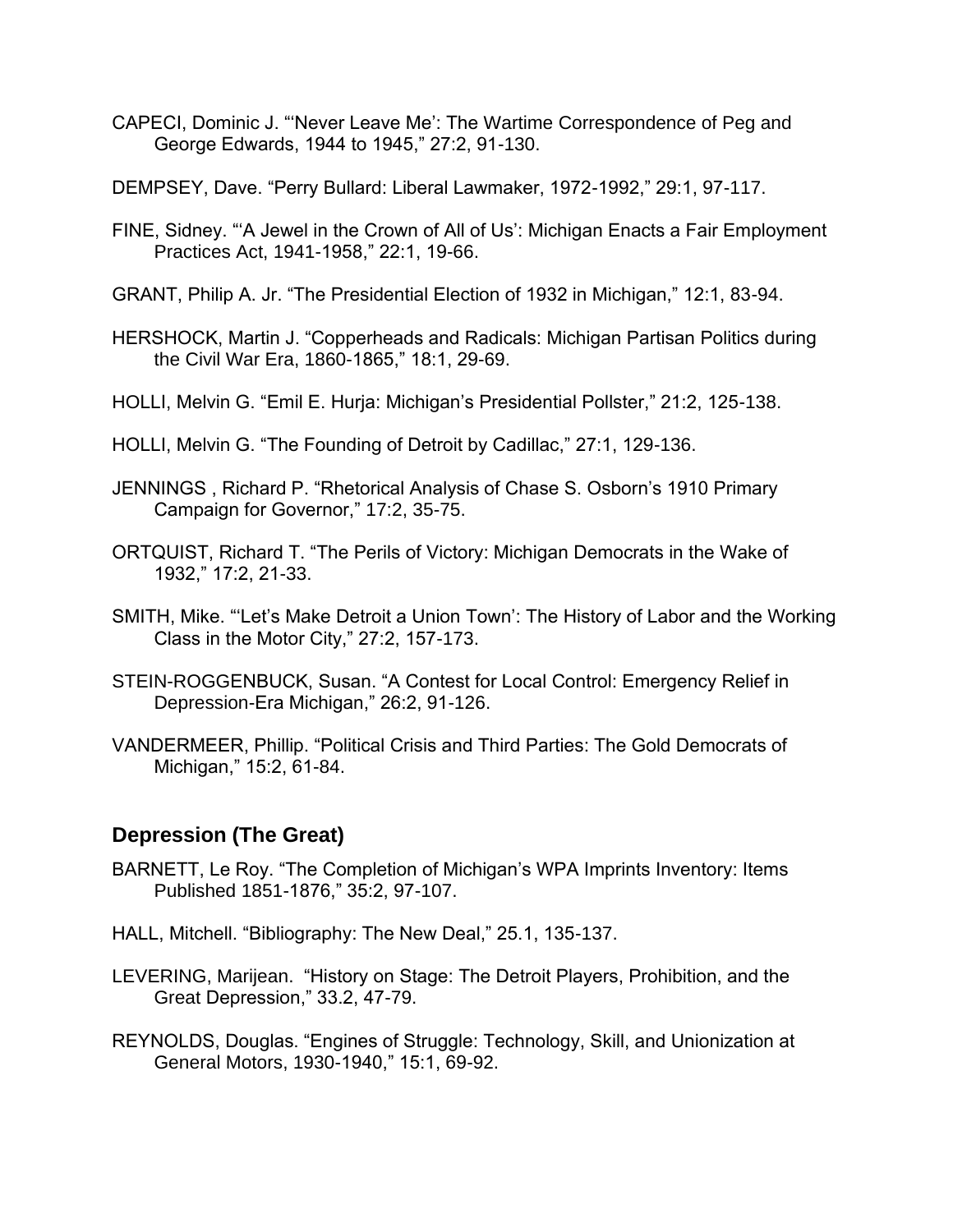- STEIN-ROGGENBUCK, Susan. "A Contest for Local Control: Emergency Relief in Depression-Era Michigan," 26:2, 91-126.
- VARGAS, Zaragosa. "Life and Community in the 'Wonderful City of the Magic Motor': Mexican Immigrants in 1920s Detroit," 15:1, 45-68.

VERHAVE, Jan Peter. "Paul de Kruif: A Michigan Leader in Public Health," 39.1, 41-70.

### **Detroit**

- AVI-YONAH, Shera. "Hanging Apart: Small-Business Mobility on Chene Street, 1890- 1990," 42:1, 75-91.
- BARNETT, Le Roy. "Michigan Maps in the *Detroit Evening News*, 1873-1900," 33:1, 99- 108.
- BAUGH-HELTON, Tiffany. "A Woman's Place is in Her Union: The UAW's 1944 National Women's Conference and Women's Labor Activism," 40:1, 73-96.
- BHALLA, Vibha. "Detroit and Windsor as Transnational Spaces: A Case Study of Asian Indian Migrants," 34:2, 99-116.
- BOYEA, Earl. "The North Dorr Church Property Dispute," 16:2, 75-90.
- BOYLE, Kevin. "The Ruins of Detroit: Exploring the Urban Crisis in the Motor City," 27.1, 109-128.
- BROPHY, Anne. "'The Committee . . . has stood out against coercion': The Reinvention of Detroit Americanization, 1915-1931," 29:2, 1-39.
- BURNS, Andrea. "Waging Cold War in a Model City: The Investigation of 'Subversive' Influences in the 1967 Detroit Riot," 30:1, 3-30.
- CAPECI, Dominic J. "'Never Leave Me': The Wartime Correspondence of Peg and George Edwards, 1944 to 1945," 27:2, 91-130.
- CAPECI, Dominic J. Jr. and Martha Wilkerson. "The Detroit Rioters of 1943: A Reinterpretation," 16:1, 49-72.
- CARTER, Sue. "'Women Don't Do News: Fran Harris and Detroit's Radio Station WWJ," 24:2, 76-87.
- CARTER-EDWARDS, Dennis. "The War of 1812 Along the Detroit Frontier: A Canadian Perspective," 13:2, 25-50.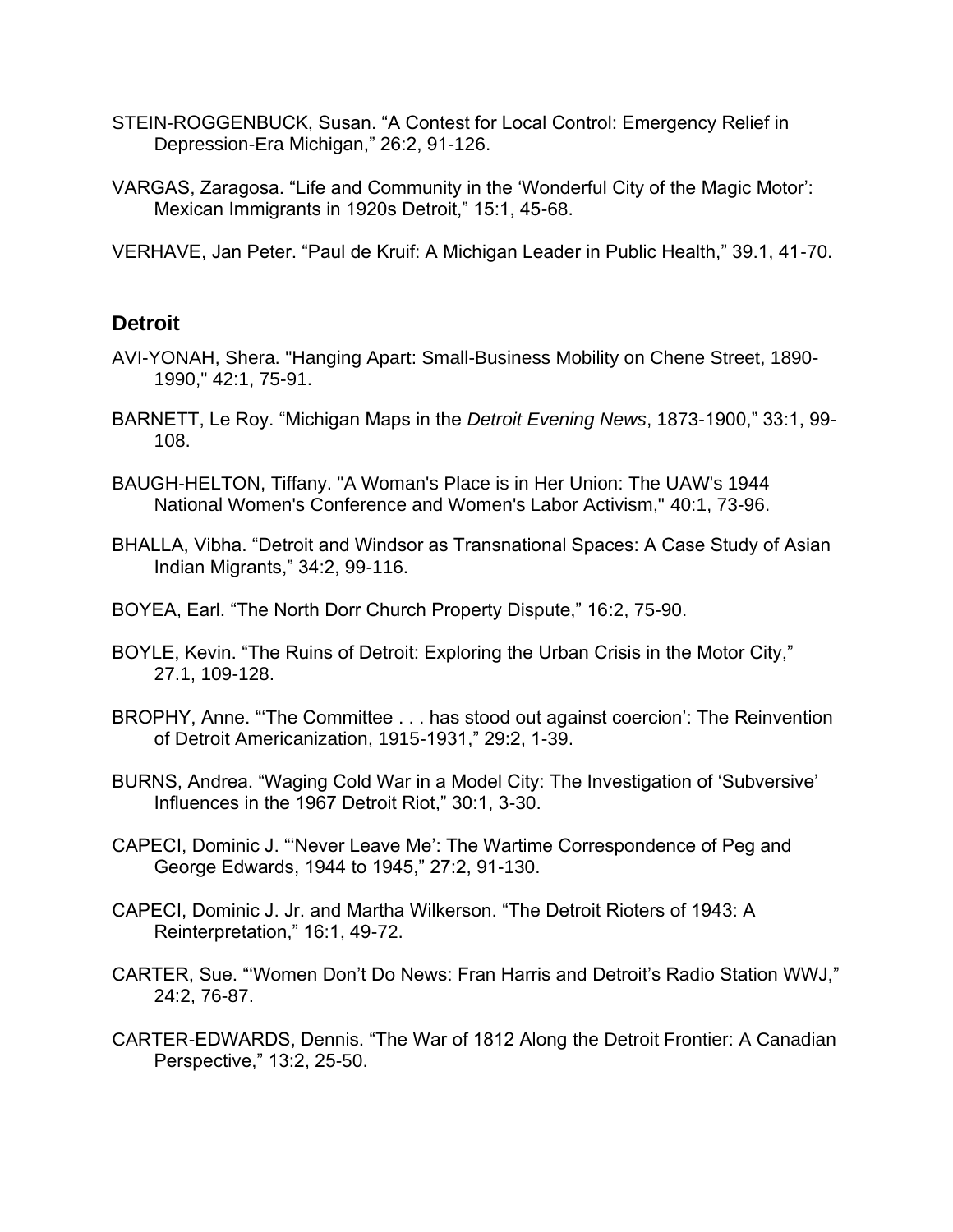- CIADELLA, Joseph Stanhope. "A Landscape of Ruin and Repair: Parks, Potatoes, and Detroit's Environmental Past, 1879-1900," 40:1, 49-72.
- CRAGG, Thomas. "Habitués of the Police Court: Criminal Justice for the Poor in Antebellum Detroit," 35.1, 1-28.
- DE MATTEO, Arthur E. "Organized Labor versus the Mayor: The Detroit Federation of Labor and the Revised City Charter of 1914," 21:2, 63-92.
- DESIDERIO, Francis. '"A Catalyst for Downtown': Detroit's Renaissance Center," 35.1, 83-112.
- DUNNIGAN, Brian Leigh. "'The Prettiest Settlement in America': A Select Bibliography of Early Detroit through the War of 1812." 27:1, 1-20.
- DYE, Keith. "The Black Manifesto for Reparations in Detroit: Challenge and Response, 1969," 35:2, 53-83.
- DYE, Keith. "The Debate on Reparations before the Debate on Reparations at the National Black Economic Development Conference in Detroit, 1969," 46:2, 175- 186.
- GODZAK, Roman P. "Archives of the Archdiocese of Detroit," 23.1, 125-133.
- GOLD, Kenneth M. "'We just don't want to keep on going to useless meetings': Community Organizing at Detroit's Jefferson Junior High School, 1966-1967," 32:1, 97-121.
- HALL, Jake. "Anti-Injunction Campaigns and the Transformation of Labor Law in Detroit, 1915 to 1921," 36:1, 1-29.
- HATTER, Lawrence B. A. "The Transformation of the Detroit Land Market and the Formation of the Anglo-American Border," 34:1, 83-99.
- HOLLI, Melvin G. "Mayoring in Detroit, 1824-1985: Is Upward Mobility the 'Impossible Dream?'" 13:1, 1-19.
- HYDE, Charles. '"Detroit the Dynamic': The Industrial History of Detroit from Cigars to Cars," 27:1, 57-74.
- HYDE, Charles K. "The Dodge Brothers, the Automobile Industry, and Detroit Society in the Early Twentieth Century," 22:2, 49-82.
- HYDE, Charles K. "Planning a Transportation System for Metropolitan Detroit in the Age of the Automobile: The Triumph of the Expressway," 32:1, 59-95.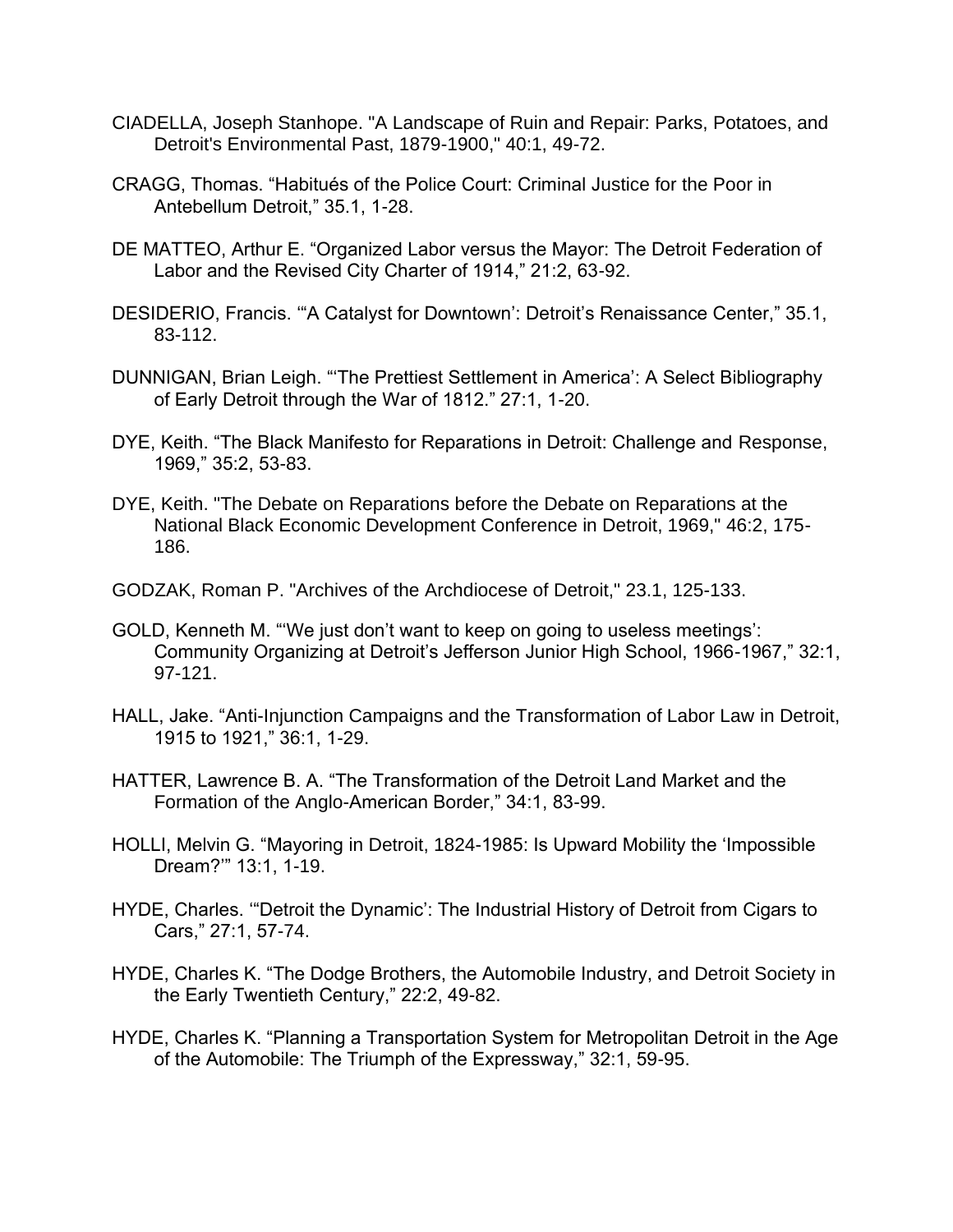- KERSTEN, Andrew E. "Jobs and Justice: Detroit, Fair Employment, and Federal Activism during the Second World War," 25:1, 76-101.
- KEVE, Paul W. "Building a Better Prison: The First Three Decades of the Detroit House of Correction," 25:2, 1-28.
- KISKA, Tim. "What Vast Wasteland? George Pierrot Made Every Detroiter a World Traveler," 46:2, 71-92.
- KLUG, Thomas A. "Labor Market Politics in Detroit: The Curious Case of the 'Spolansky Act' of 1931," 14:1, 1-32.
- KLUG, Thomas A. "Residents by Day, Visitors by Night: The Origins of the Alien Commuter on the U.S.-Canadian Border during the 1920s," 34:2, 75-98.
- KOTLOWSKI, Dean J. "The Politician and the Priest: Paul V. McNutt, Frank Murphy, and the Age of FDR." 45:2, 39-76.
- KRAMER, Michael J. "'Can't Forget the Motor City': *CREEM* Magazine, Rock Music, Detroit Identity, Mass Consumerism, and the Counterculture," 28:2, 43-77.
- LaFOREST, James. "A Metis Family in the Detroit River Region and Pays D'en Haut," 42:2, 67-80.
- LaFOREST, James. "'Muskrat French': Origins of a Culture, a Language, and a People." 40:2, 87-100.
- LEASHER, Evelyn. "Bibliography: Broadside Press of Detroit," 26.1, 107-123.
- LEVERING, Marijean. "History on Stage: The Detroit Players, Prohibition, and the Great Depression," 33.2, 47-79.
- LONGO, Julie. "Consuming Freedom: The International Freedom Festival as Transnational Tourism Strategy on the Windsor-Detroit Border, 1959-1976," 34:2, 119-137.
- LONGO, Julie. "Remembering the Renaissance City: Detroit's Bicentennial Homecoming Festival and Urban Redevelopment," 32:2, 89-118.
- MARTIN, Ruth. "They feel the beams resting upon their necks": George W. Crockett and the Development of Equal Justice Under Law, 1948-1969," 39:2, 51-76.
- MORRIS-CROWTHER, Jayne. "Municipal Housekeeping: The Political Activities of the Detroit Federation of Women's Clubs in the 1920s," 30:1, 31-57.
- MURAGE, Njeru. "Making Migrants an Asset: The Detroit Urban League-Employers Alliance in Wartime Detroit, 1916 to 1919," 26:1, 67-104.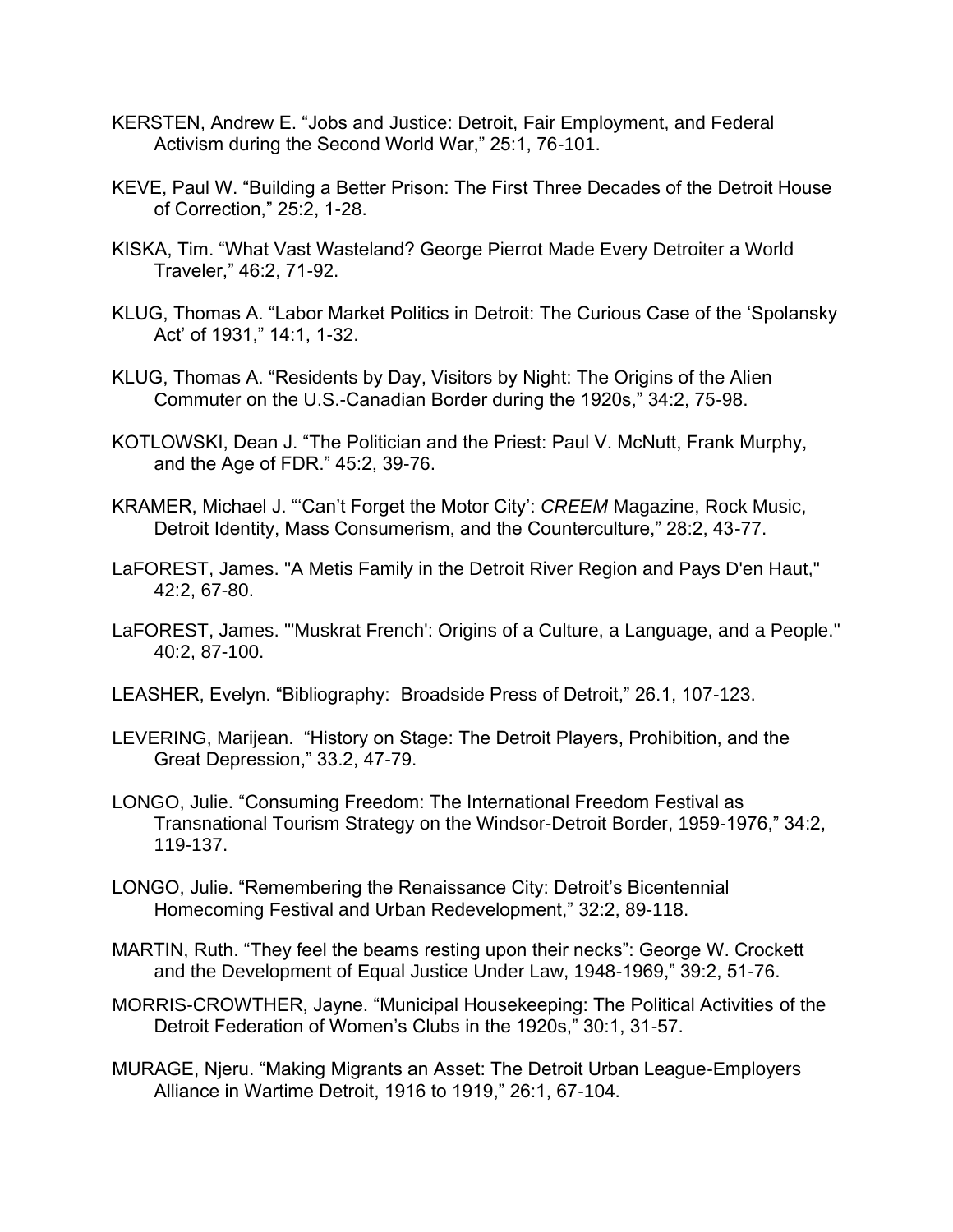- RAUCH, Steven J. "A Stain Upon the Nation?: A Review of the Detroit Campaign of 1812 in United States Military History," 38:1, 129-153.
- REID, John B. "'A Career to Build, a People to Serve, a Purpose to Accomplish': Race, Class, Gender, and Detroit's First Black Women Schoolteachers, 1865-1916," 18:1, 1-27.
- RIDDLE, David. "Race and Reaction in Warren, Michigan, 1971-1974: *Bradley v. Milliken* and the Cross-District Busing Controversy," 26:2, 1-49.
- SANKO, Marc. "The Gift of Empire: Maltese Migrants to Detroit, 1919-1924," 43:2, 37- 54.
- SHELLY, Cara L. "Bradby's Baptists: Second Baptist Church of Detroit, 1910-1946," 17:1, 1-33.
- SHOCKLEY, Megan Taylor. "Working for Democracy: Working-Class African-American Women, Citizenship, and Civil Rights in Detroit, 1940-1954," 29.2, 125-157.
- SKAFF, Sheila. "Ambivalence and Cigarettes: Egon Erwin Kisch's 'At Ford's Place in Detroit,' with a Translation of the Text," 29:1, 119-131.
- SMITH, Michael O. "The City as State: Franchises, Politics, and Transit Development in Detroit, 1863-1879," 23:1, 1-32.
- SMITH, Mike. "'Let's Make Detroit a Union Town': The History of Labor and the Working Class in the Motor City," 27:2, 157-173.
- SMITH, Suzanne E. '"Boogie Chillen': Uncovering Detroit's African-American Cultural History," 21.1, 93-108.
- STEVENS, Paul L. "The Indian Diplomacy of Capt. Richard B. Lernoult, British Military Commandant of Detroit, 1774-1775," 13:1, 47-82.
- SWAYAMPRAKASH, Ramya. "Dredge a River, Make a Nation Great: Shipping, Commerce, and Territoriality in the Detroit River, 1870-1905." 45:1, 27-46.
- TEASDALE, Guillaume. "Old Friends and New Foes: French Settlers and Indians in the Detroit River Border Region," 38:2, 35-62.
- TOUPS, Eric. "More Than Just a Missionary: The Jesuits, the Wyandot, and Colonial Crises in French Detroit, 1728-1751," 46:1, 1-28.
- TUCKER, Patrick M. "From Fallen Timbers to the British Evacuation of Detroit, 1794- 1796: The Roman Catholic Priest Who Was a British Agent," 37:1, 41-76.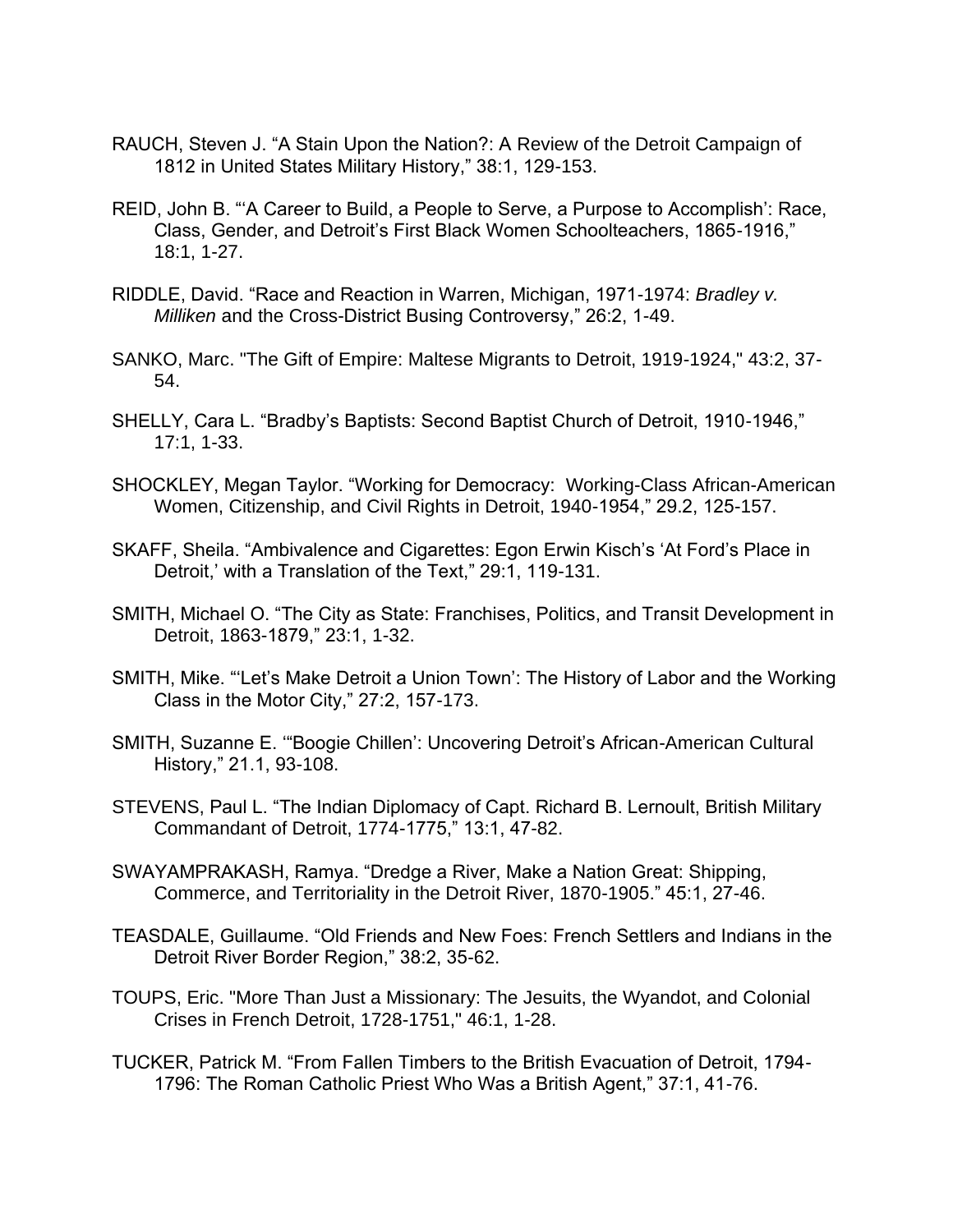- TUCKER, Patrick M. and Laurel E. Heyman. "Welcome to Hard Times: Two French Merchants and Militiamen in the Detroit River Region during the War of 1812," 38:1, 53-81.
- VARGAS, Zaragosa. "Life and Community in the 'Wonderful City of the Magic Motor': Mexican Immigrants in 1920s Detroit," 15:1, 45-68.
- WARGO, Justin. "'A Case Without Parallel': The Sensational Battle over Eber Brock Ward's Will and Subsequent Legacy of Detroit's First Great Industrialist," 39:2, 77- 104.
- WILSON, Brian. "The Spirit of the Motor City: Three Hundred Years of Religious History in Detroit," 27:1, 21-56.
- WOLF, James C. "The Midwest Capuchin Province of St. Joseph, Michigan: Its History and Its Archives," 27.1, 137-154.
- WOOD, Gregory. "'The Paralysis of the Labor Movement': Men, Masculinity, and Unions in 1920s Detroit," 30:1, 31-57.
- WOOLCOTT, Victoria W. "Gendered Perspectives on Detroit History," 27.1, 75-92.

#### *Detroit Evening News*

- BARNETT, Le Roy. "Michigan Maps in the *Detroit Evening News*, 1873-1900," 33:1, 99- 108.
- BOLES, Frank. "Michigan Newspapers: A Two-Hundred-Year Review," 36:1, 31-69.
- KISKA, Tim. "What Vast Wasteland? George Pierrot Made Every Detroiter a World Traveler," 46:2, 71-92.

### *Detroit Free Press*

BOLES, Frank. "Michigan Newspapers: A Two-Hundred-Year Review," 36:1, 31-69.

### **Detroit Institute of Arts**

KISKA, Tim. "What Vast Wasteland? George Pierrot Made Every Detroiter a World Traveler," 46:2, 71-92.

### **Detroit Interracial Committee**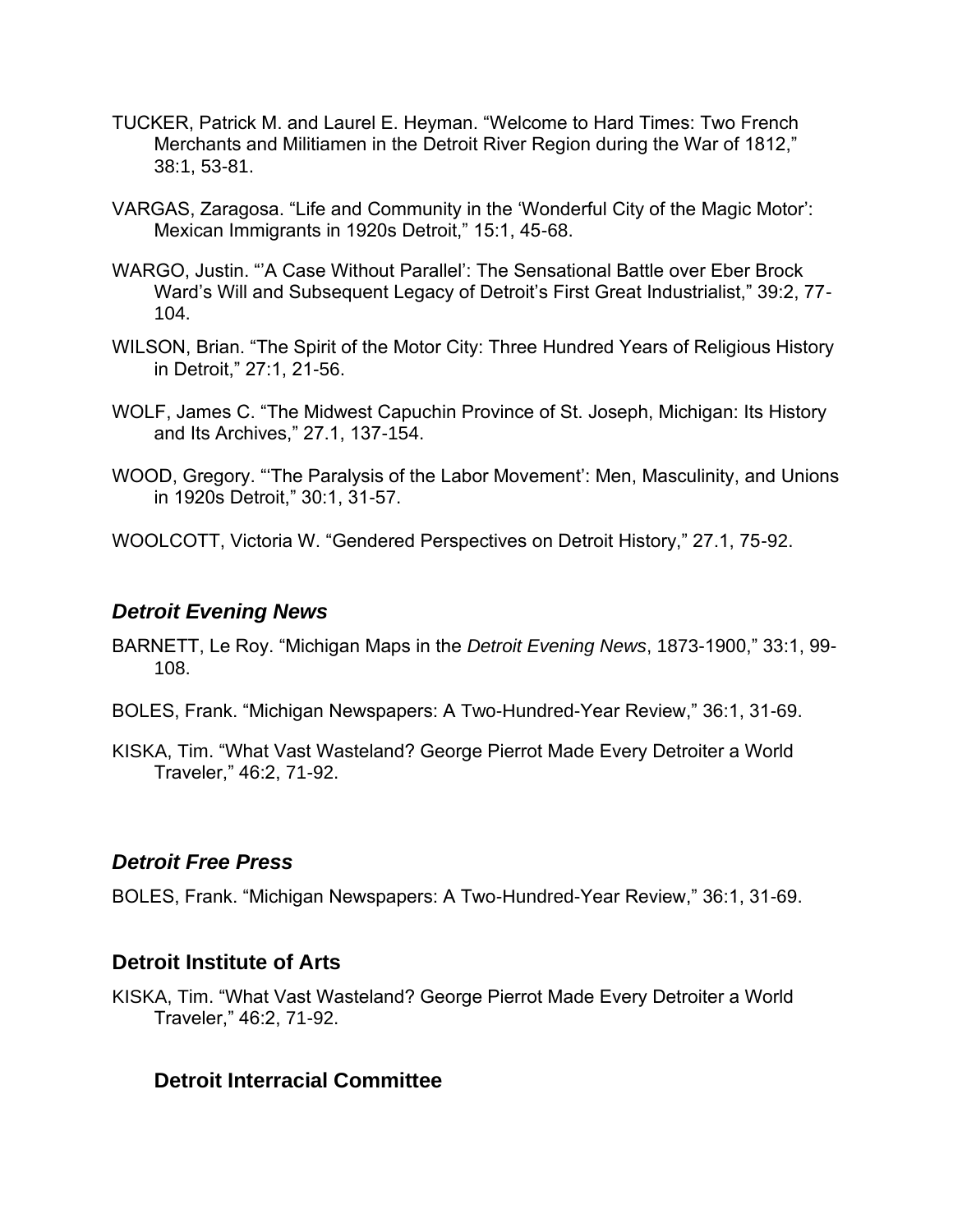HENRY, Sean. "Racial Pragmatism and the Conditions of Racial Contact: The Detroit Interracial Committee, Public Schools, and Measuring Racial Tension, 1944-1950," 46:1, 69-105.

### *Detroit News*

BOLES, Frank. "Michigan Newspapers: A Two-Hundred-Year Review," 36:1, 31-69.

# **Detroit Players**

LEVERING, Marijean. "History on Stage: The Detroit Players, Prohibition, and the Great Depression," 33.2, 47-79.

# **Detroit River**

SWAYAMPRAKASH, Ramya. "Dredge a River, Make a Nation Great: Shipping, Commerce, and Territoriality in the Detroit River, 1870-1905." 45:1, 27-46.

# **Detroit River French**

LaFOREST, James. "'Muskrat French': Origins of a Culture, a Language, and a People." 40:2, 87-100.

WALSH, Martin W. "Revenge Against the Idol: Competing Magical Systems on the Detroit River, 1670," 43:2, 55-64.

# **Detroit Tigers**

BAK, Richard. "Digging Up Bob Troy," 44:1, 67-96.

# **Dewey, John**

BLOUIN, Francis X. "The Components of Reputation: Pragmatism, Science, and the Transformation of the University of Michigan, 1852-1900," 43:1, 57-84.

# **Diaries**

COMBS, H. Jason, Donald Maness, and Sally McVey. "Into the Heart of Dixie: Franklin Fox and the  $15<sup>th</sup>$  Michigan," 40:1, 97-106.

# **Digital**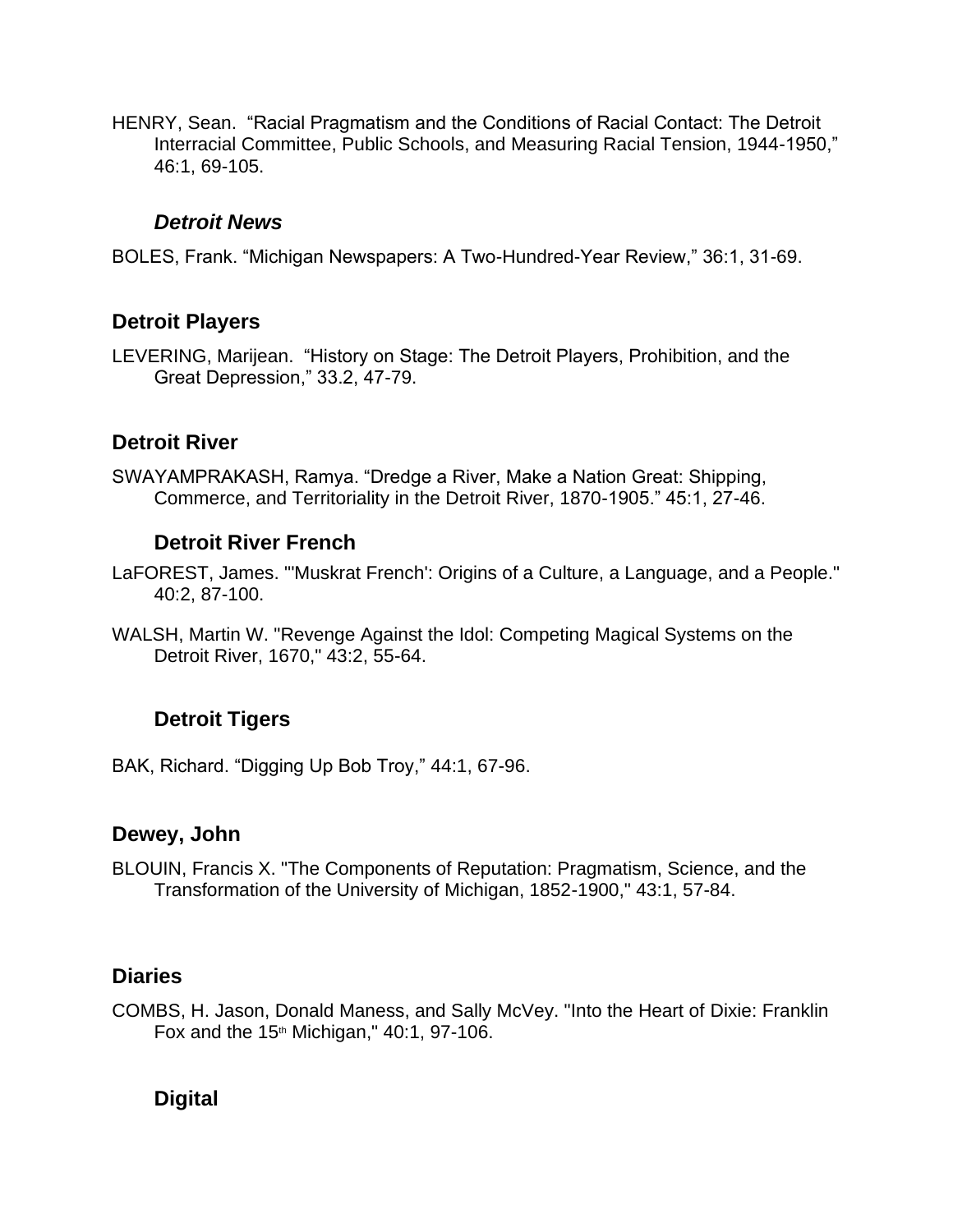- AERNI-FLESSNER, John and Claire Marks-Wilt. "Digitally Documenting Urban Renewal in Lansing, 1930s-1960s," 47:1, 63-92.
- BURD, Camden. "Scrolling through Nature: Reflections on the Digital Humanities and Michigan's Environmental History." 45:1, 109-119.

#### **Diplomacy**

- ALLEN, Robert S. "His Majesty's Indian Allies: Native Peoples, the British Crown, and the War of 1812," 14:2, 1-24.
- CALLOWAY, Colin G. "The End of an Era: British-Indian Relations in the Great Lakes Region after the War of 1812," 12:2, 1-20.
- CARROLL, Francis M. "The Search for the Canadian-American Boundary along the Michigan Frontier: 1819-1827: The Boundary Commissions under Articles Six and Seven of the Treaty of Ghent," 30:2, 77-103.
- FIXICO, Donald L. "The Alliance of the Three Fires in Trade and War, 1630-1812," 20:2, 1-23.
- GRAY, Susan E. "Limits and Possibilities: White-Indian Relations in Western Michigan in the Era of Removal," 20:2, 71-91.
- HORSMAN, Reginald. "On to Canada: Manifest Destiny and United States Strategy in the War of 1812," 13:2, 1-24.
- MEIJER, Hank. "Arthur Vandenberg and the Fight for Neutrality, 1939," 16:2, 1-21.
- MEIJER, Hank. "Hunting for the Middle Ground: Arthur Vandenberg and the Mackinac Charter, 1943," 19:2, 1-21.
- PETERS, Bernard C. "Hypocrisy on the Great Lakes Frontier: The Use of Whiskey by the Michigan Department of Indian Affairs," 18:2, 1-13.
- STEVENS, Paul L. "The Indian Diplomacy of Capt. Richard B. Lernoult, British Military Commandant of Detroit, 1774-1775," 13:1, 47-82.
- STEVENS, Paul L. "Wabasha Visits Governor Carleton, 1776: New Light on a Legendary Episode of Dakota-British Diplomacy on the Great Lakes Frontier," 16:1, 21-48.
- WALSH, Martin W. "A War Council for the Drawing Room: Arent Schuyler de Peyster's 'Speech to the Western Indians,'" 28:1, 91-107.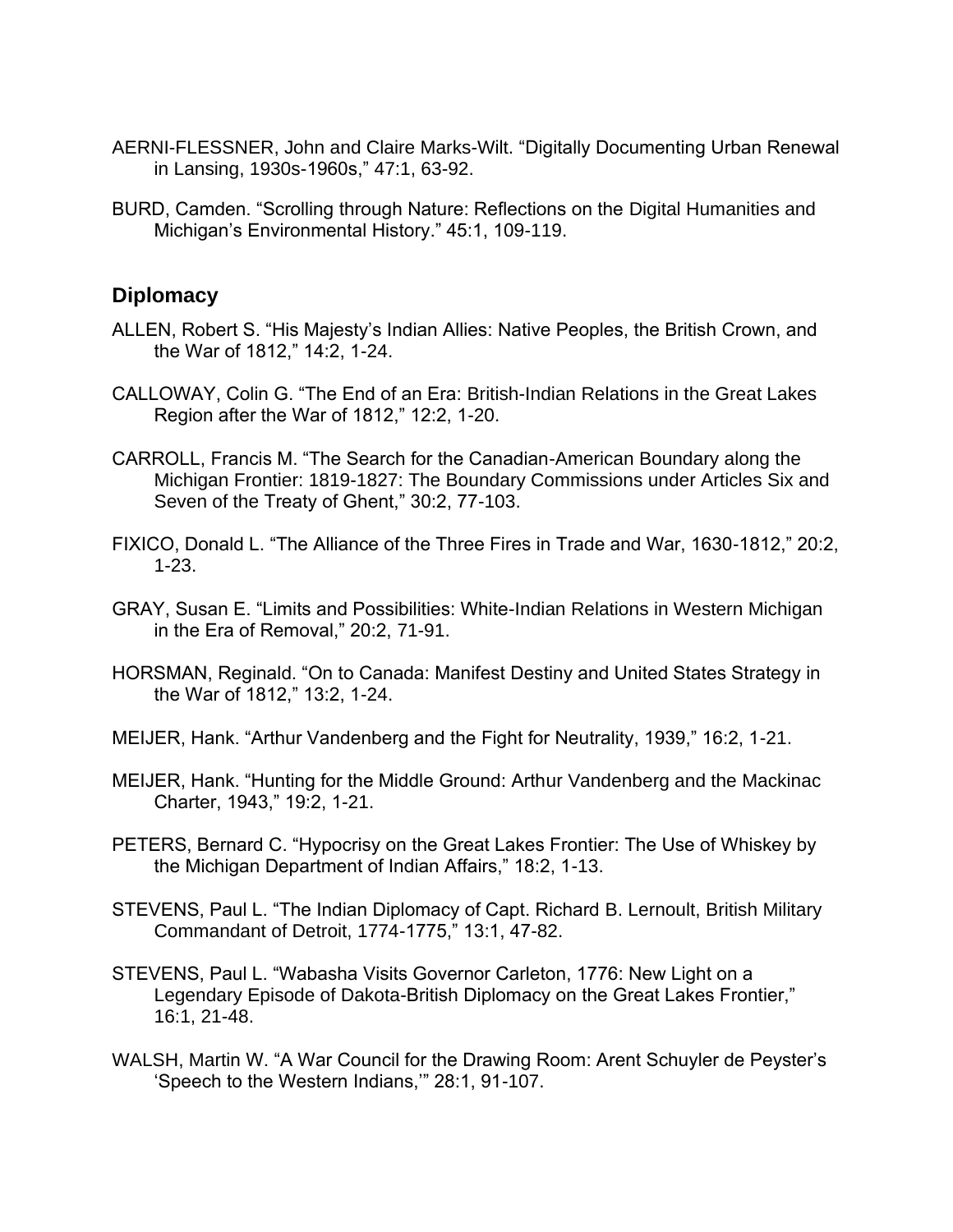# **Dodge, John Francis and Horace Elgin**

HYDE, Charles K. "The Dodge Brothers, the Automobile Industry, and Detroit Society in the Early Twentieth Century," 22:2, 49-82.

# **Dougherty, Peter**

- HEIDEMANN, Mary Ann and Ted. J. Ligibel. "Preserving and Interpreting a Shared Mission: Peter Dougherty, Chief Ahgosa, and Northern Michigan's Old Mission," 43:1, 29-56.
- TANNER, Helen Hornbeck. "Mapping the Grand Traverse Indian Country: The Contributions of Peter Dougherty," 31:1, 201-247.

## **Dow, Alden B.**

WAITE, Robert G. "The Alden B. Dow Archives," 24.2, 128-134.

# **Dredging**

SWAYAMPRAKASH, Ramya. "Dredge a River, Make a Nation Great: Shipping, Commerce, and Territoriality in the Detroit River, 1870-1905." 45:1, 27-46.

# **Dutch Americans**

- DOUMA, Michael. "Memory and the Myth of Albertus C. Van Raalte: How Holland, Michigan, Remembers Its Founding Father," 36:2, 36-61.
- SWIERENGA, Robert P. "Decisions, Decisions: Turning Points in the Founding of Holland," 24:1, 49-72.
- VERHAVE, Jan Peter. "Paul de Kruif: A Michigan Leader in Public Health," 39.1, 41-70.
- WAGENAAR, Larry. "The Joint Archives of Holland," 24.2, 139-142.
- ZWART, David. "Constructing the Homeland: Dutch Americans and the Netherlands Information Bureau during the 1940s," 33.2, 81-100.

### **Earthquakes**

PETERS, Bernard C. "A Note on Lake Superior Earthquakes," 22:1, 125-131.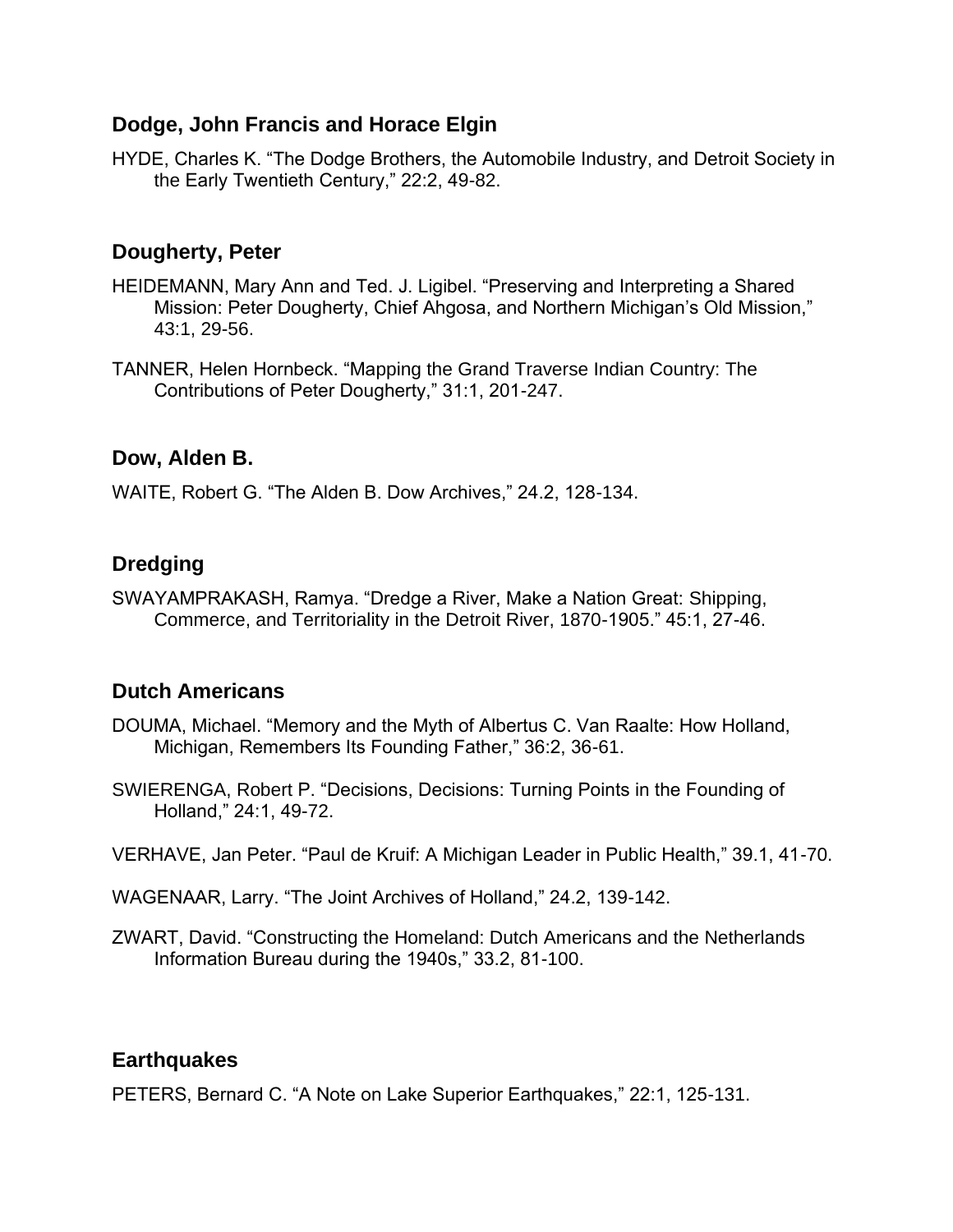# **Ecology (see Environment)**

# **Economic**

- AVI-YONAH, Shera. "Hanging Apart: Small Business Mobility on Chene Street, 1890- 1990," 42:1, 75-91.
- DYE, Keith. "The Debate on Reparations before the Debate on Reparations at the National Black Economic Development Conference in Detroit, 1969," 46:2, 175- 186.

### **Education**

- BLOUIN, Francis X. "The Components of Reputation: Pragmatism, Science, and teh Transfromation of the University of Michigan, 1852-1900," 43:1, 57-84.
- BROPHY, Anne. "'The Committee . . . has stood out against coercion': The Reinvention of Detroit Americanization, 1915-1931," 29:2, 1-39.
- CASSIDY, Michelle. "'The More Noise They Make': Odawa and Ojibwe Encounters with American Missionaries in Northern Michigan, 1837-1871," 38:2, 1-34.
- CIANI, Kyle E. "Training Young Women in the 'Service' of Motherhood: Early Childhood Education at Detroit's Merrill-Palmer School, 1920-1940," 24:1, 103-132.
- CLEMMONS, Linda. "'Our Children are in danger of becoming little Indians': Protestant Missionary Children and Dakotas, 1835-1862," 25:2, 69-90.
- ELZWAY, Salem. "Pentagon Midwest: Making the Military-Industrial-Academic Complex (and Its Discontents) at the University of Michigan," 44:1, 23-66.
- ERNST, John. "Forging a Fateful Alliance: The Role of Michigan State University in the Development of America's Vietnam Policy," 19:2, 49-66.
- GOLD, Kenneth M. "'We just don't want to keep on going to useless meetings': Community Organizing at Detroit's Jefferson Junior High School, 1966-1967," 32:1, 97-121.
- HENGTGEN, Kristen. "Learning Conservation through Work: Michigan as a Pioneer of the School Camping Movement, 1940-1955." 45:1, 47-80.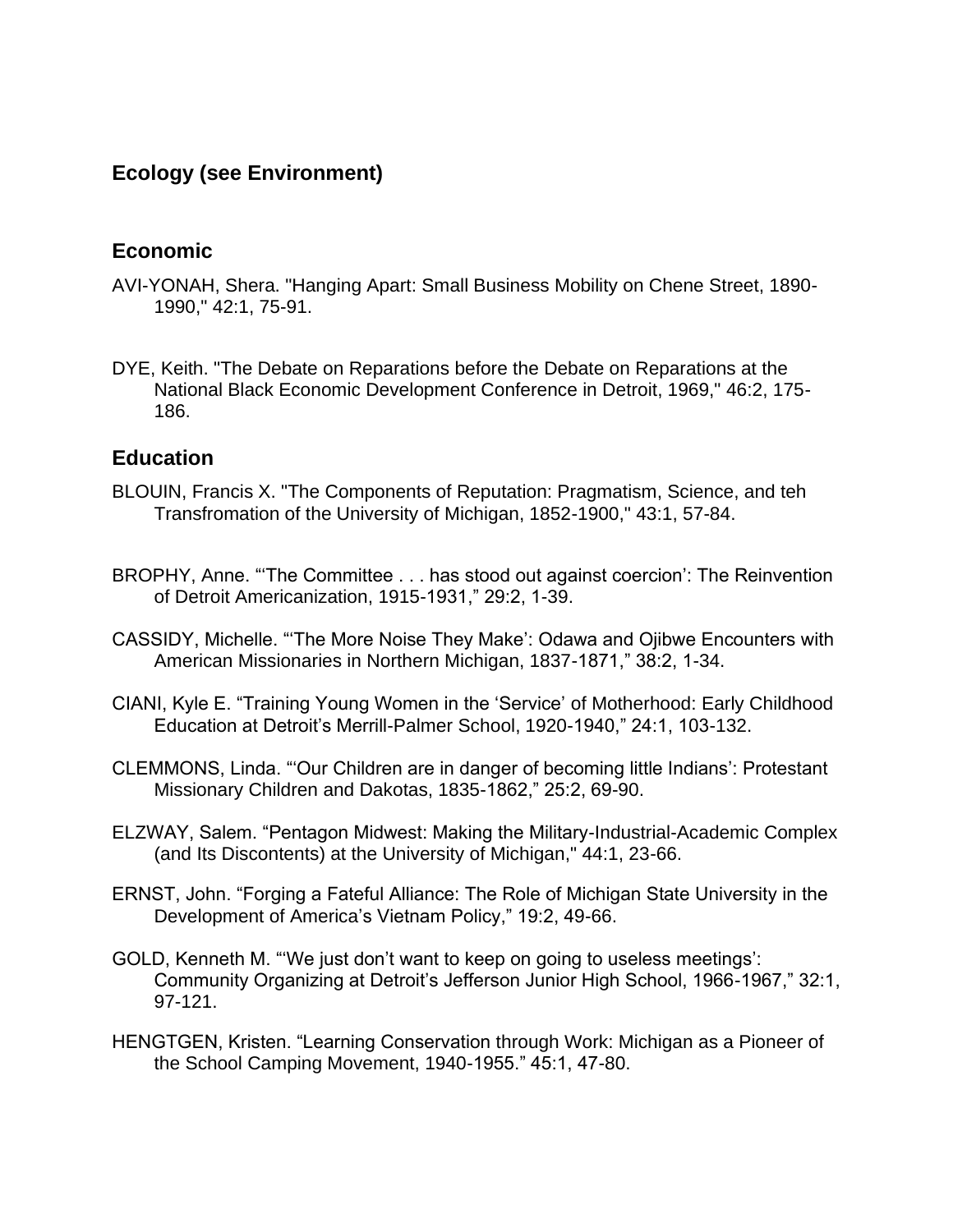- HENRY, Sean. "Racial Pragmatism and the Conditions of Racial Contact: The Detroit Interracial Committee, Public Schools, and Measuring Racial Tension, 1944-1950," 46:1, 69-105.
- KIRKWOOD, Patrick M. "'Michigan Men' in the Philippines and the Limits of Self-Determination in the Progressive Era." 40:2. 63-86.
- HAMILTON, Erica R. "Looking from the Outside In: Preparation for Democratic Citizenship in a 1925 Michigan High-School Yearbook," 38:2, 91-105.
- HARROLD, Philip. "'A Mess of Pottage': The Debate Over Religious Pluralism at the University of Michigan, 1944-1948," 24:2, 37-55.
- HAVIRA, Barbara Speas. "Coeducation and Gender Differentiation in Teacher Training: Western State Normal School, 1904-1929," 21:1, 49-82.
- HICKEY, Georgina. "Rescuing the Working Girl: Agency and Conflict in the Michigan Reform School for Girls, 1879-1893," 20:1, 1-28.
- OLENDER, Robert. "People vs. Profs: How a Conflict between Traditional and Homeopathic Medicine Nearly Destroyed the University of Michigan." 45:2, 77-101.
- REID, John B. "'A Career to Build, a People to Serve, a Purpose to Accomplish': Race, Class, Gender, and Detroit's First Black Women Schoolteachers, 1865-1916," 18:1, 1-27.
- RIDDLE, David. "Race and Reaction in Warren, Michigan, 1971-1974: *Bradley v. Milliken* and the Cross-District Busing Controversy," 26:2, 1-49.
- ROBYNS, Marcus and Carrie Fries. "The Battle for Shared Governance: The Northern Michigan University Chapter of the American Association of University Professors, 1967 to 1976," 28:2, 1-41
- STANKRAUFF, Alison. "A Sesquicentennial Bibliography of Wayne State University Records from the University Archives at The Walter P. Reuther Library," 44:1, 97- 110.
- THAVENET, Dennis. "The Michigan Reform School and the Civil War: Officers and Inmates Mobilized for the Union Cause," 13:1, 21-46.
- THAVENET, Dennis. "Sparing the Rod?: A Quantitative Examination of Reformatory Punishments, 1855-1874," 17:1, 35-63.
- THAVENET, Dennis. "Tending Their Flock: Diet, Hygiene, and Health for Nineteenth Century Reform Children," 15:2, 23-46.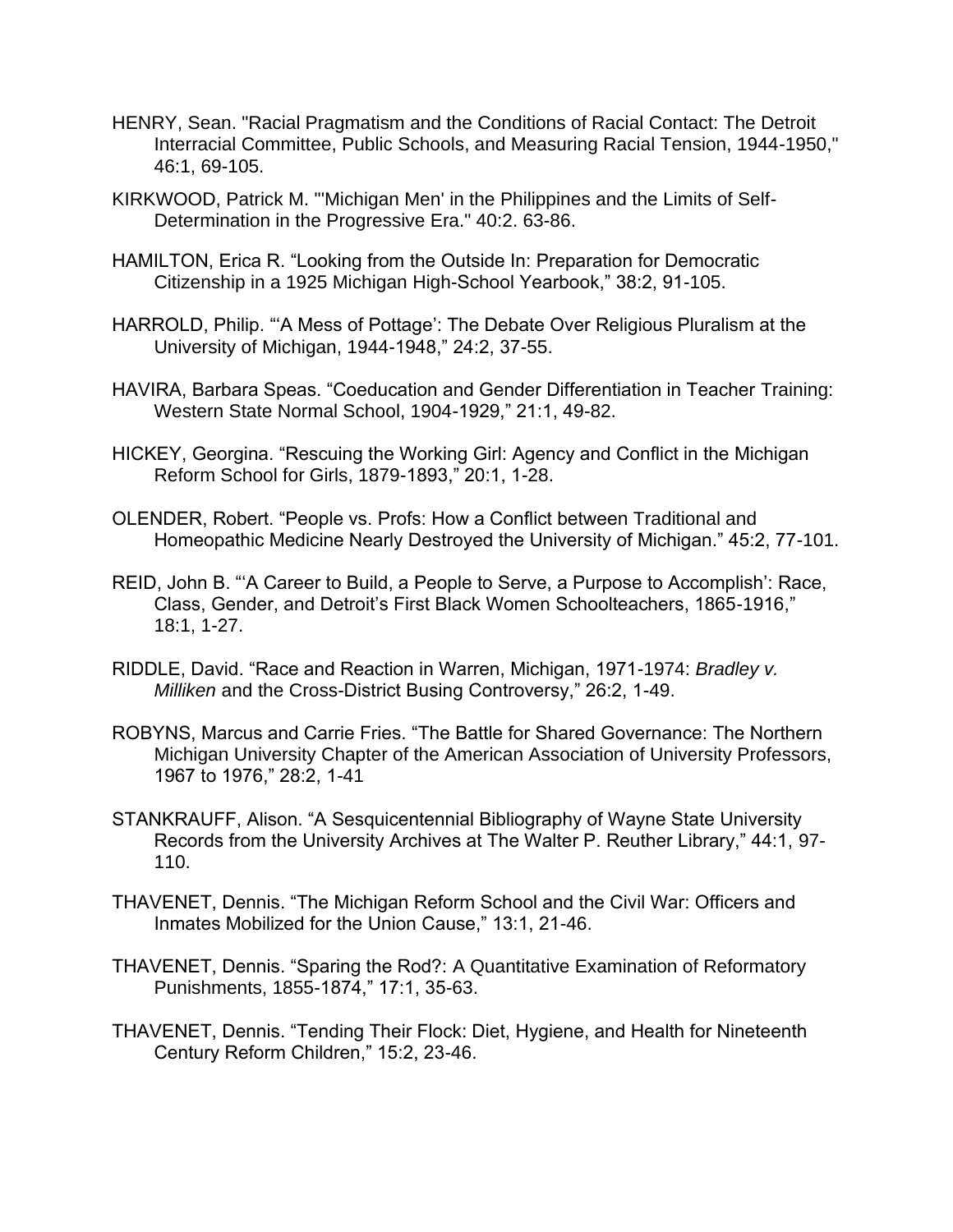VAN ELLS, Mark D. "More Than a Union: The Teaching Assistants Association and Its 1970 Strike against the University of Wisconsin," 25:1, 103-124.

# **Edwards, George and Peg**

CAPECI, Dominic J. "'Never Leave Me': The Wartime Correspondence of Peg and George Edwards, 1944 to 1945," 27:2, 91-130.

# **Eldering, Grace**

SHAPIRO-SHAPIN, Carolyn G. "'A Whole Community Working Together': Pearl Kendrick, Grace Eldering, and the Grand Rapids Pertussis Trials, 1932-1939," 33.1, 59-85.

# **Elections**

GRANT, Jr. Philip A. "The Presidential Election of 1932 in Michigan," 12:1, 83-94.

- JENNINGS, Richard P. "Rhetorical Analysis of Chase S. Osborn's 1910 Primary Campaign for Governor," 17:2, 35-75.
- JOHNS, Andrew L. "Achilles' Heel: The Vietnam War and George Romney's Bid for the Presidency, 1967-1968," 26:1, 1-29.
- MILES, David. "Political Experience and Anti-Big Government: The Making and Breaking of Themes in Gerald Ford's 1976 Presidential Campaign," 23:1, 105-122.
- ORTQUIST, Richard T. "The Perils of Victory: Michigan Democrats in the Wake of 1832," 17:2, 21-34.

# **Emergency Farm Labor Program**

HALL, Kevin T. "The Befriended Enemy: German Prisoners of War in Michigan," 41:1, 57-80.

# **Engineering**

OWENS, Jack N. "A Long Overdue Evaluation on Benjamin Hough's Observation for Latitude of the North Cape of Maumee Bay, Ohio's Northern Border," 44:2, 97- 124.

# **Entertainment**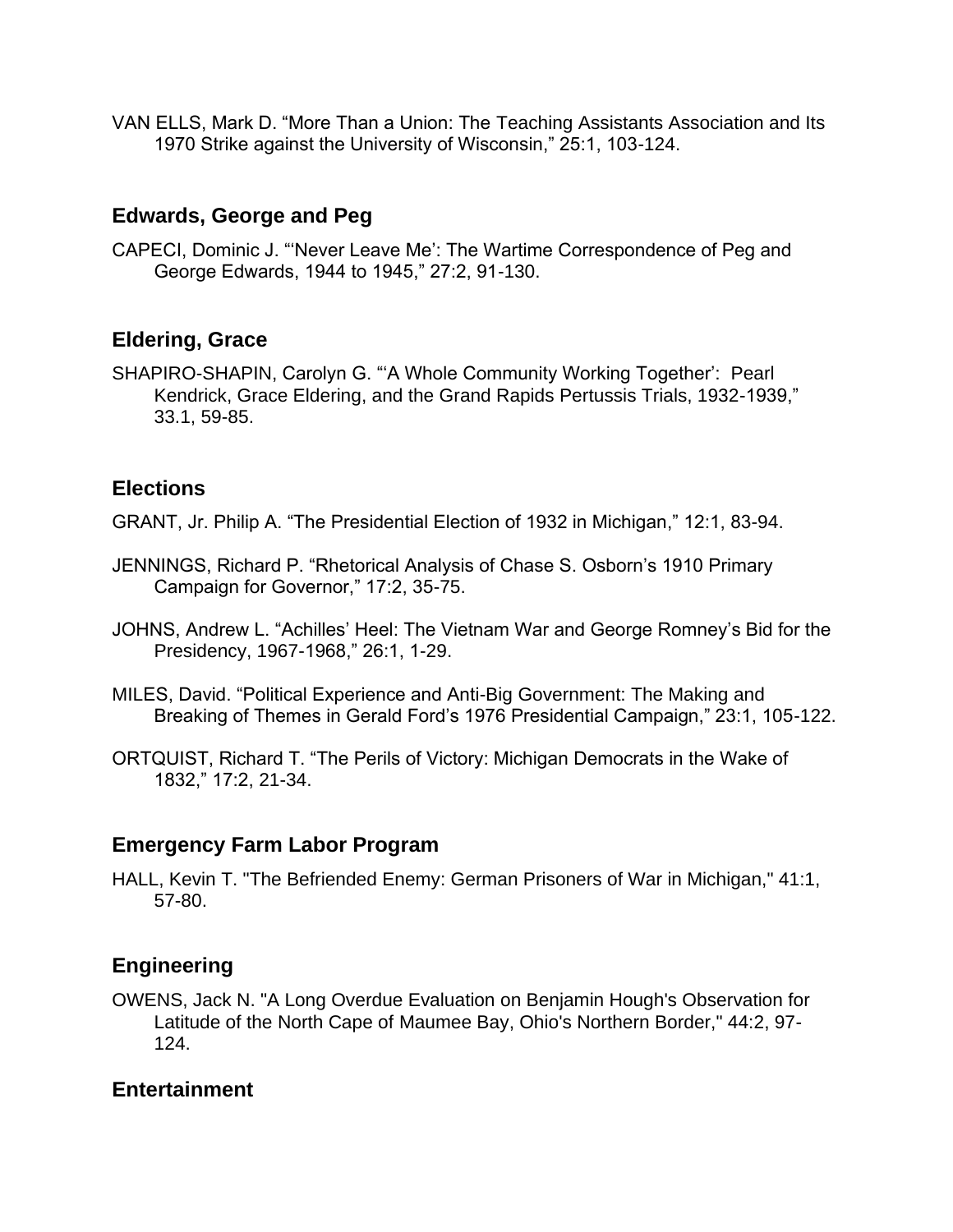- DALEY, Matthew Lawrence and Scott L. Stabler. "'The World's Greatest Minstrel Show Under the Stars': Blackface Minstrels, Community Identity, and the Lowell Showboat, 1932-1977," 44:2, 1-35.
- KISKA, Tim. "What Vast Wasteland? George Pierrot Made Every Detroiter a World Traveler," 46:2, 71-92.

# **Emigration (see Immigration and Migration)**

## **Employment**

BAUGH-HELTON, Tiffany. "A Woman's Place is in Her Union: The UAW's 1944 National Women's Conference and Women's Labor Activism," 40:1, 73-96.

# **Environment (see also Conservation)**

- BARILLAS, William. "Michigan's Pioneers and the Destruction of the Hardwood Forest," 15:2, 1-22.
- BARNETT, Le Roy. "Michigan's War against Birds," 36:2, 95-124.
- BARNETT, Le Roy. "Michigan's War with Mammals: Bounties, Hunters, and Trappers against Unwanted Species," 37:1, 77-117.
- BARNETT, Le Roy. "Soil Surveys: A Down-to-Earth Source of Cultural Information," 32:2, 119-130.
- BURD, Camden. "Scrolling through Nature: Reflections on the Digital Humanities and Michigan's Environmental History." 45:1, 109-119.
- CHEYNE, Michael. "No Better Way? The Kalamazoo Mall and the Legacy of Pedestrian Malls," 36:1, 103-128.
- CIADELLA, Joseph Stanhope. "A Landscape of Ruin and Repair: Parks, Potatoes, and Detroit's Environmental Past, 1879-1900," 40:1, 49-72.
- FOSS-MOLLAN, Kate. "Waiting for Water: Service Discrimination and Polish Neighborhoods in Milwaukee, 1870-1910," 25:2, 29-45.
- GERMANO, Nancy. "'A Flood of Problems' in Michigan: An Urban Environmental History." 45:1, 81-107.
- HENGTGEN, Kristen. "Learning Conservation through Work: Michigan as a Pioneer of the School Camping Movement, 1940-1955." 45:1, 47-80.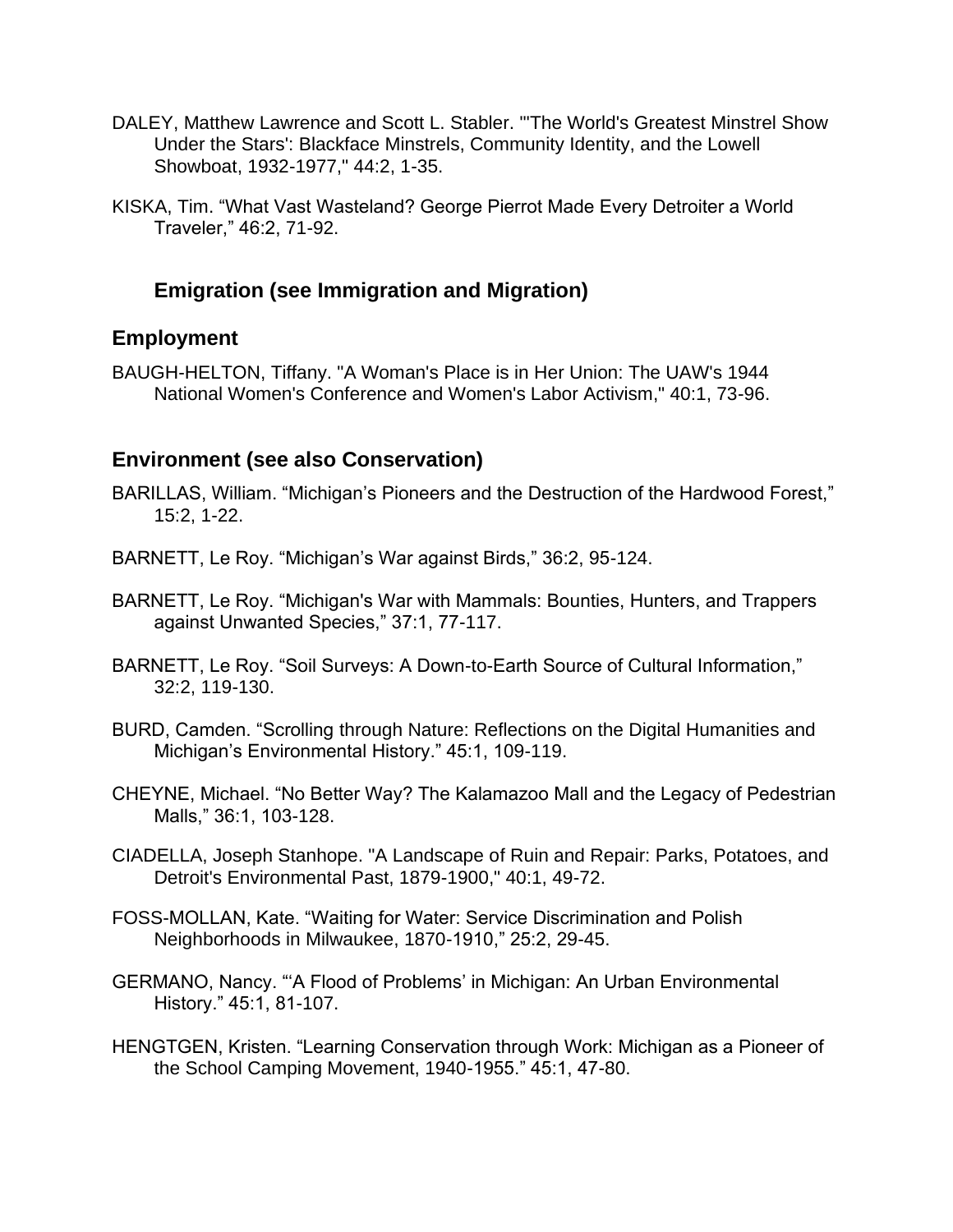- KERRIGAN, William. "Apples on the Border: Orchards and the Contest for the Great Lakes," 34:1, 25-41.
- MCCARTHY, Tom. "Henry Ford, Industrial Ecologist or Industrial Conservationist?: Waste Reduction and Recycling at the Rouge," 27:2, 53-88.
- MOORE, Monika. "The Flint-Beecher Tornado of 1953: The "Other" in the Aftermath of Disaster," 47:1, 93-106.
- MOORE, Ted. "Creating an Idyllic Space: Nature, Technology, and Campus Planning at the Michigan Agricultural College, 1850 to 1975," 35:2, 1-25.
- NELSON, John William. "The Ecology of Travel on the Great Lakes Frontier: Native Knowledge, European Dependence, and the Environmental Specifics of Contact." 45:1, 1-26.
- NYGREN, Joshua. "A Producer's Republic: Rural Zoning, Land Use, and Citizenship in the Great Lakes Cutover, 1920-1940," 40:1, 1-26.
- PETERS, Bernard C. "A Note on Lake Superior Earthquakes," 22:1, 125-131.
- POLING, Kristin. "A *Walhalla* in the Wasteland: Carl Ernest Schmidt and the Quest of One German American Businessman to Save Michigan's Forests," 46:2, 1-30.
- SWAYAMPRAKASH, Ramya. "Dredge a River, Make a Nation Great: Shipping, Commerce, and Territoriality in the Detroit River, 1870-1905." 45:1, 27-46.
- TERRIE, Philip G. "'The Necessities of the Case': The Response to the Great Thumb Fire of 1881," 31:2, 91-116.
- THOMPSON, John. "The Bay City Land Dredge and Dredge Works: Perspectives on the Machines of Land Drainage," 12:2, 21-43.
- VAUGHN, David K. "The Au Sable River Lumberman's Monument: William B. Mershon's Struggle to Create a Meaningful Memorial of the Michigan Lumbering Era," 43:2, 1-36.

### **Enviromental Management**

LaCOMBE, Kent. "Lake Huron's Entangled Eden: Fish, Fisheries, and Lost Opportunities in Freshwater Borderlands, 1900-1940," 41:1, 25-56.

# **Ethnicity**

BHALLA, Vibha. "Detroit and Windsor as Transnational Spaces: A Case Study of Asian Indian Migrants," 34:2, 99-116.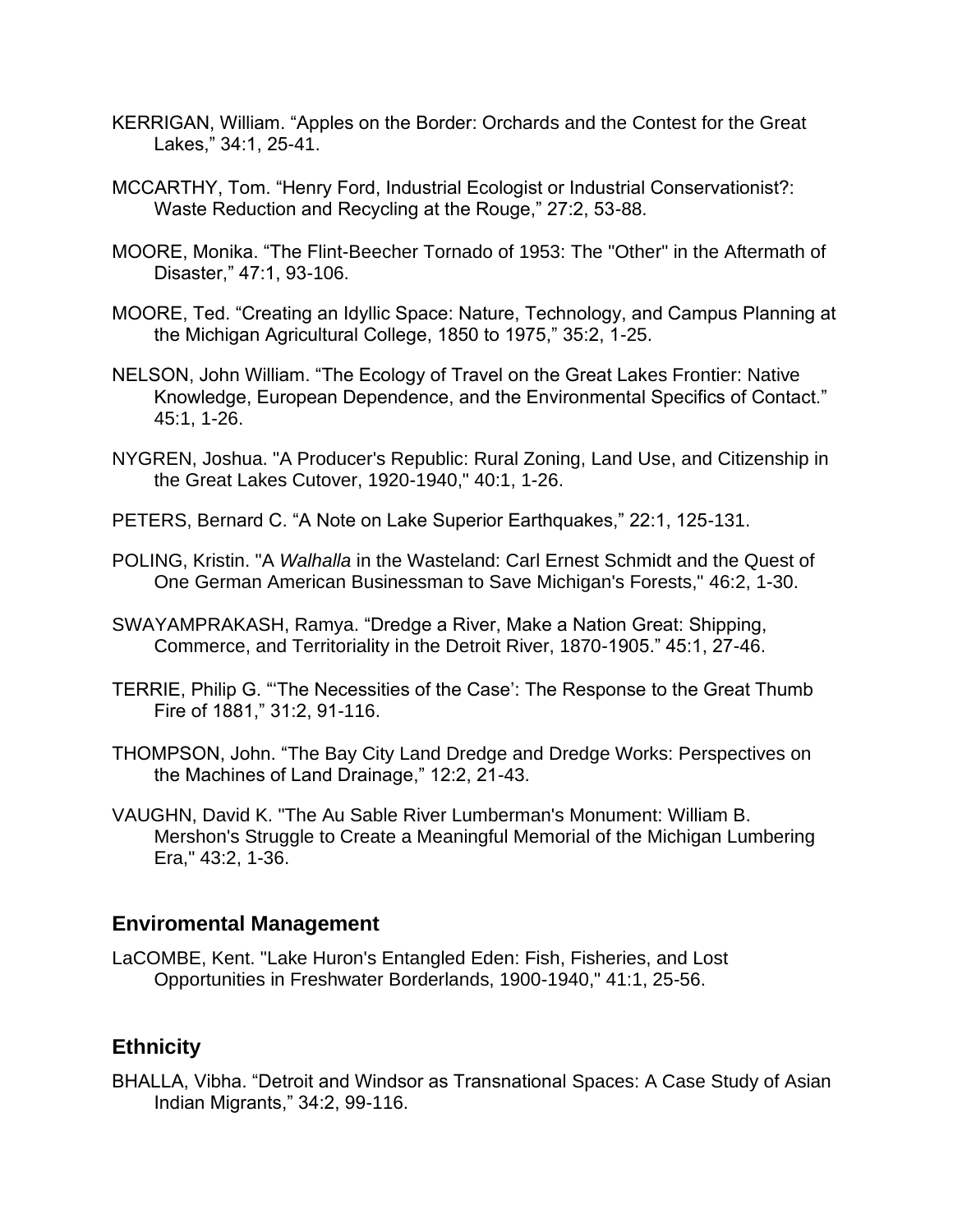- CLIFTON, James A. "Michigan's Indians: Tribe, Nation, Estate, Racial, Ethnic, or Special Interest Group?" 20:2, 93-152.
- ENGLEBERT, Robert. "Merchant Representatives and the French River World, 1763- 1803," 34:1, 63-82.
- FINE, Sidney. "'A Jewel in the Crown of All of Us': Michigan Enacts a Fair Employment Practices Act, 1941-1958," 22:1, 19-66.
- KERSTEN, Andrew E. "Jobs and Justice: Detroit, Fair Employment, and Federal Activism during the Second World War," 25:1, 76-101.
- KLUG, Thomas A. "Residents by Day, Visitors by Night: The Origins of the Alien Commuter on the U.S.-Canadian Border during the 1920s, 34:2, 75-98.
- MORALEZ, Eduardo. "Settling Out and Fitting In: Family and Migration in the Ethnic Mexican Midwest during the Twentieth Century," 37:2, 29-51.
- POLING, Kristin. "A *Walhalla* in the Wasteland: Carl Ernest Schmidt and the Quest of One German American Businessman to Save Michigan's Forests," 46:2, 1-30.
- SANKO, Marc. "The Gift of Empire: Maltese Migrants to Detroit, 1919-1924," 43:2, 37- 54.
- TUCKER, Patrick M. "From Fallen Timbers to the British Evacuation of Detroit, 1794- 1796: The Roman Catholic Priest Who Was a British Agent," 37:1, 41-76.

### **Everett, Philo T.**

MEAD, Rebecca J. "The Kawbawgum Cases: Native Claims and the Discovery of Iron in the Upper Peninsula of Michigan," 40:2. 1-32.

### **Expositions**

ST. LOUIS, Scott Richard. "'Self-Made Town': Semi-Annual Furniture Expositions and the Development of Civic Identity in Grand Rapids, 1878-1965." 44:2, 37-65.

#### **Fair Employment Practices**

HALL, Jake. "Anti-Injunction Campaigns and the Transformation of Labor Law in Detroit, 1915 to 1921," 36:1, 1-29.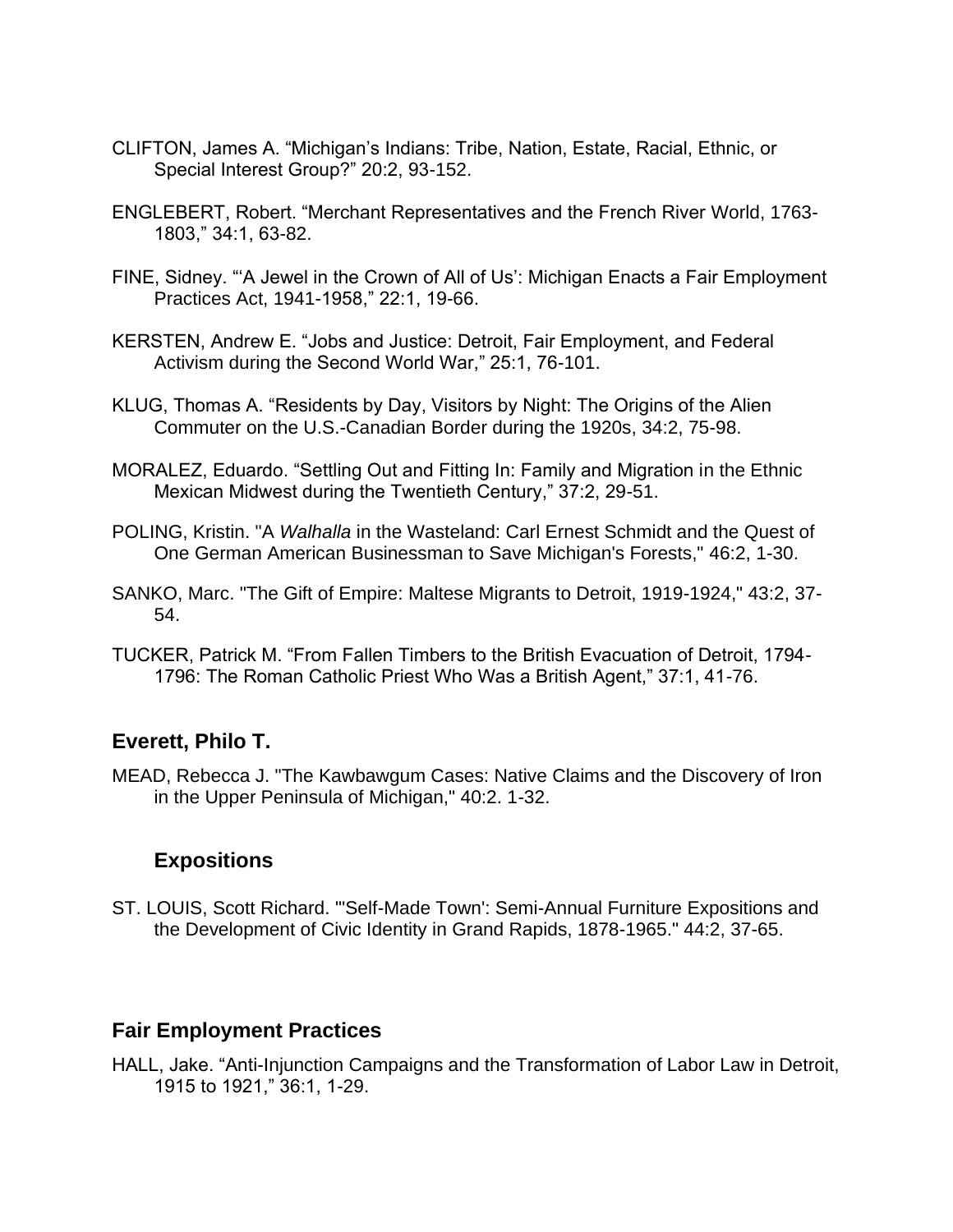KERSTEN, Andrew E. "Jobs and Justice: Detroit, Fair Employment, and Federal Activism during the Second World War," 25:1, 76-101.

### **Farm Labor**

- HALL, Kevin T. "The Befriended Enemy: German Prisoners of War in Michigan," 41:1, 57-80.
- MARTIN, John H. "Superintending the Poor: Social Welfare in Michigan during the Nineteenth and Early Twentieth Centuries," 46:2, 139-174.
- ROSALES, Steven. "'These Streets are Mexican': An Oral History of the Mexican American Community of Saginaw, Michigan, 1920-1980," 40:2, 33-62.

## **Farming**

- BRUDER, Anne L. "New Patients at the Old Asylum: Memory and Mental Health in Michigan," 44:1, 1-22.
- CIADELLA, Joseph Stanhope. "A Landscape of Ruin and Repair: Parks, Potatoes, and Detroit's Environmental Past, 1879-1900," 40:1, 49-72.
- HALL, Kevin T. "The Befriended Enemy: German Prisoners of War in Michigan," 41:1, 57-80.
- HERSHOCK, Martin J. '"Free Commoners by Law': Tradition, Transition, and the Closing of the Range in Antebellum Michigan," 29.2, 97-123.
- HOEFFERLE, Caroline. "'Just at Sunrise': The Sunrise Communal Farm in Rural Mid-Michigan, 1971-1978," 23:2, 71-104.
- HOUDEK, John T. and Charles F. Heller Jr. "The Emergence of Prosperous Farmers and Businessmen in Nineteenth-Century Kalamazoo County, Michigan," 37:2, 53- 78
- KERRIGAN, William. "Apples on the Border: Orchards and the Contest for the Great Lakes," 34:1, 25-41.
- NYGREN, Joshua. "A Producer's Republic: Rural Zoning, Land Use, and Citizenship in the Great Lakes Cutover, 1920-1940," 40:1, 1-26.
- LAUCK, Jon. "The National Farmers Organization and Farmer Bargaining Power," 24:2, 88-127.
- LEWIS, Kenneth E. "Mapping Antebellum Euro-American Settlement Spread in Southern Lower Michigan," 30:2, 105-134.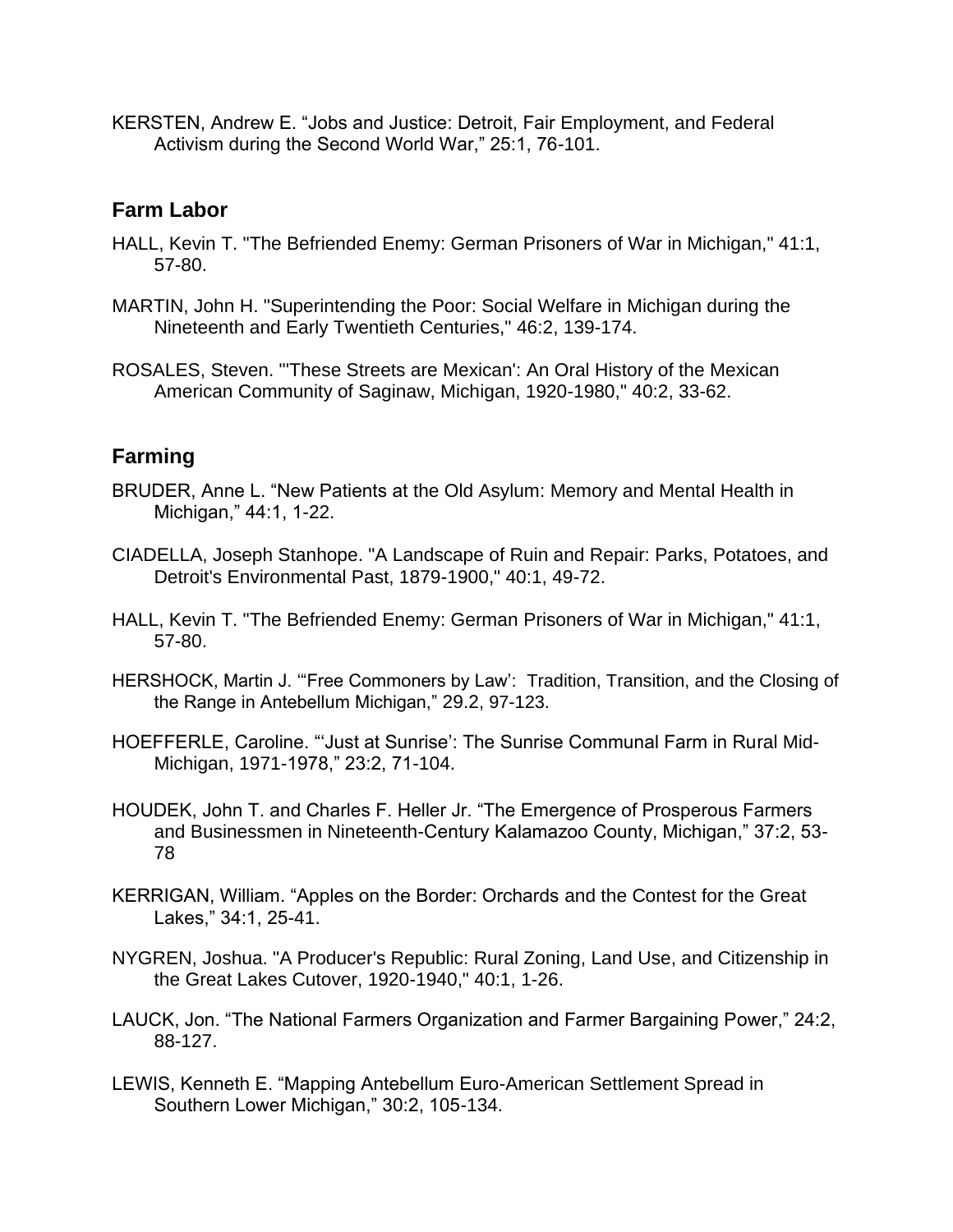SALAS, Nora. "'Pablo's Problem': Michigan Chicano Movement Anticolonialism and the Farm Bureau's Peasant Menace, 1962-1972." 45:2, 1-38.

# **Fertility**

ROSS, Alexander G. "Fertility Change on the Michigan Frontier: Saginaw County, 1840- 1850," 12:2, 69-86.

# **Festivals**

RYPMA, Daniel J. "Mourning the Forest: Logging and Public Memory in West Michigan," 41:1, 1-24.

# **Fifth Michigan Infantry Regiment**

- COMBS, H. Jason, Donald Maness, and Sally McVey. "Into the Heart of Dixie: Franklin Fox and the  $15<sup>th</sup>$  Michigan," 40:1, 97-106.
- SEBRELL, Thomas E. II. "'The Fighting Fifth': The Fifth Michigan Infantry Regiment in the Civil War's Peninsula Campaign," 35:2, 27-51.

### **Fires**

- FRIDAY, Matthew J. "Morality vs. Legality: Michigan's Burt Lake Indians and the Burning of Indianville," 33:1, 109-123.
- TRAN, Andrina. "An Experiment in the Moral Imagination: Russell Kirk, Clinton Wallace, and the Conservative Hobohemia," 42:1, 1-34.
- TERRIE, Philip. "'The Necessities of the Case': The Response to the Great Thumb Fire of 1881," 31:2, 91-116.
- WILES, Richard. "A Bitter Memory: Seeking "Maamaw Gwayak" (Social Justice) at Burt Lake," 42:1, 61-74.

# **First Michigan Colored Infantry**

SMITH, Michael O. "Raising a Black Regiment in Michigan: Adversity and Triumph," 16:2, 23-41.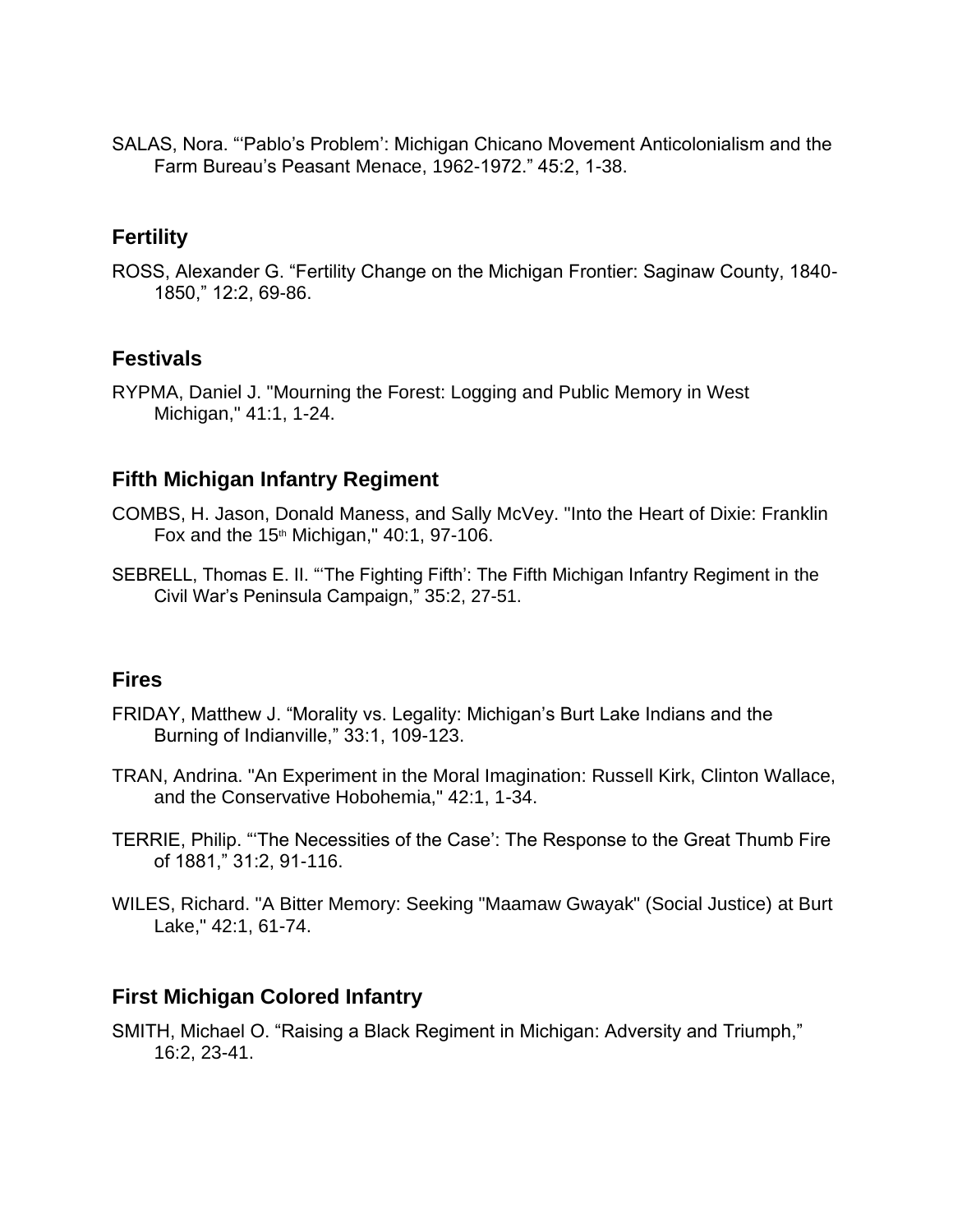## **Fishing**

- DOHERTY, Robert. "'We Don't Want Them To Hold Their Hands Over Our Heads': The Economic Strategies of the L'Anse Chippewas, 1830-1860," 20:2, 47-70.
- LaCOMBE, Kent. "Lake Huron's Entangled Eden: Fish, Fisheries, and Lost Opportunities in Freshwater Borderlands, 1900-1940," 41:1, 25-56.
- NELSON, John William. "The Ecology of Travel on the Great Lakes Frontier: Native Knowledge, European Dependence, and the Environmental Specifics of Contact." 45:1, 1-26.

## **Flint, Michigan**

- BAWARDI, Hani J. "'Why Do Arabs Own Grocery Stores?': Arabic-Speaking Merchants in Flint, Michigan," 44:2, 67-96.
- HENTHORN, Thomas. "A Catholic Dilemma: White Flight in Northwest Flint," 31:2, 1- 42.
- LYNCH, Timothy P. "'Sit Down! Sit Down!': Songs of the General Motors Sit-Down Strike, 1936-1937," 22:2, 1-47.
- MOORE, Monika. "The Flint-Beecher Tornado of 1953: The 'Other' in the Aftermath of Disaster," 47:1, 93-106.
- WEST, Kenneth B. "'On the Line': Rank and File Reminiscences of Working Conditions and the General Motors Sit-Down Strike of 1936-1937," 12:1, 57-82.
- WEST, Kenneth B. "Standard Cotton Products and the General Motors Sit-Down Strike: Some 'Forgotten Men' Remembered," 14:1, 57-73.

# **Food**

- BENTLEY, Amy. "Booming Baby Food: Infant Food and Feeding in Post-World War II America," 32:2, 63-88.
- BOLES, Frank. "'Stirring Constantly': 150 Years of Michigan Cookbooks" 32:2, 33-62.
- NELSON, John William. "The Ecology of Travel on the Great Lakes Frontier: Native Knowledge, European Dependence, and the Environmental Specifics of Contact." 45:1, 1-26.

# **Ford, Gerald**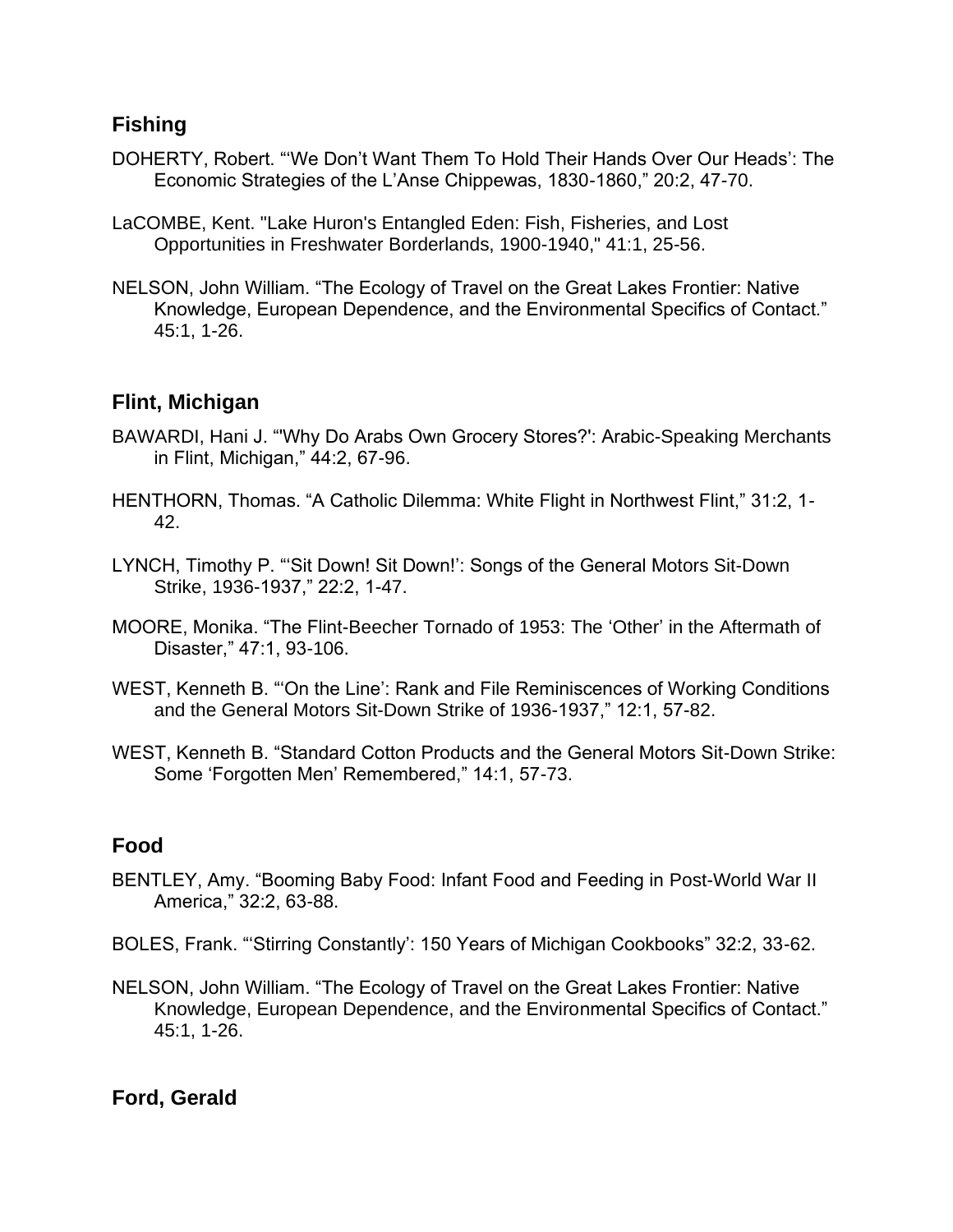- DALEY, Matthew Lawrence and Scott L. Stabler. "'The World's Greatest Minstrel Show Under the Stars': Blackface Minstrels, Community Identity, and the Lowell Showboat, 1932-1977," 44:2, 1-35.
- MILES, David. "Political Experience and Anti-Big Government: The Making and Breaking of Themes in Gerald Ford's 1976 Presidential Campaign," 23:1, 105-122.
- STABLER, Scott L. and Matthew Lawrence Daley. "'The World's Greatest Minstrel Show Under the Stars': Blackface Minstrels, Community Identity, and the Lowell Showboat, 1932-1977," 44:2, 1-35.

## **Ford, Henry**

- CATALANO, Salaina. "When It Happened Here: Michigan and the Transnational Development of American Facism, 1920-1945," 46:1, 29-67.
- GLEASON, Douglas P. "Money Men, Misdemeanors, and Motorcar Makers: The Uncompromising Vision of Henry Ford and Those He Left Behind," 42:2, 81-96.
- MCCARTHY, Tom. "Henry Ford, Industrial Ecologist or Industrial Conservationist?: Waste Reduction and Recycling at the Rouge," 27:2, 53-88.
- SKAFF, Sheila. "Ambivalence and Cigarettes: Egon Erwin Kisch's 'At Ford's Place in Detroit,' with a Translation of the Text," 29:1, 119-131.
- STOCKTON, Ronald R. "McGuffey, Ford, Baldwin, and the Jews," 35:2, 85-96.

# **Ford Motor Company**

- BARNETT, Le Roy G. "'The History of a Sample Michigan Land Grant, 1873-1920," 47:1, 1-28.
- GLEASON, Douglas P. "Money Men, Misdemeanors, and Motorcar Makers: The Uncompromising Vision of Henry Ford and Those He Left Behind," 42:2, 81-96.
- HYDE, Charles K. "The Dodge Brothers, the Automobile Industry, and Detroit Society in the Early Twentieth Century," 22:2, 49-82.
- MATTHEWS, J. Scott. "Nippon Ford," 22:2, 83-102.
- MCCARTHY, Tom. "Henry Ford, Industrial Ecologist or Industrial Conservationist? Waste Reduction and Recycling at the Rouge," 27:2, 53-88.
- MEYER, Steve. "An Economic 'Frankenstein': UAW Workers' Responses to Automation at the Ford Brook Park Plant in the 1950s," 28:1, 63-89.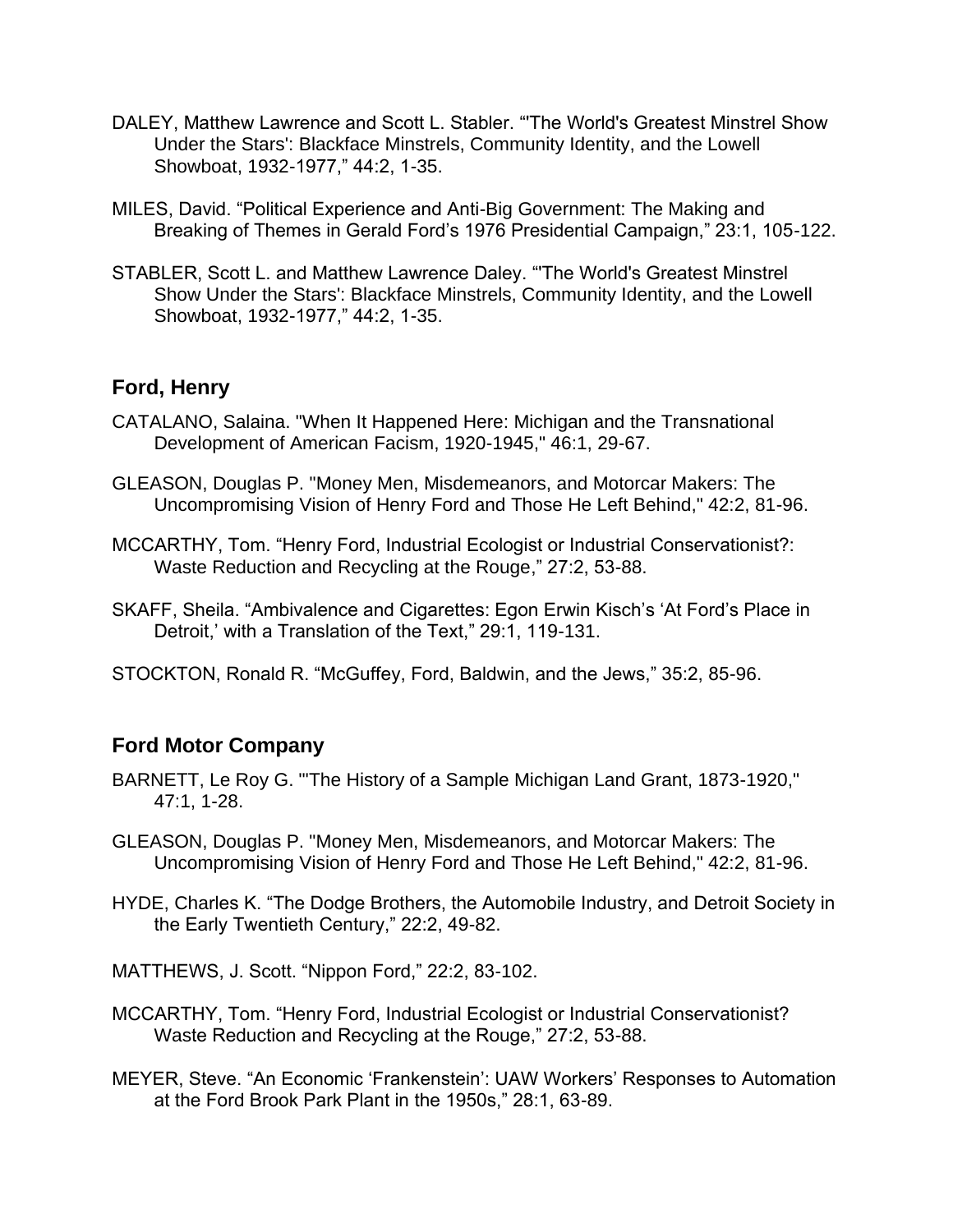- SKAFF, Sheila. "Ambivalence and Cigarettes: Egon Erwin Kisch's 'At Ford's Place in Detroit,' with a Translation of the Text," 29:1, 119-131.
- VARGAS, Zaragosa. "Life and Community in the 'Wonderful City of the Magic Motor': Mexican Immigrants in 1920s Detroit," 15:1, 45-68.

# **Ford Peace Ship**

GOODIER, Susan. "The Price of Pacifism: Rebecca Shelley and Her Struggle for Citizenship," 36:1, 71-101.

# **Forestry**

- NYGREN, Joshua. "A Producer's Republic: Rural Zoning, Land Use, and Citizenship in the Great Lakes Cutover, 1920-1940," 40:1, 1-26.
- POLING, Kristin. "A *Walhalla* in the Wasteland: Carl Ernest Schmidt and the Quest of One German American Businessman to Save Michigan's Forests," 46:2, 1-30.
- RYPMA, Daniel J. "Mourning the Forest: Logging and Public Memory in West Michigan," 41:1, 1-24.
- VAUGHN, David K. "The Au Sable River Lumberman's Monument: William B. Mershon's Struggle to Create a Meaningful Memorial of the Michigan Lumbering Era," 43:2, 1-36.

# **Fort Custer**

HALL, Kevin T. "The Befriended Enemy: German Prisoners of War in Michigan," 41:1, 57-80.

# **Fox**

JUNG, Patrick J. "Toward the Black Hawk War: The Sauk and Fox Indians and the War of 1812," 38:1, 27-52.

# **Fredericks, Marshall**

JONES, Janna. "The Sculpture of Marshall Fredericks and the Rise and Fall of the Midwestern Mall," 47:1, 29-43.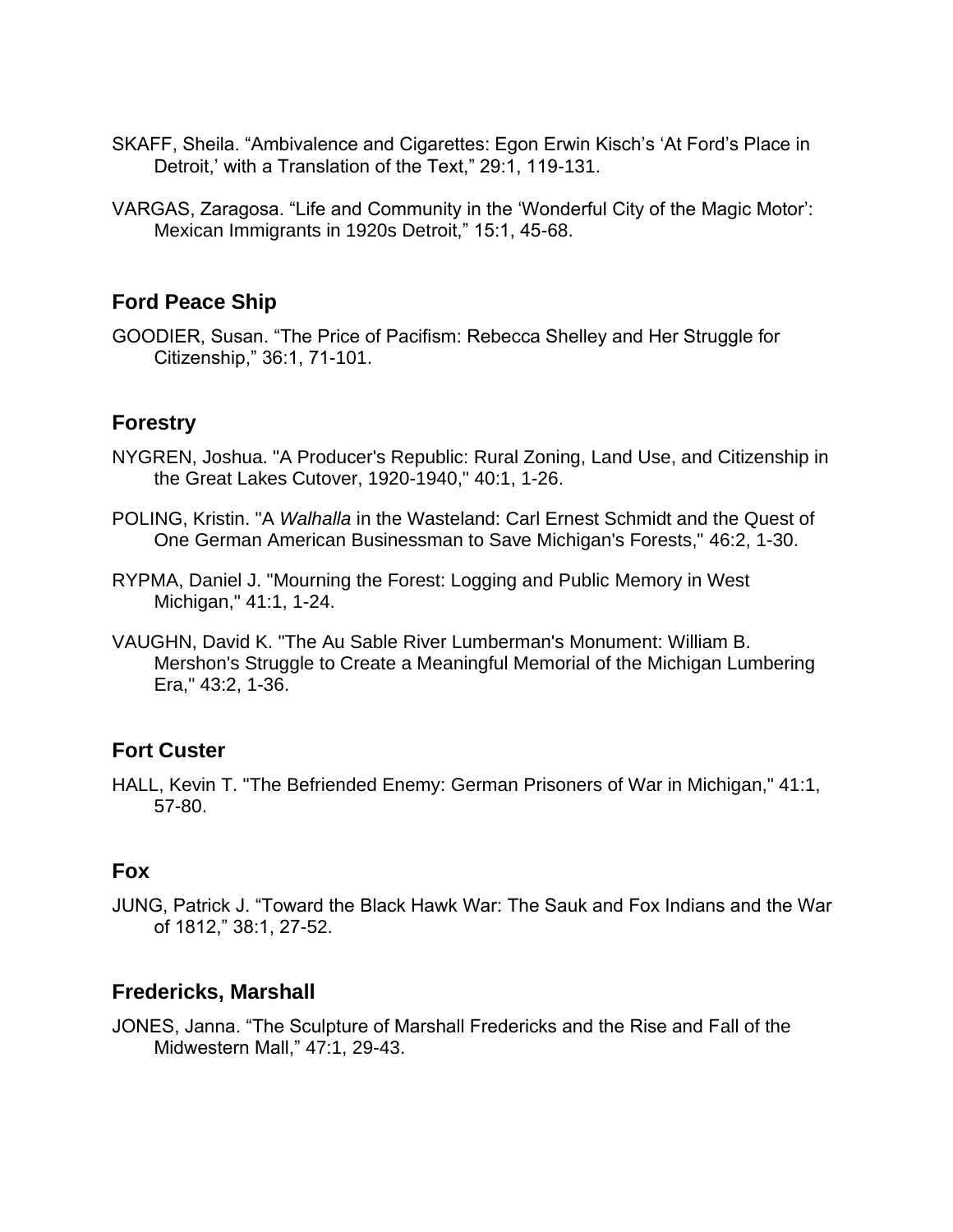# **French American Expeditionary Force**

BRATTON, Joel J. "Marcus Bowlby and World War I," 41:1, 81-100.

## **French in Early America**

- ENGLEBERT, Robert. "Merchant Representatives and the French River World, 1763- 1803," 34:1, 63-82.
- GOUGH, Barry. "Michilimackinac and Prairie du Chien: Northern Anchors of British Authority in the War of 1812," 38:1, 83-105.
- GROSS, Richard and Craig P. Howard. "A Century to Publish Clarence Burton's Legacy for America," 47:1, 45-62.
- HOLLI, Melvin G. "The Founding of Detroit by Cadillac," 27:1, 129-136.
- LaFOREST, James. "A Metis Family in the Detroit River Region and Pays D'en Haut," 42:2, 67-80.
- ST-ONGE, Nicole. "The Persistence of Travel and Trade: St. Lawrence River Valley Engagés and the American Fur Company, 1818-1840," 34:2, 17-37.
- TEASDALE, Guillaume. "Old Friends and New Foes: French Settlers and Indians in the Detroit River Border Region," 38:2, 35-62.
- TOUPS, Eric. "More Than Just a Missionary: The Jesuits, the Wyandot, and Colonial Crises in French Detroit, 1728-1751," 46:1, 1-28.
- TRASK, Kerry A. "Settlement in a Half-Savage Land: Life and Loss in the Métis Community of La Baye," 15:1, 1-27.
- TUCKER, Patrick M. "From Fallen Timbers to the British Evacuation of Detroit, 1794- 1796: The Roman Catholic Priest Who Was a British Agent," 37:1, 41-76.
- TUCKER, Patrick M. and Laurel E. Heyman. "Welcome to Hard Times: Two French Merchants and Militiamen in the Detroit River Region during the War of 1812," 38:1, 53-81.
- WALSH, Martin W. "Revenge Against the Idol: Competing Magical Systems on the Detroit River, 1670," 43:2, 55-64.
- WOLF, James C. "The Midwest Capuchin Province of St. Joseph, Michigan: Its History and Its Archives," 27.1, 137-154.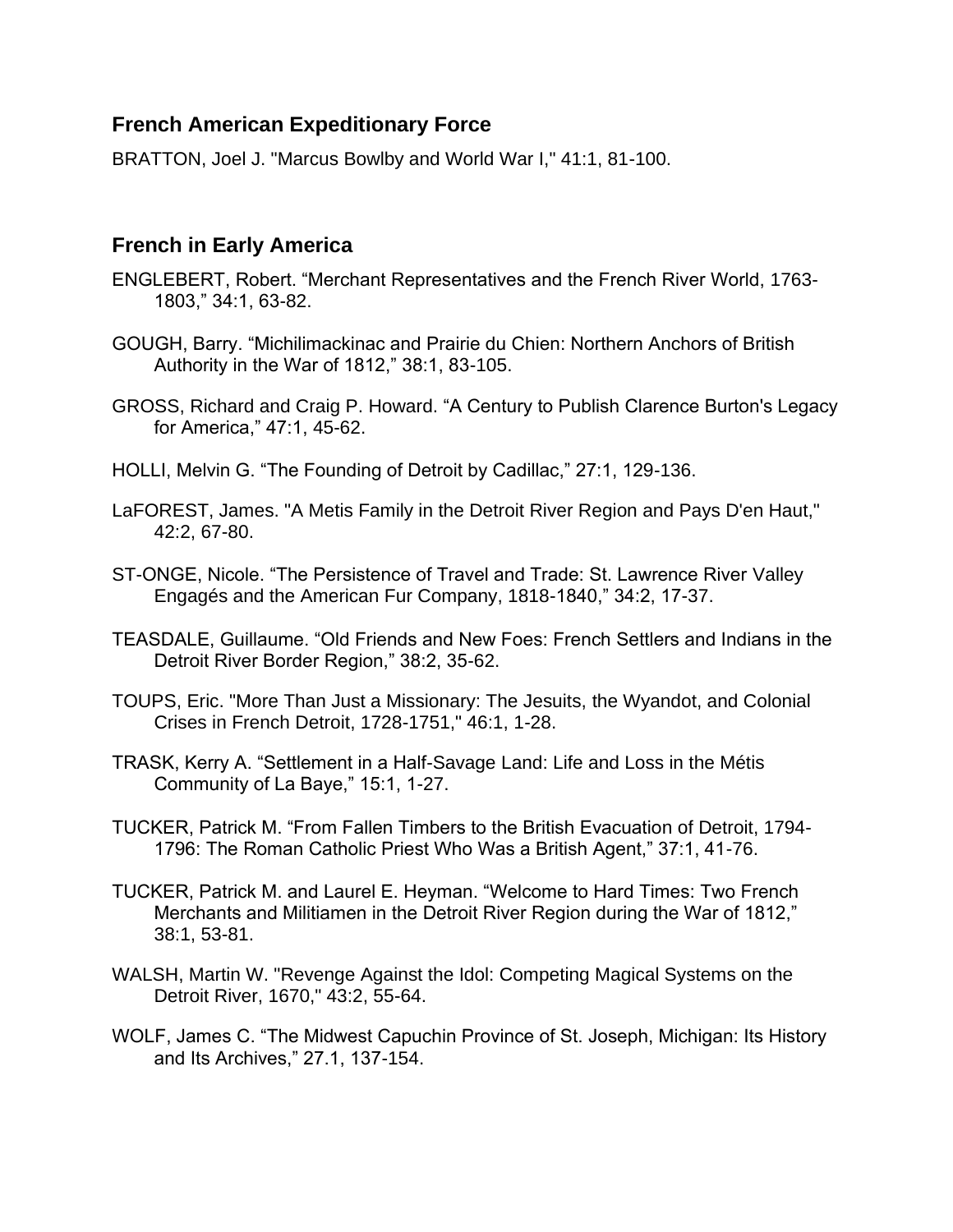### **Fugitive Slave Laws**

THICK, MATTHEW R. "'The Exploded Humbug': Antebellum Michigan, Personal Liberty Laws, and States' Rights," 42:2, 53-65.

# **Fur Traders and Trading**

- NELSON, John William. "The Ecology of Travel on the Great Lakes Frontier: Native Knowledge, European Dependence, and the Environmental Specifics of Contact." 45:1, 1-26.
- ST-ONGE, Nicole. "The Persistence of Travel and Trade: St. Lawrence River Valley Engagés and the American Fur Company, 1818-1840," 34:2, 17-37.
- WIDDER, Agnes Haigh. "The John Askin Family Library: A Fur-Trading Family's Books," 33:1, 27-57.

# **Furniture**

SWAYAMPRAKASH, Ramya. "Dredge a River, Make a Nation Great: Shipping, Commerce, and Territoriality in the Detroit River, 1870-1905." 45:1, 27-46.

# **Furniture Manufacturing**

- KLEIMAN, Jeffrey. "The Rule from Above: Businessmen, Bankers, and the Drive to Organize in Grand Rapids, 1890-1906," 12:2, 45-68.
- ST. LOUIS, Scott Richard. "A 'Self-Made Town': Semi-Annual Furniture Expositions and the Development of Civic Identity in Grand Rapids, 1878-1965," 44:2, 37-65.

# **Gender**

- BAUGH-HELTON, Tiffany. "A Woman's Place is in Her Union: The UAW's 1944 National Women's Conference and Women's Labor Activism," 40:1, 73-96.
- FRENCH, Amy Holtman. "Mixing It Up: Michigan Barmaids Fights for Civil Rights," 40:1, 27- 48.
- HAVIRA, Barbara Speas. "Coeducation and Gender Differentiation in Teacher Training: Western State Normal School, 1904-1929," 21:1, 49-82.
- REID, John B. "'A Career to Build, a People to Serve, a Purpose to Accomplish': Race, Class, Gender, and Detroit's First Black Women Schoolteachers, 1865-1916," 18:1, 1-27.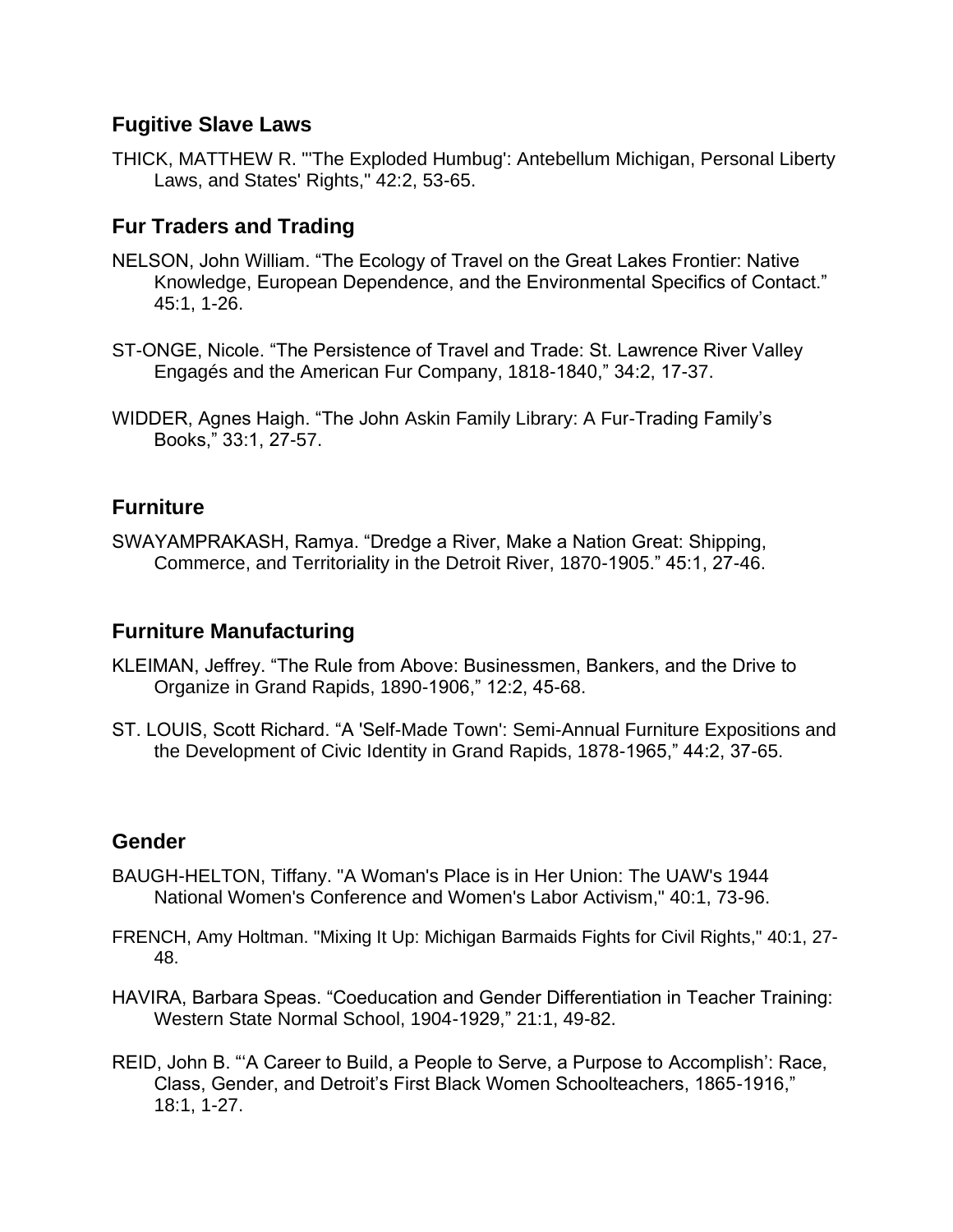- VILES, Debra A. "Disabilities of Marriage: Gender and Law in Antebellum Michigan," 28:1, 1-31.
- WOOD, Gregory. "'The Paralysis of the Labor Movement': Men, Masculinity, and Unions in 1920s Detroit," 30:1, 31-57.
- WOOLCOTT, Victoria W. "Gendered Perspectives on Detroit History," 27.1, 75-92.

#### **General Motors**

- LYNCH, Timothy P. "'Sit Down! Sit Down!': Songs of the General Motors Sit-Down Strike, 1936-1937," 22:2, 1-47.
- REYNOLDS, Douglas. "Engines of Struggle: Technology, Skill, and Unionization at General Motors, 1930-1940," 15:1, 69-92.
- WEST, Kenneth B. "'On the Line:' Rank and File Reminiscences of Working Conditions and the General Motors Sit-Down Strike of 1936-1937," 12:1, 57-82.
- WEST, Kenneth B. "Standard Cotton Products and the General Motors Sit-Down Strike: Some 'Forgotten Men' Remembered," 14:1, 57-73.

### **Geography**

- NELSON, John Williams. "The Ecology of Travel on the Great Lakes Frontier: Native Knowledge, European Dependence, and the Environmental Specifics of Contact." 45:1, 1-26.
- OWENS, Jack N. "A Long-Overdue Evaluation of Benjamin Hough's Observation for Latitude of the North Cape of Maumee Bay, Ohio's Northern Border," 44:2, 97-124.

### **Georgian Bay**

CAMPBELL, Claire. "'Behold me a sojourner in the wilderness': Early Encounters with the Georgian Bay," 28:1, 33-62.

#### **Germans**

HALL, Kevin T. "The Befriended Enemy: German Prisoners of War in Michigan," 41:1, 57-80.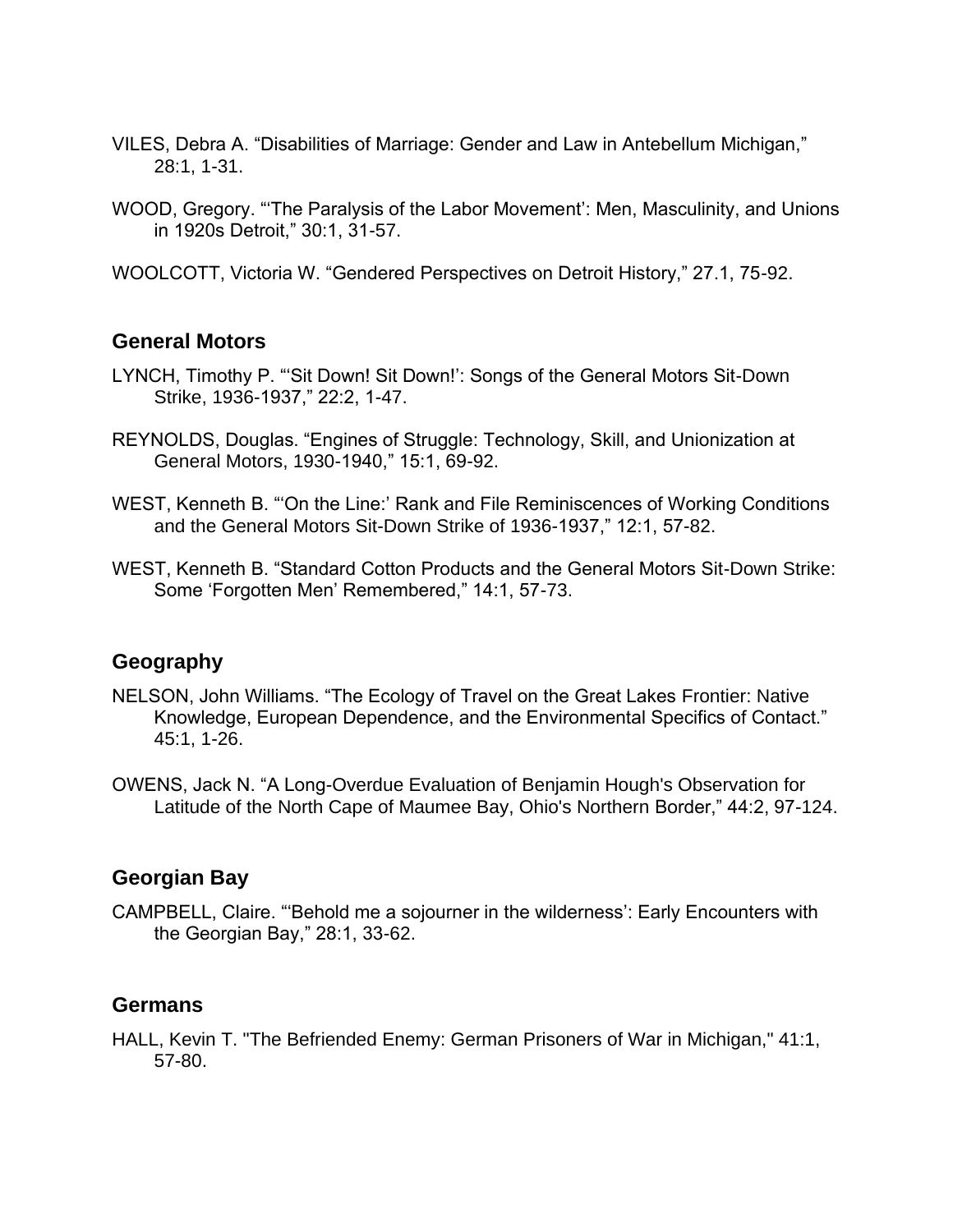POLING, Kristin. "A *Walhalla* in the Wasteland: Carl Ernest Schmidt and the Quest of One German American Businessman to Save Michigan's Forests," 46:2, 1-30.

### **Gnadenhutten**

BOWES, John P. "The Gnadenhutten Effect: Moravian Converts and the Search for Safety in the Canadian Borderlands," 34:1, 101-117.

## **Gosser, Richard T.**

BORDEN, Timothy G. "'Toledo Is a Good Town for Working People': Richard T. Gosser and the UAW's Fight for Pensions," 26:1, 45-65.

### **Government**

- ELZWAY, Salem. "Pentagon Midwest: Making the Military-Industrial-Academic Complex (and Its Discontents) at the University of Michigan," 44:1, 23-66.
- GIFFORD, Laura Jane. "The Larger Part of the Iceberg: George Romney and His Concerned Citizens Movement." 45:2, 127-151.
- KOTLOWSKI, Dean J. "The Politician and the Priest: Paul V. McNutt, Frank Murphy, and the Age of FDR." 45:2, 39-76.
- OLENDER, Robert. "People vs. Profs: How a Conflict between Traditional and Homeopathic Medicine Nearly Destroyed the University of Michigan." 45:2, 77-101.
- PHELPS, Jim and Doug Roberts. "Milliken Stories: Our Personal and Professional Recollections," 47:1, 107-116.
- SALAS, Nora. "'Pablo's Problem': Michigan Chicano Movement Anticolonialism and the Farm Bureau's Peasant Menace, 1962-1972." 45:2, 1-38.

### **Grand Haven, Michigan**

ENDERS, Calvin. "Under Grand Haven's White Sheets," 19:1, 47-61.

# **Grand Rapids, Michigan**

BRATT, Peter. "A Great Revolution in Feeling: The American Civil War in Niles and Grand Rapids, Michigan," 31:2, 43-66.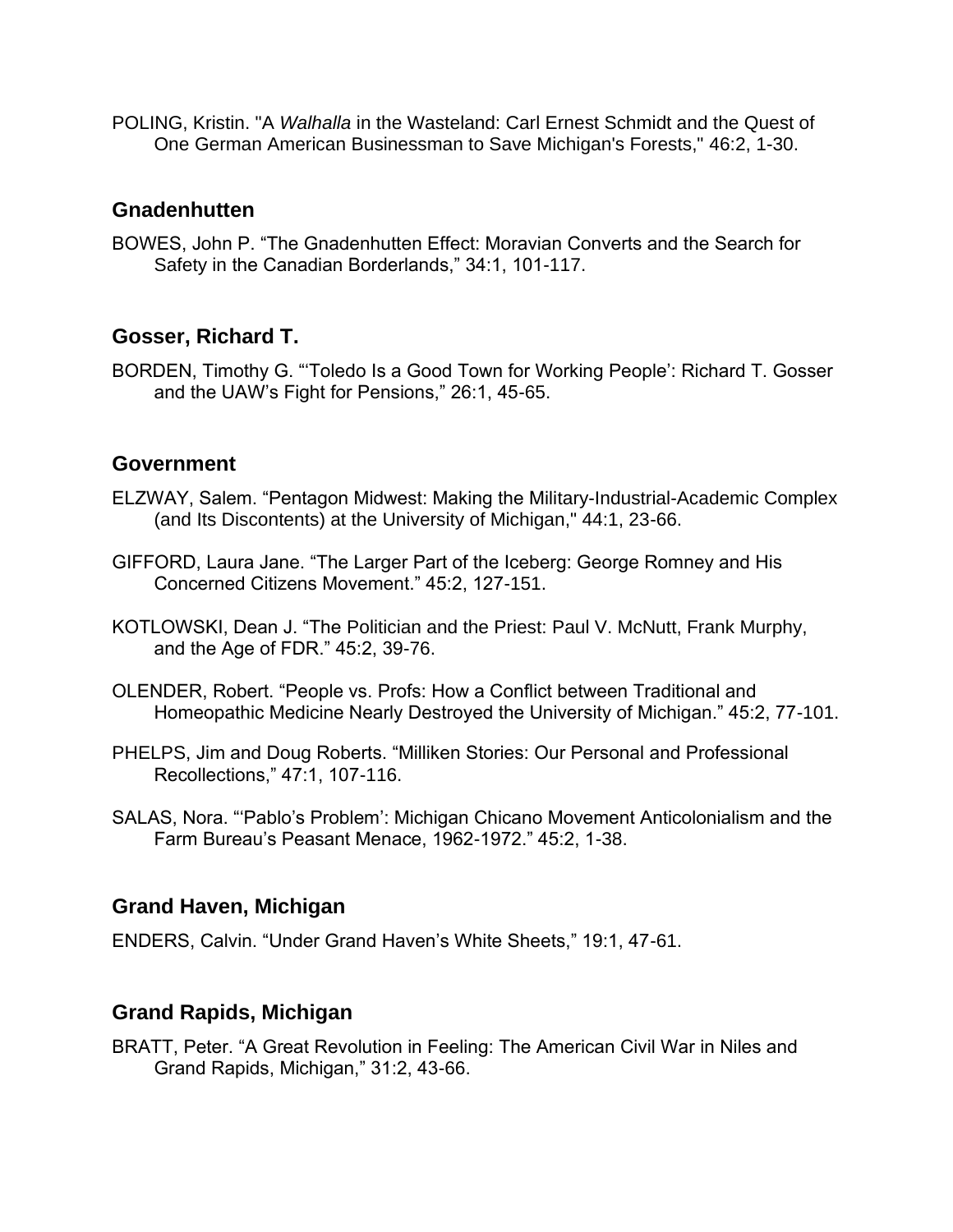- BRATT, Peter A. "Renewing a Grand Center: Postwar Planning in Grand Rapids, Michigan: 1949 to 1959," 36:2, 127-158.
- DALEY, Matthew Lawrence and Scott L. Stabler. "'The World's Greatest Minstrel Show Under the Stars': Blackface Minstrels, Community Identity, and the Lowell Showboat, 1932-1977," 44:2, 1-35.
- FERNÁNDEZ, Delia. "Becoming Latino: Mexican and Puerto Rican Community Formation in Grand Rapids, Michigan, 1926-1964," 39.1, 71-99.
- JELKS, Randal M. "Making Opportunity: The Struggle against Jim Crow in Grand Rapids, Michigan, 1890-1927," 19:2, 23-48.
- KLEIMAN, Jeffrey. "The Rule from Above: Businessmen, Bankers, and the Drive to Organize in Grand Rapids, 1890-1906," 12:2, 45-68.
- OLSON, Gordon. "Local History Department: Grand Rapids Public Library," 26.1, 145- 148.
- SHAPIRO-SHAPIN, Carolyn G. "'A Whole Community Working Together': Pearl Kendrick, Grace Eldering, and the Grand Rapids Pertussis Trials, 1932-1939," 33.1, 59-85.
- ST. LOUIS, Scott Richard. "A 'Self-Made Town': Semi-Annual Furniture Expositions and the Development of Civic Identity in Grand Rapids, 1878-1965" 44:2, 37-65.
- STABLER, Scott L. and Matthew Lawrence Daley. "'The World's Greatest Minstrel Show Under the Stars': Blackface Minstrels, Community Identity, and the Lowell Showboat, 1932-1977," 44:2, 1-35.
- STEVENS, Ruth S. "Assistant US Attorney Ella Mae Backus: 'A Most Important Figure in the Legal Profession in the Western District of Michigan,'" 42:2, 1-30.
- TAP, Bruce. "'The Evils of Intemperance Are Universally Conceded': The Temperance Debate in Early Grand Rapids," 19:1, 17-45.

### **Grand Traverse Indian Country**

- HEIDEMANN, Mary Ann and Ted. J. Ligibel. "Preserving and Interpreting a Shared Mission: Peter Dougherty, Chief Ahgosa, and Northern Michigan's Old Mission," 43:1, 29-56.
- TANNER, Helen Hornbeck. "Mapping the Grand Traverse Indian Country: The Contributions of Peter Dougherty," 31:1, 45-92.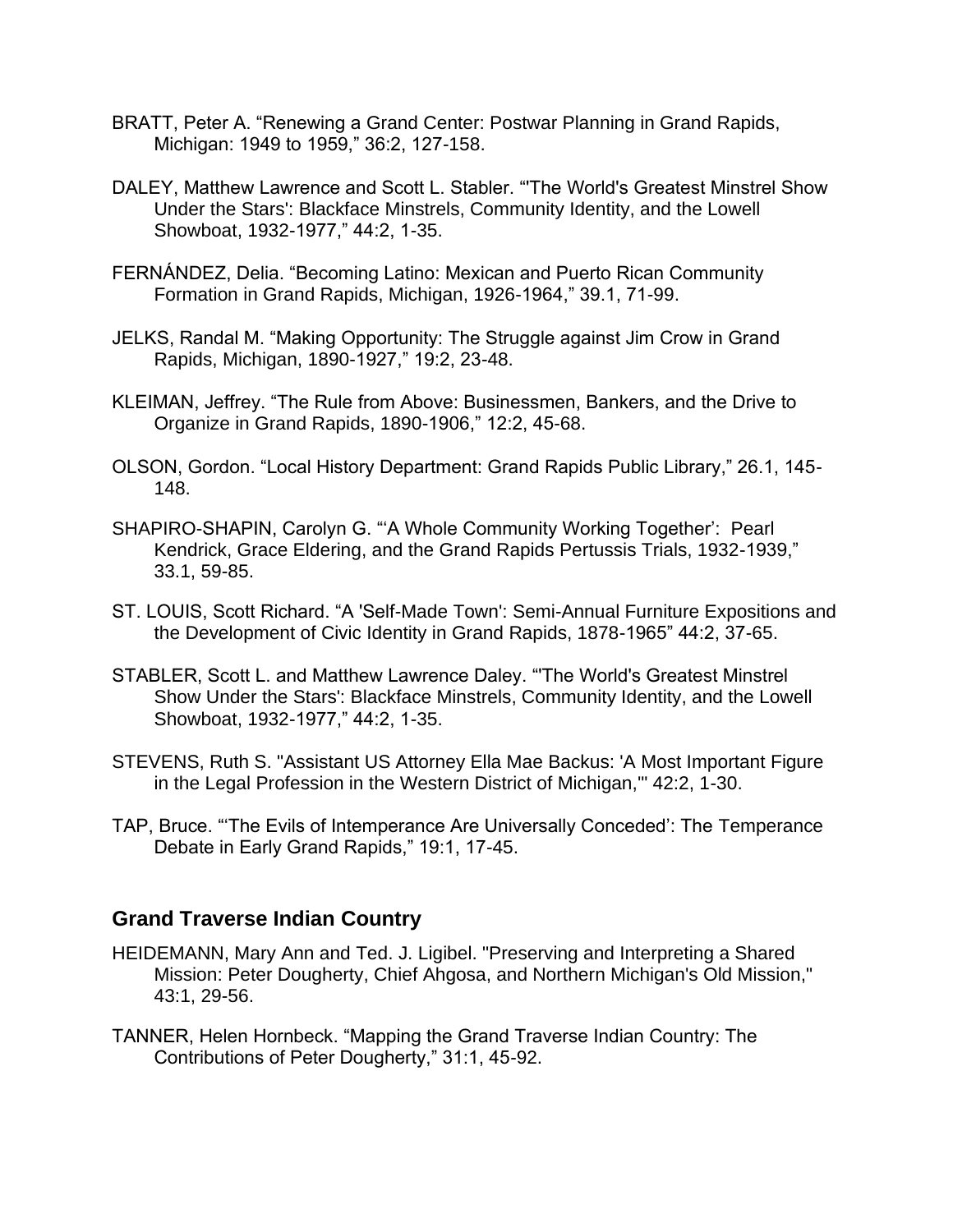## **Grave Robbing**

PETERS, Bernard C. "Indian-Grave Robbing at Sault Ste. Marie, 1826," 23:2, 49-80.

#### **Graveraet River**

PETERS, Bernard C. "A Duel Leaves a Name on Michigan's Lake Superior Shoreline," 17:1, 82-85.

# **Great Britain**

- ALLEN, Robert S. "His Majesty's Indian Allies: Native Peoples, the British Crown, and the War of 1812," 14:2, 1-24.
- ANTAL, Sandy. "Michigan Ceded: Why and Wherefore?" 31:1, 1-26.
- CALLOWAY, Colin G. "The End of an Era: British-Indian Relations in the Great Lakes Region after the War of 1812," 12:2, 1-20.
- CARTER-EDWARDS, Dennis. "The War of 1812 Along the Detroit Frontier: A Canadian Perspective," 13:2, 25-50.
- DUNNIGAN, Brian Leigh. "To Make a Military Appearance: Uniforming Michigan's Militia and Fencibles," 15:1, 29-43.
- GOUGH, Barry. "Michilimackinac and Prairie du Chien: Northern Anchors of British Authority in the War of 1812," 38:1, 83-105.
- HATTER, Lawrence B. A. "The Transformation of the Detroit Land Market and the Formation of the Anglo-American Border," 34:1, 83-99.
- HORSMAN, Reginald. "On to Canada: Manifest Destiny and United States Strategy in the War of 1812," 13:2, 1-24.
- JUNG, Patrick J. "Toward the Black Hawk War: The Sauk and Fox Indians and the War of 1812," 38:1, 27-52.
- SKAGGS, David Curtis. "Decisions at Sandwich: William Henry Harrison and the Pursuit to the Thames" 38:1, 107-28.
- STEVENS, Paul L. "The Indian Diplomacy of Capt. Richard B. Lernoult, British Military Commandant of Detroit, 1774-1775," 13:1, 47-82.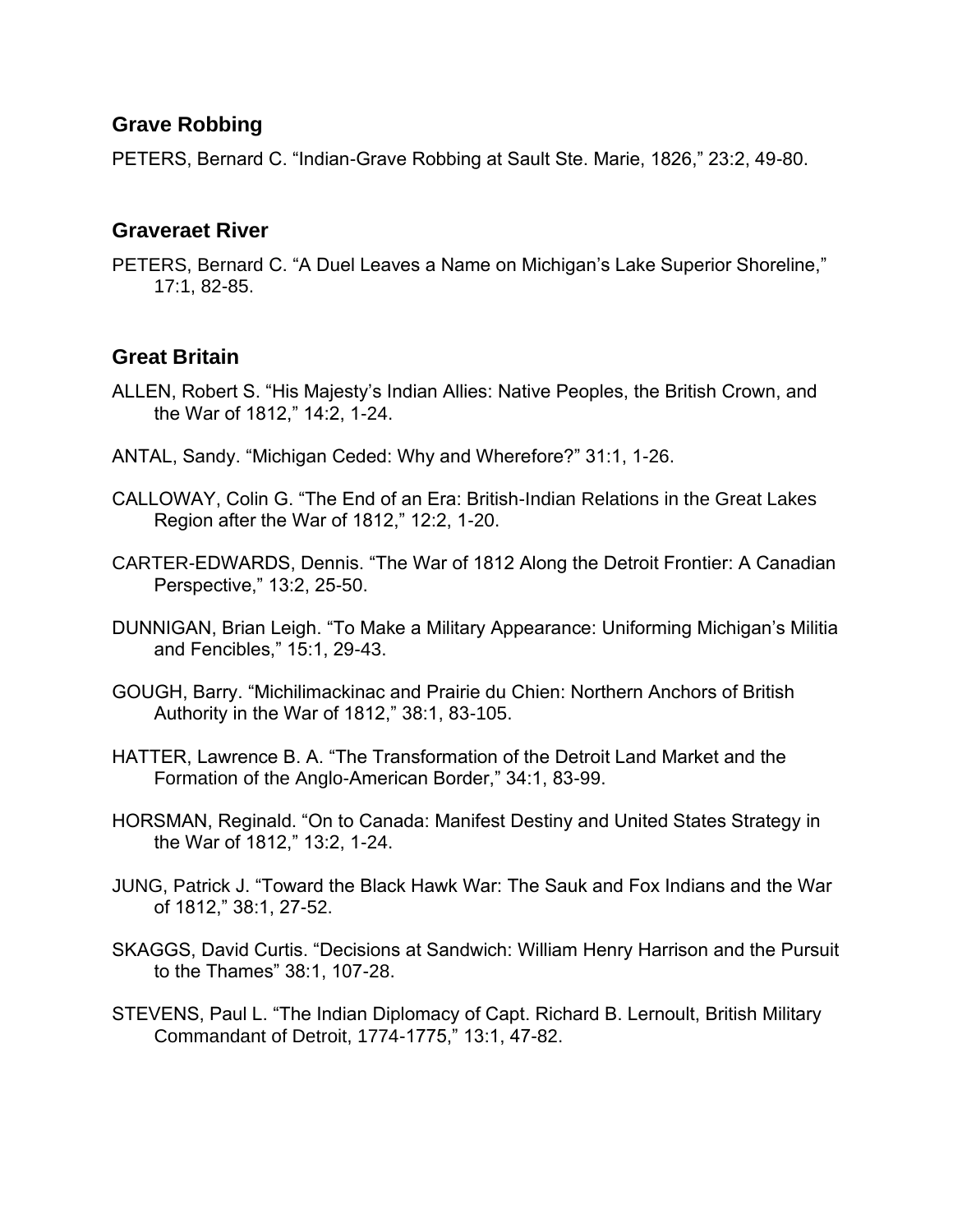- STEVENS, Paul L. "Wabasha Visits Governor Carleton, 1776: New Light on a Legendary Episode of Dakota-British Diplomacy on the Great Lakes Frontier," 16:1, 21-48.
- TRASK, Kerry A. "Settlement in a Half-Savage Land: Life and Loss in the Metis Community of La Baye," 15:1, 1-27.
- TUCKER, Patrick M. "From Fallen Timbers to the British Evacuation of Detroit, 1794- 1796: The Roman Catholic Priest Who Was a British Agent," 37:1, 41-76.
- WALSH, Martin W. "A War Council for the Drawing Room: Arent Schuyler de Peyster's 'Speech to the Western Indians,'" 28:1, 91-107.
- WIDDER, Keith R. "After the Conquest: Michilimackinac, a Borderland in Transition," 34:1, 43-61.

### **Great Depression**

KOTLOWSKI, Robert. "People vs. Profs: How a Conflict between Traditional and Homeopathic Medicine Nearly Destroyed the University of Michigan." 45:2, 77-101.

### **Great Lakes**

ALTOFF, Gerry T. "Oliver Hazard Perry and the Battle of Lake Erie," 14:2, 25-57.

- BARNETT, Le Roy G. "Publications of the Saint Mary's Falls Ship Canal Company and Its Immediate Offsrping," 43:1, 85-98.
- BOWLUS, Bruce. "Bold Experiments: The Evolution of the Great Lakes Ore Carrier," 22:1, 1-17.
- BUKOWCZYK, John J. "The Permeable Border, the Great Lakes Region, and the Canadian-American Relationship," 34:2, 1-16.
- CALLOWAY, Colin G. "The End of an Era: British-Indian Relations in the Great Lakes Region after the War of 1812," 12:2, 1-20.
- CAMPBELL, Claire. "'Behold me a sojourner in the wilderness': Early Encounters with the Georgian Bay," 28:1, 33-62.
- CARPENTER, Roger. "Making War More Lethal: Iroquois vs. Huron in the Great Lakes Region, 1609 to 1650," 27:2, 33-51.
- DANZER, Gerald A. "Michigan: Cartographic Perspectives on the 'Great Lakes State,'" 31:1, 201-247.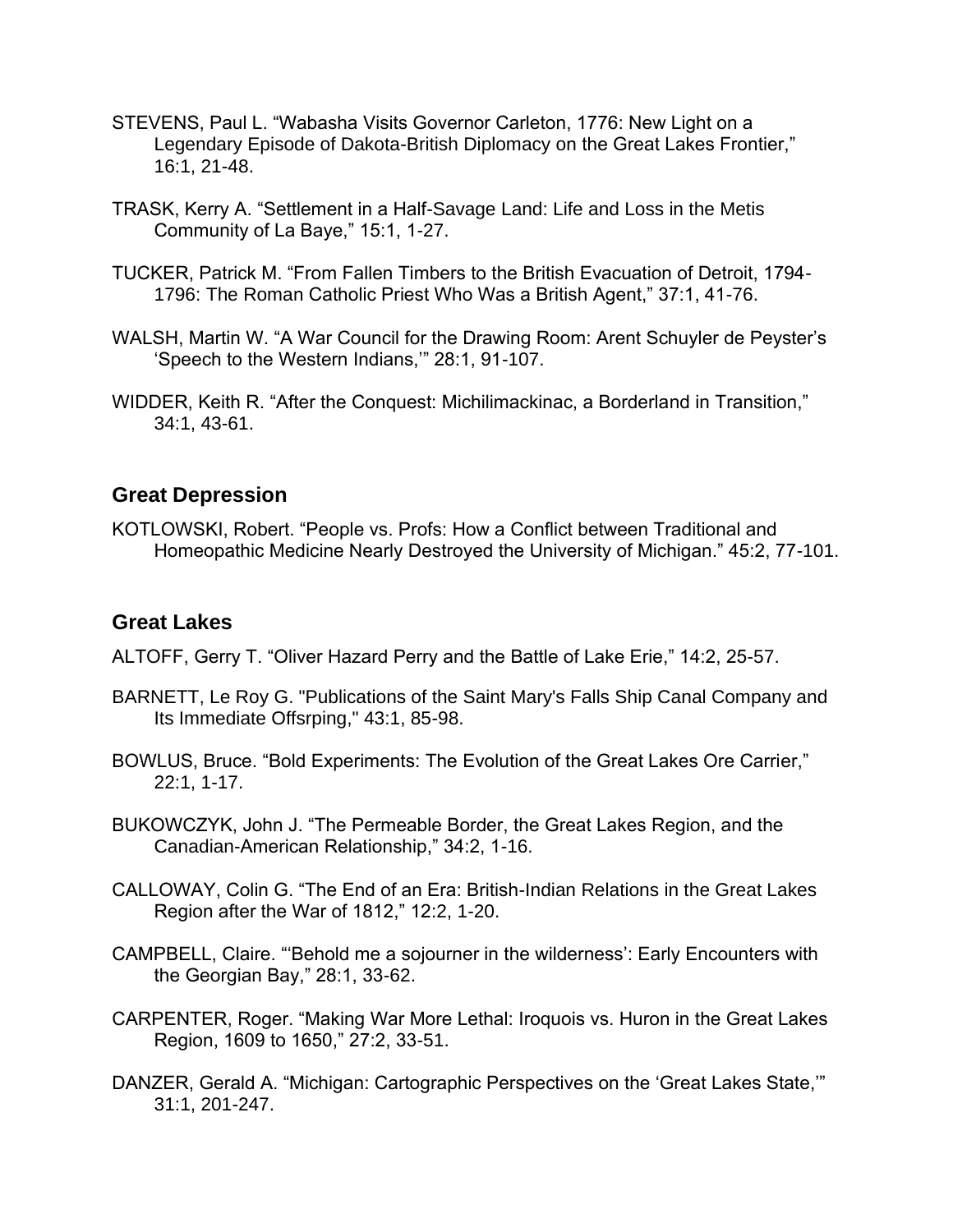- DEMERS, E. A. S. "Native-American Slavery and Territoriality in the Colonial Upper Great Lakes Region," 28:2, 163-172.
- DUNBABIN, J. P. D. "Motives for Mapping the Great Lakes: Upper Canada, 1782- 1827," 31:1, 1-44.
- ENGLEBERT, Robert. "Merchant Representatives and the French River World, 1763- 1803," 34:1, 63-82.
- KERRIGAN, William. "Apples on the Border: Orchards and the Contest for the Great Lakes," 34:1, 25-41.
- LaCOMBE, Kent. "Lake Huron's Entangled Eden: Fish, Fisheries, and Lost Opportunity in Freshwater Borderlands, 1900-1940," 41:1, 25-56.
- LEWIS, G. Malcolm. "First Nations Mapmaking in the Great Lakes Region in Intercultural Contexts: A Historical Review," 30:2, 1-34.
- LEWIS, G. Malcolm. "Intracultural Mapmaking by First Nations Peoples in the Great Lakes Region: A Historical Review," 32:1, 1-17.
- PEDLEY, Mary Sponberg. "Louis Charles Karpinski and the Cartography of the Great Lakes," 31:1, 167-199.
- PETERS, Bernard C. "Hypocrisy on the Great Lakes Frontier: The Use of Whiskey by the Michigan Department of Indian Affairs," 18:2, 1-13.
- STEVENS, Paul L. "Wabasha Visits Governor Carleton, 1776: New Light on a Legendary Episode of Dakota-British Diplomacy on the Great Lakes Frontier," 16:1, 21-48.
- WALSH, Martin W. "Revenge Against the Idol: Competing Magical Systems on the Detroit River, 1670," 43:2, 55-64.

#### **Green Bay, Wisconsin**

TRASK, Kerry A. "Settlement in a Half-Savage Land: Life and Loss in the Metis Community of La Baye," 15:1, 1-27.

### **Haner, Sallie**

YOUNKER, Mary Mason. "'I Was Some What Disappointed': Expectations of Love in Rural Michigan, 1862-1869," 21:1, 1-36.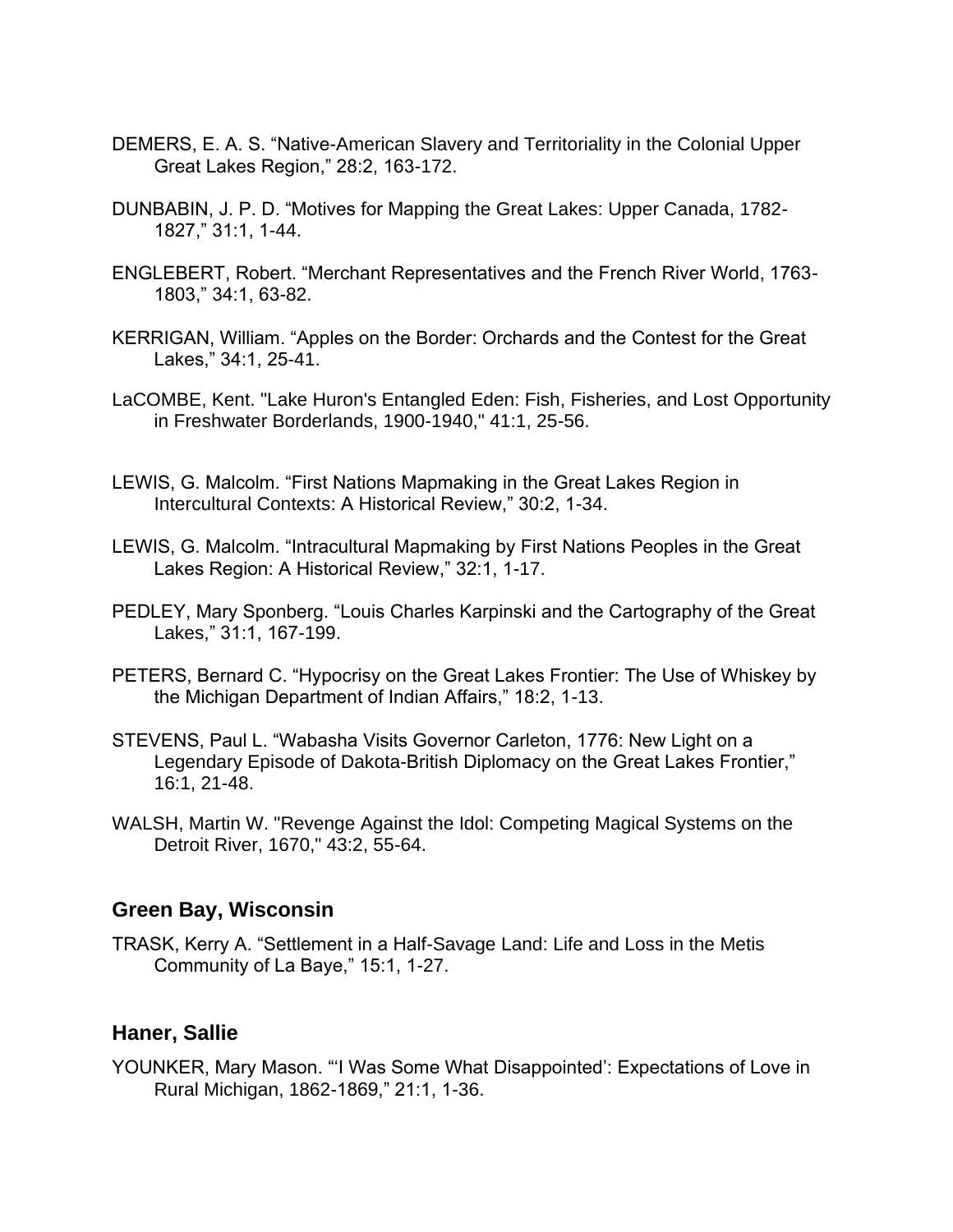### **Harris, Fran**

CARTER, Sue. "'Women Don't Do News': Fran Harris and Detroit's Radio Station WWJ," 24:2, 76-87.

#### **Harrison, William Henry**

SKAGGS, David Curtis. "Decisions at Sandwich: William Henry Harrison and the Pursuit to the Thames" 38:1, 107-28.

#### **Haviland, Laura**

- GLESNER, Anthony Patrick. "Laura Haviland: Neglected Heroine of the Underground Railroad," 21:1, 19-48.
- MILES, Tiya, "Shall Women's Voice Be Hushed?": Laura Smith Haviland in Abolitionist Women's History," 39:2, 1-20.

#### **Health**

- BENTLEY, Amy. "Booming Baby Food: Infant Food and Feeding in Post-World War II America," 32:2, 63-88.
- BRACE, Joanna V. "The Power of Porch Talks: The Civic Improvement Society of Monroe, Michigan, 1901 to 1914," 27:2, 1-31.
- BURD, Camden. "Imagining a Pure Michigan Landscape: Advertisers, Tourists, and the Making of Michigan's Northern Vacationland," 42:2, 31-51.
- DEAN, Eric T. Jr. "'A Scene of Surpassing Terror and Awful Grandeur': The Paradoxes of Military Service in the American Civil War," 21:2, 37-61.
- FOSS-MOLLAN, Kate. "Waiting for Water: Service Discrimination and Polish Neighborhoods in Milwaukee, 1870-1910," 25:2, 29-45.
- KARRER, Robert N. "The Formation of Michigan's Anti-Abortion Movement, 1967- 1974," 22:1, 67-107.
- MORRIS-CROWTHER, Jayne. "Municipal Housekeeping: The Political Activities of the Detroit Federation of Women's Clubs in the 1920s," 30:1, 31-57.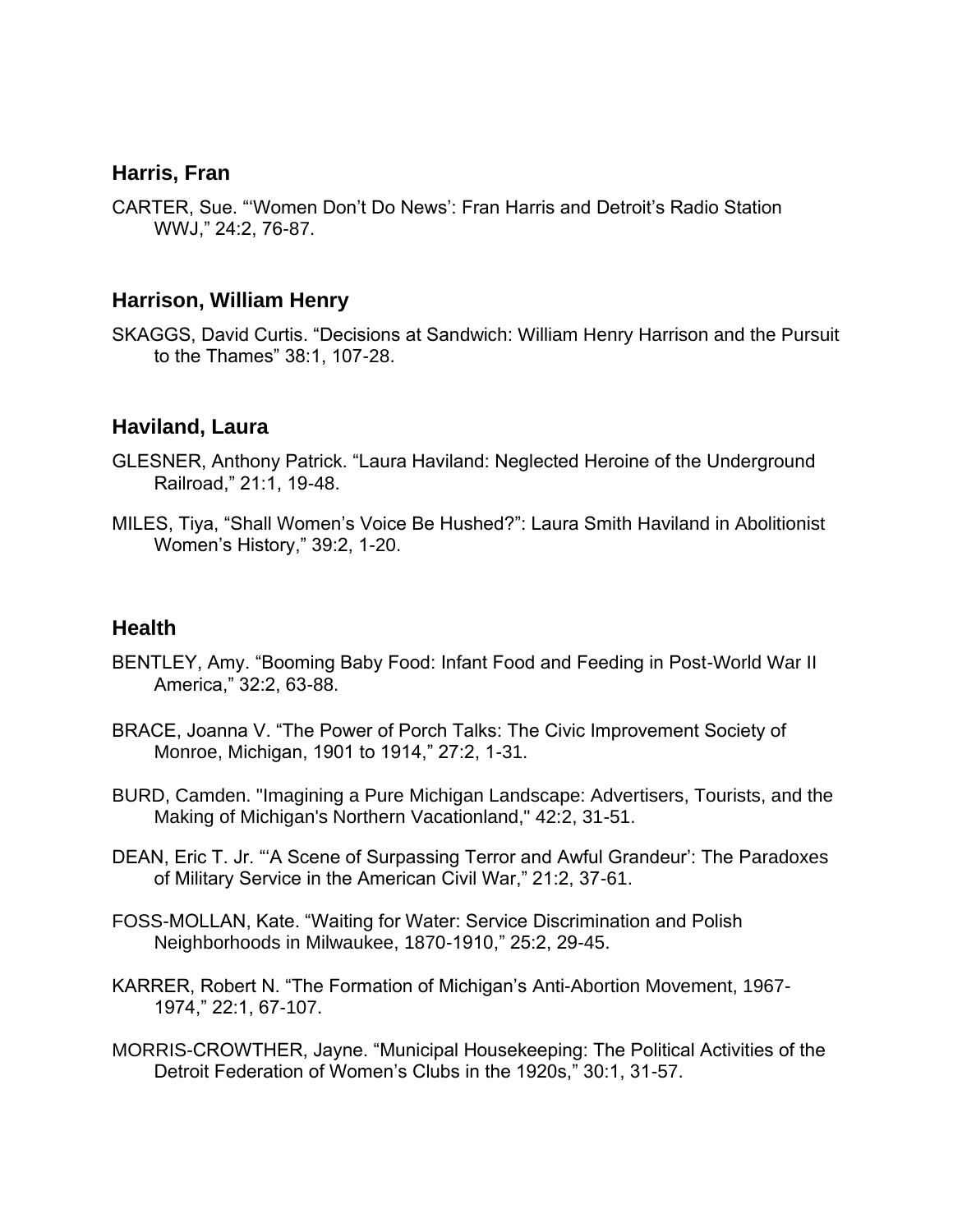- MYERS, Robert C. "Mortality in the Twelfth Michigan Volunteer Infantry, 1861-1866," 20:1, 29-47.
- ROSS, G. Alexander. "Fertility Change on the Michigan Frontier: Saginaw County, 1840-1850," 12:2, 69-85.
- SHAPIRO-SHAPIN, Carolyn G. "'A Whole Community Working Together': Pearl Kendrick, Grace Eldering, and the Grand Rapids Pertussis Trials, 1932-1939," 33.1, 59-85.
- THAVENET, Dennis. "Tending Their Flock: Diet, Hygiene, and Health for Nineteenth Century Reform Children," 15:2, 23-46.

VERHAVE, Jan Peter. "Paul de Kruif: A Michigan Leader in Public Health," 39.1, 41-70.

# **Health Resorts**

BARNETT, LeRoy. "Research Bibliography: Health Resorts in Michigan," 23.2, 169- 188.

# **Henry, Charles Roswell**

BUERGLENER, Robert. "Driving Ambitions: Charles Roswell Henry and the Changing Status of the Early Automobile Consumer," 37:2, 79-98.

# **Higher Education**

- BLOUIN, Francis X. "The Components of Reputation: Pragmatism, Science and the Transformation of the University of Michigan 1852-1900," 43:1, 57-84.
- ERNST, John. "Forging a Fateful Alliance: The Role of Michigan State University in the Development of America's Vietnam Policy," 19:2, 49-66.
- FERMAGLICH, Kirsten. "The Social Problems Club Riot of 1935: A Window into Antiradicalism and Antisemitism at Michigan State College," 30:1, 93-115.
- HARROLD, Philip. "'A Mess of Pottage': The Debate Over Religious Pluralism at the University of Michigan, 1944-1948," 24:2, 37-55.
- HAVIRA, Barbara Speas. "Coeducation and Gender Differentiation in Teacher Training: Western State Normal School, 1904-1929," 21:1, 49-82.
- LAIPSON, Peter. "And the Walls Came Crumbling Down: The Michigan School of Religion, 1920-1930," 21:2, 93-123.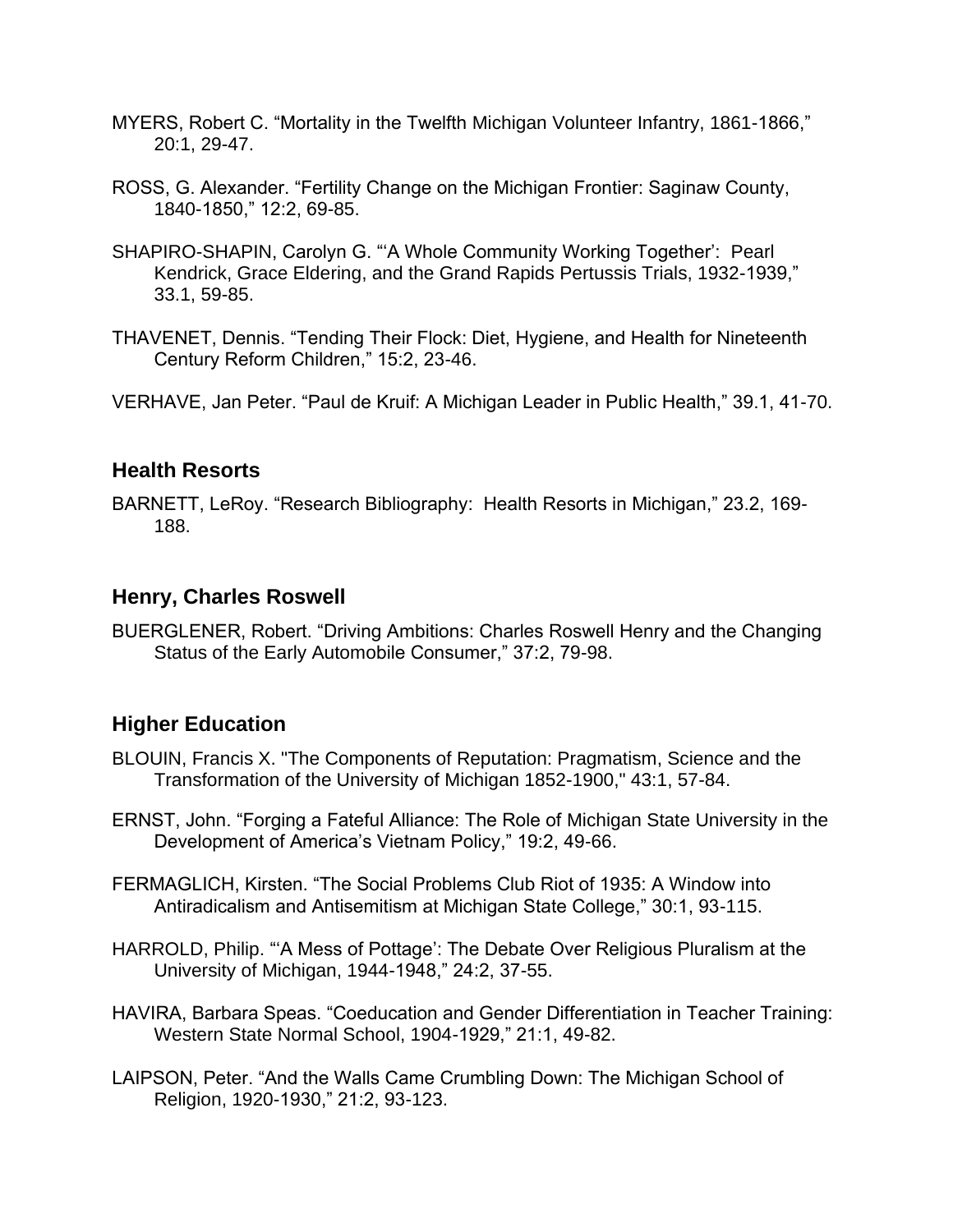- MOORE, Ted. "Creating an Idyllic Space: Nature, Technology, and Campus Planning at the Michigan Agricultural College, 1850 to 1975," 35:2, 1-25.
- PARK, Laurel. "Planting the Seeds of Academic Excellence and Cultural Awareness: The Michigan-Tuskegee Exchange Program," 30:1, 117-131.
- PATON, Susan Eileen. "Selected Bibliography for the 125th Anniversary of Central Michigan University," 43:2, 65-80.
- ROBYNS, Marcus and Carrie Fries. "The Battle for Shared Governance: The Northern Michigan University Chapter of the American Association of University Professors, 1967 to 1976," 28:2, 1-41.
- SMITH, John Matthew. '"Breaking the Plane': Integration and Black Protest in Michigan State University Football during the 1960s," 33.2, 101-129.
- VAN ELLS, Mark D. "More Than a Union: The Teaching Assistants Association and Its 1970 Strike against the University of Wisconsin," 25:1, 103-124.

### **Historical Records Survey (HRS)**

BARNETT, Le Roy. "The Completion of Michigan's WPA Imprints Inventory: Items Published 1851-1876," 35:2, 97-107.

#### **Historiography**

- BARNHART, Terry A. "'A Common Feeling': Regional Identity and Historical Consciousness in the Old Northwest, 1820-1860," 29:1, 39-70.
- BARNETT, Le Roy. "Michigan's War against Birds," 36:2, 95-124.
- BARNETT, Le Roy. "Michigan's War with Mammals: Bounties, Hunters, and Trappers against Unwanted Species," 37:1, 77-117.
- BOLES, Frank. "Michigan Newspapers: A Two-Hundred-Year Review," 36:1, 31-69.
- CAMPBELL, Claire. "'Behold me a sojourner in the wilderness': Early Encounters with the Georgian Bay," 28:1, 33-62.
- CASSIDY, Michelle. "'The More Noise They Make': Odawa and Ojibwe Encounters with American Missionaries in Northern Michigan, 1837-1871," 38:2, 1-34.
- CHARNLEY, Jeffery G. "Michigan's General A. S. Williams and Civil War Historians: A Century of Neglect," 12:1, 1-28.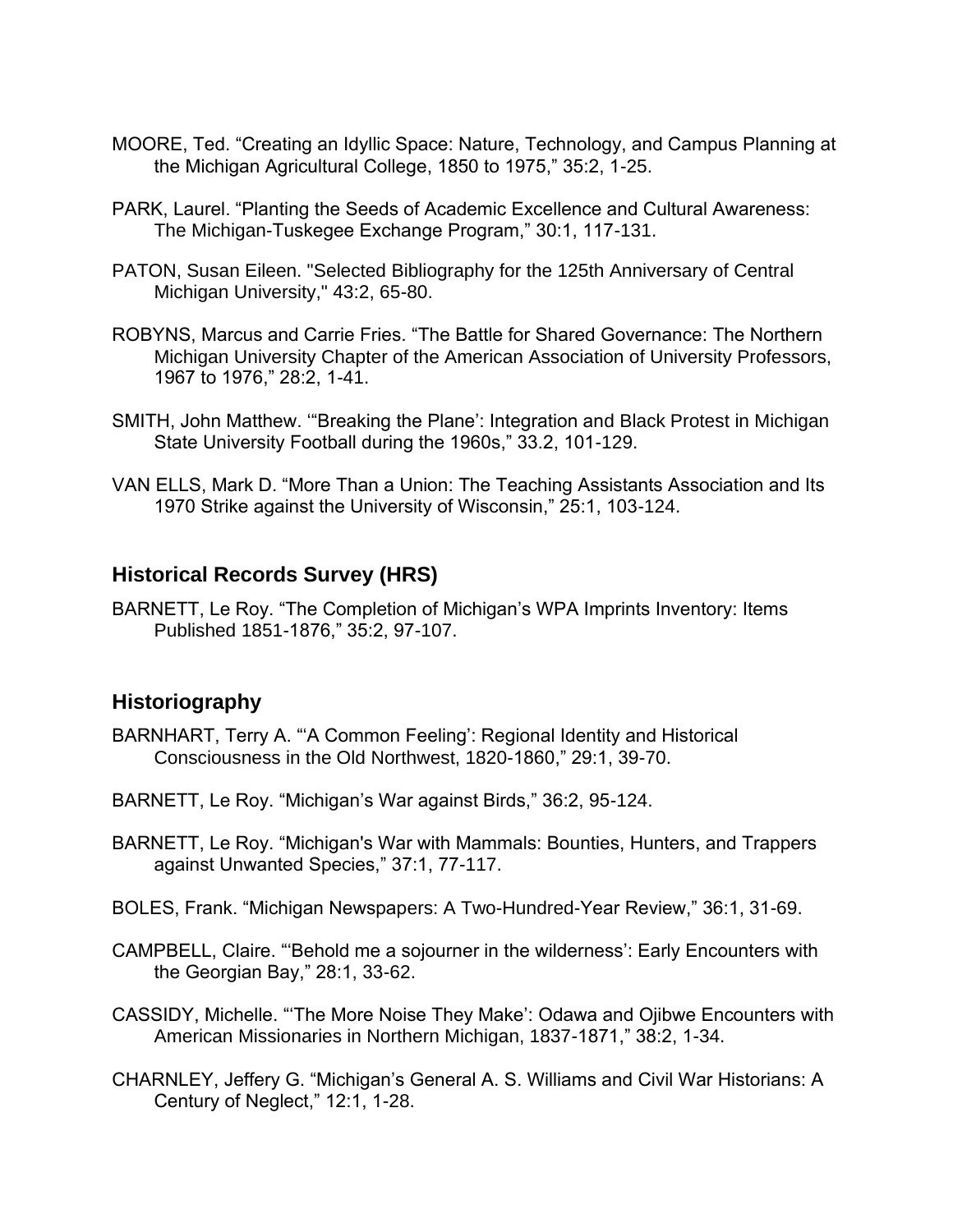- DOUMA, Michael. "Memory and the Myth of Albertus C. Van Raalte: How Holland, Michigan, Remembers Its Founding Father," 36:2, 36-61.
- GOODIER, Susan. "The Price of Pacifism: Rebecca Shelley and Her Struggle for Citizenship," 36:1, 71-101.
- GRAY, Susan E. "Writing Michigan History from a Transborder Perspective," 34:1, 1-24.
- JOHNS, Andrew L. "Achilles' Heel: The Vietnam War and George Romney's Bid for the Presidency, 1967-1968," 26:1, 1-29.
- KERRIGAN, William. "Apples on the Border: Orchards and the Contest for the Great Lakes," 34:1, 25-41.
- MIDDLETON, Richard. "Pontiac: Local Warrior or Pan-Indian Leader?" 32:2, 1-32.
- MITCHELL, Robert E. "The Organizational Performance of Michigan's Adjutant General and the Federal Provost Marshal General in Recruiting Michigan's Boys in Blue," 28:2, 115-162.
- RAUCH, Steven J. "A Stain Upon the Nation?: A Review of the Detroit Campaign of 1812 in United States Military History," 38:1, 129-153.
- SEBRELL, Thomas E. II. "'The Fighting Fifth': The Fifth Michigan Infantry Regiment in the Civil War's Peninsula Campaign," 35:2, 27-51.

### **Hoboes**

BLACK, Joel E. "A Crime to Live Without Work: Free Labor and Marginal Workers in Industrial Chicago, 1870 to 1920," 36:2, 63-93.

### **Holland, Michigan**

- DOUMA, Michael. "Memory and the Myth of Albertus C. Van Raalte: How Holland, Michigan, Remembers Its Founding Father," 36:2, 36-61.
- SWIERENGA, Robert P. "Decisions, Decisions: Turning Points in the Founding of Holland," 24:1, 49-72.

WAGENAAR, Larry. "The Joint Archives of Holland," 24.2, 139-142.

# **Hospital**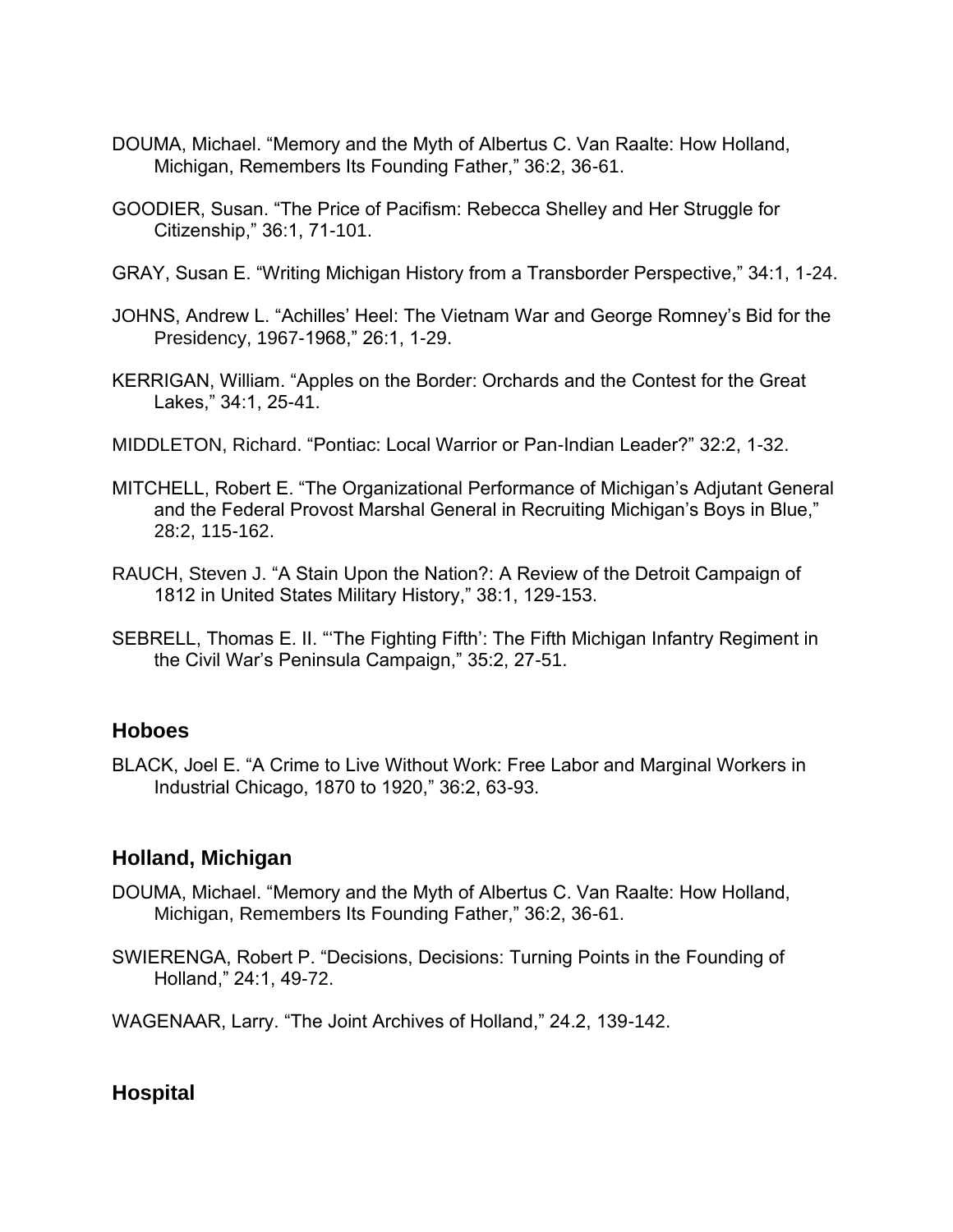BRUDER, Anne L. "New Patients at the Old Asylum: Memory and Mental Health in Michigan," 44:1, 1-22.

# **Hough, Benjamin**

OWENS, Jack N. "A Long-Overdue Evaluation of Benjamin Hough's Observation for Latitude of the North Cape of Maumee Bay, Ohio's Northern Border," 44:2, 97-124.

# **Houghton, Douglass**

STEAD, Frank E. "The First Season's Work: A Summary of Dr. Douglass Houghton's 1837 Geological Survey of Michigan's Lower Peninsula," 20:1, 81-94.

### **Howard, Jacob M.**

MALTZ, Earl M. "Radical Politics and Constitutional Theory: Senator Jacob M. Howard of Michigan and the Problem of Reconstruction," 32:1, 19-32.

## **Housing and HUD (Department of Housing and Urban Development)**

- AERNI-FLESSNER, John and Claire Marks-Wilt. "Digitally Documenting Urban Renewal in Lansing, 1930s-1960s," 47:1, 63-92.
- BILES, Roger. "A Mormon in Babylon: George Romney as Secretary of HUD, 1969- 1973," 38:2, 63-89.
- FINE, Sidney. "Michigan and Housing Discrimination, 1949-1968," 23:2, 81-114.
- FOSS-MOLLAN, Kate. "Waiting for Water: Service Discrimination and Polish Neighborhoods in Milwaukee, 1870-1910," 25:2, 29-45.
- MCCARTHY, John. "Dreaming of a Decentralized Metropolis: City Planning in Socialist Milwaukee," 32:1, 33-57.
- MURAGE, Njeru. "Making Migrants an Asset: The Detroit Urban League-Employers Alliance in Wartime Detroit, 1916 to 1919," 26:1, 67-104.
- RIDDLE, David. "HUD and the Open Housing Controversy of 1970 in Warren, Michigan," 24:2, 1-36.

### **Hull, Brigadier General William.**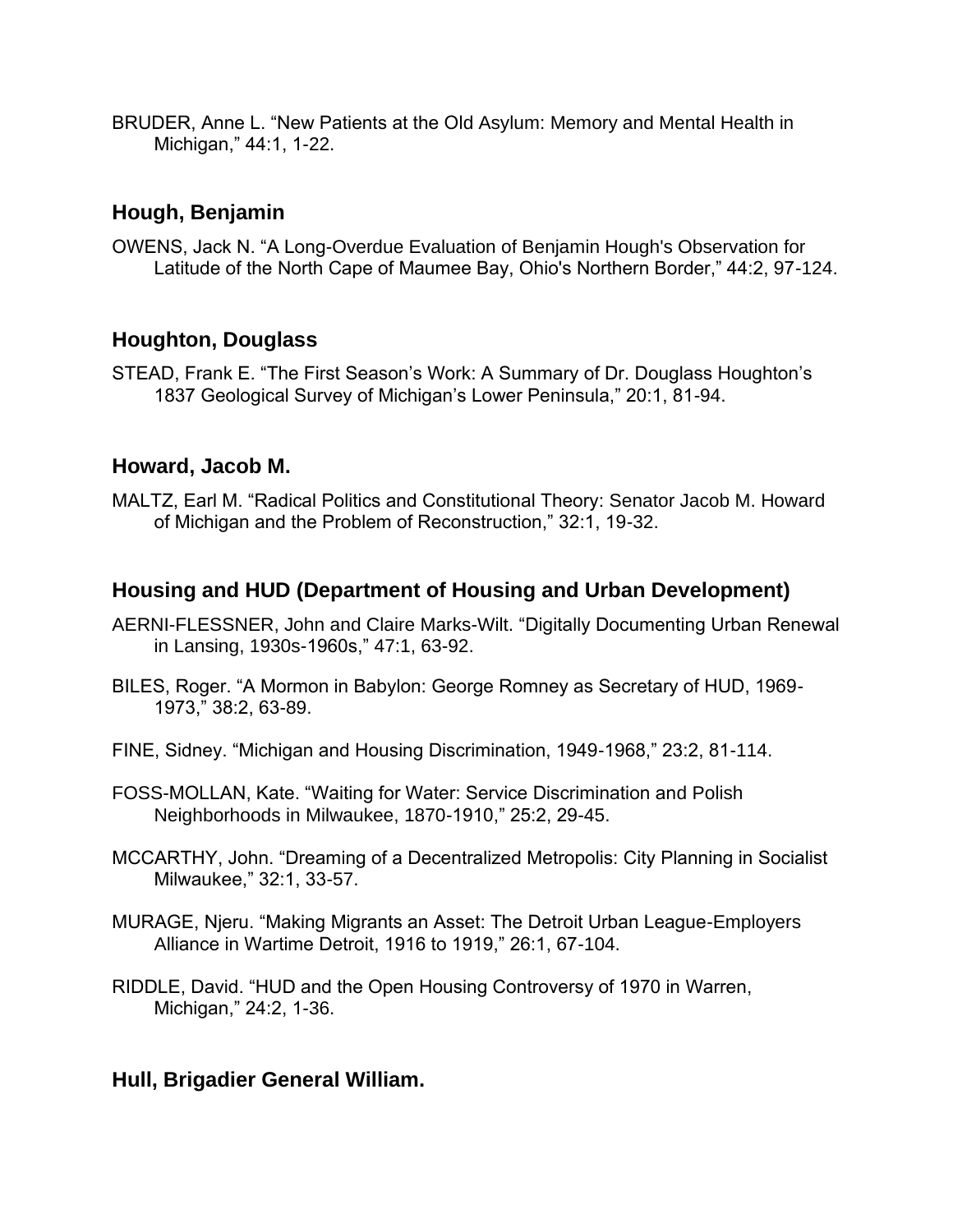ANTAL, Sandy. "Michigan Ceded: Why and Wherefore?" 31:1, 1-26.

RAUCH, Steven J. "A Stain Upon the Nation? A Review of the Detroit Campaign of 1812 in United States Military History," 38:1, 129-153.

# **Human Rights Party**

KAMEN, Scott. "The People's Republic of Ann Arbor: The Human Rights Party and College Town Liberalism," 46:2, 31-69.

### **Humanities**

BURD, Camden. "Scrolling through Nature: Reflections on the Digital Humanities and Michigan's Environmental History." 45:1, 109-119.

## **Hurja, Emil E.**

HOLLI, Melvin G. "Emil E. Hurja: Michigan's Presidential Pollster," 21:2, 125-138.

#### **Huron Tribe**

- CARPENTER, Roger. "Making War More Lethal: Iroquois vs. Huron in the Great Lake Region, 1609 to 1650," 27:2, 33-51.
- PETERS, Bernard C. "John Johnston's 1822 Description of the Lake Superior Chippewa," 20:2, 25-46.

#### **Illinois**

- BLACK, Joel E. "A Crime to Live Without Work: Free Labor and Marginal Workers in Industrial Chicago, 1870 to 1920," 36:2, 63-93.
- BURTON, Shirley J. "Obscene, Lewd, and Lascivious: Ida Craddock and the Criminally Obscene Women of Chicago, 1873-1913," 19:1, 1-16.
- DODGE, L. Mara. "'Our Juvenile Court Has Become More Like a Criminal Court': A Century of Reform at the Cook County (Chicago) Juvenile Court," 26:2, 51-89.
- GONZALÉZ, Suronda. "Complicating Citizenship: Grace Abbott and the Immigrants' Protective League, 1908-1921," 24:2, 56-75.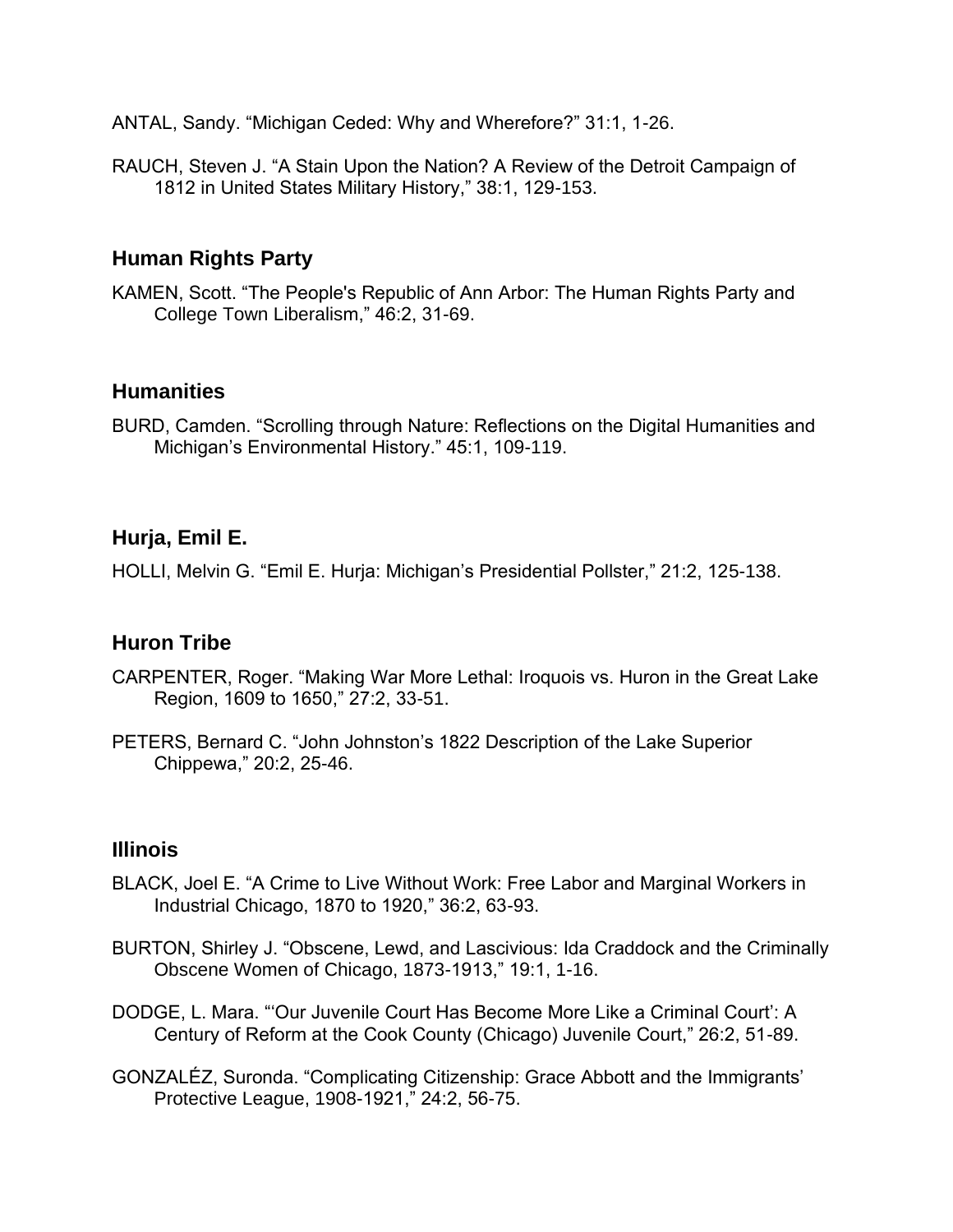REED, Christopher Robert. "Organized Racial Reform in Chicago During the Progressive Era: The Chicago NAACP, 1910-1920," 14:1, 75-99.

### **Immigration and Migration**

- ASHENDEL, Anita. "Fabricating Independence: Industrial Labor in Antebellum Indiana," 23:2, 1-24.
- AVI-YONAH, Shera. "Hanging Apart: Small Business Mobility on Chene Street, 1890- 1990," 42:1, 75-91.
- BAWARDI, Hani J. "'Why Do Arabs Own Grocery Stores?': Arabic-Speaking Merchants in Flint, Michigan," 44:2, 67-96.
- BHALLA, Vibha. "Detroit and Windsor as Transnational Spaces: A Case Study of Asian Indian Migrants," 34:2, 99-116.
- BLAND, Richard L. "Michigan in 1848: As Described by Traugott Bromme in His Handbook for German Emigrants," 31:2, 149-154.
- BROPHY, Anne. "'The Committee . . . has stood out against coercion': The Reinvention of Detroit Americanization, 1915-1931," 29:2, 1-39.
- BUKOWCZYK, John J. "The Permeable Border, the Great Lakes Region, and the Canadian-American Relationship," 34:2, 1-16.
- DOUMA, Michael. "Memory and the Myth of Albertus C. Van Raalte: How Holland, Michigan, Remembers Its Founding Father," 36:2, 36-61.
- FERNÁNDEZ, Delia. "Becoming Latino: Mexican and Puerto Rican Community Formation in Grand Rapids, Michigan, 1926-1964," 39.1, 71-99.
- GENSER, Wallace. "'Habitants,' 'Half-Breeds,' and Homeless Children: Transformations in Métis and Yankee-Yorker Relations in Early Michigan," 24:1, 23-28.
- GONZALÉZ, Suronda. "Complicating Citizenship: Grace Abbott and the Immigrants' Protective League, 1908-1921," 24:2, 56-75.
- GRANIC, Stan (Translator). "An Immigrant's Arrival to Copper Country, Michigan: The 1912 Reminiscences of Petar Stonković. 40:2. 101-114.
- HÄDERLE, Irene. "Women and Lay Activism: Aspects of Acculturation in the German Lutheran Churches of Ann Arbor, Michigan, 1870-1917," 25:1, 25-43.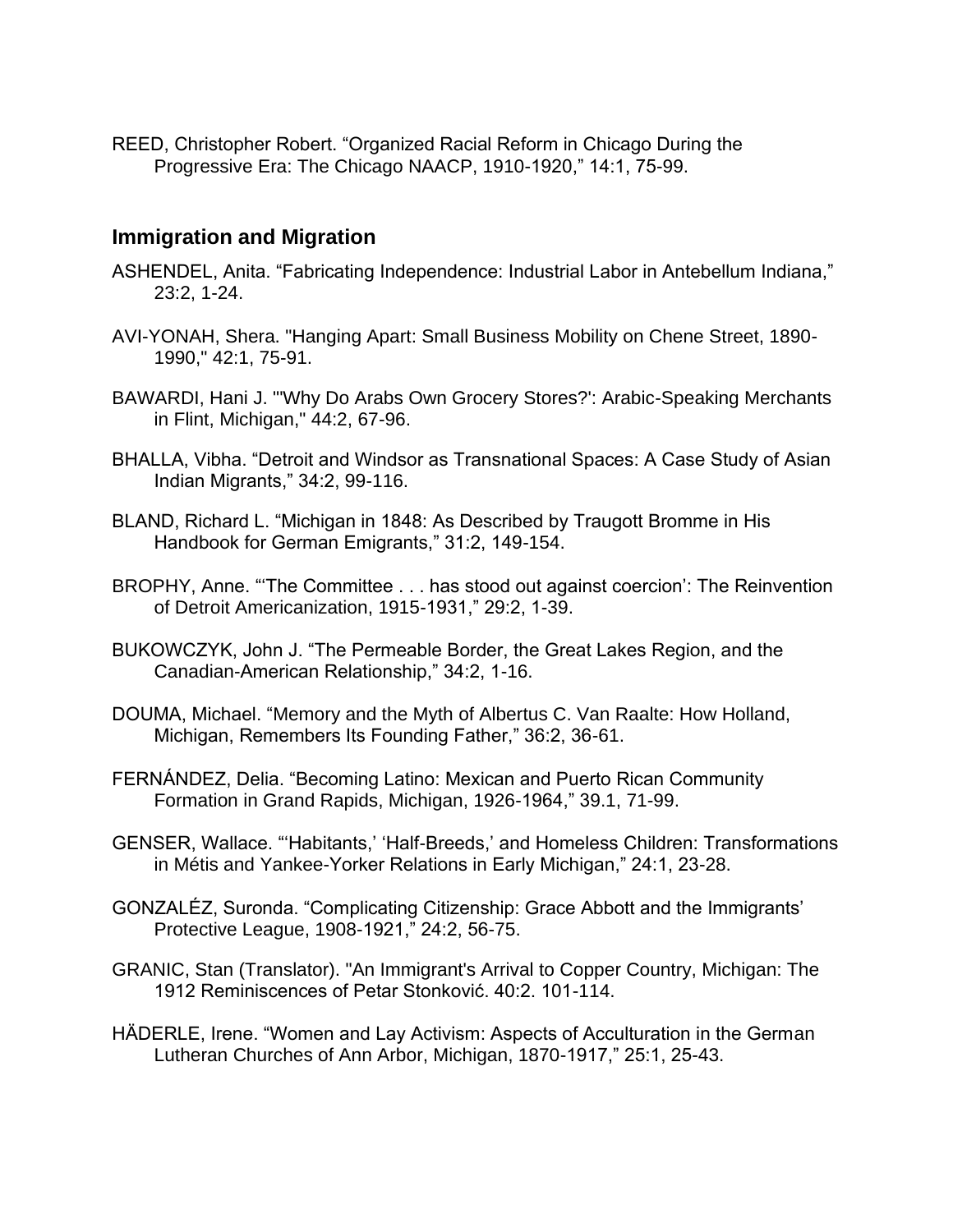- HEPBURN, Sharon A. Roger "Following the North Star: Canada as a Haven for Nineteenth-Century American Blacks," 25:2, 91-126.
- KLUG, Thomas A. "Residents by Day, Visitors by Night: The Origins of the Alien Commuter on the U.S.-Canadian Border during the 1920s, 34:2, 75-98.
- LEWIS, Kenneth E. "Mapping Antebellum Euro-American Settlement Spread in Southern Lower Michigan," 30:2, 105-134.
- MORALEZ, Eduardo. "Settling Out and Fitting In: Family and Migration in the Ethnic Mexican Midwest During the Twentieth Century," 37:2, 29-51.
- MURAGE, Njeru. "Making Migrants an Asset: The Detroit Urban League-Employers Alliance in Wartime Detroit, 1916 to 1919," 26:1, 67-104.
- PALLANTE, Martha. "The Trek West: Early Travel Narratives and Perceptions of the Frontier," 21:1, 83-99.
- SALAS, Nora. "'Pablo's Problem': Michigan Chicano Movement Anticolonialism and the Farm Bureau's Peasant Menace, 1962-1972." 45:2, 1-38.
- SANKO, Marc. "The Gift of Empire: Maltese Migrants to Detroit, 1919-1924," 43:2, 37- 54.
- SCHWARTZ, James Z. "Taming the 'Savagery' of Michigan's Indians," 34:2, 39-55.
- SMITH, Marian L. "The Immigration and Naturalization Service (INS) at the U.S.- Canadian Border, 1893-1993: An Overview of Issues and Topics," 26:2, 127-147.
- SWIERENGA, Robert P. "Decisions, Decisions: Turning Points in the Founding of Holland," 24:1, 49-72.
- VARGAS, Zaragosa. "Life and Community in the 'Wonderful City of the Magic Motor': Mexican Immigrants in 1920s Detroit," 15:1, 45-68.
- ZWART, David. "Constructing the Homeland: Dutch Americans and the Netherlands Information Bureau during the 1940s," 33.2, 81-100.

### **Indian Policy**

- CLIFTON , James A. " Michigan's Indians: Tribe, Nation, Estate, Racial, Ethnic, or Special Interest Group?" 20:2, 93-152.
- GILLS, Bradley J. "Navigating the Landscape of Assimilation: The Anishnabeg, the Lumber Industry, and the Failure of Federal Indian Policy in Michigan, 34:2, 57-74.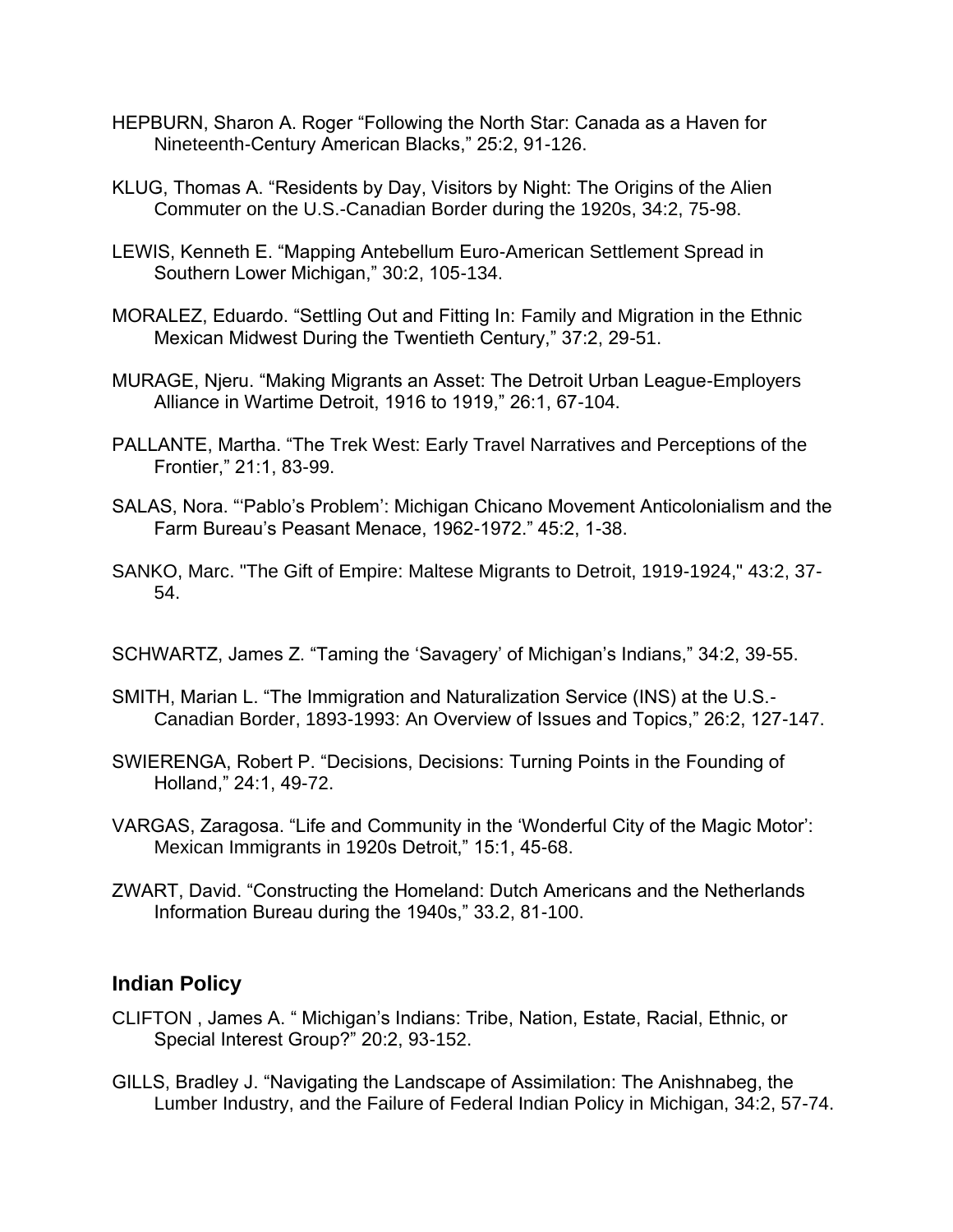#### **Indiana**

- ASHENDEL, Anita. "Fabricating Independence: Industrial Labor in Antebellum Indiana," 23:2, 1-24.
- KOTLOWSKI, Dean J. "The Politician and the Priest: Paul V. McNutt, Frank Murphy, and the Age of FDR." 45:2, 39-76.
- RARICK, Ronald R. "A Michigan Architect in Indiana: Elijah E. Myers and the Business of Architecture in the Gilded Age," 26:2, 149-159.
- WILLIG, Timothy D. "Prophetstown on the Wabash: The Native Spiritual Defense of the Old Northwest," 23:2, 115-158

#### **Indianville**

- FRIDAY, Matthew J. "Morality vs. Legality: Michigan's Burt Lake Indians and the Burning of Indianville," 33:1, 109-123.
- WILES, Richard. "A Bitter Memory: Seeking "Maamaw Gwayak" (Social Justice) at Burt Lake," 42:1, 61-74

#### **Industrialization**

HALL, Mitchell. "Bibliography: United States Industrialization," 22.2, 189-191.

#### **Industry**

- BAUGH-HELTON, Tiffany. "A Woman's Place is in Her Union: The UAW's 1944 National Women's Conference and Women's Labor Activism," 40:1, 73-96.
- ELZWAY, Salem. "Pentagon Midwest: Making the Military-Industrial-Academic Complex (and Its Discontents) at the University of Michigan," 44:1, 23-66.
- ST. LOUIS, Scott Richard. "A 'Self-Made Town': Semi-Annual Furniture Expositions and the Development of Civic Identity in Grand Rapids, 1878-1965. 44:2, 37-65.

#### **Infrastructure**

AKERMAN, James R and Daniel Block. "The Shifting Agendas of Midwestern Official State Highway Maps," 31:1, 123-165.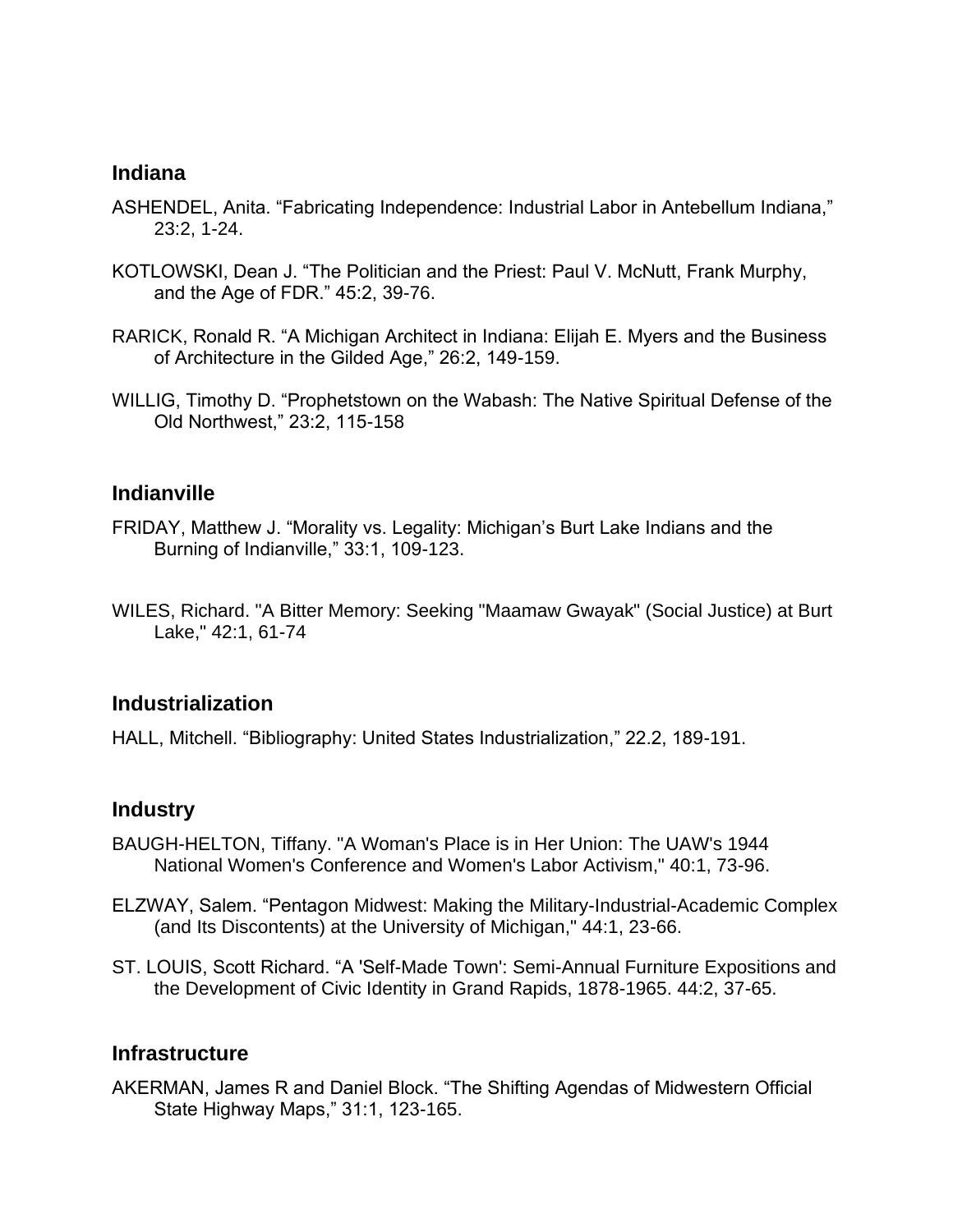- BARNETT, Le Roy G. "Publications of the Saint Mary's Ship Canal Company and Its Immediate Offspring," 43:1, 85-98.
- BOWLUS, Bruce. "Bold Experiments: The Evolution of the Great Lakes Ore Carrier," 22:1, 1-17.
- BRATT, Peter A. "Renewing a Grand Center: Postwar Planning in Grand Rapids, Michigan: 1949 to 1959," 36:2, 127-158.
- HYDE, Charles, K. "Planning a Transportation System for Metropolitan Detroit in the Age of the Automobile: The Triumph of the Expressway," 32:1, 59-95.
- KEENAN, Hudson. "Ionia and Houghton Lake State Road: Michigan's First Designated State Swamp Land Road, 31:2, 67-89.
- MEINTS, Graydon M. "The Fruit Belt Line: Southwest Michigan's Failed Railroad," 31:2, 117-148.
- SECUNDA, Ben. "The Road to Ruin? 'Civilization' and the Origins of a 'Michigan Road Band' of Potawatomi," 34:1, 119-149.
- SMITH, Michael O. "The City as State: Franchises, Politics, and Transit Development in Detroit, 1863-1879," 23:1, 1-32.
- VEILLEUX, Denis. "Buses, Tramways, and Monopolies: The Introduction of Motor Vehicles into Montreal's Public Transport Network," 22:2, 103-126.

### **Ionia County, Michigan**

WILKSHIRE, Steven C. "Markets and Market Culture in the Early Settlement of Ionia County, Michigan," 24.1, 1-22.

#### **Iron**

- MEAD, Rebecca J. "The Kawbawgum Cases: Native Claims and the Discovery of Iron in the Upper Peninsula of Michigan." 40:2. 1-32.
- REYNOLDS, Terry. "The Cleveland-Cliffs Iron Company Collections, Northern Michigan University Archives," 30.1, 133-144.
- REYNOLDS, Terry. "Destined to produce [a] revolution": Michigan's Iron Ore Industry in the Civil War," 39:2, 21-50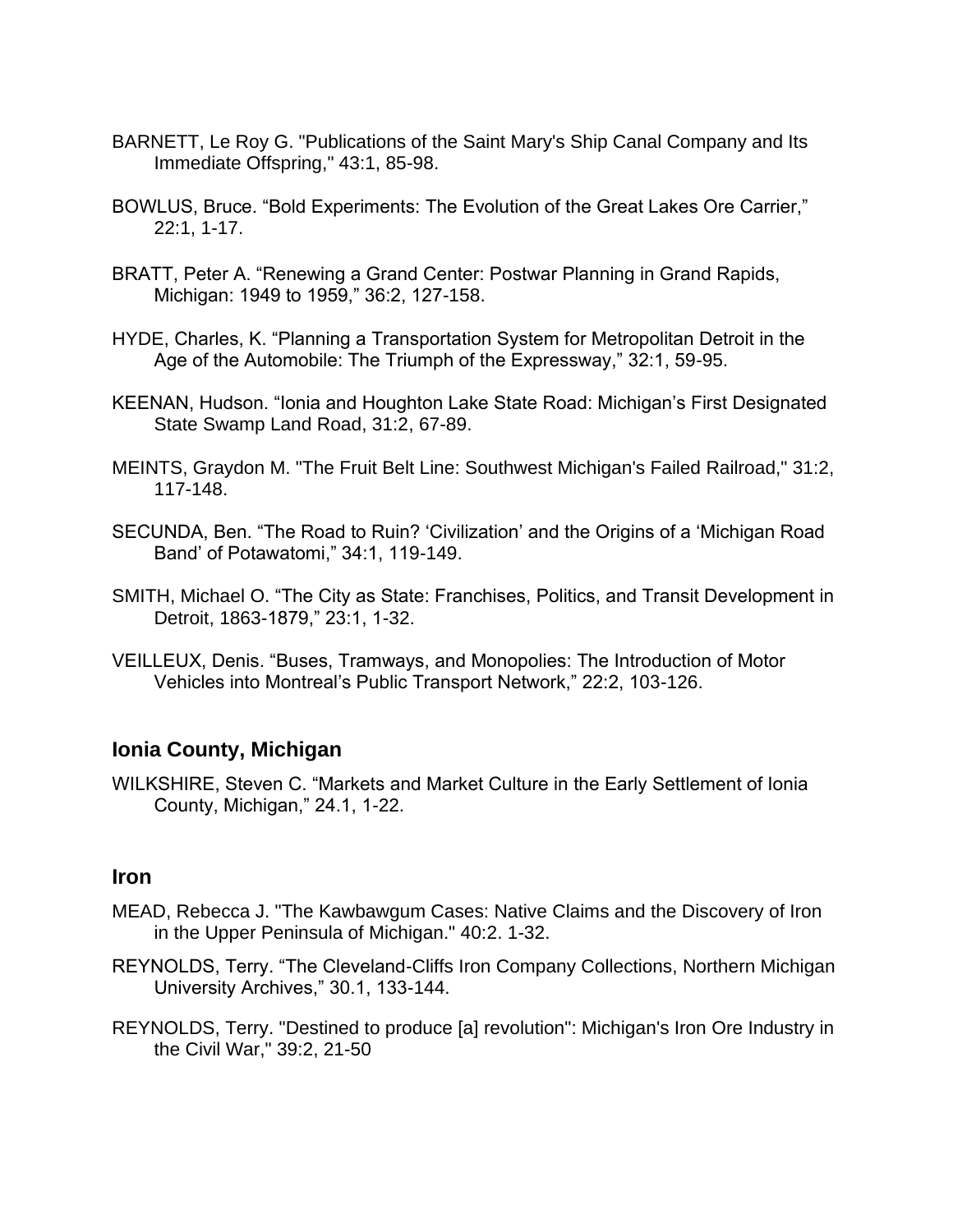#### **Iroquois**

CARPENTER, Roger. "Making War More Lethal: Iroquois vs. Huron in the Great Lakes Region, 1609 to 1650," 27:2, 33-51.

## **Ishpeming, Michigan**

ALLEN, E. John B. "The Modernization of the Skisport: Ishpeming's Contribution to American Skiing," 16:1, 1-20.

#### **Jesuits**

TOUPS, Eric. "'More Than Just a Missionary: The Jesuits, the Wyandot, and Colonial Crises in French Detroit, 1728-1751," 46:1, 1-28.

## **Jim Crow**

- DALEY, Matthew Lawrence and Scott L. Stabler. "'The World's Greatest Minstrel Show Under the Stars': Blackface Minstrels, Community Identity, and the Lowell Showboat, 1932-1977," 44:2, 1-35.
- STABLER, Scott L. and Matthew Lawrence Daley. "'The World's Greatest Minstrel Show Under the Stars': Blackface Minstrels, Community Identity, and the Lowell Showboat, 1932-1977," 44:2, 1-35.

#### **Johnston, John**

PETERS, Bernard C. "John Johnston's 1822 Description of the Lake Superior Chippewa," 20:2, 25-46.

## **Judd, Dorothy**

BRATT, Peter A. "Renewing a Grand Center: Postwar Planning in Grand Rapids, Michigan: 1949 to 1959," 36:2, 127-158.

## **Juvenile Courts**

DODGE, L. Mara. "'Our Juvenile Court Has Become More Like a Criminal Court': A Century of Reform at the Cook County (Chicago) Juvenile Court," 26:2, 51-89.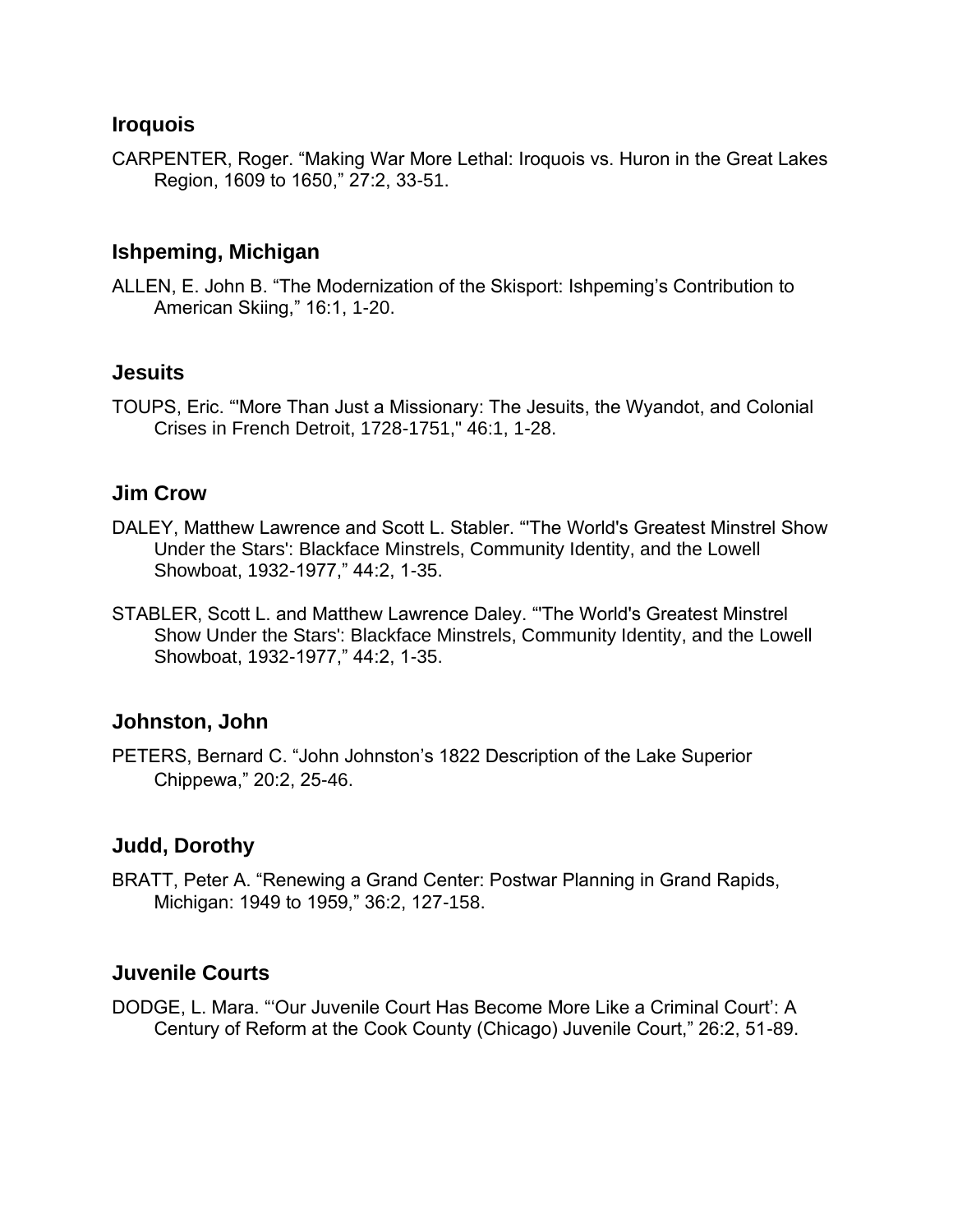## **Kalamazoo County, Michigan**

HOUDEK, John T. and Charles F. Heller Jr. "The Emergence of Prosperous Farmers and Businessmen in Nineteenth-Century Kalamazoo County, Michigan," 37:2, 53- 78

#### **Kalamazoo, Michigan**

- CHEYNE, Michael. "No Better Way?: The Kalamazoo Mall and the Legacy of Pedestrian Malls," 36:1, 103-128.
- GERMANO, Nancy. "'A Flood of Problems' in Michigan: An Urban Environmental History." 45:1, 81-107.
- MILLER, Louis S. "'Honor for All'? Commemoration of the First World War in Kalamazoo." 45:2, 103-125.

#### **Kalamazoo River**

GERMANO, Nancy. "'A Flood of Problems' in Michigan: An Urban Environmental History." 45:1, 81-107.

#### **Karpinski, Louis Charles**

PEDLEY, Mary Sponberg. "Louis Charles Karpinski and the Cartography of the Great Lakes," 31:1, 167-199.

#### **Kawbawgum**

MEAD, Rebecca J. "The Kawbawgum Cases: Native Claims and the Discovery of Iron in the Upper Peninsula of Michigan." 40:2. 1-32.

#### **Kendrick, Pearl**

SHAPIRO-SHAPIN, Carolyn G. "'A Whole Community Working Together': Pearl Kendrick, Grace Eldering, and the Grand Rapids Pertussis Trials, 1932- 1939," 33.1, 59-85.

## **Kirk, Russell**

MORGAN, Jason Michael. "No Refuge from Modernity?: The Intersections of American and Japanese Conservatisms, Russell Kirk, and Shirasu Jiro," 42:1, 35-39.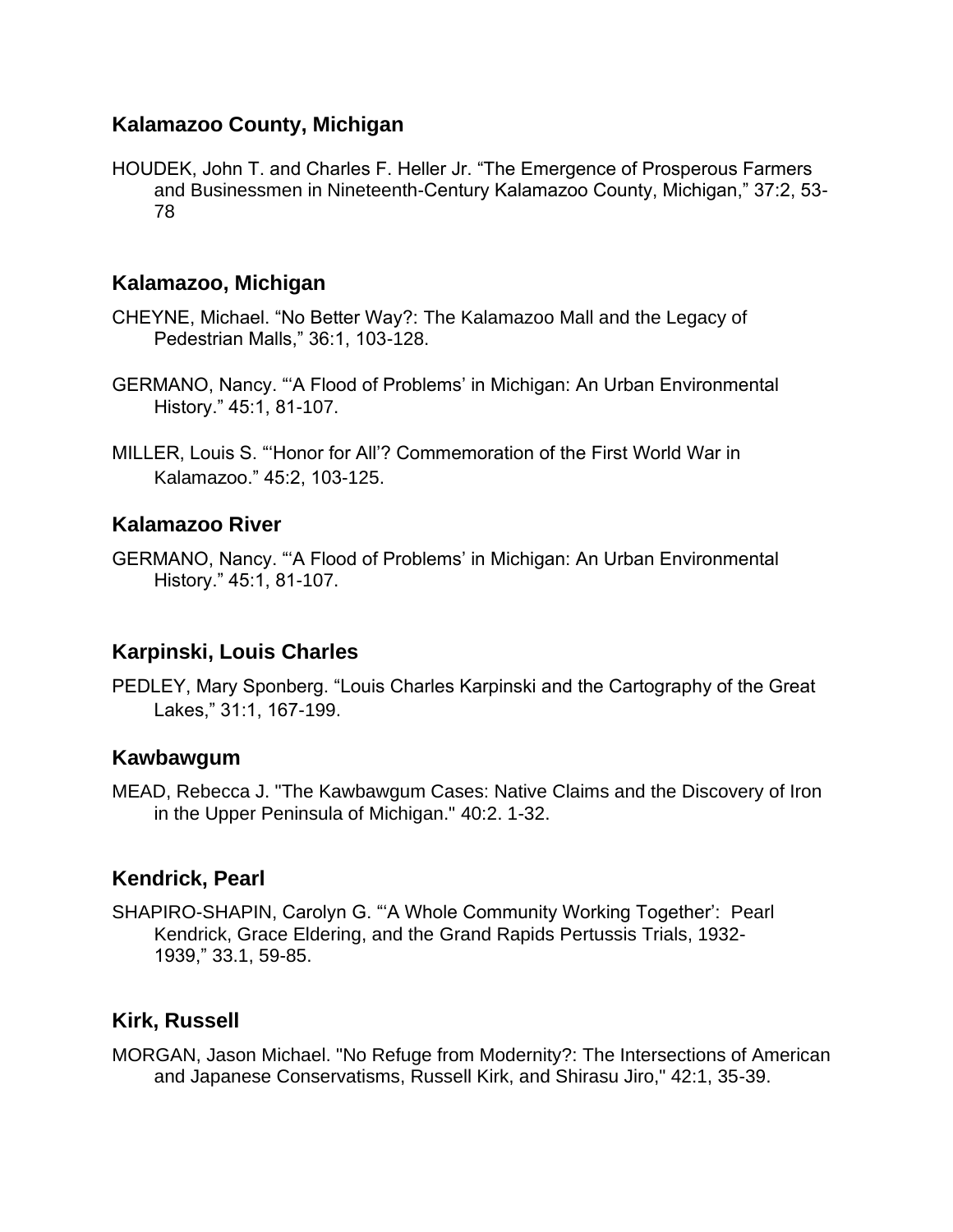TRAN, Andrina. "An Experiment in the Moral Imagination: Russell Kirk, Clinton Wallace, and Conservative Hobohemia," 42:1, 1-34.

#### **Kisch, Egon Erwin**

SKAFF, Sheila. "Ambivalence and Cigarettes: Egon Erwin Kisch's 'At Ford's Place in Detroit,' with a Translation of the Text," 29:1, 119-131.

# **Ku Klux Klan**

ENDERS, Calvin. "Under Grand Haven's White Sheets," 19:1, 47-61.

ENDERS, Calvin. "White Sheets in Mecosta: The Anatomy of a Michigan Klan," 14:2, 59-84.

## **La Baye, Wisconsin**

TRASK, Kerry A. "Settlement in a Half-Savage Land: Life and Loss in the Metis Community of La Baye," 15:1, 1-27.

## **Labor**

- ANASTAKIS, Dimitry. "Continental Auto Politics: The Failure of Opposition to the 1965 Auto Pact in Canada and the United States," 27:2, 131-155.
- ASHENDEL, Anita. "Fabricating Independence: Industrial Labor in Antebellum Indiana," 23:2, 1-24.
- BABSON, Steve. "Class, Craft, and Culture: Tool and Die Makers and the Organization of the UAW," 14:1, 33-55.
- BALTAKIS, Anthony. "On the Defensive: Walter Reuther's Testimony Before the McClellan Labor Rackets Committee," 25:2, 47-68.
- BARNETT, Le Roy. "Index to the Annual Reports of the Michigan Department of Labor, 1884-1920," 33:1, 109-23.
- BAUGH-HELTON, Tiffany. "A Woman's Place is in Her Union: The UAW's 1944 National Women's Conference and Women's Labor Activism," 40:1, 73-96.
- BLACK, Joel E. "A Crime to Live Without Work: Free Labor and Marginal Workers in Industrial Chicago, 1870 to 1920," 36:2, 63-93.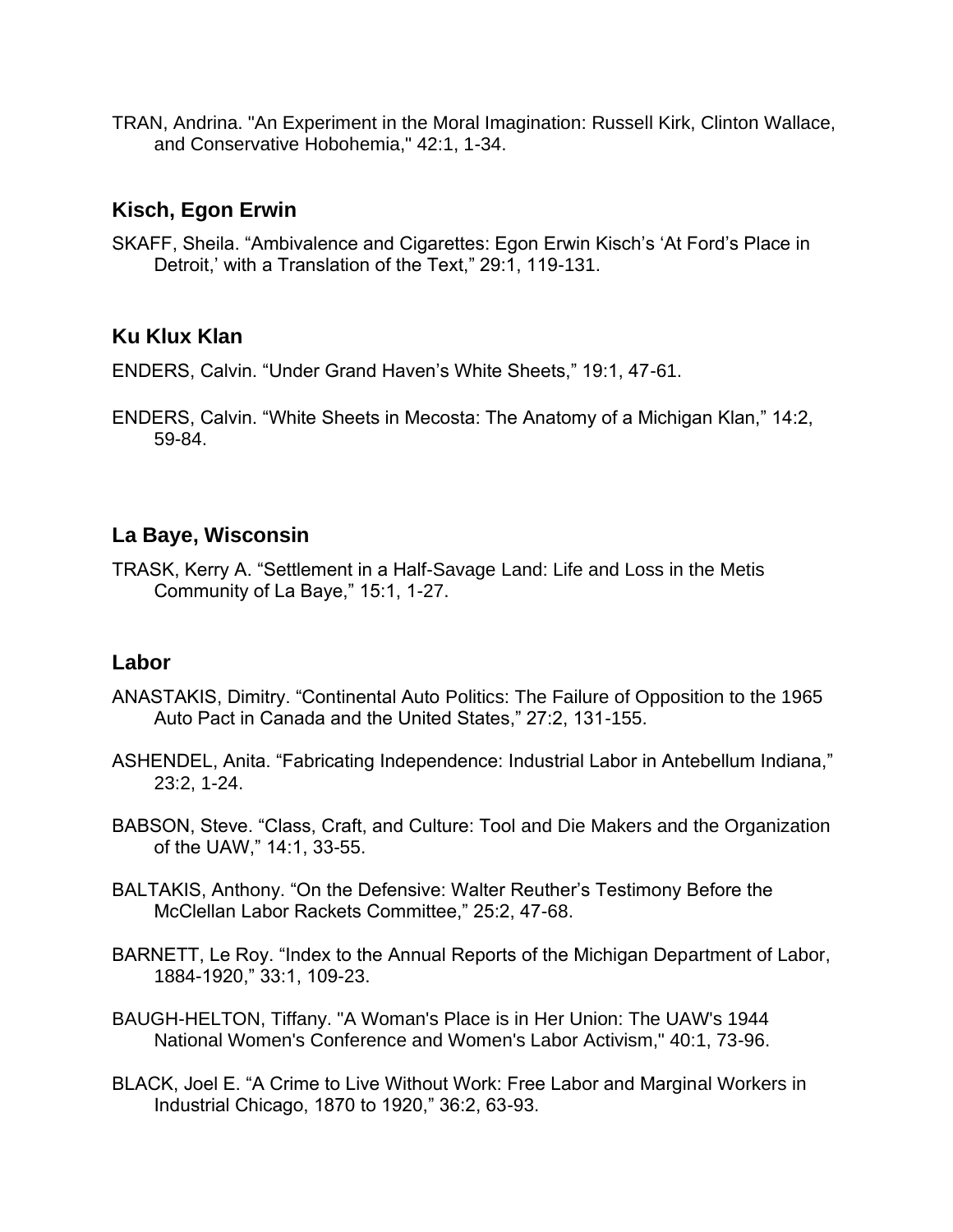- BORDEN, Timothy G. "'Toledo Is a Good Town for Working People': Richard T. Gosser and the UAW's Fight for Pensions," 26:1, 45-65.
- BROMSEN, Amy. '"They all sort of disappeared': The Early Cohort of UAW Women Leaders," 37:1, 5-39.
- DAVIDOW, Robert P. "The 1939 Trial of Raymond Tessmer: Exemplar of UAW Factionalism," 38:2, 107-121.
- DE MATTEO, Arthur E. "Organized Labor versus the Mayor: The Detroit Federation of Labor and the Revised City Charter of 1914," 21:2, 63-92.
- FINE, Sidney. "'A Jewel in the Crown of All of Us': Michigan Enacts a Fair Employment Practices Act, 1941-1958," 22:1, 19-66.
- FRENCH, Amy Holtman. "Mixing It Up: Michigan Barmaids Fights for Civil Rights," 40:1, 27-48.
- HALL, Jake. "Anti-Injunction Campaigns and the Transformation of Labor Law in Detroit, 1915 to 1921," 36:1, 1-29.
- HALPERN, Martin. "The Politics of Auto Union Factionalism: The Michigan CIO in the Cold War Era," 13:2, 51-73.
- KERSTEN, Andrew E. "Jobs and Justice: Detroit, Fair Employment, and Federal Activism during the Second World War," 25:1, 76-101.
- KLUG, Thomas A. "Labor Market Politics in Detroit: The Curious Case of the `Spolansky Act' of 1931," 14:1, 1-32.
- KOTLOWSKI, Dean J. "The Politician and the Priest: Paul V. McNutt, Frank Murphy, and the Age of FDR." 45:2, 39-76.
- LAUCK, Jon. "The National Farmers Organization and Farmer Bargaining Power," 24:2, 88-127.
- LYNCH, Timothy P. "'Sit Down! Sit Down!': Songs of the General Motors Sit-Down Strike, 1936-1937," 22:2, 1-47.
- MEYER, Steve. "An Economic 'Frankenstein': UAW Workers' Responses to Automation at the Ford Brook Park Plant in the 1950s," 28:1, 63-89.
- MITCHELL, Robert E. "Civil War Recruiting and Recruits from Ever-Changing Labor Pools: Midland County, Michigan, as a Case Study," 35:1, 29-60.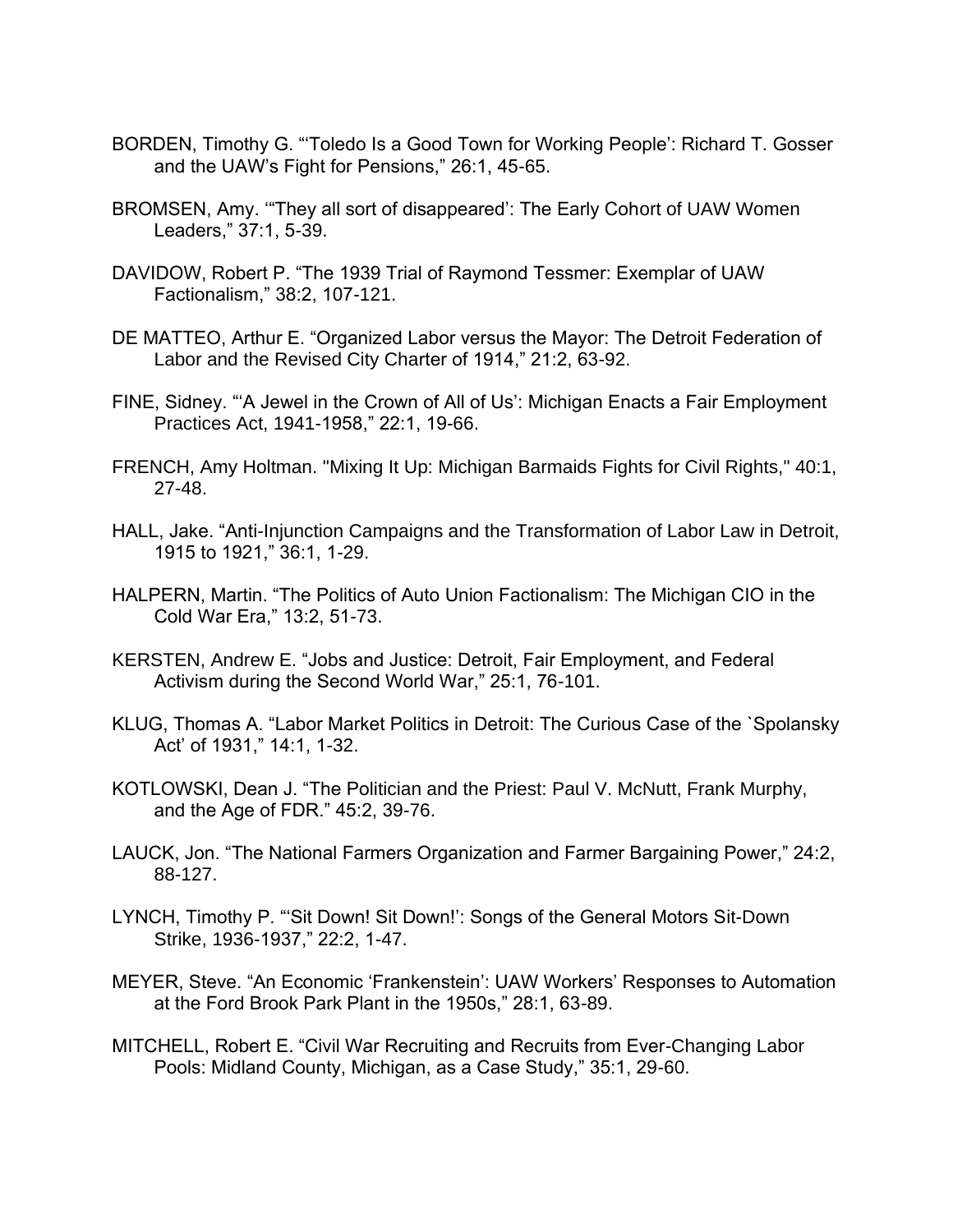- MORALEZ, Eduardo. "Settling Out and Fitting In: Family and Migration in the Ethnic Mexican Midwest during the Twentieth Century," 37:2, 29-51.
- MURAGE, Njeru. "Making Migrants an Asset: The Detroit Urban League-Employers Alliance in Wartime Detroit, 1916 to 1919," 26:1, 67-104.
- RAUCHER, Margaret. "Archives of Labor and Urban Affairs: Automobile Workers and the UAW," 22.2, 157-166.
- REYNOLDS, Douglas. "Engines of Struggle: Technology, Skill, and Unionization at General Motors, 1930-1940," 15:1, 69-92.
- REYNOLDS, Terry S. "Calm or Conflicted?: Labor-Management Relations on Michigan's Iron Ranges in the Nineteenth Century," 33.2, 1-45.
- RYPMA, Daniel, J. "Mourning the Forest: Logging and Public Memory in West Michigan," 41:1, 1-24.
- SALAS, Nora. "'Pablo's Problem': Michigan Chicano Movement Anticolonialism and the Farm Bureau's Peasant Menace, 1962-1972." 45:2, 1-38.
- SHOCKLEY, Megan Taylor. "Working for Democracy: Working-Class African-American Women, Citizenship, and Civil Rights in Detroit, 1940-1954," 29.2, 125-157.
- SMITH, Mike. "'Let's Make Detroit a Union Town': The History of Labor and the Working Class in the Motor City," 27:2, 157-173.
- THURNER, Arthur W. "Charles H. Moyer and the Michigan Copper Strike, 1913-1914," 17:2, 1-19.
- VAN ELLS, Mark D. "More Than a Union: The Teaching Assistants Association and Its 1970 Strike against the University of Wisconsin," 25:1, 103-124.
- WEST, Kenneth B. "'On the Line': Rank and File Reminiscences of Working Conditions and the General Motors Sit-Down Strike of 1936-1937," 12:1, 57-82.
- WEST, Kenneth B. "Standard Cotton Products and the General Motors Sit-Down Strike: Some 'Forgotten Men' Remembered," 14:1, 57-73.
- WOOD, Gregory. "'The Paralysis of the Labor Movement': Men, Masculinity, and Unions in 1920s Detroit," 30:1, 31-57.

#### **Lake Erie**

SWAYAMPRAKASH, Ramya. "Dredge a River, Make a Nation Great: Shipping, Commerce, and Territoriality in the Detroit River, 1870-1905." 45:1, 27-46.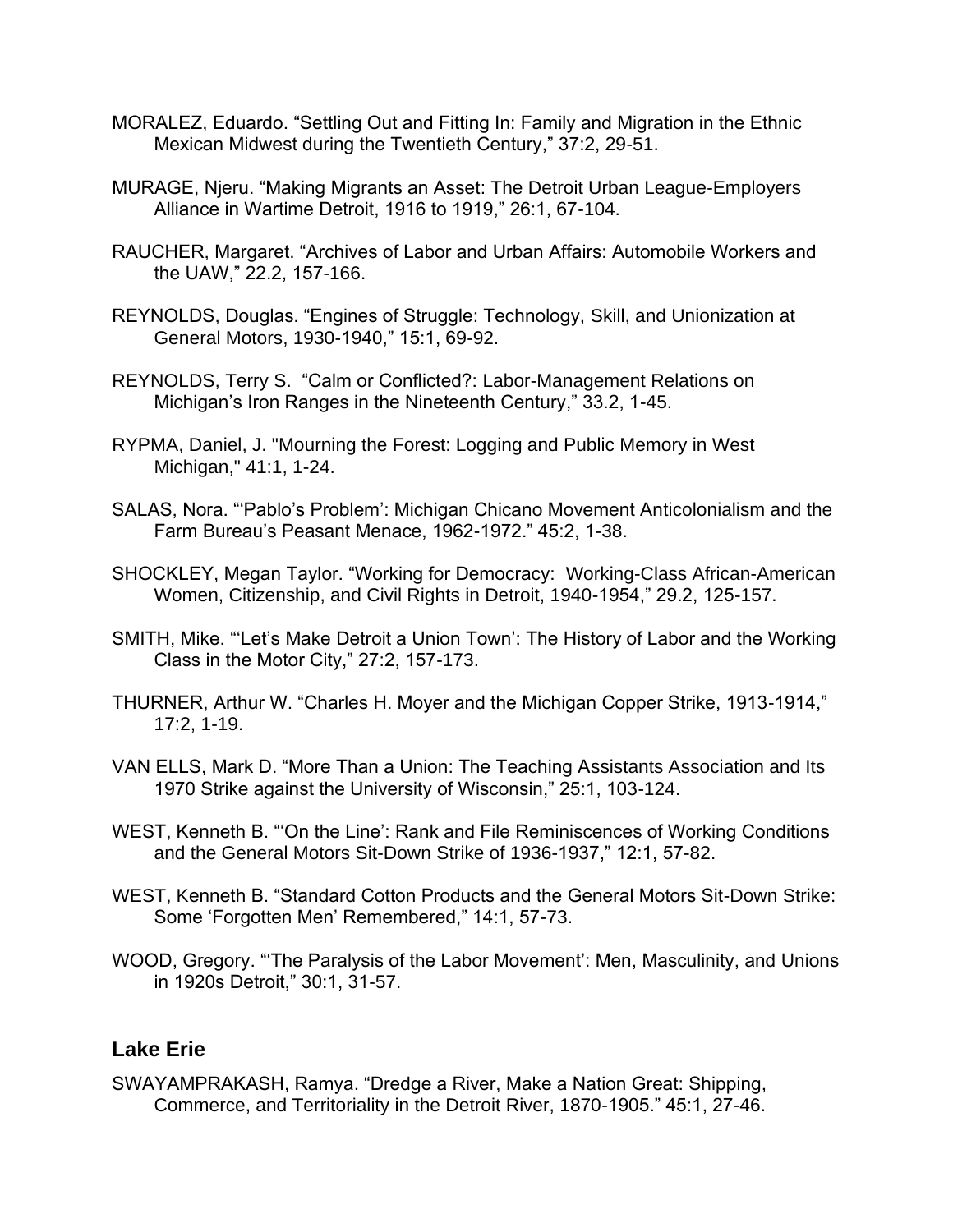#### **Lake Huron**

LaCOMBE, Kent. "Lake Huron's Entangled Eden: Fish, Fisheries, and Lost Opprotunities in Freshwater Borderlands, 1900-1940," 41:1, 25-56.

## **Lakota (Sioux)**

GOUVEIA, Grace Mary. "'We Also Serve': American Indian Women's Role in World War II," 20:2, 153-182.

# **Land and Usage**

- BARNETT, Le Roy G. "Publications of the Saint Mary's Falls Ship Canal Company and Its Immediate Offsrping," 43:1, 85-98.
- BARNETT, Le Roy G. "'The History of a Sample Michigan Land Grant, 1873-1920," 47:1, 1-28.
- CIADELLA, Joseph Stanhope. "A Landscape of Ruin and Repair: Parks, Potatoes, and Detroit's Environmental Past, 1879-1900," 40:1, 49-72.
- FINE, Sidney. "Michigan and Housing Discrimination, 1949-1968, 23:2, 81-114.
- GERMANO, Nancy. "'A Flood of Problems' in Michigan: An Urban Environmental History." 45:1, 81-107.
- GRAY, Susan E. "Limits and Possibilities: White-Indian Relations in Western Michigan in the Era of Removal," 20:2, 71-91.
- HERSHOCK, Martin J. '"Free Commoners by Law': Tradition, Transition, and the Closing of the Range in Antebellum Michigan," 29.2, 97-123.
- JONES, Joseph J. "An Unanswerable Argument in Favor of Forests: Progressive Conservation, Compromise, and the 1903 Creation of Michigan's First Forest Reserve," 39.1, 101-131.
- KARAMANSKI, Theodore J. "State Citizenship as a Tool of Indian Persistence: A Case Study of the Anishinaabeg of Michigan," 37.2, 119-138.
- MITCHELL, Robert E. "Using Presettlement Vegetation Maps to Understand the Early History of Michigan's Lumber Industry in Midland County," 37:2, 1-28.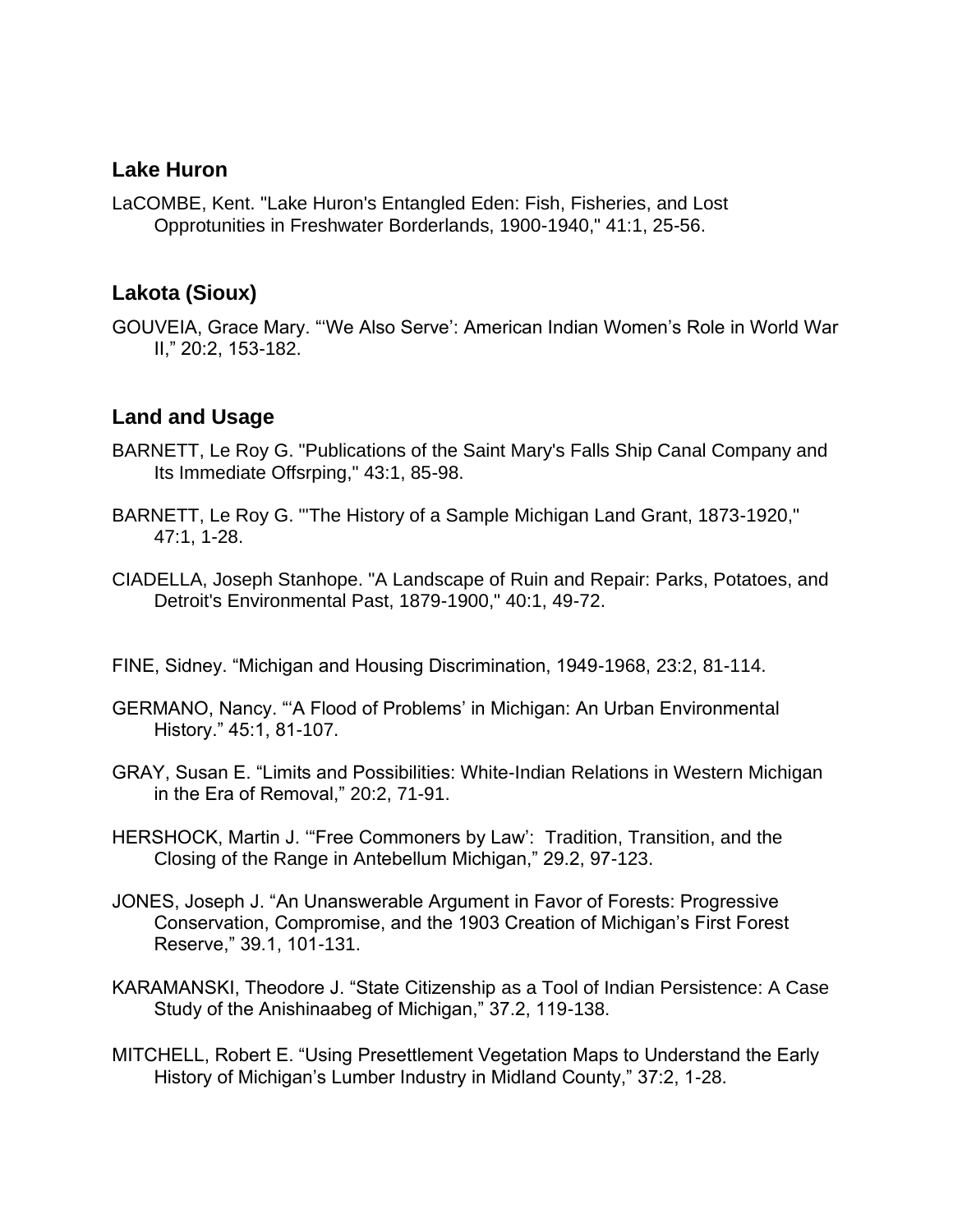- NYGREN, Joshua. "A Producer's Republic: Rural Zoning, Land Use, and Citizenship in the Great Lakes Cutover, 1920-1940," 40:1, 1-26.
- RIDDLE, David. "HUD and the Open Housing Controversy of 1970 in Warren, Michigan," 24:2, 1-36.
- TEASDALE, Guillaume. "Old Friends and New Foes: French Settlers and Indians in the Detroit River Border Region," 38:2, 35-62.
- THOMPSON, John. "The Bay City Land Dredge and Dredge Works: Perspectives on the Machines of Land Drainage," 12:2, 21-43.

#### **Landscape**

CIADELLA, Joseph Stanhope. "A Landscape of Ruin and Repair: Parks, Potatoes, and Detroit's Environmental Past, 1879-1900," 40:1, 49-72.

# **L'Anse Chippewa**

DOHERTY, Robert. "'We Don't Want Them To Hold Their Hands Over Our Heads': The Economic Strategies of the L'Anse Chippewas, 1830-1860," 20:2, 47-70.

## **Lansing**

AERNI-FLESSNER, John and Claire Marks-Wilt. "Digitally Documenting Urban Renewal in Lansing, 1930s-1960s," 47:1, 63-92.

## **Lake Superior**

PETERS, Bernard C. "A Duel Leaves a Name on Michigan's Lake Superior Shoreline," 17:1, 82-85.

## **Latinos**

- FERNÁNDEZ, Delia. "Becoming Latino: Mexican and Puerto Rican Community Formation in Grand Rapids, Michigan, 1926-1964," 39.1, 71-99.
- MORALEZ, Eduardo. "Settling Out and Fitting In: Family and Migration in the Ethnic Mexican Midwest during the Twentieth Century," 37:2, 29-51.
- VARGAS, Zaragosa. "Life and Community in the 'Wonderful City of the Magic Motor': Mexican Immigrants in 1920s Detroit," 15:1, 45-68.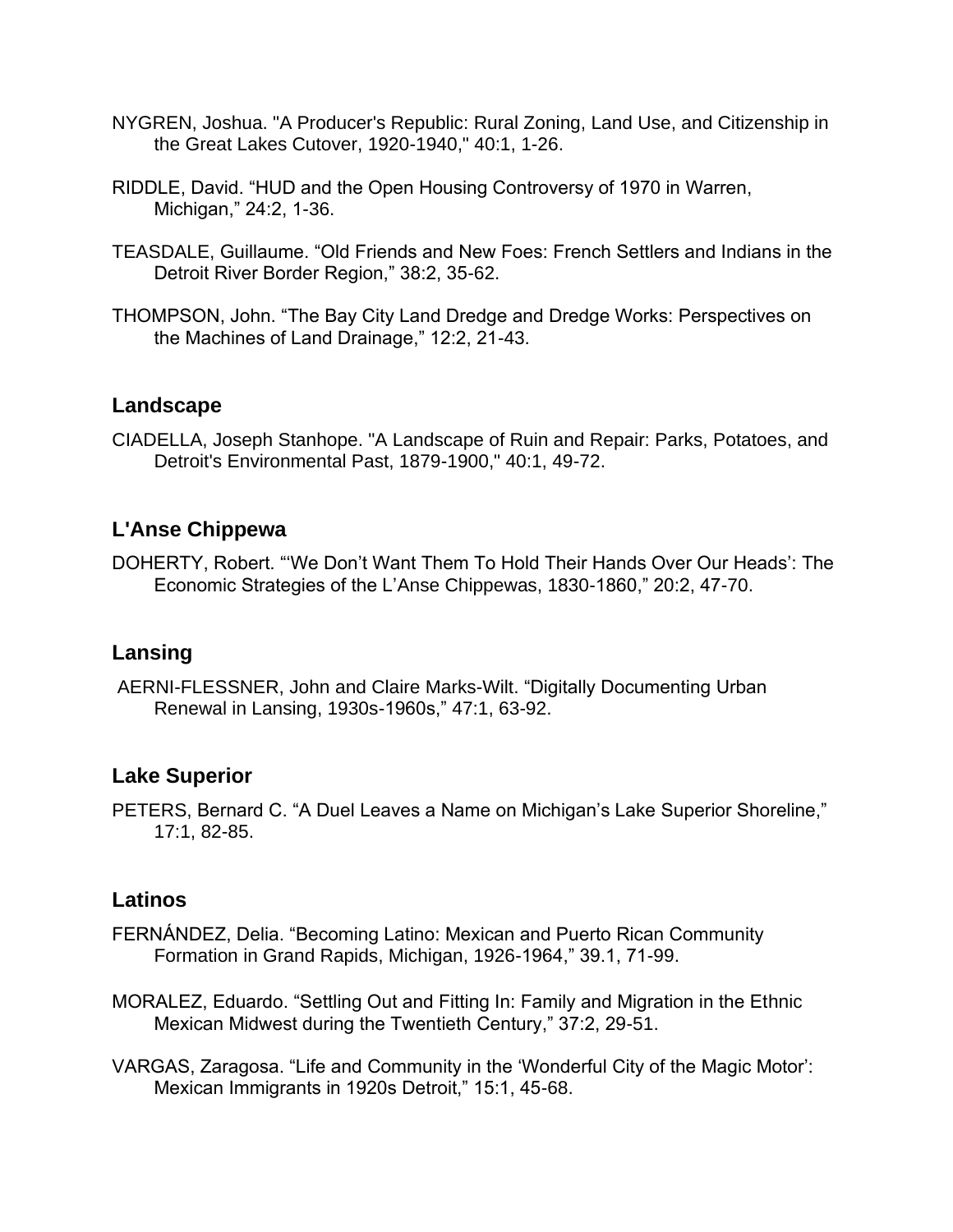#### **Law**

- BALTAKIS, Anthony. "On the Defensive: Walter Reuther's Testimony Before the McClellan Labor Rackets Committee," 25:2, 47-68.
- CRAGG, Thomas. "Habitués of the Police Court: Criminal Justice for the Poor in Antebellum Detroit," 35.1, 1-28.
- FRIDAY, Matthew J. "Morality vs. Legality: Michigan's Burt Lake Indians and the Burning of Indianville," 33:1, 109-123.
- HATTER, Lawrence B. A. "The Transformation of the Detroit Land Market and the Formation of the Anglo-American Border," 34:1, 83-99.
- OLENDER, Robert. "A Legacy of Limitation: Thomas M. Cooley, Public Purpose, and the General Welfare," 33:1, 1-26.
- STEVENS, Ruth S. "Assistant US Attorney Ella Mae Backus: 'A Most Important Figure in the Legal Profession in the Western District of Michigan,'" 42:2, 1-30.

#### **Legal Cases**

- DAVIDOW, Robert P. "The 1939 Trial of Raymond Tessmer: Exemplar of UAW Factionalism," 38:2, 107-121.
- FRENCH, Amy Holtman. "Mixing It Up: Michigan Barmaids Fights for Civil Rights," 40:1, 27-48.
- MEAD, Rebecca J. "The Kawbawgum Cases: Native Claims and the Discovery of Iron in the Upper Peninsula of Michigan." 40:2. 1-32.
- RIDDLE, David. "Race and Reaction in Warren, Michigan, 1971-1974: *Bradley v. Milliken* and the Cross-District Busing Controversy," 26:2, 1-49.
- SCHENCK, Theresa. "Who Owns Sault Ste. Marie?" 28:1, 109-120.

#### **Legal Issues**

BLACK, Joel E. "A Crime to Live Without Work: Free Labor and Marginal Workers in Industrial Chicago, 1870 to 1920," 36:2, 63-93.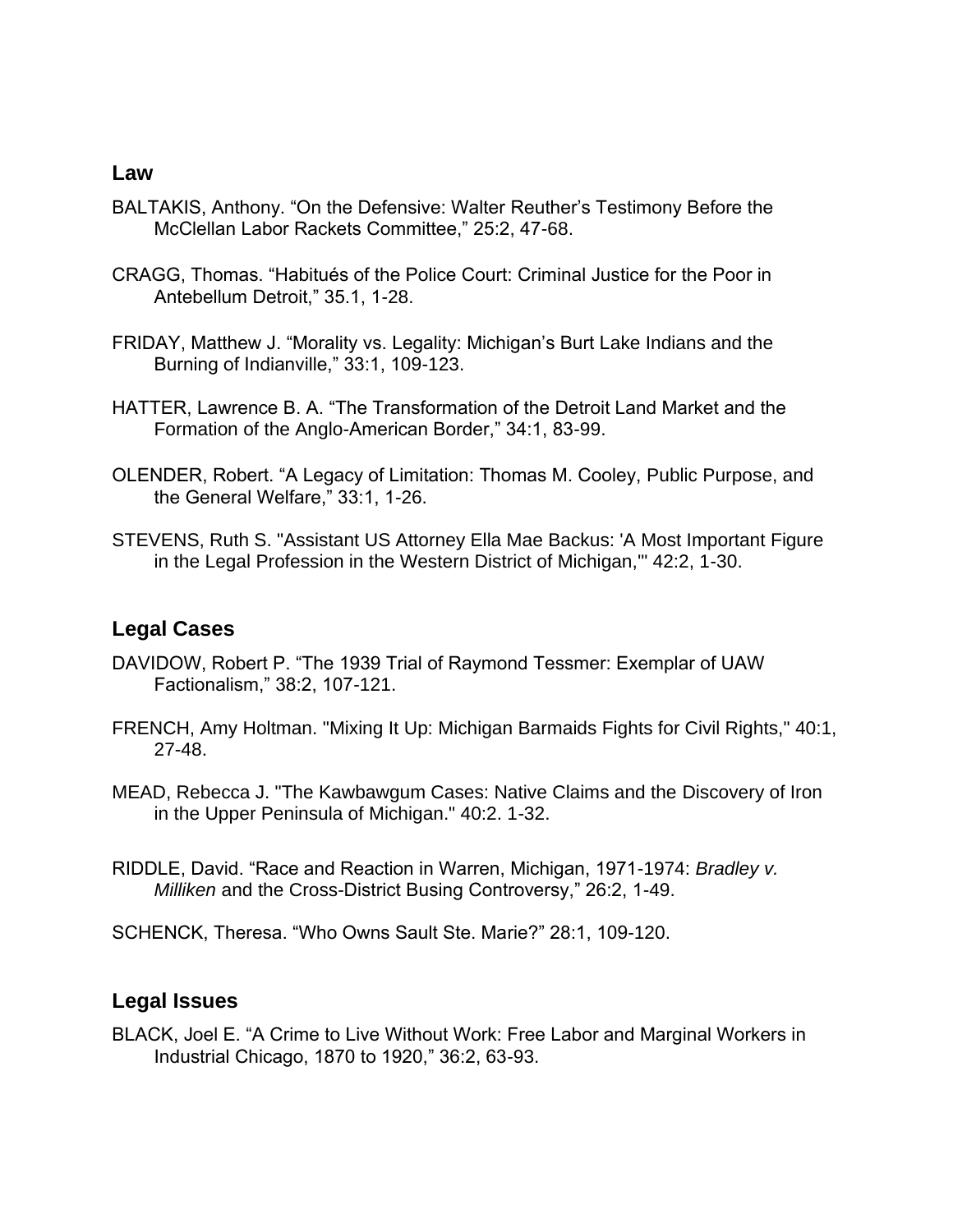- DAVIDOW, Robert P. "The 1939 Trial of Raymond Tessmer: Exemplar of UAW Factionalism," 38:2, 107-121.
- GOODIER, Susan. "The Price of Pacifism: Rebecca Shelley and Her Struggle for Citizenship," 36:1, 71-101.
- HALL, Jake. "Anti-Injunction Campaigns and the Transformation of Labor Law in Detroit, 1915 to 1921," 36:1, 1-29.
- HERSHOCK, Martin J. '"Free Commoners by Law': Tradition, Transition, and the Closing of the Range in Antebellum Michigan," 29.2, 97-123.
- JUNG, Patrick J. "To Extend Fair and Impartial Justice to the Indian: Native Americans and the Additional Court of Michigan Territory, 1823-1836," 23:2, 25-48.
- KARAMANSKI, Theodore J. "State Citizenship as a Tool of Indian Persistence: A Case Study of the Anishinaabeg of Michigan," 37.2, 119-138.
- TEASDALE, Guillaume. "Old Friends and New Foes: French Settlers and Indians in the Detroit River Border Region," 38:2, 35-62.
- VILES, Debra A. "Disabilities of Marriage: Gender and Law in Antebellum Michigan," 28:1, 1-31.

## **Legislation**

- FINE, Sidney. "'A Jewel in the Crown of All of Us': Michigan Enacts a Fair Employment Practices Act, 1941-1958," 22:1, 19-66.
- GRANT, Philip A. Jr. "The Michigan Congressional Delegation and the Burke-Wadsworth Act of 1940," 18:1, 71-81.
- JONES, Joseph J. "An Unanswerable Argument in Favor of Forests: Progressive Conservation, Compromise, and the 1903 Creation of Michigan's First Forest Reserve," 39.1, 101-131.
- KARRER, Robert N. "The Formation of Michigan's Anti-Abortion Movement, 1967- 1974," 22:1, 67-107.
- KLUG, Thomas A. "Labor Market Politics in Detroit: The Curious Case of the ' Spolansky Act' of 1931," 14:1, 1-32.

## **Lernoult, Richard B.**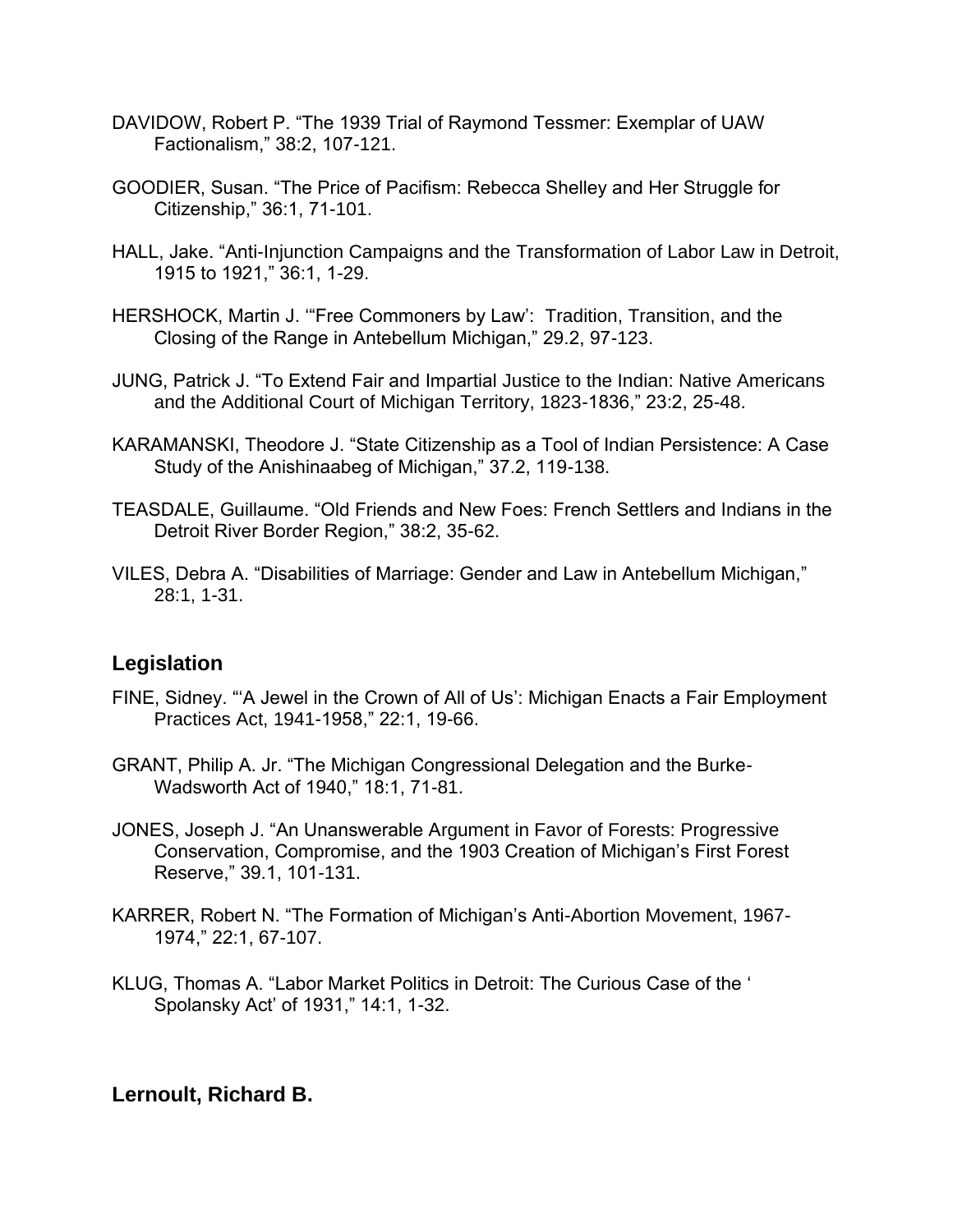STEVENS, Paul L. "The Indian Diplomacy of Capt. Richard B. Lernoult, British Military Commandant of Detroit, 1774-1775," 13:1, 47-82.

# **Letters (Wartime)**

BRATTON, Joel J. "Marcus Bowlby and World War I," 41:1, 81-100.

# **LGBTQ**

KAMEN, Scott. "The People's Republic of Ann Arbor: The Human Rights Party and College Town Liberalism," 46:2, 31-69.

# **Lindbergh, Charles**

KNAPP, Robert. "Michigan and the Eaglet: The Lindbergh Kidnapping, Purple Gang, and Governor Wilber M. Brucker," 46:2, 93-138.

# **Liquor Control**

FRENCH, Amy Holtman. "Mixing It Up: Michigan Barmaids Fights for Civil Rights," 40:1, 27-48.

# **Livestock**

HERSHOCK, Martin J. '"Free Commoners by Law': Tradition, Transition, and the Closing of the Range in Antebellum Michigan," 29.2, 97-123.

# **Logging**

RYPMA, Daniel J. "Mourning the Forest: Logging and Public Memory in West Michigan," 41:1, 1-24.

# **Lost Cause Mythology**

- DALEY, Matthew Lawrence and Scott L. Stabler. "'The World's Greatest Minstrel Show Under the Stars': Blackface Minstrels, Community Identity, and the Lowell Showboat, 1932-1977," 44:2, 1-35.
- STABLER, Scott L. and Matthew Lawrence Daley. "'The World's Greatest Minstrel Show Under the Stars': Blackface Minstrels, Community Identity, and the Lowell Showboat, 1932-1977," 44:2, 1-35.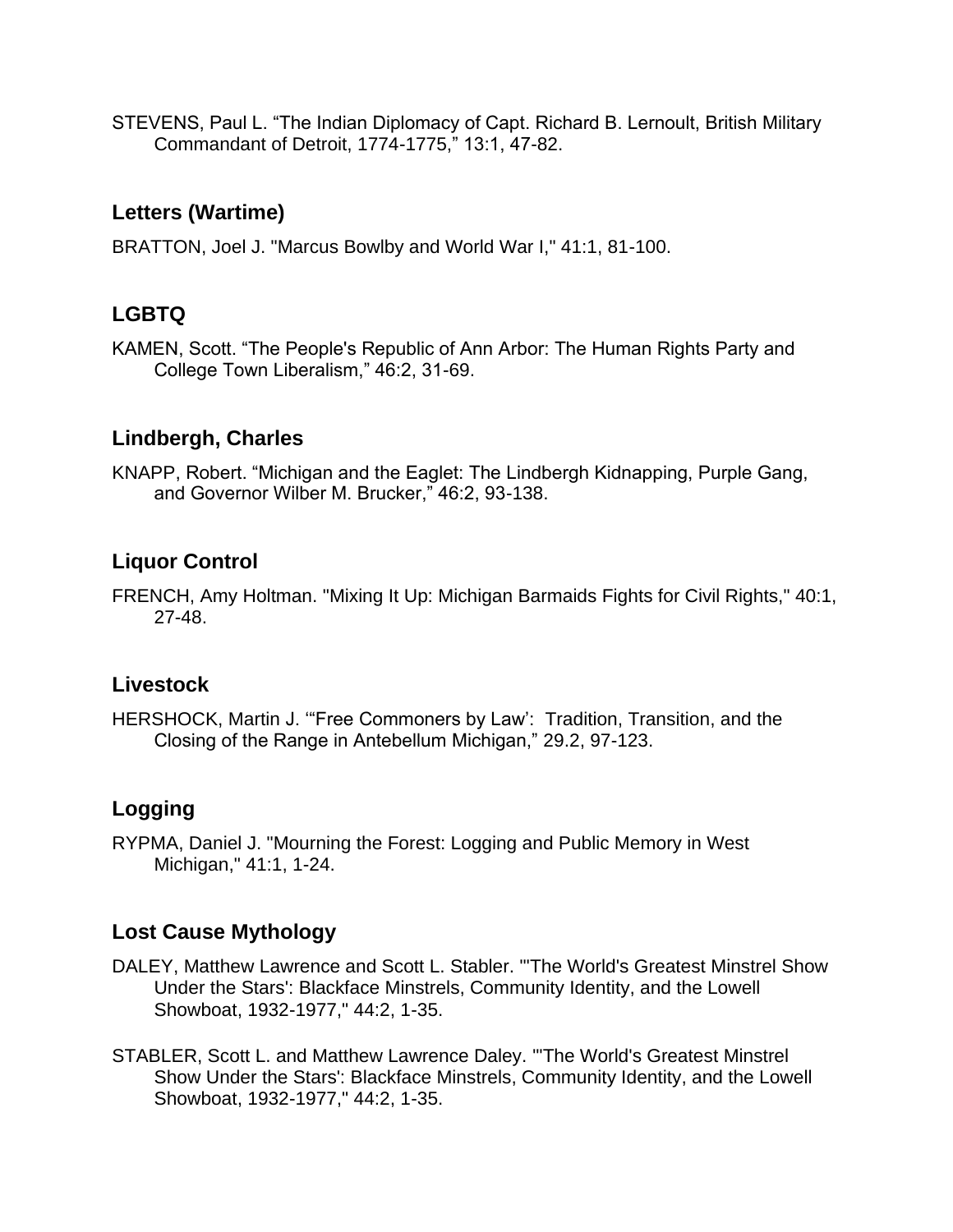#### **Lowell, Michigan**

- DALEY, Matthew Lawrence and Scott L. Stabler. "'The World's Greatest Minstrel Show Under the Stars': Blackface Minstrels, Community Identity, and the Lowell Showboat, 1932-1977," 44:2, 1-35.
- STABLER, Scott L. and Matthew Lawrence Daley. "'The World's Greatest Minstrel Show Under the Stars': Blackface Minstrels, Community Identity, and the Lowell Showboat, 1932-1977," 44:2, 1-35.

#### **Lumber**

- BARILLAS, William. "Michigan's Pioneers and the Destruction of the Hardwood Forest," 15:2, 1-22.
- BARNETT, Le Roy G. "Publications of the Saint Mary's Falls Ship Canal Company and Its Immediate Offsrping," 43:1, 85-98.
- GILLS, Bradley J. "Navigating the Landscape of Assimilation: The Anishnabeg, the Lumber Industry, and the Failure of Federal Indian Policy in Michigan, 34:2, 57-74.
- HENDERSHOT, Robert M. "The Legacy of an Ojibwe 'Lumber Chief': David Shoppenagon," 29:2, 41-69.
- MITCHELL, Robert E. "Using Presettlement Vegetation Maps to Understand the Early History of Michigan's Lumber Industry in Midland County," 37:2, 1-28.
- RYPMA, Daniel J. "Mourning the Forest: Logging and Public Memory in West Michigan," 41:1, 1-24.
- VAUGHN, David K. "The Au Sable River Lumberman's Monument: William B. Mershon's Struggle to Create a Meaningful Memorial of the Michigan Lumbering Era," 43:2, 1-36.

#### **MacDonald, William J.**

BOYER, Hugh E. "The Decline of the Progressive Party in Michigan's Upper Peninsula: The Case of Congressman William J. MacDonald in 1914," 13:2, 75-94.

## **Mackinac Charter**

MEIJER, Hank. "Hunting for the Middle Ground: Arthur Vandenberg and the Mackinac Charter, 1943," 19:2, 1-21.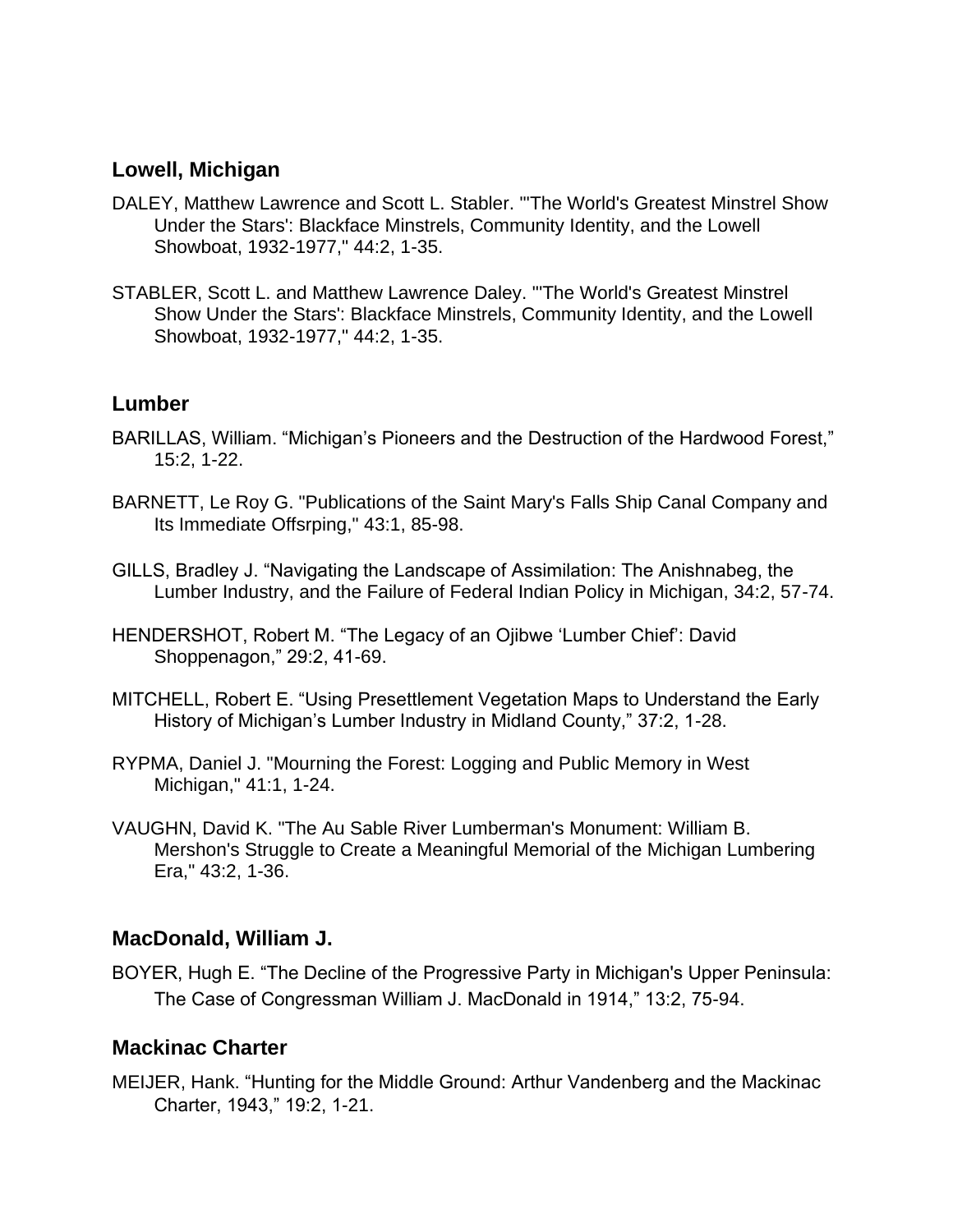#### **Madison, Wisconsin**

VAN ELLS, Mark D. "More Than a Union: The Teaching Assistants Association and Its 1970 Strike against the University of Wisconsin," 25:1, 103-124.

#### **Malcolm, George A**.

KIRKWOOD, Patrick M. "'Michigan Men' in the Philippines and the Limits of Self-Determination in the Progressive Era." 40:2. 63-86

#### **Malls**

- CHEYNE, Michael. "No Better Way?: The Kalamazoo Mall and the Legacy of Pedestrian Malls," 36:1, 103-128.
- JONES, Janna. "The Sculpture of Marshall Fredericks and the Rise and Fall of the Midwestern Mall," 47:1, 29-43.

#### **Maltese Americans**

SANKO, Marc. "The Gift of Empire: Maltese Migrants to Detroit, 1919-1924," 43:2, 37- 54.

#### **Manistee County, Michigan**

- RYPMA, Daniel J. "Mourning the Forest: Logging and Public Memory in West Michigan," 41:1, 1-24.
- STEIN-ROGGENBUCK, Susan. "A Contest for Local Control: Emergency Relief in Depression-Era Michigan," 26:2, 91-126.

## **Manufacturing**

ST. LOUIS, Scott Richard. "A 'Self-Made Town': Semi-Annual Furniture Expositions and the Development of Civic Identity in Grand Rapids, 1878-1965," 44:2, 37-65.

#### **Maps and Mapping**

- AKERMAN, James R. and Daniel Block. "The Shifting Agendas of Midwestern Official State Highway Maps," 31:1, 123-165.
- BARNETT, Le Roy. "Michigan Maps in the *Detroit Evening News*, 1873-1900," 33:1, 99- 108.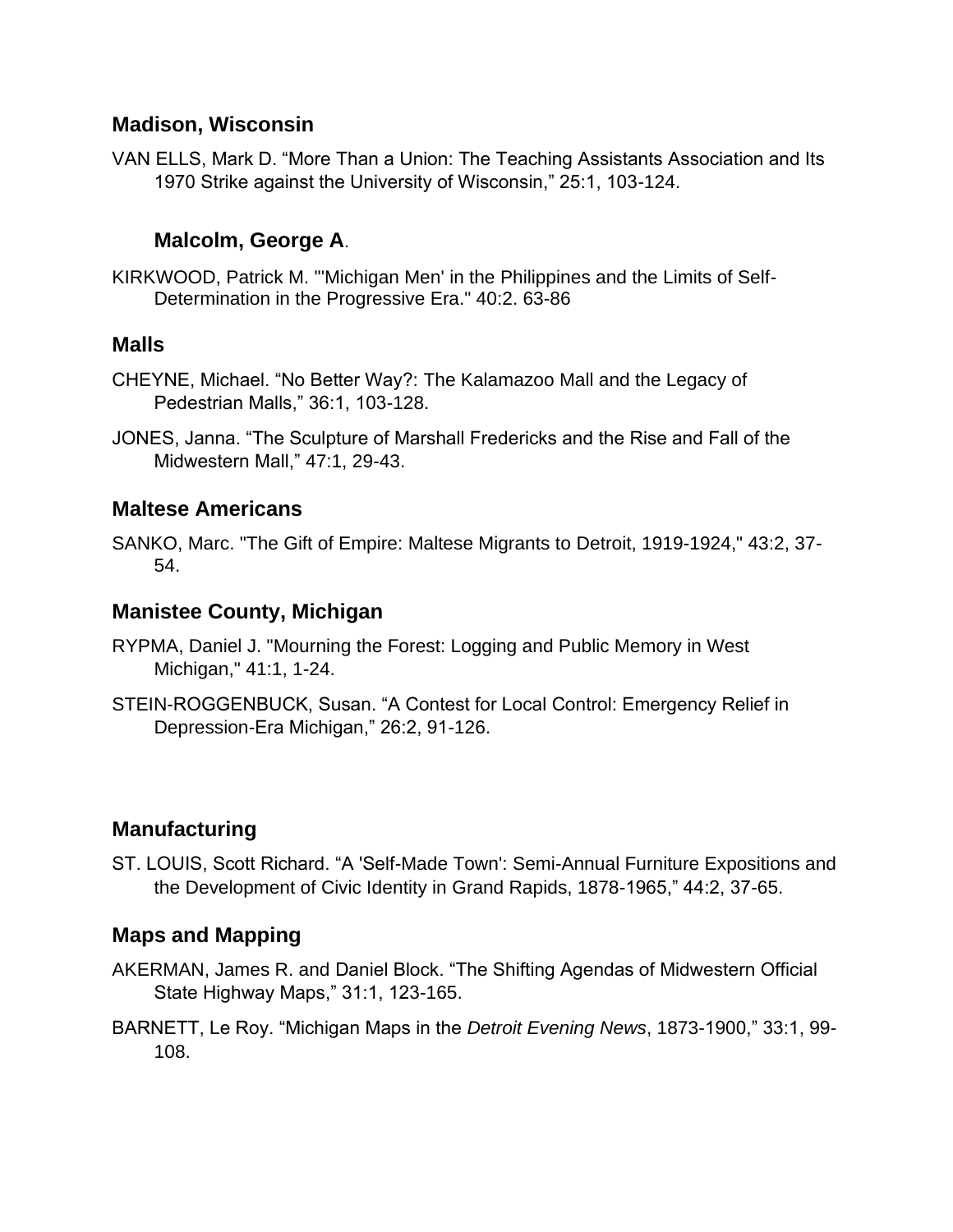- BARNETT, Le Roy. "Soil Surveys: A Down-to-Earth Source of Cultural Information," 32:2, 119-130.
- DANZER, Gerald A. "Michigan: Cartographic Perspectives on the 'Great Lakes State,'" 31:1, 201-247.
- DUNBABIN, J. P. D. "Motives for Mapping the Great Lakes: Upper Canada, 1782- 1827," 31:1, 1- 44.
- LEWIS, G. Malcolm. "First Nations Mapmaking in the Great Lakes Region in Intercultural Contexts: A Historical Review, 30:2, 1-34.
- LEWIS, G. Malcolm. "Intracultural Mapmaking by First Nations Peoples in the Great Lakes Region: A Historical Review," 32:1, 1-17.
- LEWIS, Kenneth E. "Mapping Antebellum Euro-American Settlement Spread in Southern Lower Michigan," 30:2, 105-134.
- LYON-JENNESS, Cheryl. "Picturing Progress: Assessing the Nineteenth-Century Atlas-Map Bonanza," 30:2, 167-210.
- MITCHELL, Robert E. "Using Presettlement Vegetation Maps to Understand the Early History of Michigan's Lumber Industry in Midland County," 37:2, 1-28.
- PATTON, David K., Amy K. Lobben and Bruce M. C. Pape. "Mapping Cities and Towns in the Late Nineteenth and Early Twentieth Centuries: A Look at Plat, Sanborn, and Panoramic Mapping Activities in Michigan," 31:1, 93-122.
- PEARCE, Margaret Wickens. "The Holes in the Grid: Reservation Surveys in Lower Michigan," 30:2, 135-165.
- PEDLEY, Mary Sponberg. "Louis Charles Karpinski and the Cartography of the Great Lakes," 31:1, 167-199.
- STEAD, Frank E. "The First Season's Work: A Summary of Dr. Douglass Houghton's 1837 Geological Survey of Michigan's Lower Peninsula," 20:1, 81-94.
- TANNER, Helen Hornbeck. "Mapping the Grand Traverse Indian Country: The Contributions of Peter Dougherty," 31:1, 45-92.
- WIDDER, Keith R. "The 1767 Maps of Robert Rogers and Jonathan Carver: A Proposal for the Establishment of the Colony of Michilimakinac," 30:2, 35-76.

## **McGuffey Readers**

STOCKTON, Ronald R. "McGuffey, Ford, Baldwin, and the Jews," 35:2, 85-96.

#### **McMillan, James**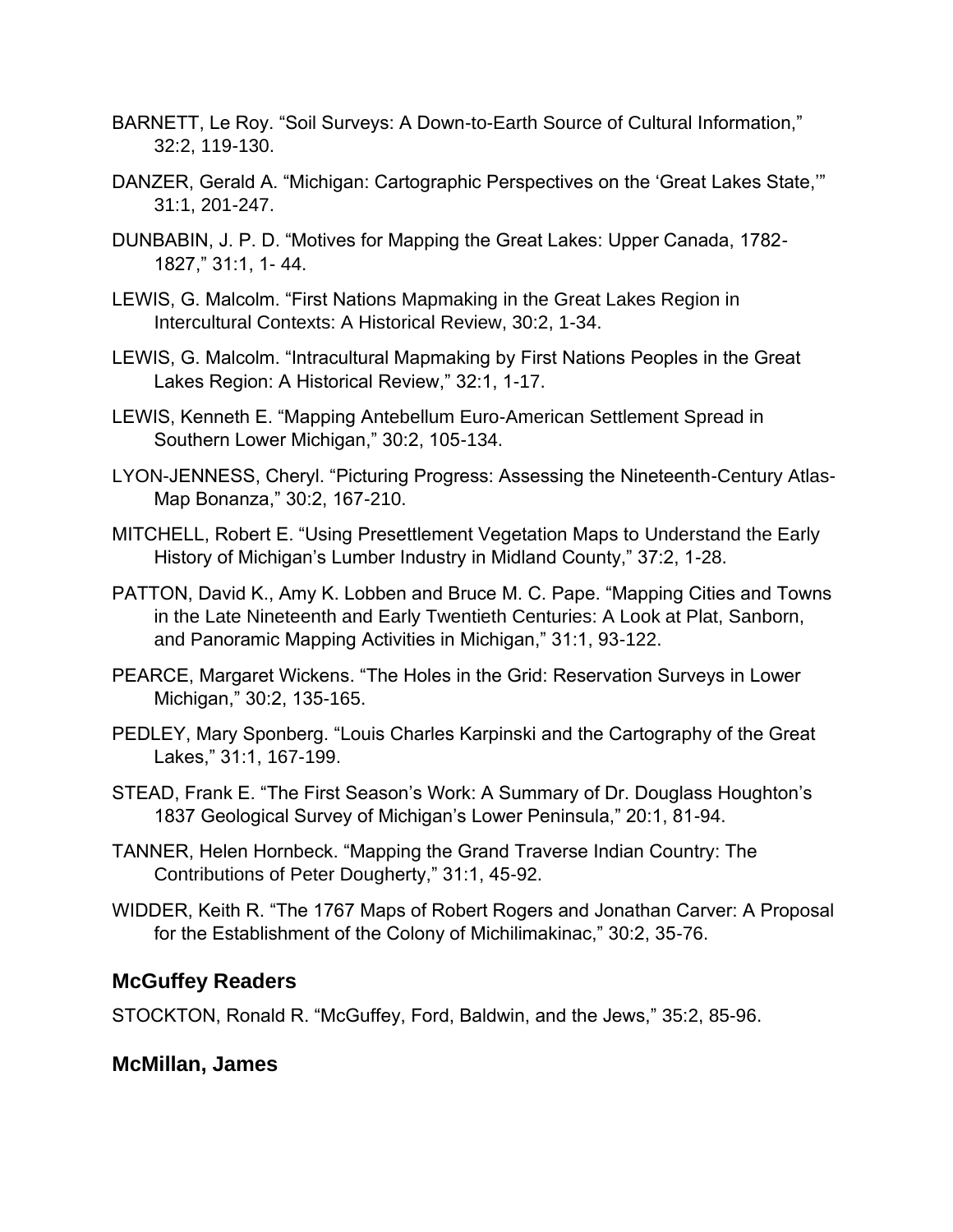DRUTCHAS, Geoffrey G. "Gray Eminence in a Gilded Age: The Forgotten Career of Senator James McMillan of Michigan," 28:2, 79-113.

## **Mecosta County, Michigan**

- ENDERS, Calvin. "White Sheets in Mecosta: The Anatomy of a Michigan Klan," 14:2, 59-84.
- TRAN, Andrina. "An Experiment in the Moral Imagination: Russell Kirk, Clinton Wallace, and Conservative Hobohemia," 42:1, 1-34.

# **Medicine**

OLENDER, Robert. "People vs. Profs: How a Conflict between Traditional and Homeopathic Medicine Nearly Destroyed the University of Michigan." 45:2, 77-101.

## **Meigs, Josiah**

OWENS, Jack N. "A Long-Overdue Evaluation of Benjamin Hough's Observation for Latitude of the North Cape of Maumee Bay, Ohio's Northern Border," 44:2, 97-124.

#### **Menominee**

GOUVEIA, Grace Mary. "'We Also Serve': American Indian Women's Role in World War II," 20:2, 153-182.

## **Mental Health**

BRUDER, Anne L. "New Patients at the Old Asylum: Memory and Mental Health in Michigan," 44:1, 1-22.

## **Métis**

- GENSER, Wallace. "'Habitants,' 'Half-Breeds,' and Homeless Children: Transformations in Métis and Yankee-Yorker relations in Early Michigan," 24:1, 23-28.
- LaFOREST, James. "A Metis Family in the Detroit River Region and Pays D'en Haut," 42:2, 67-80.
- LaFOREST, James. "'Muskrat French': Origins of a Culture, a Language, and a People." 40:2, 87-100.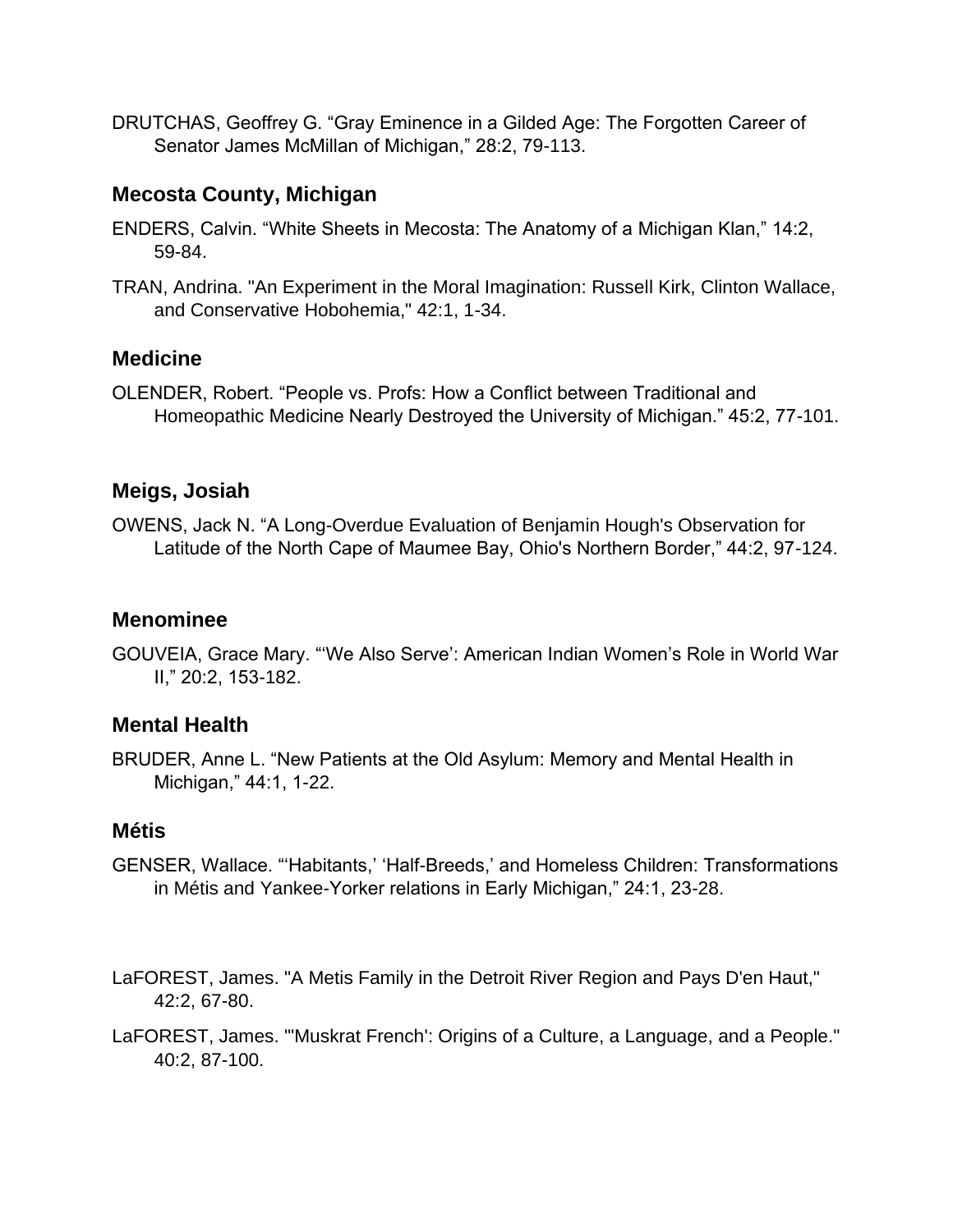- MUMFORD, Jeremy. "Mixed-Race Identity in a Nineteenth-Century Family: The Schoolcrafts of Sault Ste. Marie, 1824-27," 25:1, 1-23.
- TRASK, Kerry A. "Settlement in a Half-Savage Land: Life and Loss in the Métis Community of La Baye," 15:1, 1-27.

#### **Mexican American**

- FERNÁNDEZ, Delia. "Becoming Latino: Mexican and Puerto Rican Community Formation in Grand Rapids, Michigan, 1926-1964," 39.1, 71-99.
- MORALEZ, Eduardo. "Settling Out and Fitting In: Family and Migration in the Ethnic Mexican Midwest during the Twentieth Century," 37:2, 29-51.
- ROSALES, Steven."'These Streets are Mexican': An Oral History of the Mexican American Community of Saginaw, Michigan, 1920-1980," 40:2, 33-62.
- SALAS, Nora. "'Pablo's Problem': Michigan Chicano Movement Anticolonialism and the Farm Bureau's Peasant Menace, 1962-1972." 45:2, 1-38.
- VARGAS, Zaragosa. "Life and Community in the 'Wonderful City of the Magic Motor': Mexican Immigrants in 1920s Detroit," 15:1, 45-68.

# **Michigan Agricultural College (see Michigan State University)**

#### **Michigan Barmaid's Association**

FRENCH, Amy Holtman. "Mixing It Up: Michigan Barmaids Fights for Civil Rights," 40:1, 27-48.

#### **Michigan Department of Indian Affairs**

- FIERST, John T. "Rationalizing Removal: Anti-Indianism in Lewis Cass's *North American Review* Essays," 36:2, 1-35.
- PETERS, Bernard C. "Hypocrisy on the Great Lakes Frontier: The Use of Whiskey by the Michigan Department of Indian Affairs," 18:2, 1-13.

## **Michigan Department of Labor**

BARNETT, Le Roy. "Index to the Annual Reports of the Michigan Department of Labor, 1884-1920," 33:1, 109-23.

#### **Michigan Department of Public Instruction**

HENGTGEN, Kristen. "Learning Conservation through Work: Michigan as a Pioneer of the School Camping Movement, 1940-1955." 45:1, 47-80.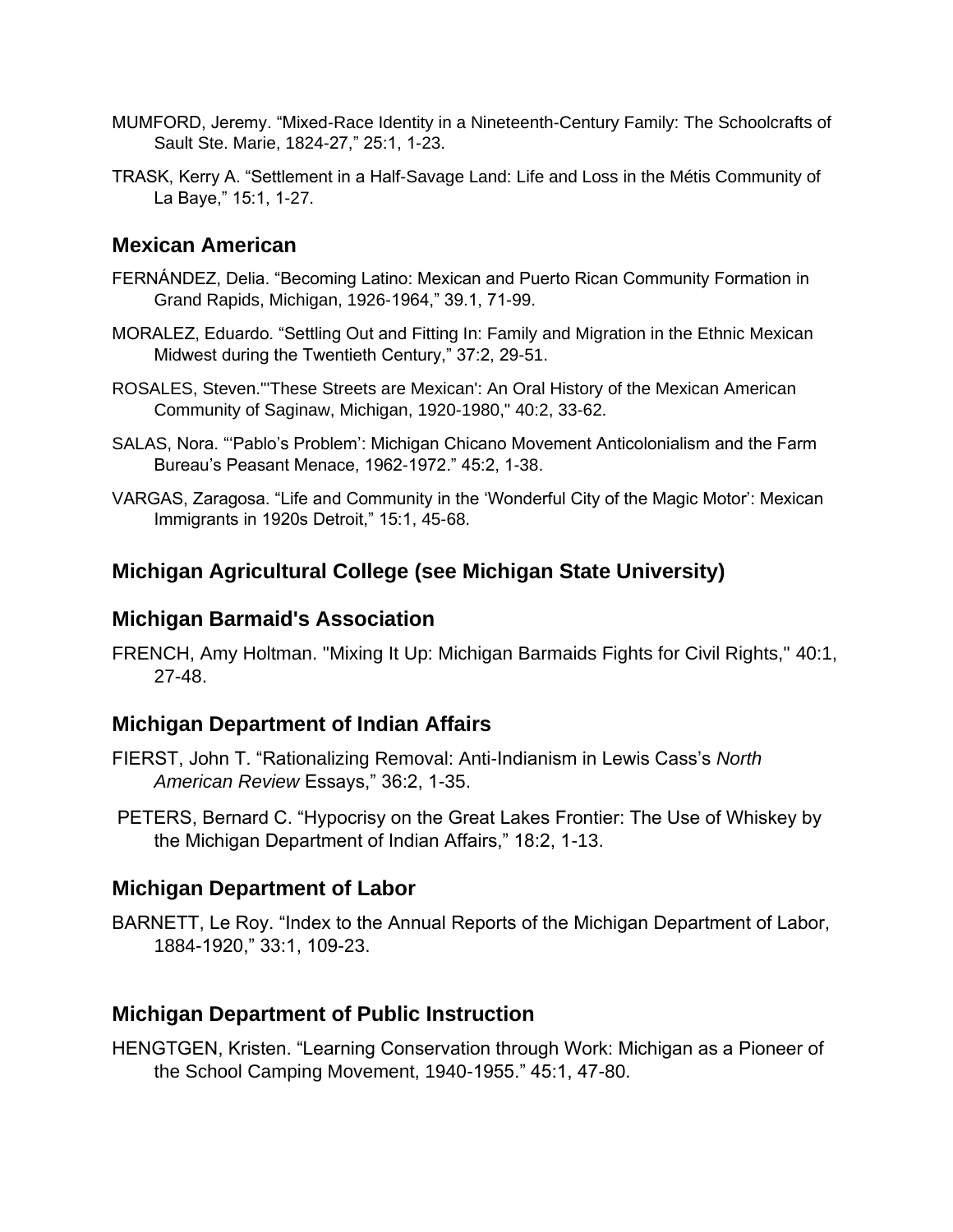#### *Michigan Farmer*

LEASHER, Evelyn. "Lois Bryan Adams and the Household Department of the *Michigan Farmer*," 21:1, 101-119.

# **Michigan School of Religion**

LAIPSON, Peter. "And the Walls Came Crumbling Down: The Michigan School of Religion, 1920-1930," 21:2, 93-123.

# **Michigan State College (see Michigan State University)**

# **Michigan State University**

- ERNST, John. "Forging a Fateful Alliance: The Role of Michigan State University in the Development of America's Vietnam Policy," 19:2, 49-66.
- FERMAGLICH, Kirsten. "The Social Problems Club Riot of 1935: A Window into Antiradicalism and Antisemitism at Michigan State College," 30:1, 93-115.
- HAVITZ, Mark A. and Eric D. Zemper. "'Worked Out in Infinite Detail': Michigan State College's Lauren P. Brown and the Origins of the NCAA Cross Country Championships," 39.1, 1-40.
- MOORE, Ted. "Creating an Idyllic Space: Nature, Technology, and Campus Planning at the Michigan Agricultural College, 1850 to 1975," 35:2, 1-25.
- SMITH, John Matthew. '"Breaking the Plane': Integration and Black Protest in Michigan State University Football during the 1960s," 33.2, 101-129.

# **Michigan, University of (see University of Michigan)**

## **Michilimackinac**

- GOUGH, Barry. "Michilimackinac and Prairie du Chien: Northern Anchors of British Authority in the War of 1812," 38:1, 83-105.
- WIDDER, Agnes Haigh. "The John Askin Family Library: A Fur-Trading Family's Books," 33:1, 27-57.
- WIDDER, Keith R. "After the Conquest: Michilimackinac, a Borderland in Transition," 34:1, 43-61.
- WIDDER, Keith R. "The 1767 Maps of Robert Rogers and Jonathan Carver: A Proposal for the Establishment of the Colony of Michilimakinac," 30:2, 35-76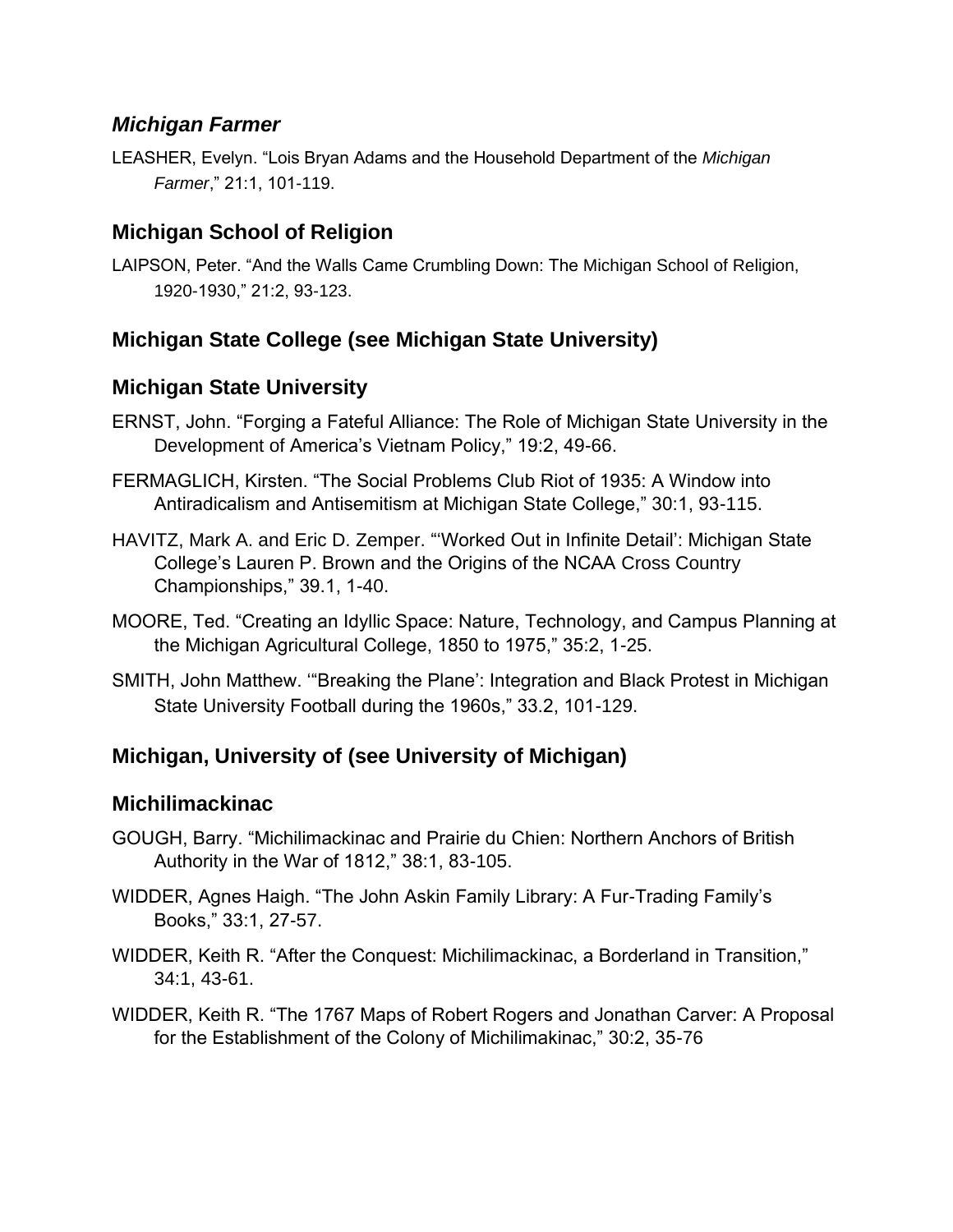#### **Middle East**

BAWARDI, Hani J. "'Why Do Arabs Own Grocery Stores?': Arabic-Speaking Merchants in Flint, Michigan," 44:2, 67-96.

#### **Midland County, Michigan**

- MITCHELL, Robert E. "Civil War Recruiting and Recruits from Ever-Changing Labor Pools: Midland County, Michigan, as a Case Study," 35:1, 29-60.
- MITCHELL, Robert E. "Using Presettlement Vegetation Maps to Understand the Early History of Michigan's Lumber Industry in Midland County," 37:2, 1-28.

#### **Migrant Workers**

- MORALEZ, Eduardo. "Settling Out and Fitting In: Family and Migration in the Ethnic Mexican Midwest during the Twentieth Century," 37:2, 29-51.
- SALAS, Nora. "'Pablo's Problem': Michigan Chicano Movement Anticolonialism and the Farm Bureau's Peasant Menace, 1962-1972." 45:2, 1-38.

#### **Military**

- ALLEN, Robert S. "His Majesty's Indian Allies: Native Peoples, the British Crown, and the War of 1812," 14:2, 1-24.
- ALTOFF, Gerry T. "Oliver Hazard Perry and the Battle of Lake Erie," 14:2, 25-57.
- ANDERSON, David L. "The Life of `Wilhelm Yank': Letters From a German Soldier in the Civil War," 16:1, 73-93.
- ANTAL, Sandy. "Michigan Ceded: Why and Wherefore?" 31:1, 1-26.
- BAK, Richard. "Digging Up Bob Troy," 44:1, 67-96.
- BRATT, Peter. "A Great Revolution in Feeling: The American Civil War in Niles and Grand Rapids, Michigan," 31:2, 43-66.
- CAPECI, Dominic J. "'Never Leave Me': The Wartime Correspondence of Peg and George Edwards, 1944 to 1945," 27:2, 91-130.
- CARPENTER , Roger. "Making War More Lethal: Iroquois vs. Huron in the Great Lakes Region, 1609 to 1650," 27:2, 33-51.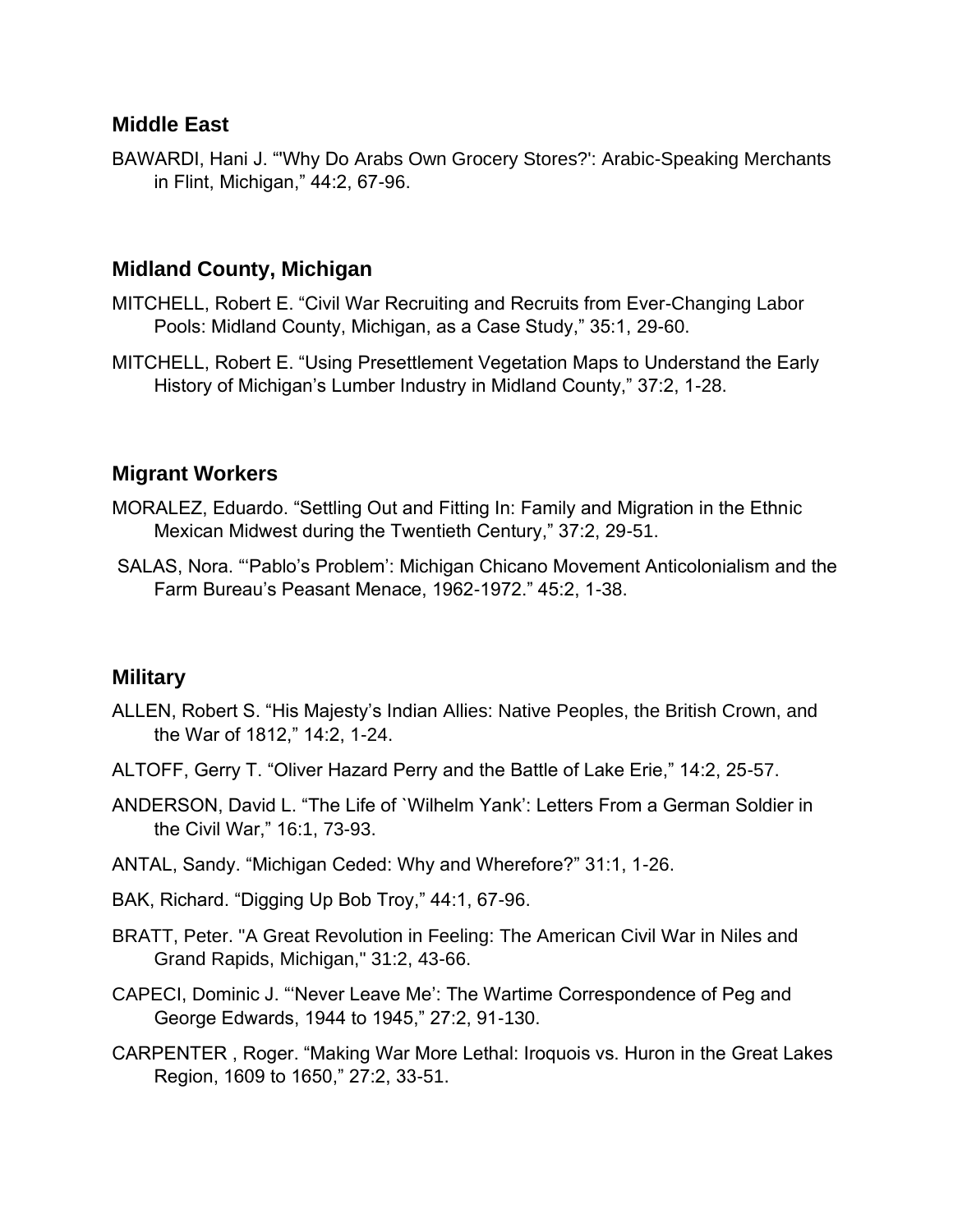- CARTER-EDWARDS, Dennis. "The War of 1812 Along the Detroit Frontier: A Canadian Perspective," 13:2, 25-50.
- CHARNLEY, Jeffery G. " Michigan's General A. S. Williams and Civil War Historians: A Century of Neglect," 12:1, 1-28.
- DEAN, Eric T. Jr. "'A Scene of Surpassing Terror and Awful Grandeur': The Paradoxes of Military Service in the American Civil War," 21:2, 37-61.
- DUNBABIN, J. P. D. "Motives for Mapping the Great Lakes: Upper Canada, 1782- 1827," 31:1, 1- 44.
- DUNNIGAN, Brian Leigh. "To Make a Military Appearance: Uniforming Michigan's Militia and Fencibles," 15:1, 29-43.
- ELZWAY, Salem. "Pentagon Midwest: Making the Military-Industrial-Academic Complex (and Its Discontents) at the University of Michigan," 44:1, 23-66.
- GOUGH, Barry. "Michilimackinac and Prairie du Chien: Northern Anchors of British Authority in the War of 1812," 38:1, 83-105.
- GRANT, Philip A. Jr. "The Michigan Congressional Delegation and the Burke-Wadsworth Act of 1940," 18:1, 71-81.
- HORSMAN, Reginald. "On to Canada: Manifest Destiny and United States Strategy in the War of 1812," 13:2, 1-24.
- JUNG, Patrick J. "Toward the Black Hawk War: The Sauk and Fox Indians and the War of 1812," 38:1, 27-52.
- MIDDLETON, Richard. "Pontiac: Local Warrior or Pan-Indian Leader?" 32:2, 1-32.
- MITCHELL, Robert E. "Civil War Recruiting and Recruits from Ever-Changing Labor Pools: Midland County, Michigan, as a Case Study," 35:1, 29-60.
- MITCHELL, Robert E. "The Organizational Performance of Michigan's Adjutant General and the Federal Provost Marshal General in Recruiting Michigan's Boys in Blue, 28:2, 115-162.
- MYERS, Robert C. "Mortality in the Twelfth Michigan Volunteer Infantry, 1861-1866," 20:1, 29-47.
- RAUCH, Steven J. "A Stain Upon the Nation?: A Review of the Detroit Campaign of 1812 in United States Military History," 38:1, 129-53.
- SEBRELL, Thomas E. II. "'The Fighting Fifth': The Fifth Michigan Infantry Regiment in the Civil War's Peninsula Campaign," 35:2, 27-51.
- SKAGGS, David Curtis. "Decisions at Sandwich: William Henry Harrison and the Pursuit to the Thames" 38:1, 107-28.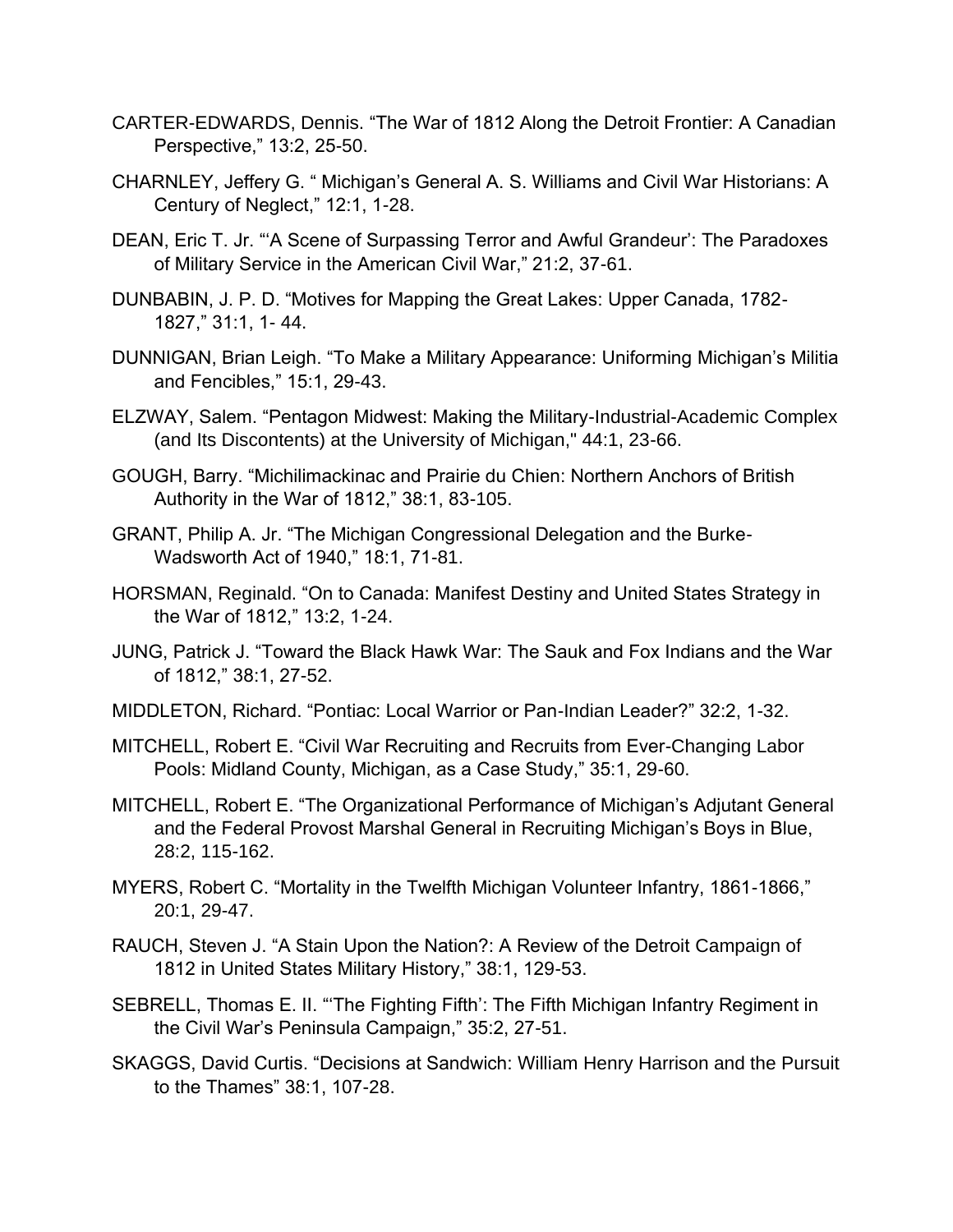- SMITH, Michael O. "Raising a Black Regiment in Michigan: Adversity and Triumph," 16:2, 23-41.
- STEVENS, Paul L. "The Indian Diplomacy of Capt. Richard B. Lernoult, British Military Commandant of Detroit, 1774-1775," 13:1, 47-82.
- TUCKER, Patrick M. and Laurel E. Heyman. "Welcome to Hard Times: Two French Merchants and Militiamen in the Detroit River Region during the War of 1812," 38:1, 53-81.
- WALSH, Martin W. "A War Council for the Drawing Room: Arent Schuyler de Peyster's 'Speech to the Western Indians,'" 28:1, 91-107.

## **Millenarianism**

THALMANN, Maureen. "A Millenarian Family: Uriah Adams and a Private Second Coming," 28:2, 173-180.

#### **Milliken, William**

PHELPS, Jim and Doug Roberts. "Milliken Stories: Our Personal and Professional Recollections," 47:1, 107-116.

#### **Milwaukee, Wisconsin**

- FOSS-MOLLAN, Kate. "Waiting for Water: Service Discrimination and Polish Neighborhoods in Milwaukee, 1870-1910," 25:2, 29-45.
- MCCARTHY, John. "Dreaming of a Decentralized Metropolis: City Planning in Socialist Milwaukee," 32:1, 33-57.
- SMITH, Kevin D. "From Socialism to Racism: The Politics of Class and Identity in Postwar Milwaukee," 29:1, 71-95.

## **Mining**

- GRANIC, Stan (Translator). "An Immigrant's Arrival to Copper Country, Michigan: The 1912 Reminiscences of Petar Stonković. 40:2. 101-114.
- KIRKWOOD, Shannon. "In Defense of the Home: Working-Class Domesticity and Community Action in the Michigan Copper Country," 43:1, 1-27.
- REYNOLDS, Terry S. "Calm or Conflicted?: Labor-Management Relations on Michigan's Iron Ranges in the Nineteenth Century," 33.2, 1-45.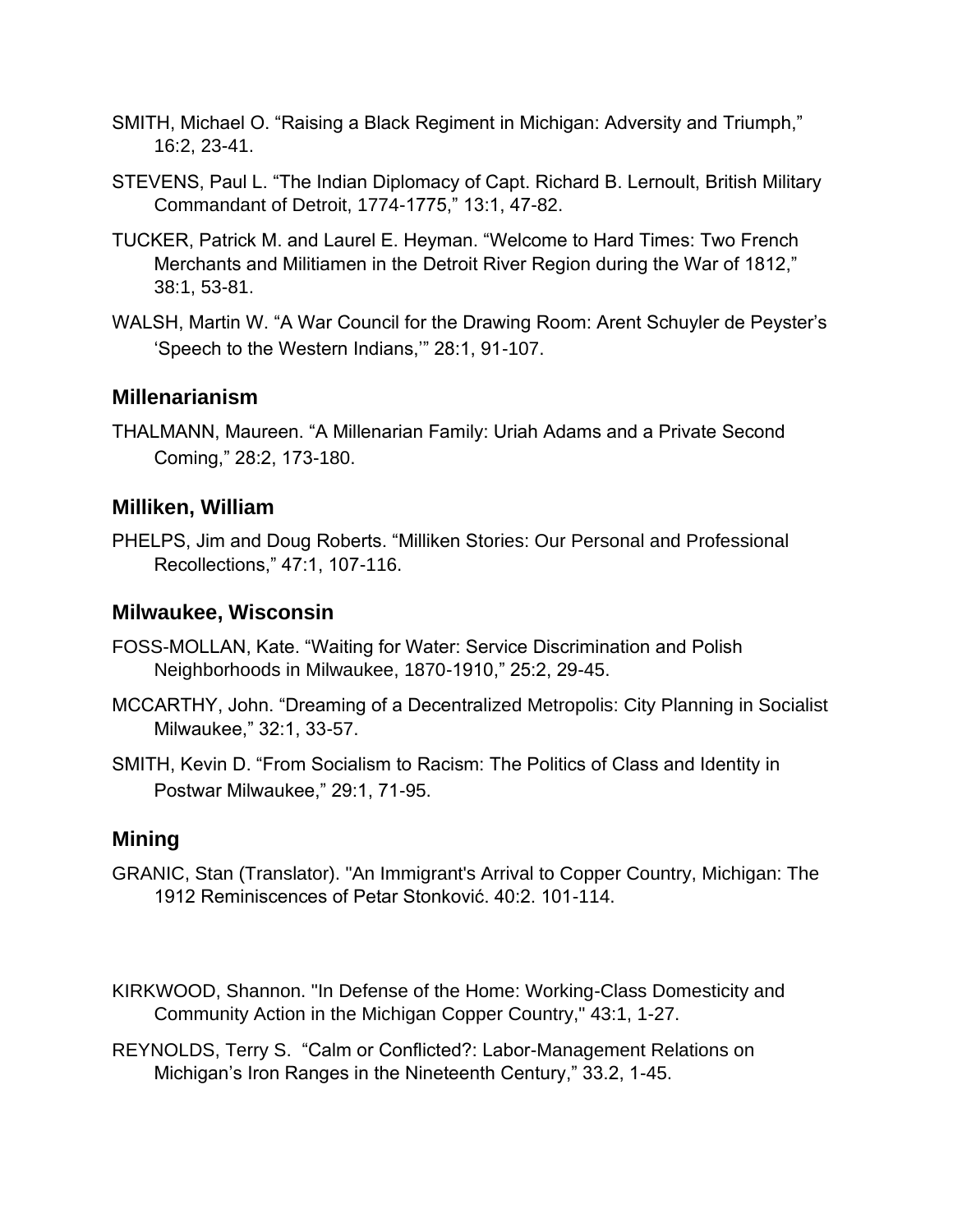- REYNOLDS, Terry. "The Cleveland-Cliffs Iron Company Collections, Northern Michigan University Archives," 30.1, 133-144.
- THURNER, Arthur W. "Charles H. Moyer and the Michigan Copper Strike, 1913-1914," 17:2, 1-19.

## **Minneapolis, Minnesota**

WHEELER, Leigh Ann. "From Reading Shakespeare to Reforming Burlesque: The Minneapolis Woman's Club and the Women's Welfare League 1907-1930," 25:1, 44-75

## **Minnesota**

WHEELER, Leigh Ann. "From Reading Shakespeare to Reforming Burlesque: The Minneapolis Woman's Club and the Women's Welfare League 1907-1930," 25:1, 44-75.

# **Minstrelsy**

- DALEY, Matthew Lawrence and Scott L. Stabler. "'The World's Greatest Minstrel Show Under the Stars': Blackface Minstrels, Community Identity, and the Lowell Showboat, 1932-1977," 44:2, 1-35.
- STABLER, Scott L. and Matthew Lawrence Daley. "'The World's Greatest Minstrel Show Under the Stars': Blackface Minstrels, Community Identity, and the Lowell Showboat, 1932-1977," 44:2, 1-35.

# **Missionaries**

- CASSIDY, Michelle. "'The More Noise They Make": Odawa and Ojibwe Encounters with American Missionaries in Northern Michigan, 1837-1871," 38:2, 1-34.
- CLEMMONS, Linda. "'Our Children are in danger of becoming little Indians': Protestant Missionary Children and Dakotas, 1835-1862," 25:2, 69-90.
- DOHERTY, Robert. "'We Don't Want Them To Hold Their Hands Over Our Heads': The Economic Strategies of the L'Anse Chippewas, 1830-1860," 20:2, 47-70.
- HEIDEMANN, Mary Ann and Ted. J. Ligibel. "Preserving and Interpreting a Shared Mission: Peter Dougherty, Chief Ahgosa, and Nothern Michigan's Old Mission," 43:1, 29-56.

# **Modernity**

MORGAN, Jason Michael. "No Refuge from Modernity?: The Intersections of American and Japanese Conservatisims, Russell Kirk, and Shirasu Jiro," 42:1, 35-39.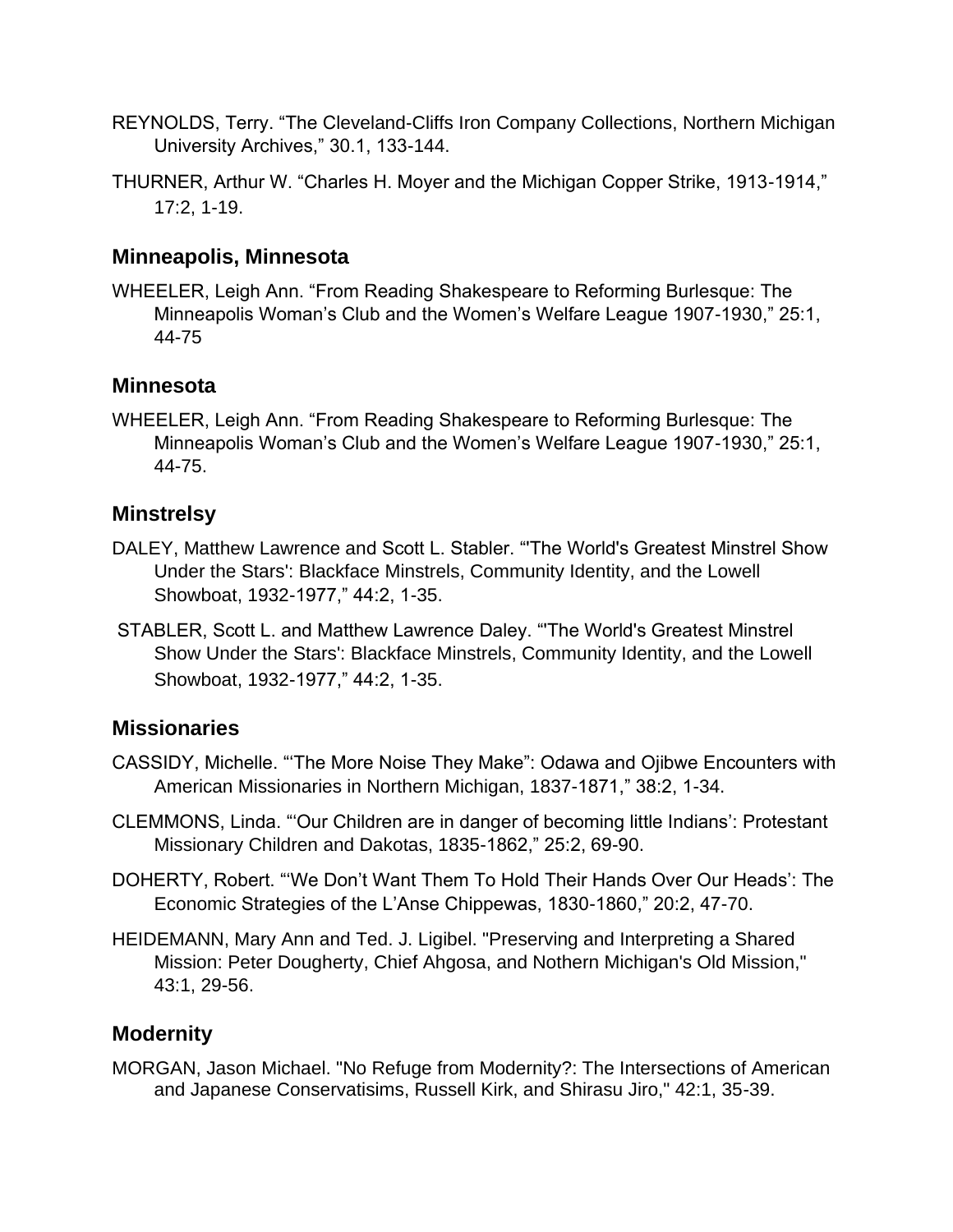#### **Monroe, Michigan**

BRACE, Joanna V. "The Power of Porch Talks: The Civic Improvement Society of Monroe, Michigan, 1901 to 1914," 27:2, 1-31.

# **Montreal, Ontario, Canada**

VEILLEUX, Denis. "Buses, Tramways, and Monopolies: The Introduction of Motor Vehicles into Montreal's Public Transport Network," 22:2, 103-126.

#### **Monuments**

O'NEILL, Sean. "The Rebranding of Jonathan Walker," 46:1, 121-165.

VAUGHN, David K. "The Au Sable River Lumberman's Monument: William B. Mershon's Struggle to Create a Meaningful Memorial of the Michigan Lumbering Era," 43:2, 1-36.

#### **Moravians**

BOWES, John P. "The Gnadenhutten Effect: Moravian converts and the Search for safety in the Canadian Borderlands," 34:1, 101-117.

#### **Moyer, Charles H.**

THURNER, Arthur W. "Charles H. Moyer and the Michigan Copper Strike, 1913-1914," 17:2, 1-19.

#### **Munitions work**.

BAUGH-HELTON, Tiffany. "A Woman's Place is in Her Union: The UAW's 1944 National Women's Conference and Women's Labor Activism," 40:1, 73-96.

## **Munson, James Decker**

BRUDER, Anne L. "New Patients at the Old Asylum: Memory and Mental Health in Michigan," 44:1, 1-22.

## **Murphy, Frank**

KOTLOWSKI, Dean J. "The Politician and the Priest: Paul V. McNutt, Frank Murphy, and the Age of FDR." 45:2, 39-76.

#### **Museums**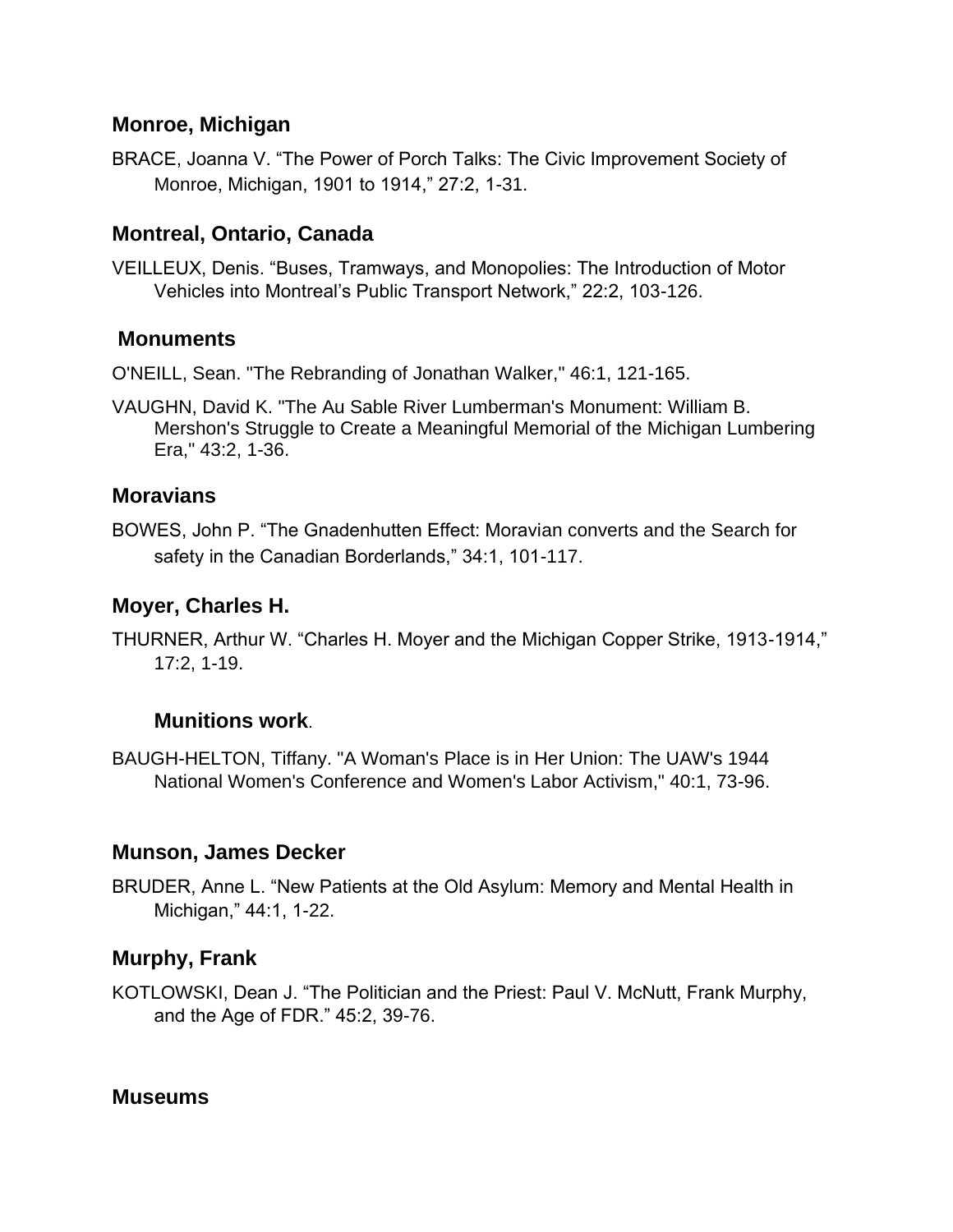- BLOOMFIELD, Ron. "The Historical Museum of Bay County: The Patrol Craft Sailor Association Archives," 23.1, 123-125.
- BOLES, Frank, Stephen Goslee and Maria Quinlan Leiby. "'Drivin' Around in My Automobile, My Baby Beside Me at the Wheel': Visiting Michigan's Automotive Exhibits," 22:2, 127-148.
- HOOVER, Terry. "Henry Ford Museum and Greenfield Village: Automotive History Collections." 22.2, 149-153.

#### **Music**

KRAMER, Michael J. "'Can't Forget the Motor City': *CREEM* Magazine, Rock Music, Detroit Identity, Mass Consumerism, and the Counterculture," 28:2, 43-77.

#### **Muskegon**

O'NEILL, Sean. "The Rebranding of Jonathan Walker," 46:1, 121-165.

RYPMA, Daniel J. "Mourning the Forest: Logging and Public Memory in West Michigan," 41:1, 1-24.

#### **'Muskrat French'**

LaFOREST, James. "'Muskrat French': Origins of a Culture, a Language, and a People." 40:2, 87-100.

#### **NAACP (National Association for the Advancement of Colored People)**

- KERSTEN, Andrew E. "Jobs and Justice: Detroit, Fair Employment, and Federal Activism during the Second World War," 25:1, 76-101.
- REED, Christopher Robert. "Organized Racial Reform in Chicago During the Progressive Era: The Chicago NAACP, 1910-1920," 14:1, 75-99.

#### **National Security**

ELZWAY, Salem. "Pentagon Midwest: Making the Military-Industrial-Academic Complex (and Its Discontents) at the University of Michigan," 44:1, 23-66.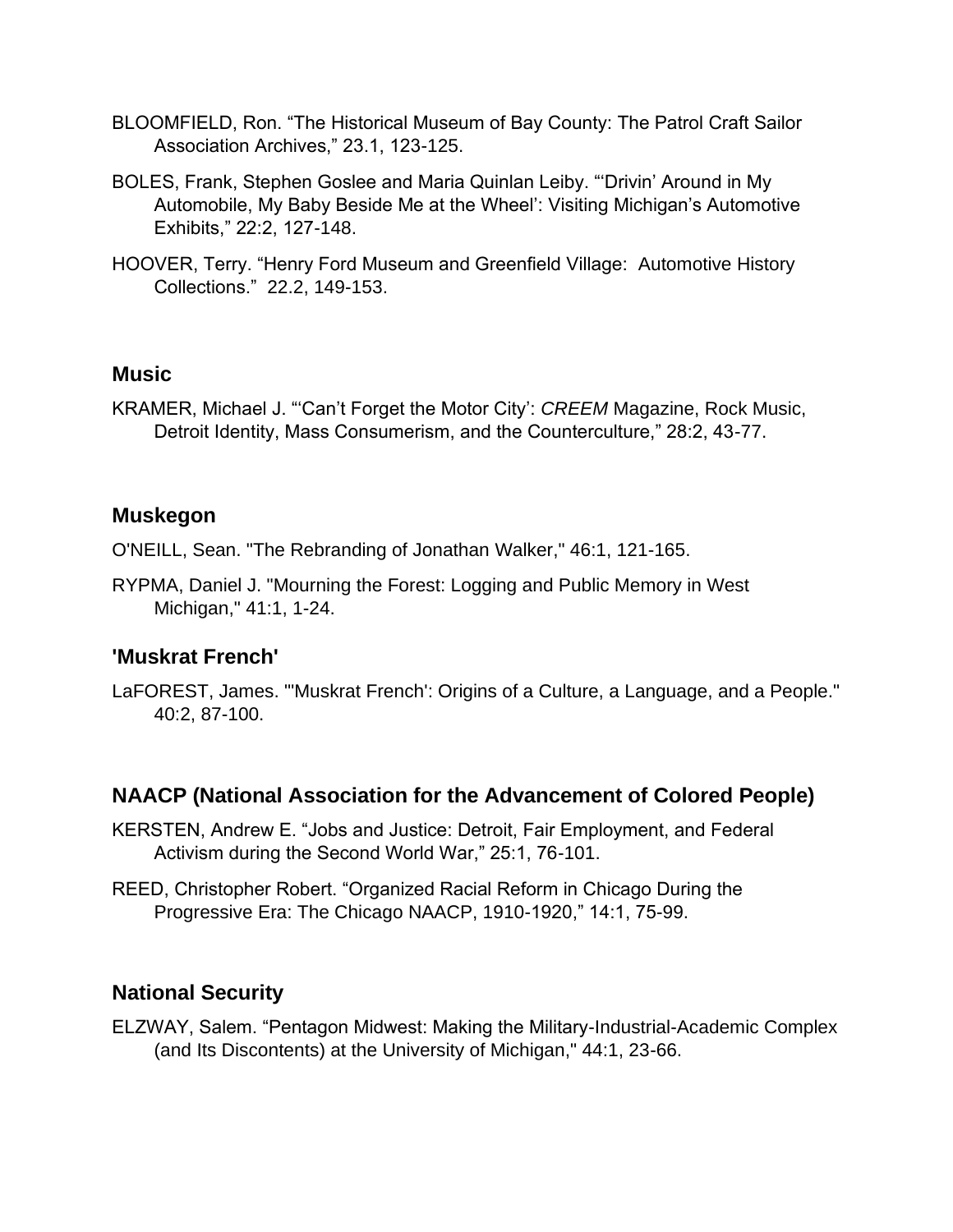## **National Women's Conference (1944)**

BAUGH-HELTON, Tiffany. "A Woman's Place is in Her Union: The UAW's 1944 National Women's Conference and Women's Labor Activism," 40:1, 73-96.

## **Native Americans**

- ALLEN, Robert S. "His Majesty's Indian Allies: Native Peoples, the British Crown, and the War of 1812," 14:2, 1-24.
- ANTAL, Sandy. "Michigan Ceded: Why and Wherefore?" 38:1, 1-26.
- ARMITAGE, Kevin C. "Commercial Indians: Authenticity, Nature, and Industrial Capitalism in Advertising at the Turn of the Twentieth Century," 29:2, 71-95.
- BOWES, John P. "The Gnadenhutten Effect: Moravian converts and the Search for safety in the Canadian Borderlands," 34:1, 101-117.
- CALLOWAY, Colin G. "The End of an Era: British-Indian Relations in the Great Lakes Region after the War of 1812," 12:2, 1-20.
- CAMPBELL, Claire. "'Behold me a sojourner in the wilderness': Early Encounters with the Georgian Bay," 28:1, 33-62.
- CARPENTER, Roger. "Making War More Lethal: Iroquois vs. Huron in the Great Lakes Region, 1609 to 1650," 27:2, 33-51.
- CASSIDY, Michelle. "'The More Noise They Make": Odawa and Ojibwe Encounters with American Missionaries in Northern Michigan, 1837-1871," 38:2, 1-34.
- CLEMMONS, Linda. "'Our Children are in danger of becoming little Indians': Protestant Missionary Children and Dakotas, 1835-1862," 25:2, 69-90.
- CLIFTON , James A. " Michigan's Indians: Tribe, Nation, Estate, Racial, Ethnic, or Special Interest Group?" 20:2, 93-152.
- DEMERS, E. A. S. "Native-American Slavery and Territoriality in the Colonial Upper Great Lakes Region, 28:2, 163-172.
- DOHERTY, Robert. "'We Don't Want Them To Hold Their Hands Over Our Heads': The Economic Strategies of the L'Anse Chippewas, 1830-1860," 20:2, 47-70.
- FIERST, John T. "Rationalizing Removal: Anti-Indianism in Lewis Cass's *North American Review* Essays," 36:2, 1-35.
- FIXICO, Donald L. "The Alliance of the Three Fires in Trade and War, 1630-1812," 20:2, 1-23.
- FRIDAY, Matthew J. "Morality vs. Legality: Michigan's Burt Lake Indians and the Burning of Indianville," 33:1, 109-123.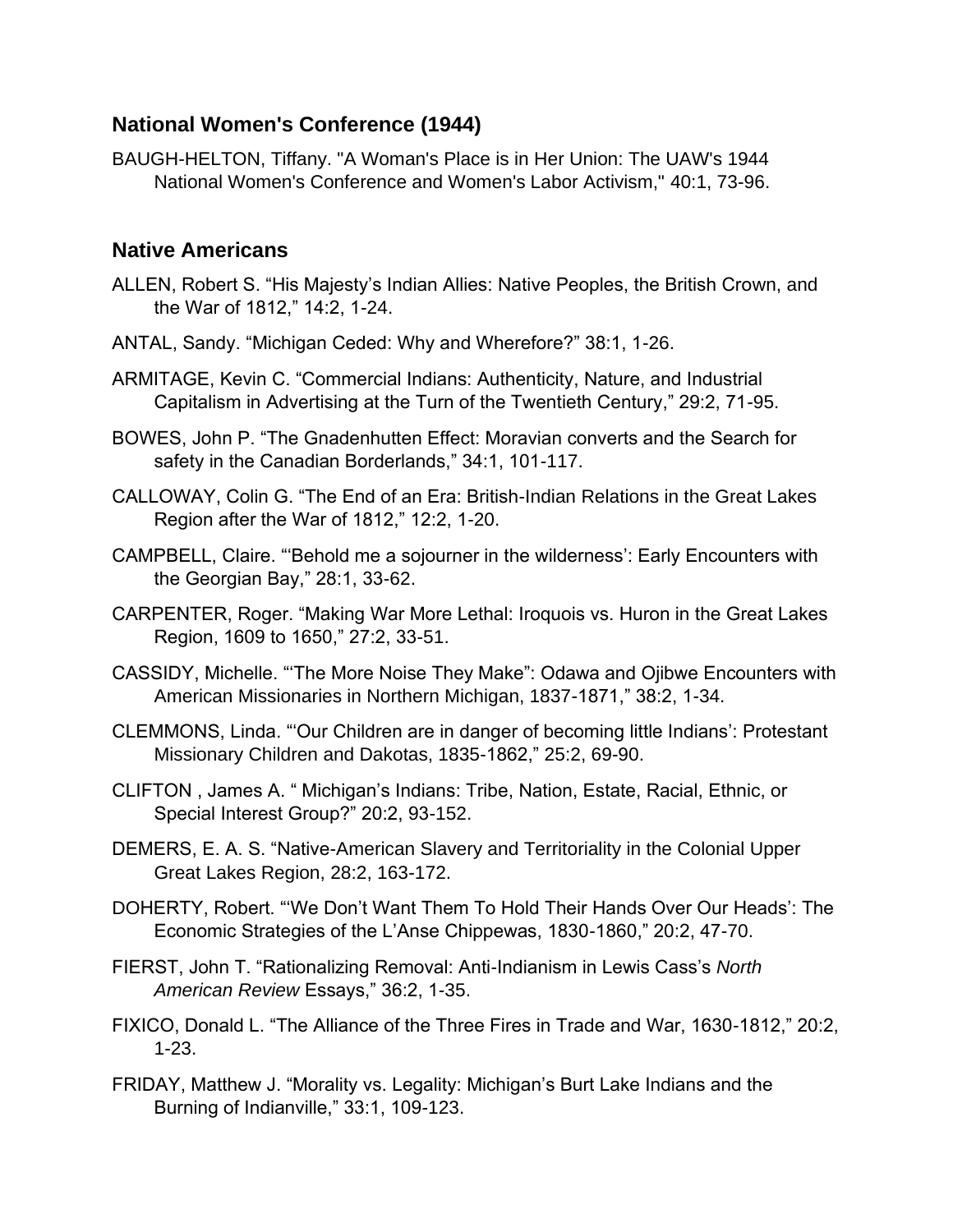- GENSER, Wallace. "'Habitants,' 'Half-Breeds,' and Homeless Children: Transformations in Métis and Yankee-Yorker relations in Early Michigan," 24:1, 23-28.
- GILLS, Bradley J. "Navigating the Landscape of Assimilation: The Anishnabeg, the Lumber Industry, and the Failure of Federal Indian Policy in Michigan, 34:2, 57-74.
- GOUGH, Barry. "Michilimackinac and Prairie du Chien: Northern Anchors of British Authority in the War of 1812," 38:1, 83-105.
- GOUVEIA, Grace Mary. "'We Also Serve': American Indian Women's Role in World War II," 20:2, 153-182.
- GRAY, Susan E. "Limits and Possibilities: White-Indian Relations in Western Michigan in the Era of Removal," 20:2, 71-91.
- GRAY, Susan E. "Writing Michigan History from a Transborder Perspective," 34:1, 1-24.
- HEIDEMANN, Mary Ann and Ted. J. Ligibel. "Preserving and Interpreting a Shared Mission: Peter Dougherty, Chief Ahgosa, and Northern Michigan's Old Mission," 43:1, 29-56.
- HENDERSHOT, Robert M. "The Legacy of an Ojibwe 'Lumber Chief': David Shoppenagon, 29:2, 41-69.
- JUNG, Patrick J. "To Extend Fair and Impartial Justice to the Indian: Native Americans and the Additional Court of Michigan Territory, 1823-1836," 23:2, 25-48.
- JUNG, Patrick J. "Toward the Black Hawk War: The Sauk and Fox Indians and the War of 1812," 38:1, 27-52.
- KARAMANSKI, Theodore J. "State Citizenship as a Tool of Indian Persistence: A Case Study of the Anishinaabeg of Michigan," 37.2, 119-138.
- KERRIGAN, William. "Apples on the Border: Orchards and the Contest for the Great Lakes," 34:1, 25-41.
- LEWIS, G. Malcolm. "First Nations Mapmaking in the Great Lakes Region in Intercultural Contexts: A Historical Review," 30:2, 1-34.
- LEWIS, G. Malcolm. "Intracultural Mapmaking by First Nations Peoples in the Great Lakes Region: A Historical Review," 32:1, 1-17.
- McCLURKEN, James M. "Ottawa Adaptive Strategies to Indian Removal," 12:1, 29-55.
- MEAD, Rebecca J. "The Kawbawgum Cases: Native Claims and the Discovery of Iron in the Upper Peninsula of Michigan." 40:2. 1-32.
- MIDDLETON, Richard. "Pontiac: Local Warrior or Pan-Indian Leader?" 32:2, 1-32.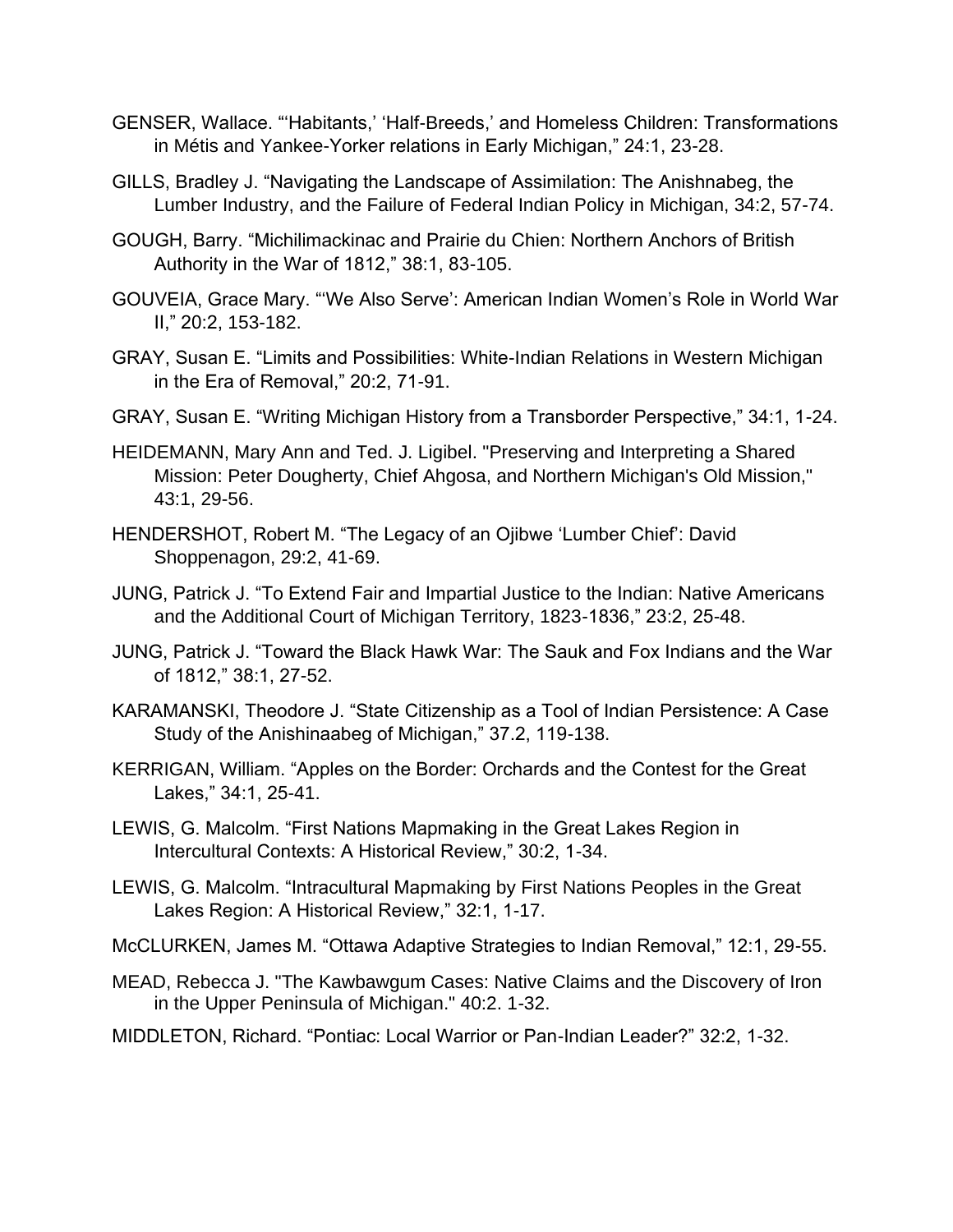- MUMFORD, Jeremy. "The Ecology of Travel on the Great Lakes Frontier: Native Knowledge, European Dependence, and the Environmental Specifics of Contact." 45:1, 1-26.
- NELSON, John Williams. "Mixed-Race Identity in a Nineteenth-Century Family: The Schoolcrafts of Sault Ste. Marie, 1824-27," 25:1, 1-23.
- PEARCE, Margaret Wickens. "The Holes in the Grid: Reservation Surveys in Lower Michigan," 30:2, 135-165.
- PETERS, Bernard C. "Hypocrisy on the Great Lakes Frontier: The Use of Whiskey by the Michigan Department of Indian Affairs," 18:2, 1-13.
- PETERS, Bernard C. "Indian-Grave Robbing at Sault Ste. Marie, 1826," 23:2, 49-80.
- PETERS, Bernard C. "John Johnston's 1822 Description of the Lake Superior Chippewa," 20:2, 25-46.
- PETERS, Bernard C. "Wa-bish-kee-pe-nas and the Chippewa Reverence for Copper," 15:2, 47-60.
- PFLUG, Melissa A. "Politics of Great Lakes Indian Religion," 18:2, 15-31.
- RYPMA, Daniel J. "Mourning the Forest: Logging and Public Memory in West Michigan," 41:1, 1-24.
- SCHENCK, Theresa. "Who Owns Sault Ste. Marie?" 28:1, 109-120.
- SCHWARTZ, James Z. "Taming the 'Savagery' of Michigan's Indians," 34:2, 39-55.
- SECUNDA, Ben. "The Road to Ruin?: 'Civilization' and the Origins of a 'Michigan road Band' of Potawatomi," 34:1, 119-149.
- STEVENS, Paul L. "The Indian Diplomacy of Capt. Richard B. Lernoult, British Military Commandant of Detroit, 1774-1775," 13:1, 47-82.
- STEVENS, Paul L. "Wabasha Visits Governor Carleton, 1776: New Light on a Legendary Episode of Dakota-British Diplomacy on the Great Lakes Frontier," 16:1, 21-48.
- TANNER, Helen Hornbeck. "Mapping the Grand Traverse Indian Country: The Contributions of Peter Dougherty," 31:1, 45-92.
- TEASDALE, Guillaume. "Old Friends and New Foes: French Settlers and Indians in the Detroit River Border Region," 38:2, 35-62.
- TOUPS, Eric. "More Than Just a Missionary: The Jesuits, the Wyandot, and Colonial Crises in French Detroit, 1728-1751," 46:1, 1-28.
- TRASK, Kerry A. "Settlement in a Half-Savage Land: Life and Loss in the Metis Community of La Baye," 15:1, 1-27.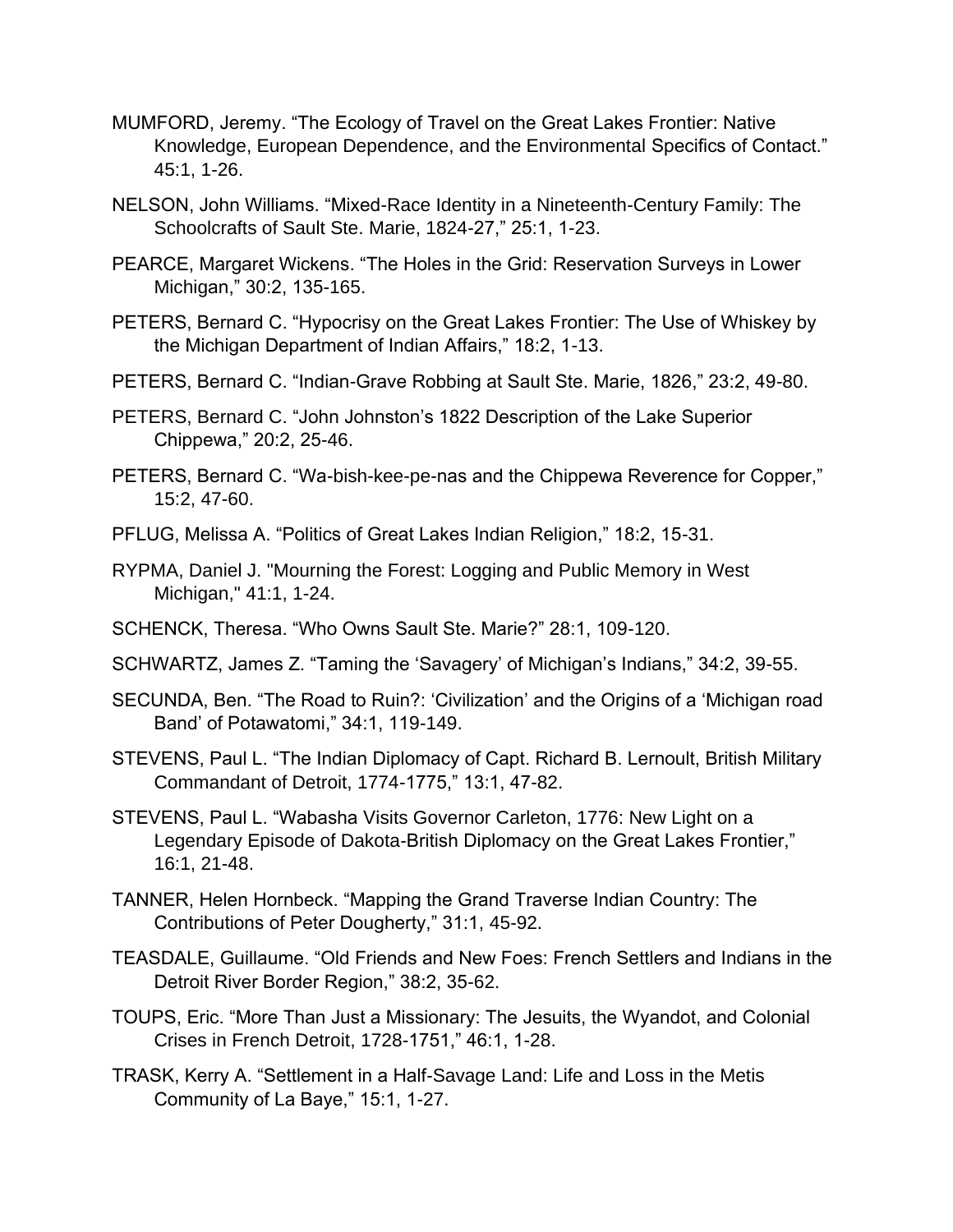- TUCKER, Patrick M. and Laurel E. Heyman. "Welcome to Hard Times: Two French Merchants and Militiamen in the Detroit River Region during the War of 1812," 38:1, 53-81.
- WALSH, Martin W. "A War Council for the Drawing Room: Arent Schuyler de Peyster's 'Speech to the Western Indians,'" 28:1, 91-107.
- WALSH, Martin W. "Revenge Against the Idol: Competing Magical Systems on the Detroit River, 1670," 43:2, 55-64.
- WIDDER, Keith R. "After the Conquest: Michilimackinac, a Borderland in Transition," 34:1, 43-61.
- WIDDER, Keith R. "The 1767 Maps of Robert Rogers and Jonathan Carver: A Proposal for the Establishment of the Colony of Michilimackinac," 30:2, 35-76.
- WILES, Richard. "A Bitter Memory: Seeking "Maamaw Gwayak" (Social Justice) at Burt Lake," 42:1, 61-74.
- WILLIG, Timothy D. "Prophetstown on the Wabash: The Native Spiritual Defense of the Old Northwest," 23:2, 115-158.

#### **Nature**

- MOORE, Ted. "Creating an Idyllic Space: Nature, Technology, and Campus Planning at the Michigan Agricultural College, 1850 to 1975," 35:2, 1-25.
- PETERS, Bernard C. "A Note on Lake Superior Earthquakes," 22:1, 125-131.

## **Netherlands Information Bureau**

ZWART, David. "Constructing the Homeland: Dutch Americans and the Netherlands Information Bureau during the 1940s," 33.2, 81-100.

## **The New Deal**

HALL, Mitchell. "Bibliography: The New Deal," 25.1, 135-137.

## **Newspapers and Magazines**

BARNETT, LeRoy. "Michigan Maps in the *Detroit Evening News*, 1873-1900," 33:1, 99- 108.

BARNETT, LeRoy. "Putting the Spotlight on *Headlight*," 28.1, 121-124.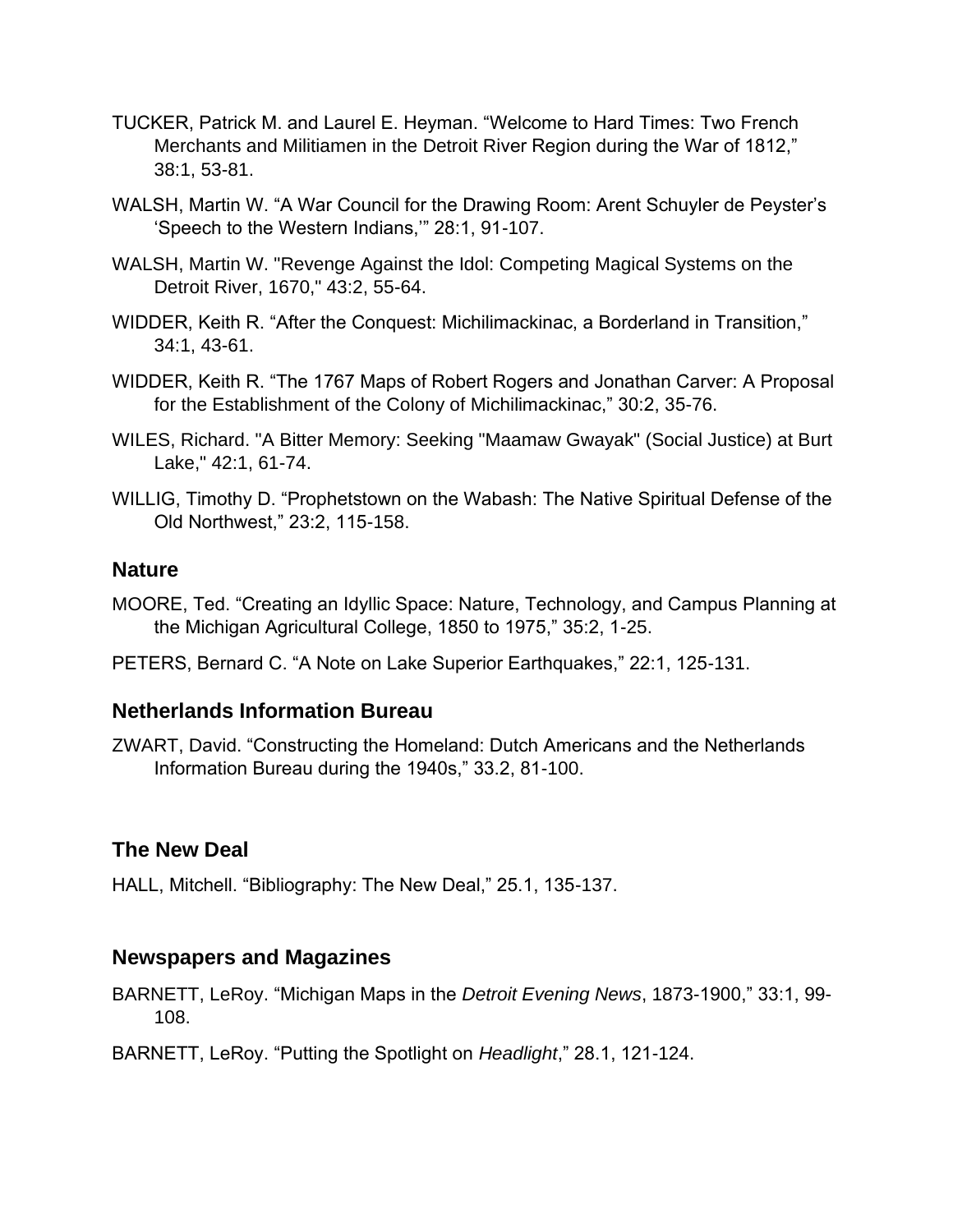- BARTHOLOMEW, Robert E. "Michigan and the Great Mass Hysteria Episode of 1897," 24.1, 133-142.
- BOLES, Frank. "Michigan Newspapers: A Two-Hundred-Year Review," 36:1, 31-69.
- FIERST, John T. "Rationalizing Removal: Anti-Indianism in Lewis Cass's *North American Review* Essays," 36:2, 1-35.
- KRAMER, Michael J. "'Can't Forget the Motor City': *CREEM* Magazine, Rock Music, Detroit Identity, Mass Consumerism, and the Counterculture," 28:2, 43-77.
- LEASHER, Evelyn. "Lois Bryan Adams and the Household Department of the *Michigan Farmer*," 21:1, 101-119.
- TERRIE, Philip G. '"The Necessities of the Case': The Response to the Great Thumb Fire of 1881," 31:2, 91-116.

# **NFO (National Farmers Organization)**

LAUCK, Jon. "The National Farmers Organization and Farmer Bargaining Power," 24:2, 88-127.

## **Niles, Michigan**

BRATT, Peter. "A Great Revolution in Feeling: The American Civil War in Niles and Grand Rapids, Michigan," 31:2, 43-66.

#### *North American Review*

FIERST, John T. "Rationalizing Removal: Anti-Indianism in Lewis Cass's *North American Review* Essays," 36:2, 1-35.

## **Northern Michigan**

- BURD, Camden. "Imagining a Pure Michigan Landscape: Advertisers, Tourists, and the Making of Michigan's Northern Vacationlands," 42:2, 31-51.
- HEIDEMANN, Mary Ann and Ted. J. Ligibel. "Preserving and Interpreting a Shared Mission: Peter Dougherty, Chief Ahgosa, and Northern Michigan's Old Mission," 43:1, 29-56.
- NYGREN, Joshua. "A Producer's Republic: Rural Zoning, Land Use, and Citizenship in the Great Lakes Cutover, 1920-1940," 40:1, 1-26.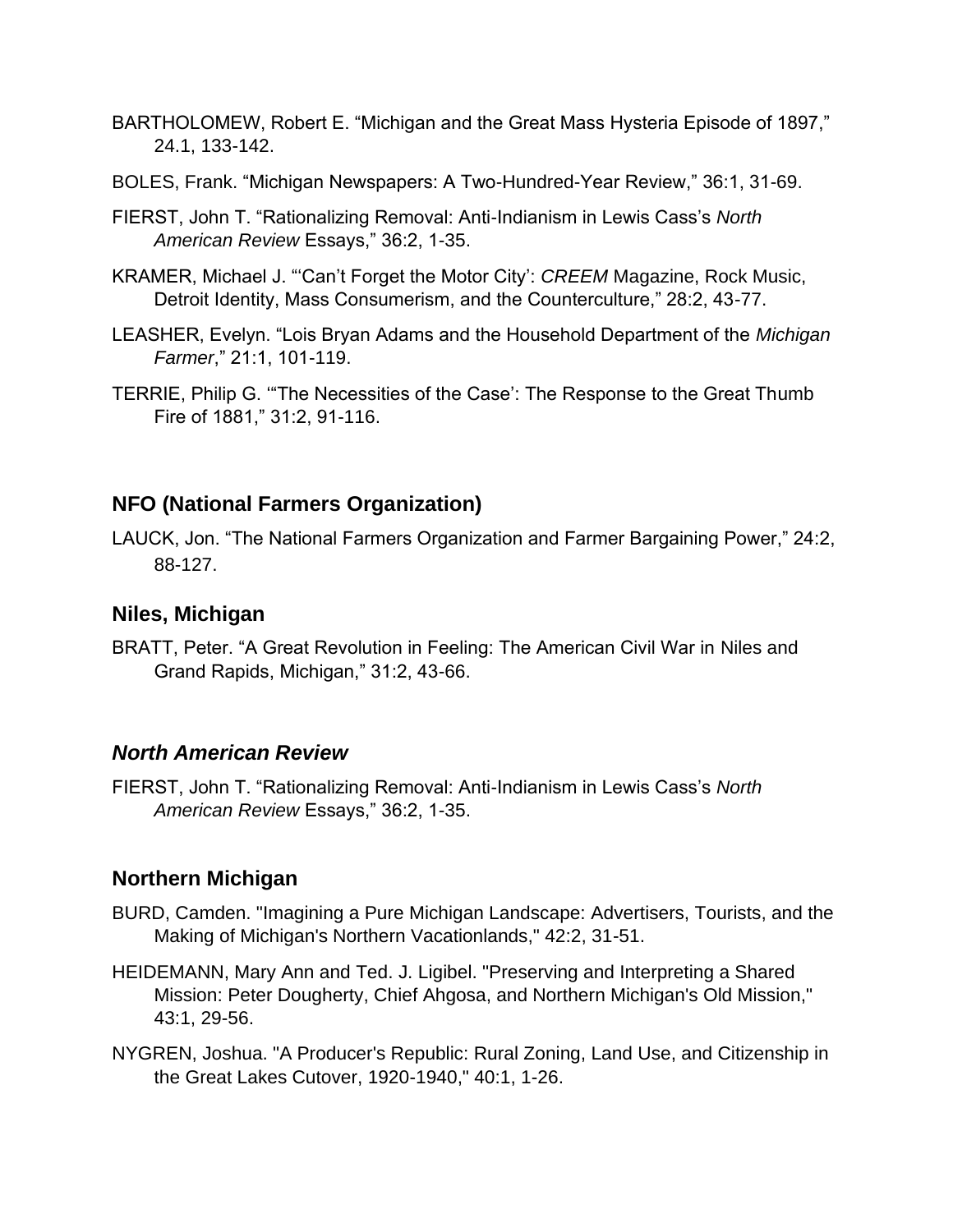## **Northern Michigan Asylum**

BRUDER, Anne L. "New Patients at the Old Asylum: Memory and Mental Health in Michigan," 44:1, 1-22.

# **Northern Michigan University**

- REYNOLDS, Terry. "The Cleveland-Cliffs Iron Company Collections, Northern Michigan University Archives," 30.1, 133-144.
- ROBYNS, Marcus and Carrie Fries. "The Battle for Shared Governance: The Northern Michigan University Chapter of the American Association of University Professors, 1967 to 1976," 28:2, 1-41.
- ROBYNS, Marcus C. "The Central Upper Peninsula and Northern Michigan University Archives," 26.1, 137-144.

## **Northwest Ordinance**

OWENS, Jack N. "A Long-Overdue Evaluation of Benjamin Hough's Observation for Latitude of the North Cape of Maumee Bay, Ohio's Northern Border," 44:2, 97-124.

## **Nursing**

STANKRAUFF, Alison. "A Sesquicentennial Bibliography of Wayne State University Records from the University Archives at The Walter P. Reuther Library," 44:1, 97- 110.

## **Odawa**

- CASSIDY, Michelle. "'The More Noise They Make": Odawa and Ojibwe Encounters with American Missionaries in Northern Michigan, 1837-1871," 38:2, 1-34.
- FIXICO, Donald L. "The Alliance of the Three Fires in Trade and War, 1630-1812," 20:2, 1-23.
- GILLS, Bradley J. "Navigating the Landscape of Assimilation: The Anishnabeg, the Lumber Industry, and the Failure of Federal Indian Policy in Michigan, 34:2, 57-74.
- HEIDEMANN, Mary Ann and Ted. J. Ligibel. "Preserving and Interpreting a Shared Mission: Peter Doguherty, Cheif Ahgosa, and Northern Michian's Old Mission," 43:1, 29-56.
- KARAMANSKI, Theodore J. "State Citizenship as a Tool of Indian Persistence: A Case Study of the Anishinaabeg of Michigan," 37.2, 119-138.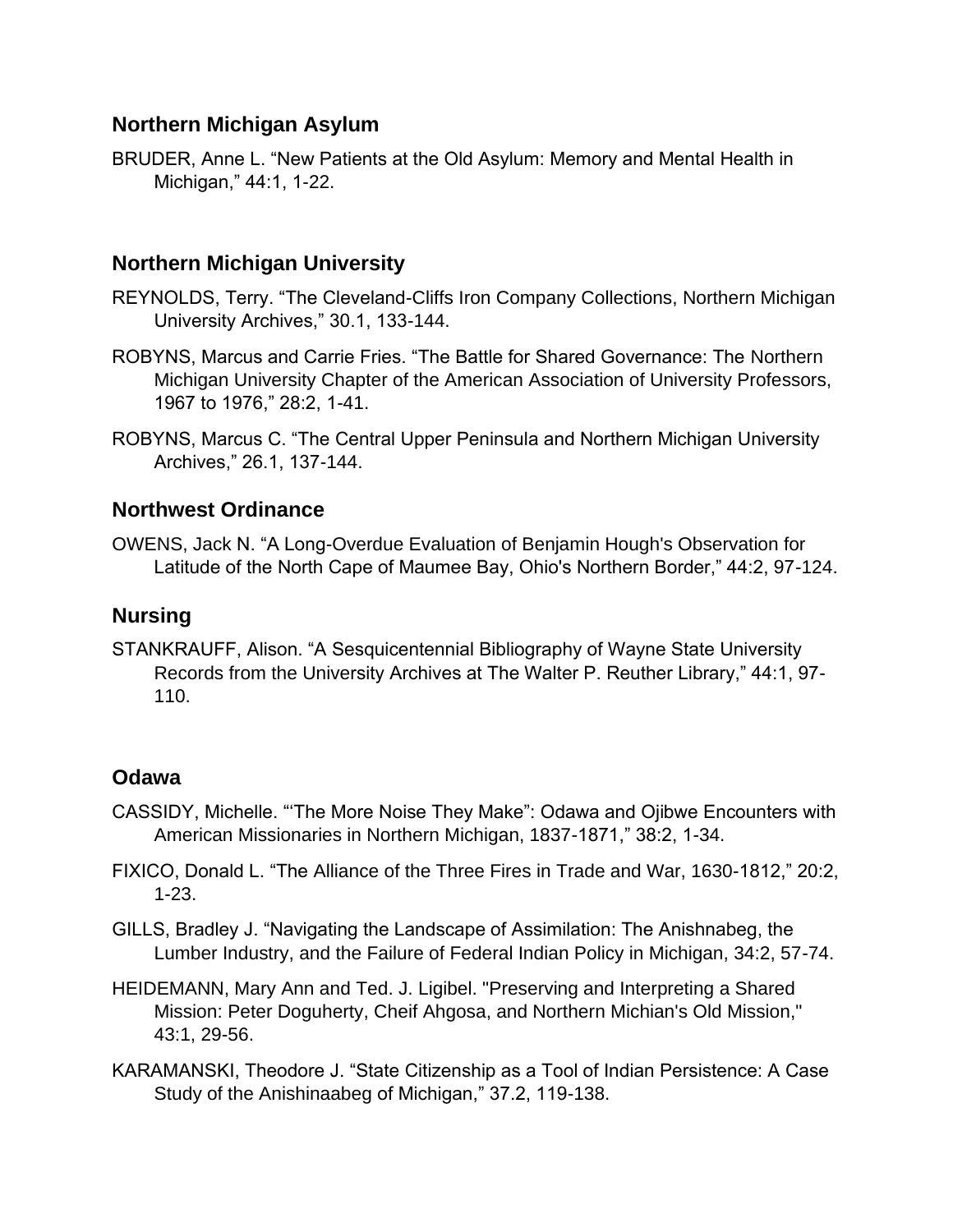McCLURKEN, James M. "Ottawa Adaptive Strategies to Indian Removal," 12:1, 29-55.

- PFLUG, Melissa A. "Politics of Great Lakes Indian Religion," 18:2, 15-31.
- WILES, Richard. "A Bitter Memory: Seeking "Maamaw Gwayak" (Social Justice) at Burt Lake," 42:1, 61-74.

#### **Ohio**

- BARNHART, Terry A. "'A Common Feeling': Regional Identity and Historical Consciousness in the Old Northwest, 1820-1860," 29:1, 39-70.
- BORDEN, Timothy G. "'Toledo Is a Good Town for Working People': Richard T. Gosser and the UAW's Fight for Pensions," 26:1, 45-65.
- GRAY, Susan E. "Writing Michigan History from a Transborder Perspective," 34:1, 1-24.
- OWENS, Jack N. "A Long-Overdue Evaluation of Benjamin Hough's Observation for Latitude of the North Cape of Maumee Bay, Ohio's Northern Border," 44:2, 97-124.

WANGER, Eugene. "Collecting the Toledo War," 24.2, 144-160.

#### **Ojibwa**

- ALLEN, Robert S. "His Majesty's Indian Allies: Native Peoples, the British Crown, and the War of 1812," 14:2, 1-24.
- CALLOWAY, Colin G. "The End of an Era: British-Indian Relations in the Great Lakes Region after the War of 1812," 12:2, 1-20.
- CASSIDY, Michelle. "'The More Noise They Make": Odawa and Ojibwe Encounters with American Missionaries in Northern Michigan, 1837-1871," 38:2, 1-34.
- CLIFTON, James A. "Michigan's Indians: Tribe, Nation, Estate, Racial, Ethnic, or Special Interest Group?" 20:2, 93-152.
- DEMERS, E. A. S. "Native-American Slavery and Territoriality in the Colonial Upper Great Lakes Region, 28:2, 163-172.
- DOHERTY, Robert. "'We Don't Want Them To Hold Their Hands Over Our Heads': The Economic Strategies of the L'Anse Chippewas, 1830-1860," 20:2, 47-70.
- FIERST, John T. "Rationalizing Removal: Anti-Indianism in Lewis Cass's *North American Review* Essays," 36:2, 1-35.
- FIXICO, Donald L. "The Alliance of the Three Fires in Trade and War, 1630-1812," 20:2, 1-23.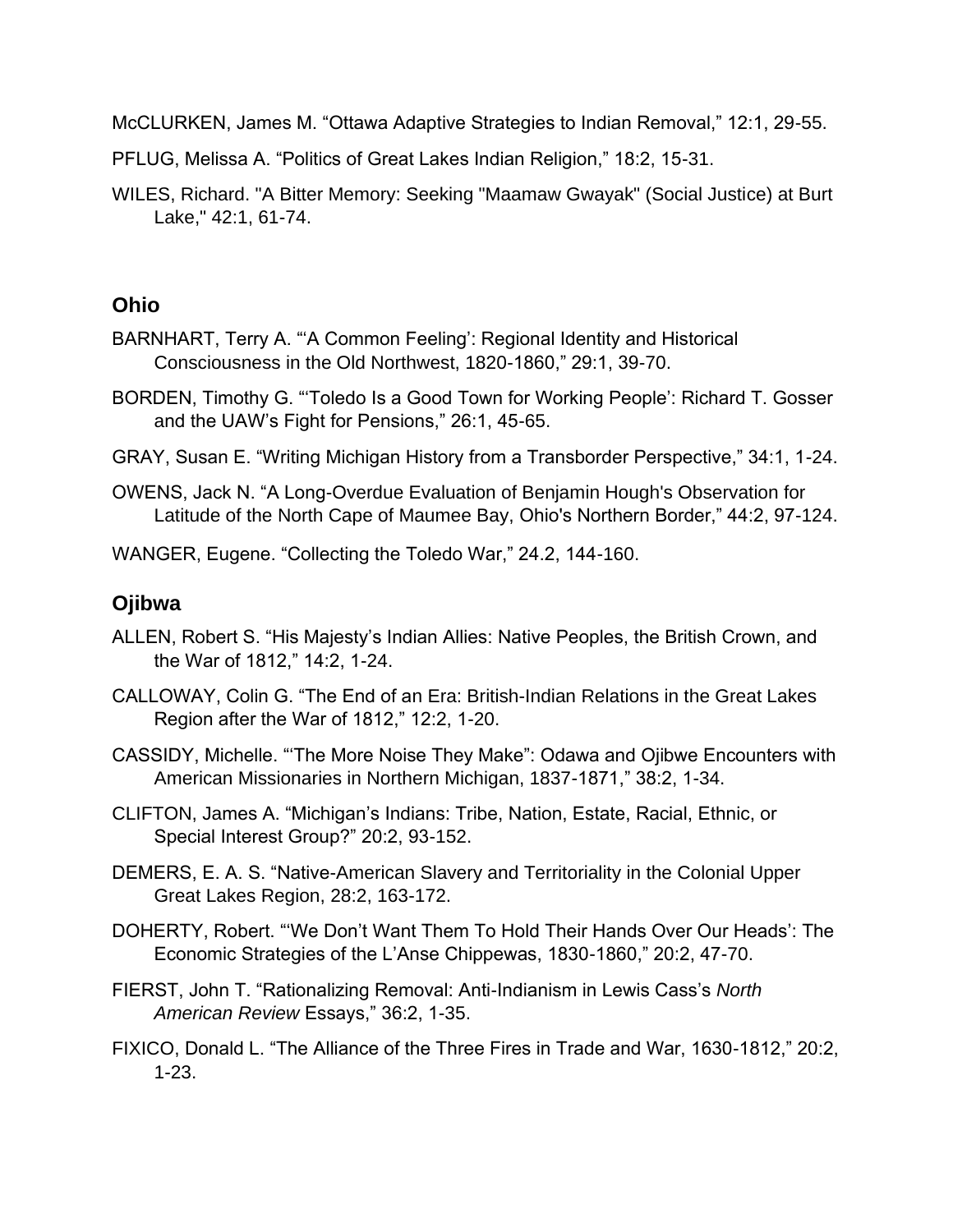- GILLS, Bradley J. "Navigating the Landscape of Assimilation: The Anishnabeg, the Lumber Industry, and the Failure of Federal Indian Policy in Michigan, 34:2, 57-74.
- HEIDEMANN, Mary Ann and Ted. J. Ligibel. "Preserving and Interpreting a Shared Mission: Peter Dougherty, Chief Ahgosa, and Northern Michigan's Old Mission," 43:1, 29-56.
- HENDERSHOT, Robert M. "The Legacy of an Ojibwe 'Lumber Chief': David Shoppenagon, 29:2, 41-69.
- KARAMANSKI, Theodore J. "State Citizenship as a Tool of Indian Persistence: A Case Study of the Anishinaabeg of Michigan," 37.2, 119-138.
- LEWIS, G. Malcolm. "Intracultural Mapmaking by First Nations Peoples in the Great Lakes Region: A Historical Review," 32:1, 1-17.
- MIDDLETON, Richard. "Pontiac: Local Warrior or Pan-Indian Leader?" 32:2, 1-32.
- PETERS, Bernard C. "Hypocrisy on the Great Lakes Frontier: The Use of Whiskey by the Michigan Department of Indian Affairs," 18:2, 1-13.
- PETERS, Bernard C. "John Johnston's 1822 Description of the Lake Superior Chippewa," 20:2, 25-46.
- PETERS, Bernard C. "A Note on Lake Superior Earthquakes," 22:1, 125-131.
- PETERS, Bernard C. " Wa-bish-kee-pe-nas and the Chippewa Reverence for Copper," 15:2, 47-60.
- PFLUG, Melissa A. "Politics of Great Lakes Indian Religion," 18:2, 15-31.
- SCHWARTZ, James Z. "Taming the 'Savagery' of Michigan's Indians," 34:2, 39-55.
- STEVENS, Paul L. "Wabasha Visits Governor Carleton, 1776: New Light on a Legendary Episode of Dakota-British Diplomacy on the Great Lakes Frontier," 16:1, 21-48.
- TRASK, Kerry A. "Settlement in a Half-Savage Land: Life and Loss in the Métis Community of La Baye," 15:1, 1-27.
- WILES, Richard. "A Bitter Memory: Seeking "Maamaw Gwayak" (Social Justice) at Burt Lake," 42:1, 61-74.

#### **Old Northwest Territory**

- BARNHART, Terry A. "'A Common Feeling': Regional Identity and Historical Consciousness in the Old Northwest, 1820-1860," 29:1, 39-70.
- COX, Robert S. "The Old Northwest at the Clements Library,' 24.1, 143-159.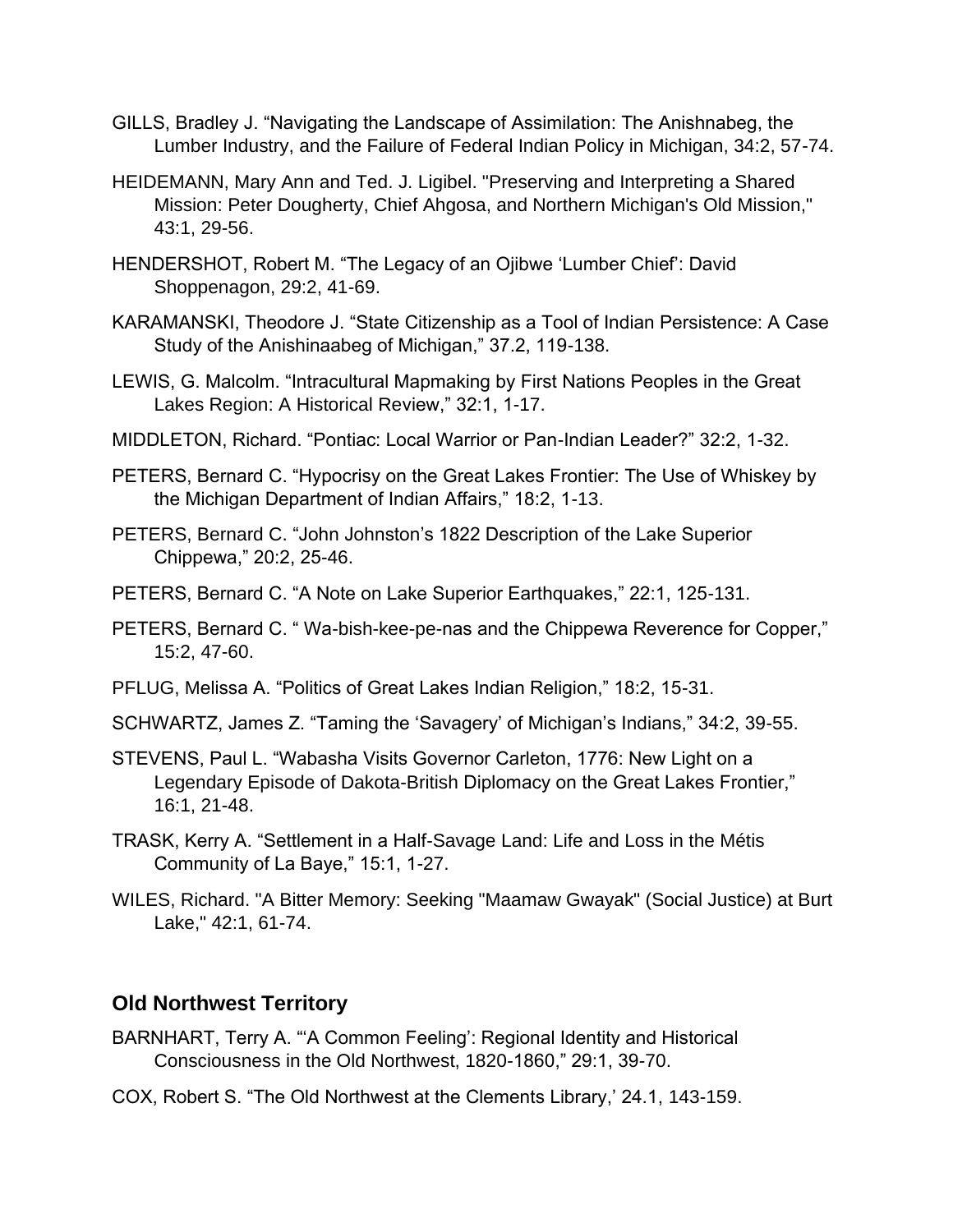- PALLANTE, Martha. "The Trek West: Early Travel Narratives and Perceptions of the Frontier," 21:1, 83-99.
- STEVENS, Paul L. "The Indian Diplomacy of Capt. Richard B. Lernoult, British Military Commandant of Detroit, 1774-1775," 13:1, 47-82.
- STEVENS, Paul L. "Wabasha Visits Governor Carleton, 1776: New Light on a Legendary Episode of Dakota-British Diplomacy on the Great Lakes Frontier," 16:1, 21-48.
- WILLIG, Timothy D. "Prophetstown on the Wabash: The Native Spiritual Defense of the Old Northwest," 23:2, 115-158.

#### **Olmstead, Frederick Law**

CIADELLA, Joseph Stanhope. "A Landscape of Ruin and Repair: Parks, Potatoes, and Detroit's Environmental Past, 1879-1900," 40:1, 49-72.

# **Ontario**

LaCOMBE, Kent. "Lake Huron's Entangled Eden: Fish, Fisheries, and Lost Opprotunities in Freshwater Borderlands, 1900-1940," 41:1, 25-56.

## **Osborn, Chase S.**

JENNINGS, Richard P. "Rhetorical Analysis of Chase S. Osborn's 1910 Primary Campaign for Governor," 17:2, 35-75.

# **Oscoda**

VAUGHN, David K. "The Au Sable River Lumberman's Monument: William B. Mershon's Struggle to Create a Meaningful Memorial of the Michigan Lumbering Era," 43:2, 136.

# **Osborn, Stellanova**

MIRES, Charlene. "Sault Ste. Marie as the Capital of the World?: Stellanova Osborn and the Pursuit of the United Nations. 1945," 33.1, 61-82.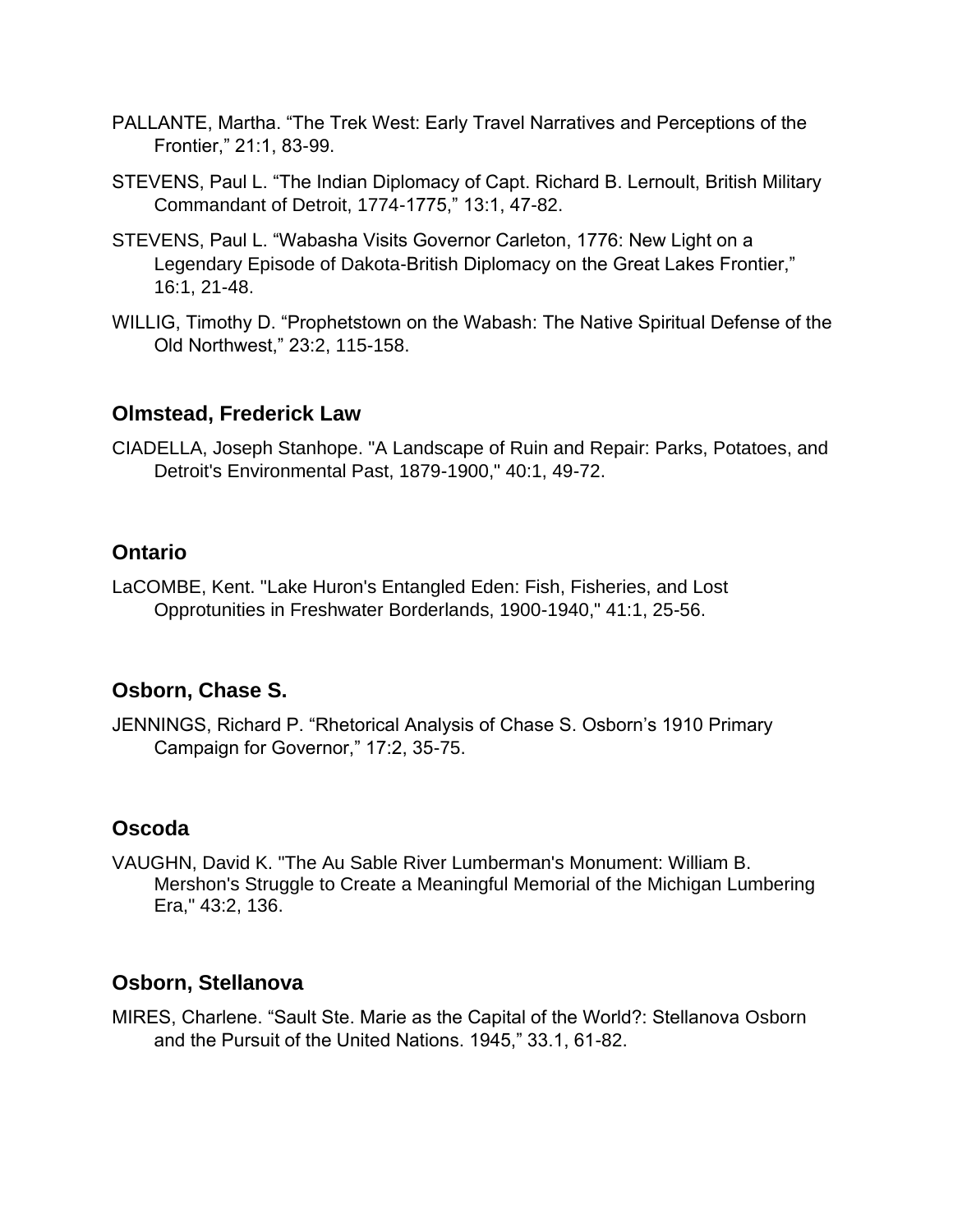# **Ottawa (see Odawa)**

#### **Ovid**

BRATTON, Joel J. "Marcus Bowlby and World War I," 41:1, 81-100.

#### **Ox Bow (Michigan)**

MERRILL, Peter C. "Summers at Ox-Bow: The Early Days of a Michigan Art Colony," 22:1, 109-123.

## **Pacifism**

GOODIER, Susan. "The Price of Pacifism: Rebecca Shelley and Her Struggle for Citizenship," 36:1, 71-101.

#### **Palmer, Thomas W.**

ZIEWACZ, Lawrence. "Thomas W. Palmer: A Michigan Senator's 'Masterly Argument' for Women's Suffrage," 26:1, 31-43.

#### **Parks**

CIADELLA, Joseph Stanhope. "A Landscape of Ruin and Repair: Parks, Potatoes, and Detroit's Environmental Past, 1879-1900," 40:1, 49-72.

## **Patent Medicine**

ARMITAGE, Kevin C. "Commercial Indians: Authenticity, Nature, and Industrial Capitalism in Advertising at the Turn of the Twentieth Century," 29:2, 71-95.

#### **Paul V. McNutt**

KOTLOWSKI, Dean J. "The Politician and the Priest: Paul V. McNutt, Frank Murphy, and the Age of FDR." 45:2, 39-76.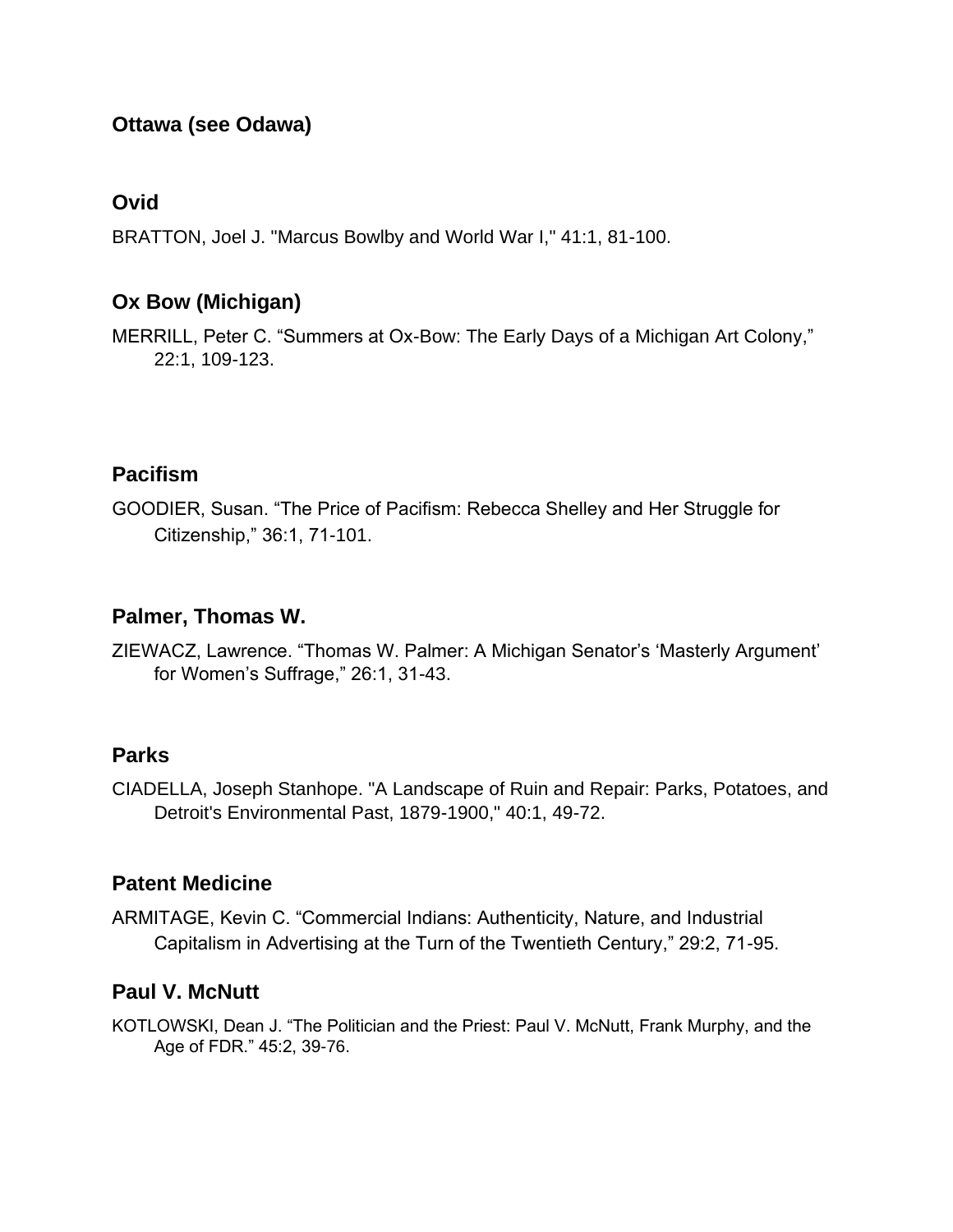# **Pays D'en Haut**

LaFOREST, James. "'Muskrat French': Origins of a Culture, a Language, and a People." 40:2, 87-100.

# **Pedestrian Malls (see Malls)**

#### **Pennsylvania**

COX, Robert S. "The Great lakes in Philadelphia: The American Philosophical Society," 25.1, 125-129.

#### **Personal Liberty Laws**

THICK, MATTHEW R. "'The Exploded Humbug': Antebellum Michigan, Personal Liberty Laws, and States' Rights," 42:2, 53-65.

## **Perry, Oliver Hazard**

ALTOFF, Gerry T. "Oliver Hazard Perry and the Battle of Lake Erie," 14:2, 25-57.

## **Philadelphia, Pennsylvania**

COX, Robert S. "The Great lakes in Philadelphia: The American Philosophical Society," 25.1, 125-129.

## **Philippines**

KIRKWOOD, Patrick M. "'Michigan Men' in the Philippines and the Limits of Self-Determination in the Progressive Era." 40:2. 63-86.

## **Pierrot, George**

KISKA, Tim. "What Vast Wasteland? George Pierrot Made Every Detroiter a World Traveler," 46:2, 71-92.

## **Pingree, Hazen S.**

CIADELLA, Joseph Stanhope. "A Landscape of Ruin and Repair: Parks, Potatoes, and Detroit's Environmental Past, 1879-1900," 40:1, 49-72.

# **Pioneering**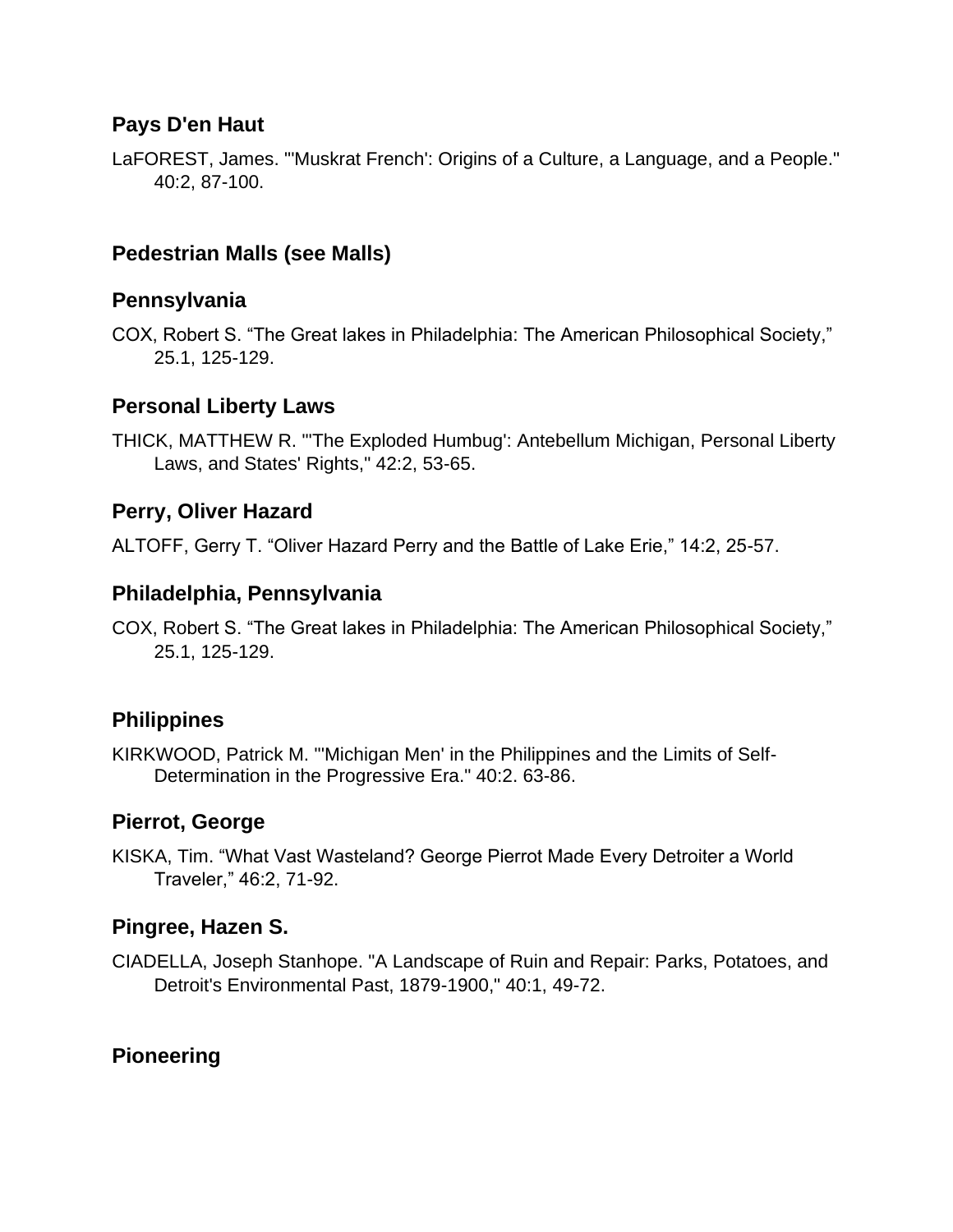- BARILLAS, William. "Michigan's Pioneers and the Destruction of the Hardwood Forest," 15:2, 1-22.
- DOUMA, Michael. "Memory and the Myth of Albertus C. Van Raalte: How Holland, Michigan, Remembers Its Founding Father," 36:2, 36-61.
- GENSER, Wallace. "'Habitants,' 'Half-Breeds,' and Homeless Children: Transformations in Métis and Yankee-Yorker relations in Early Michigan," 24:1, 23-28.
- KEENAN, Hudson. "Ionia and Houghton Lake State Road: Michigan's First Designated State Swamp Land Road," 31:2, 67-90.
- LEWIS, Kenneth E. "Mapping Antebellum Euro-American Settlement Spread in Southern Lower Michigan," 30:2, 105-134.
- PALLANTE, Martha. "The Trek West: Early Travel Narratives and Perceptions of the Frontier," 21:1, 83-99.
- TEASDALE, Guillaume. "Old Friends and New Foes: French Settlers and Indians in the Detroit River Border Region," 38:2, 35-62.
- WILKSHIRE, Steven C. "Markets and Market Culture in the Early Settlement of Ionia County, Michigan," 24.1, 1-22.

## **Political Campaigns**

- BACHELDER, Chris. "Crashing the Party: The Ill-Fated 1968 Presidential Campaign of Governor George Romney," 33.2, 131-162.
- BOYER, Hugh E. "The Decline of the Progressive Party in Michigan's Upper Peninsula: The Case of Congressman William J. MacDonald in 1914," 13:2, 75-94.
- GRANT, Philip A, Jr. "The Presidential Election of 1932 in Michigan," 12:1, 83-94.
- JENNINGS, Richard P. "Rhetorical Analysis of Chase S. Osborn's 1910 Primary Campaign for Governor," 17:2, 35-75.
- JOHNS, Andrew L. "Achilles' Heel: The Vietnam War and George Romney's Bid for the Presidency, 1967-1968," 26:1, 1-29.
- MILES, David. "Political Experience and Anti-Big Government: The Making and Breaking of Themes in Gerald Ford's 1976 Presidential Campaign," 23:1, 105- 122.

## **Politicians**

BACHELDER, Chris. "Crashing the Party: The Ill-Fated 1968 Presidential Campaign of Governor George Romney," 33.2, 131-162.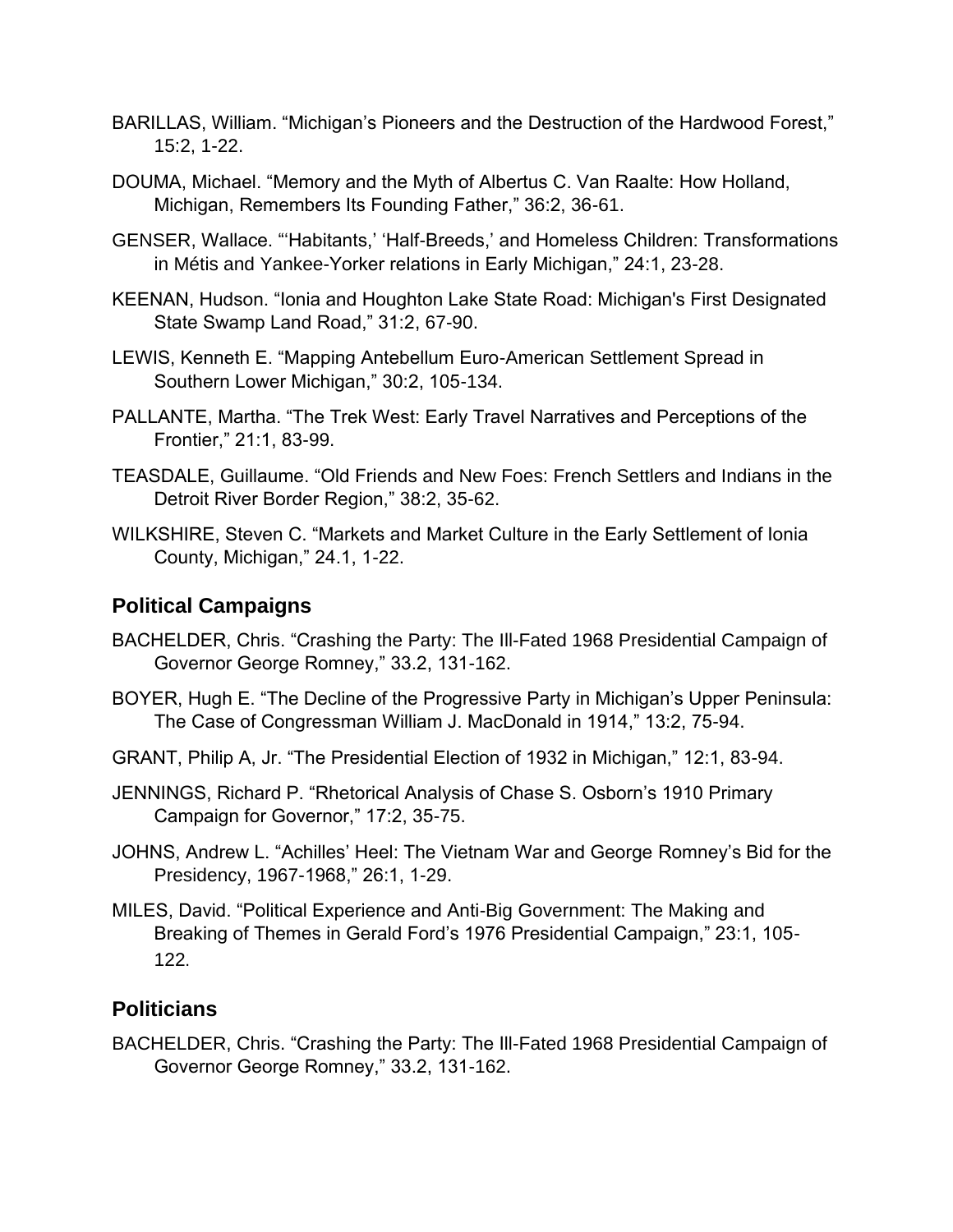- BILES, Roger. "A Mormon in Babylon: George Romney as Secretary of HUD, 1969- 1973," 38:2, 63-89.
- BOYER, Hugh E. "The Decline of the Progressive Party in Michigan's Upper Peninsula: The Case of Congressman William J. MacDonald in 1914," 13:2, 75-94.
- CAPECI, Dominic J. "'Never Leave Me': The Wartime Correspondence of Peg and George Edwards, 1944 to 1945," 27:2, 91-130.
- DEMPSEY, Dave. "Perry Bullard: Liberal Lawmaker, 1972-1992," 29:1, 97-117.
- DRUTCHAS, Geoffrey G. "Gray Eminence in a Gilded Age: The Forgotten Career of Senator James McMillan of Michigan," 28:2, 79-113.
- GIFFORD, Laura Jane. "The Larger Part of the Iceberg: George Romney and His Concerned Citizens Movement." 45:2, 127-151.
- GRANT, Philip A. Jr. "The Michigan Congressional Delegation and the Burke-Wadsworth Act of 1940," 18:1, 71-81.
- JOHNS, Andrew L. "Achilles' Heel: The Vietnam War and George Romney's Bid for the Presidency, 1967-1968," 26:1, 1-29.
- KLUNDER, William Carl. "The Seeds of Popular Sovereignty: Governor Lewis Cass and Michigan Territory," 17:1, 65-81.
- KOTLOWSKI, Dean J. "The Politician and the Priest: Paul V. McNutt, Frank Murphy, and the Age of FDR." 45:2, 39-76.
- MALTZ, Earl M. "Radical Politics and Constitutional Theory: Senator Jacob M. Howard of Michigan and the Problem of Reconstruction," 32:1, 19-32.
- McDAID, William. "Kinsley S. Bingham and the Republican Ideology of Antislavery, 1847-1855," 16:2, 43-73.
- PHELPS, Jim and Doug Roberts. "Milliken Stories: Our Personal and Professional Recollections," 47:1, 107-116.
- SKAGGS, David Curtis. "Decisions at Sandwich: William Henry Harrison and the Pursuit to the Thames" 38:1, 07-28.
- THURNER, Arthur W. "Charles H. Moyer and the Michigan Copper Strike, 1913-1914," 17:2, 1-19.
- WALSH, Martin W. "A War Council for the Drawing Room: Arent Schuyler de Peyster's 'Speech to the Western Indians,'" 28:1, 91-107
- ZIEWACZ, Lawrence. "Thomas W. Palmer: A Michigan Senator's 'Masterly Argument' for Women's Suffrage," 26:1, 31-43.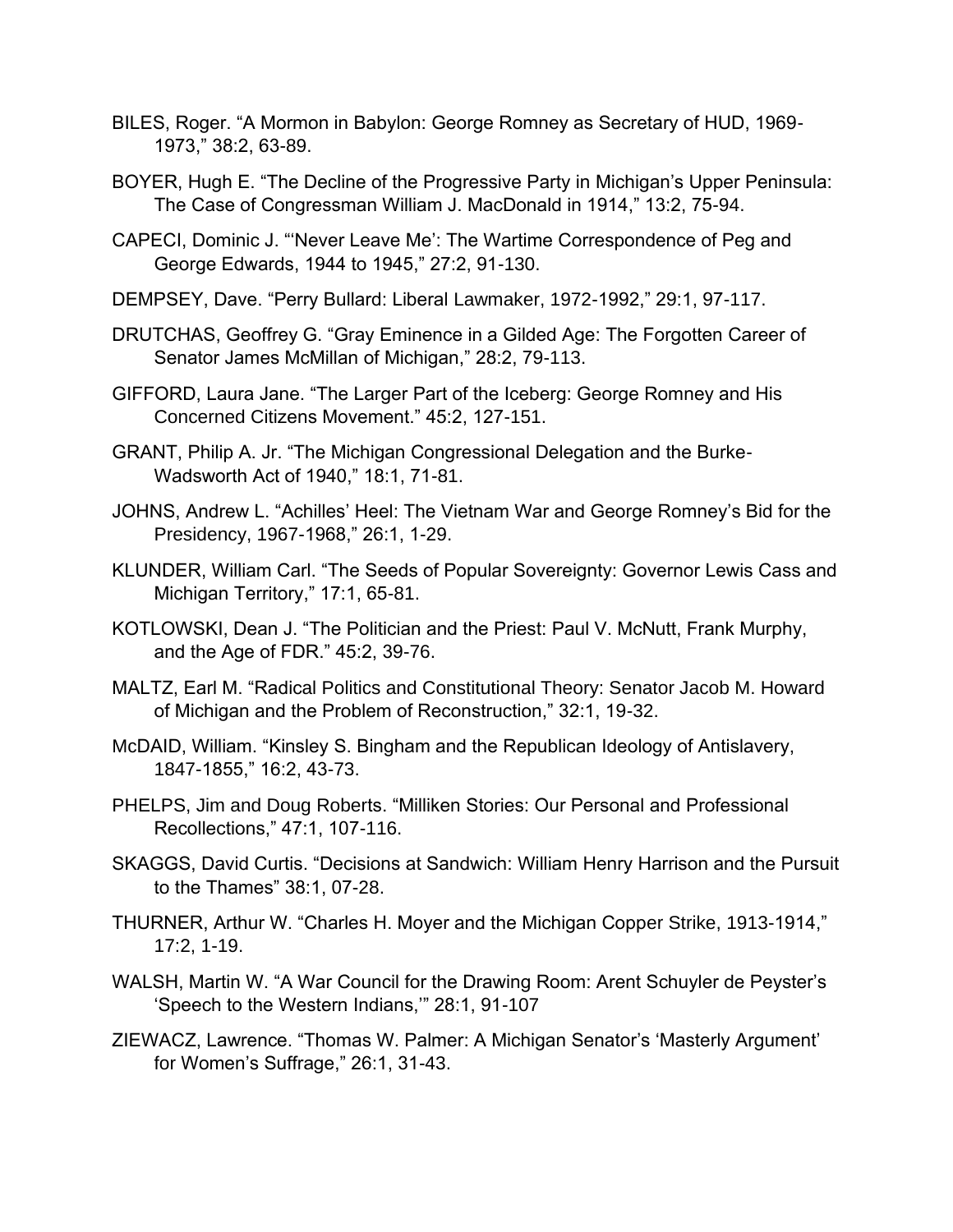#### **Politics -- Auto Industry**

- ANASTAKIS, Dimitry. "Continental Auto Politics: The Failure of Opposition to the 1965 Auto Pact in Canada and the United States," 27:2, 131-155.
- BALTAKIS, Anthony. "On the Defensive: Walter Reuther's Testimony Before the McClellan Labor Rackets Committee," 25:2, 47-68.
- DAVIDOW, Robert P. "The 1939 Trial of Raymond Tessmer: Exemplar of UAW Factionalism," 38:2, 107-121.

#### **Politics -- Civil War**

- HERSHOCK, Martin J. "Copperheads and Radicals: Michigan Partisan Politics during the Civil War Era, 1860-1865," 18:1, 29-69.
- MITCHELL, Robert E. "The Organizational Performance of Michigan's Adjutant General and the Federal Provost Marshal General in Recruiting Michigan's Boys in Blue, 28:2, 115-162.

## **Politics – Detroit**

- GOLD, Kenneth M. "'We just don't want to keep on going to useless meetings': Community Organizing at Detroit's Jefferson Junior High School, 1966-1967," 32:1, 97-121.
- HALL, Jake. "Anti-Injunction Campaigns and the Transformation of Labor Law in Detroit, 1915 to 1921," 36:1, 1-29.
- HOLLI, Melvin G. "Mayoring in Detroit, 1824-1985: Is Upward Mobility the 'Impossible Dream?'" 13:1, 1-19.
- KLUG, Thomas A. "Labor Market Politics in Detroit: The Curious Case of the ' Spolansky Act' of 1931," 14:1, 1-32.
- KLUG, Thomas A. "Residents by Day, Visitors by Night: The Origins of the Alien Commuter on the U.S.-Canadian Border during the 1920s, 34:2, 75-98.
- MORRIS-CROWTHER, Jayne. "Municipal Housekeeping: The Political Activities of the Detroit Federation of Women's Clubs in the 1920s," 30:1, 31-57.
- SMITH, Michael O. "The City as State: Franchises, Politics, and Transit Development in Detroit, 1863-1879," 23:1, 1-32.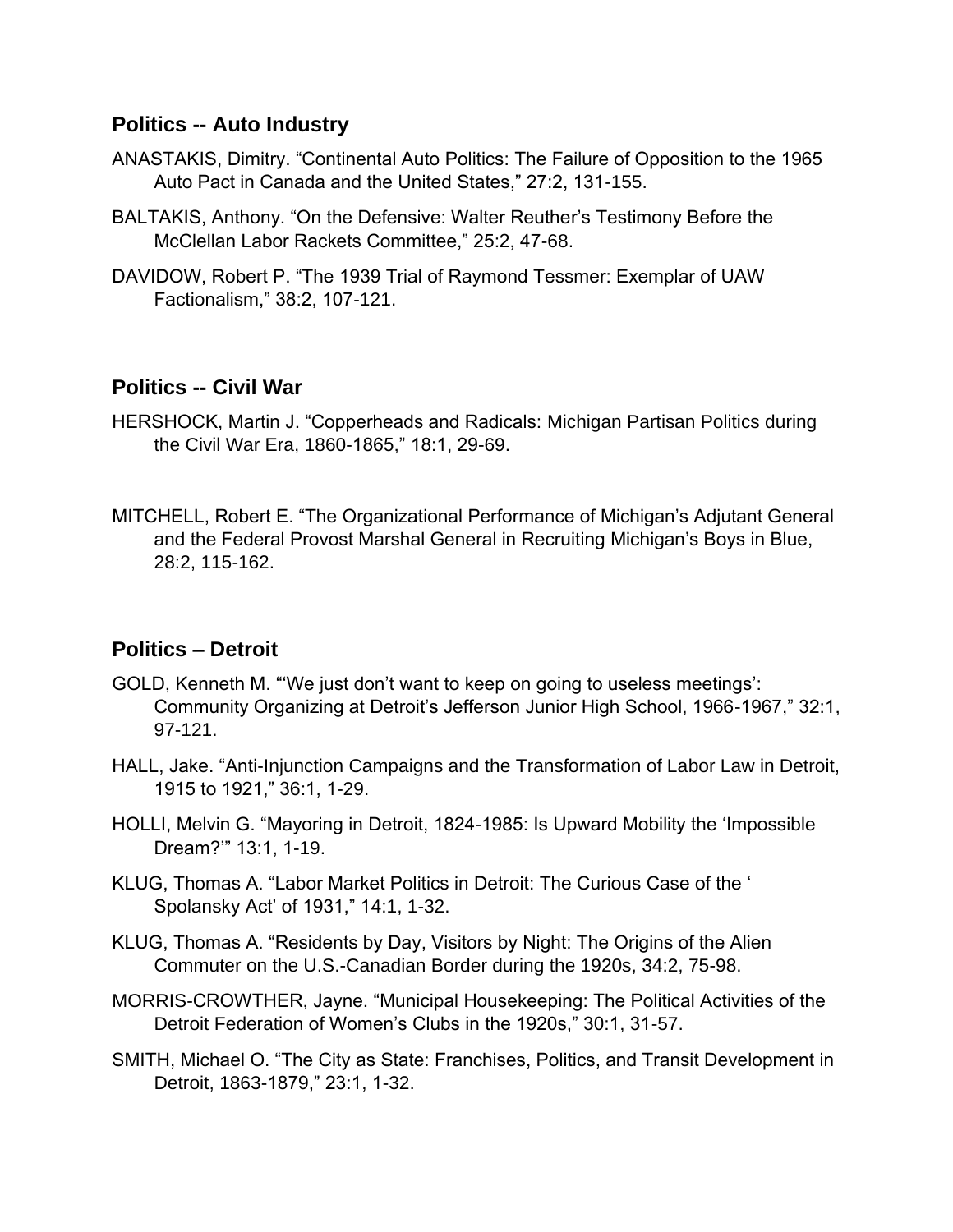#### **Politics -- Local**

- BRACE, Joanna V. "The Power of Porch Talks: The Civic Improvement Society of Monroe, Michigan, 1901 to 1914," 27:2, 1-31.
- FOSS-MOLLAN, Kate. "Waiting for Water: Service Discrimination and Polish Neighborhoods in Milwaukee, 1870-1910," 25:2, 29-45.
- RIDDLE, David. "Race and Reaction in Warren, Michigan, 1971-1974: *Bradley v. Milliken* and the Cross-District Busing Controversy," 26:2, 1-49.
- SMITH, Kevin D. "From Socialism to Racism: The Politics of Class and Identity in Postwar Milwaukee," 29:1, 71-95.

#### **Politics -- Michigan**

- BARNETT, Le Roy. "Michigan's War against Birds," 36:2, 95-124.
- BARNETT, Le Roy. "Michigan's War with Mammals: Bounties, Hunters, and Trappers against Unwanted Species," 37:1, 77-117.
- DEMPSEY, Dave. "Perry Bullard: Liberal Lawmaker, 1972-1992," 29:1, 97-117.
- ERNST, John. "Forging a Fateful Alliance: The Role of Michigan State University in the Development of America's Vietnam Policy," 19:2, 49-66.
- FINE, Sidney. "'A Jewel in the Crown of All of Us': Michigan Enacts a Fair Employment Practices Act, 1941-1958," 22:1, 19-66.
- GRANT, Philip A. Jr. "The Michigan Congressional Delegation and the Burke-Wadsworth Act of 1940," 18:1, 71-81.
- GRANT, Philip A. Jr. "The Presidential Election of 1932 in Michigan," 12:1, 83-94.
- HERSHOCK, Martin J. "Copperheads and Radicals: Michigan Partisan Politics during the Civil War Era, 1860-1865," 18:1, 29-69.
- HOLLI, Melvin G. "Emil E. Hurja: Michigan's Presidential Pollster," 21:2, 125-138.
- JENNINGS , Richard P. "Rhetorical Analysis of Chase S. Osborn's 1910 Primary Campaign for Governor," 17:2, 35-75.
- JONES, Joseph J. "An Unanswerable Argument in Favor of Forests: Progressive Conservation, Compromise, and the 1903 Creation of Michigan's First Forest Reserve," 39.1, 101-131.
- KARRER, Robert N. "The Formation of Michigan's Anti-Abortion Movement, 1967- 1974," 22:1, 67-107.
- KEENAN, Hudson. "Ionia and Houghton Lake State Road: Michigan's First Designated State Swamp Land Road," 31:2, 67-90.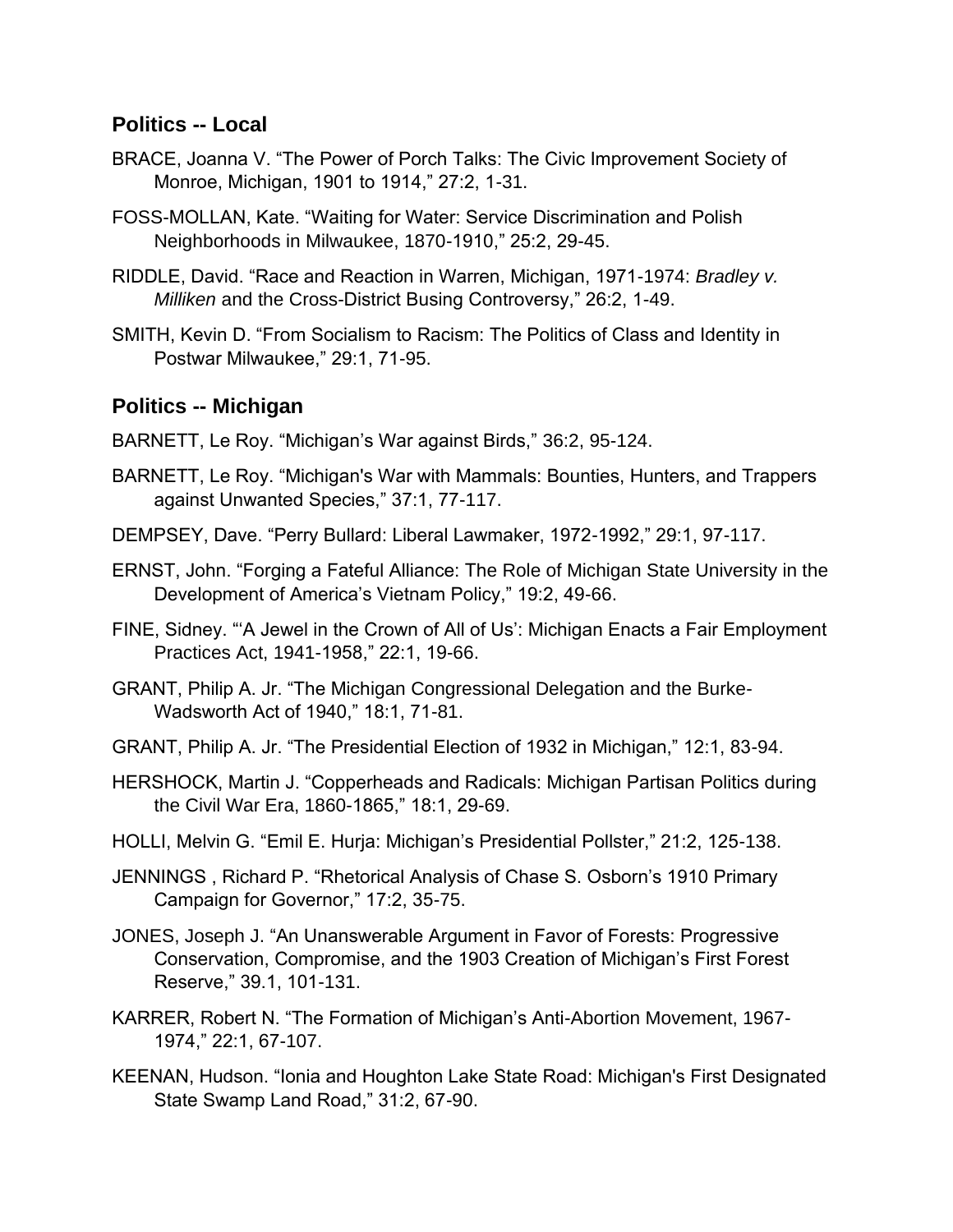- MILES, David. "Political Experience and Anti-Big Government: The Making and Breaking of Themes in Gerald Ford's 1976 Presidential Campaign," 23:1, 105-122.
- MITCHELL, Robert E. "The Organizational Performance of Michigan's Adjutant General and the Federal Provost Marshal General in Recruiting Michigan's Boys in Blue, 28:2, 115-162.
- ORTQUIST, Richard T. "The Perils of Victory: Michigan Democrats in the Wake of 1932," 17:2, 21-33.
- PHELPS, Jim and Doug Roberts. "Milliken Stories: Our Personal and Professional Recollections," 47:1, 107-116.
- SCHENCK, Theresa. "Who Owns Sault Ste. Marie?" 28:1, 109-120.
- STEIN-ROGGENBUCK, Susan. "A Contest for Local Control: Emergency Relief in Depression-Era Michigan," 26:2, 91-126.
- TERRIE, Philip G. '"The Necessities of the Case': The Response to the Great Thumb Fire of 1881," 31:2, 91-116.
- VANDERMEER, Phillip. "Political Crisis and Third Parties: The Gold Democrats of Michigan," 15:2, 61-84.
- VILES, Debra A. "Disabilities of Marriage: Gender and Law in Antebellum Michigan," 28:1, 1-31.

#### **Potawatomi**

- FIXICO, Donald L. "The Alliance of the Three Fires in Trade and War, 1630-1812," 20:2, 1-23.
- GRAY, Susan E. "Limits and Possibilities: White-Indian Relations in Western Michigan in the Era of Removal," 20:2, 71-91.
- MIDDLETON, Richard. "Pontiac: Local Warrior or Pan-Indian Leader?" 32:2, 1-32.
- SCHWARTZ, James Z. "Taming the 'Savagery' of Michigan's Indians," 34:2, 39-55.
- SECUNDA, Ben. "The Road to Ruin?: 'Civilization' and the Origins of a 'Michigan road Band' of Potawatomi," 34:1, 119-149.

#### **Poverty**

MARTIN, John H. "Superintending the Poor: Social Welfare in Michigan during the Nineteenth and Early Twentieth Centuries," 46:2, 139-174.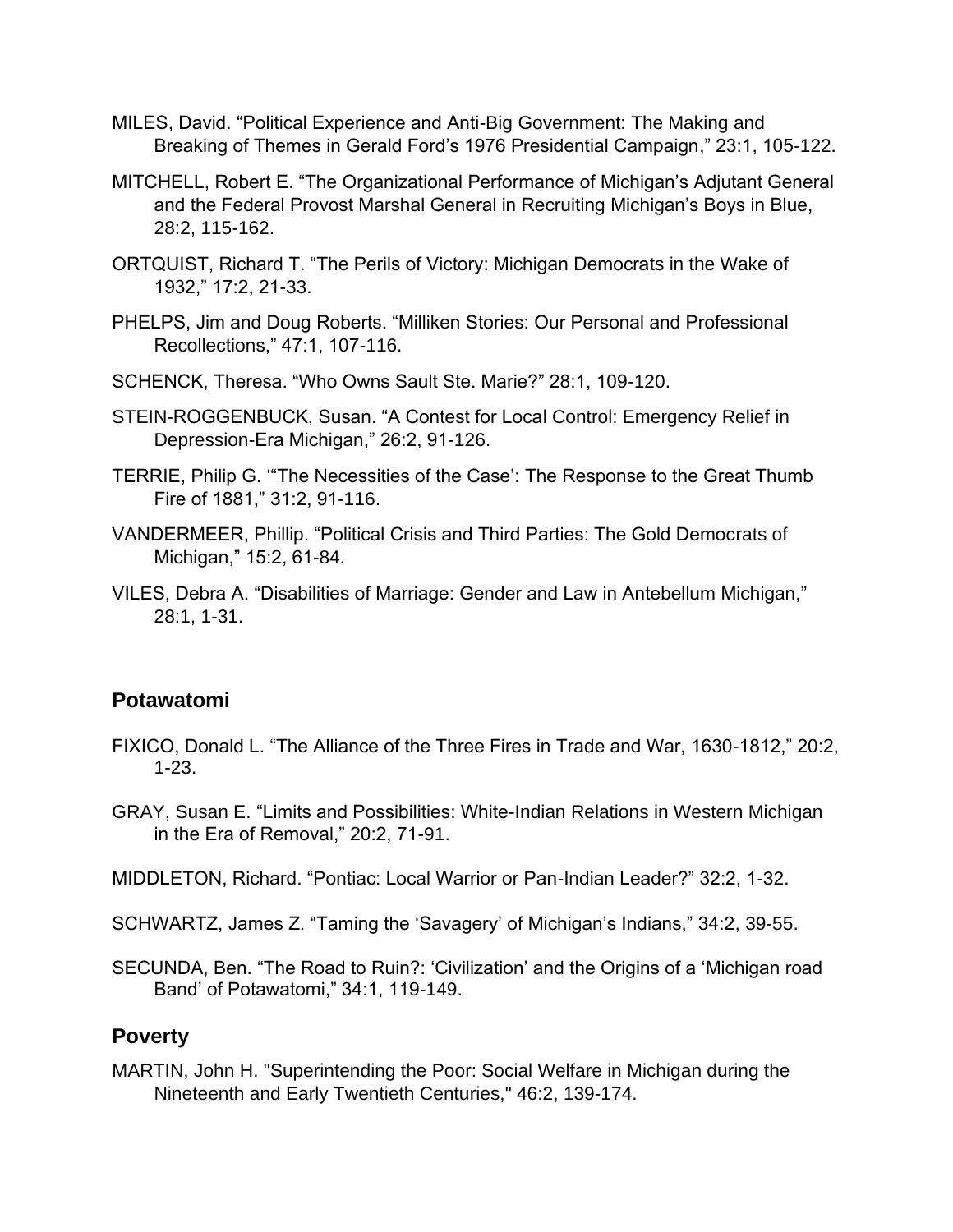## **POWs**

HALL, Kevin T. "The Befriended Enemy: German Prisoners of War in Michigan," 41:1, 57-80.

### **Prairie Du Chien, Wisconsin**

GOUGH, Barry. "Michilimackinac and Prairie du Chien: Northern Anchors of British Authority in the War of 1812," 38:1, 83-105.

#### **Presettlement**

MITCHELL, Robert E. "Using Presettlement Vegetation Maps to Understand the Early History of Michigan's Lumber Industry in Midland County," 37:2, 1-28.

#### **Progressive Era**

KIRKWOOD, Patrick M. "'Michigan Men' in the Philippines and the Limits of Self-Determination in the Progressive Era." 40:2. 63-86

#### **Progressive Party**

BOYER, Hugh E. "The Decline of the Progressive Party in Michigan's Upper Peninsula: The Case of Congressman William J. MacDonald in 1914," 13:2, 75-94.

#### **Progressives**

- BORDEN, Timothy G. "'Toledo Is a Good Town for Working People': Richard T. Gosser and the UAW's Fight for Pensions," 26:1, 45-65.
- BRATT, Peter A. "Renewing a Grand Center: Postwar Planning in Grand Rapids, Michigan: 1949 to 1959," 36:2, 127-158.
- BURTON , Shirley J. "Obscene, Lewd, and Lascivious: Ida Craddock and the Criminally Obscene Women of Chicago, 1873-1913," 19:1, 1-16.
- DEMPSEY, Dave. "Perry Bullard: Liberal Lawmaker, 1972-1992," 29:1, 97-117.
- JELKS, Randal M. "Making Opportunity: The Struggle Against Jim Crow in Grand Rapids, Michigan, 1890-1927," 19:2, 23-48.
- KLEIMAN, Jeffrey. "The Rule from Above: Businessmen, Bankers, and the Drive to Organize in Grand Rapids, 1890-1906," 12:2, 45-68.
- McCARTHY, John. "Dreaming of a Decentralized Metropolis: City Planning in Socialist Milwaukee," 32:1, 33-57.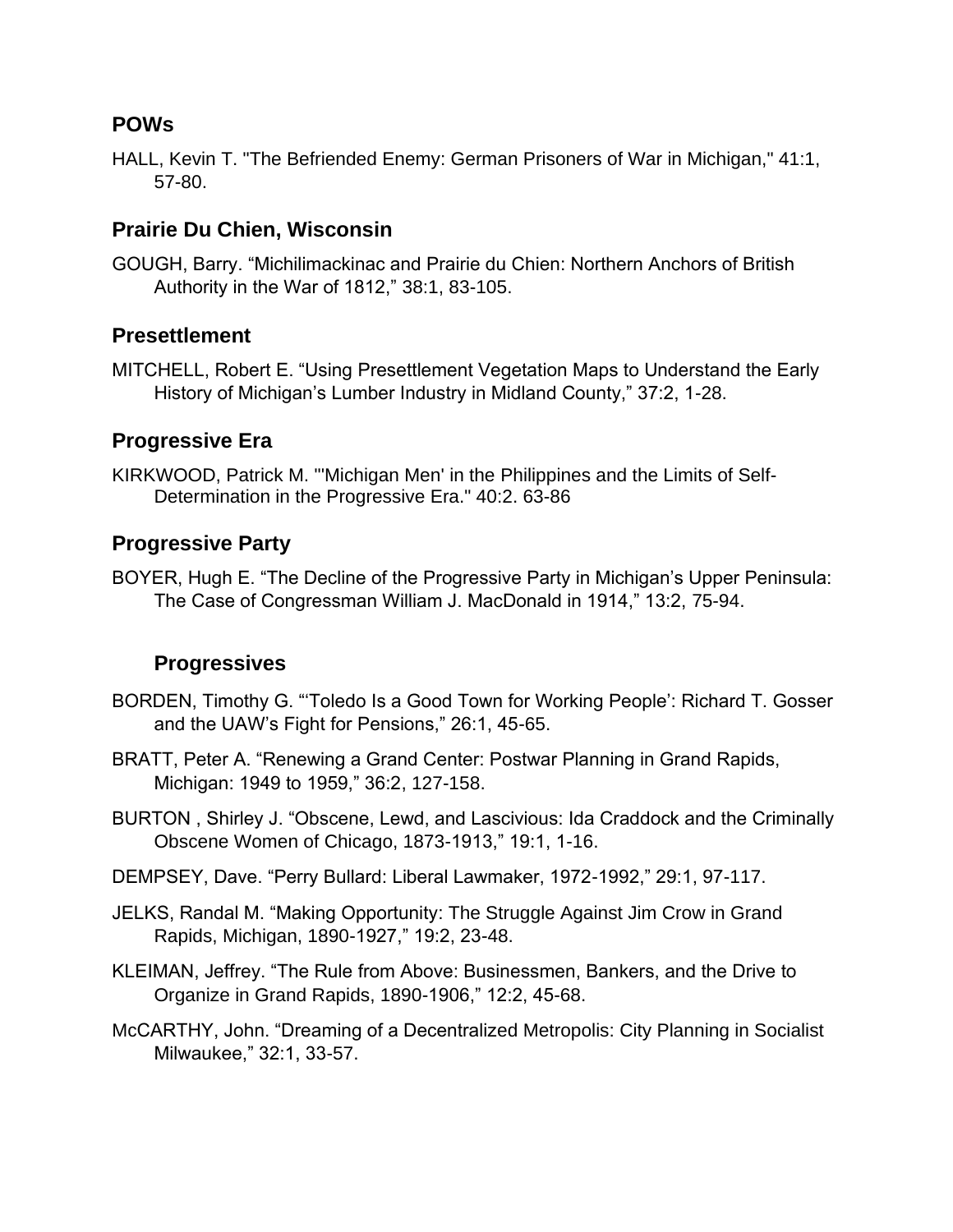- REED, Christopher Robert. "Organized Racial Reform in Chicago During the Progressive Era: The Chicago NAACP, 1910-1920," 14:1, 75-99.
- TAP, Bruce. "'The Evils of Intemperance Are Universally Conceded': The Temperance Debate in Early Grand Rapids," 19:1, 17-45.
- ZIEWACZ, Lawrence. "Thomas W. Palmer: A Michigan Senator's 'Masterly Argument' for Women's Suffrage," 26:1, 31-43.

# **Progressivism**

- CIADELLA, Joseph Stanhope. "A Landscape of Ruin and Repair: Parks, Potatoes, and Detroit's Environmental Past, 1879-1900," 40:1, 49-72.
- NYGREN, Joshua. "A Producer's Republic: Rural Zoning, Land Use, and Citizenship in the Great Lakes Cutover, 1920-1940," 40:1, 1-26.

# **Prophetstown**

WILLIG, Timothy D. "Prophetstown on the Wabash: The Native Spiritual Defense of the Old Northwest," 23:2, 115-158.

# **Public Transportation (see Infrastructure)**

## **Purple Gang**

KNAPP, Robert. "Michigan and the Eaglet: The Lindbergh Kidnapping, Purple Gang, and Governor Wilber M. Brucker," 46:2, 93-138.

## **Race**

- ARMITAGE, Kevin C. "Commercial Indians: Authenticity, Nature, and Industrial Capitalism in Advertising at the Turn of the Twentieth Century," 29:2, 71-95.
- BHALLA, Vibha. "Detroit and Windsor as Transnational Spaces: A Case Study of Asian Indian Migrants," 34:2, 99-116.
- BILES, Roger. "A Mormon in Babylon: George Romney as Secretary of HUD, 1969- 1973," 38:2, 63-89.
- BURNS, Andrea. "Waging Cold War in a Model City: The Investigation of 'Subversive' Influences in the 1967 Detroit Riot," 30:1, 3-30.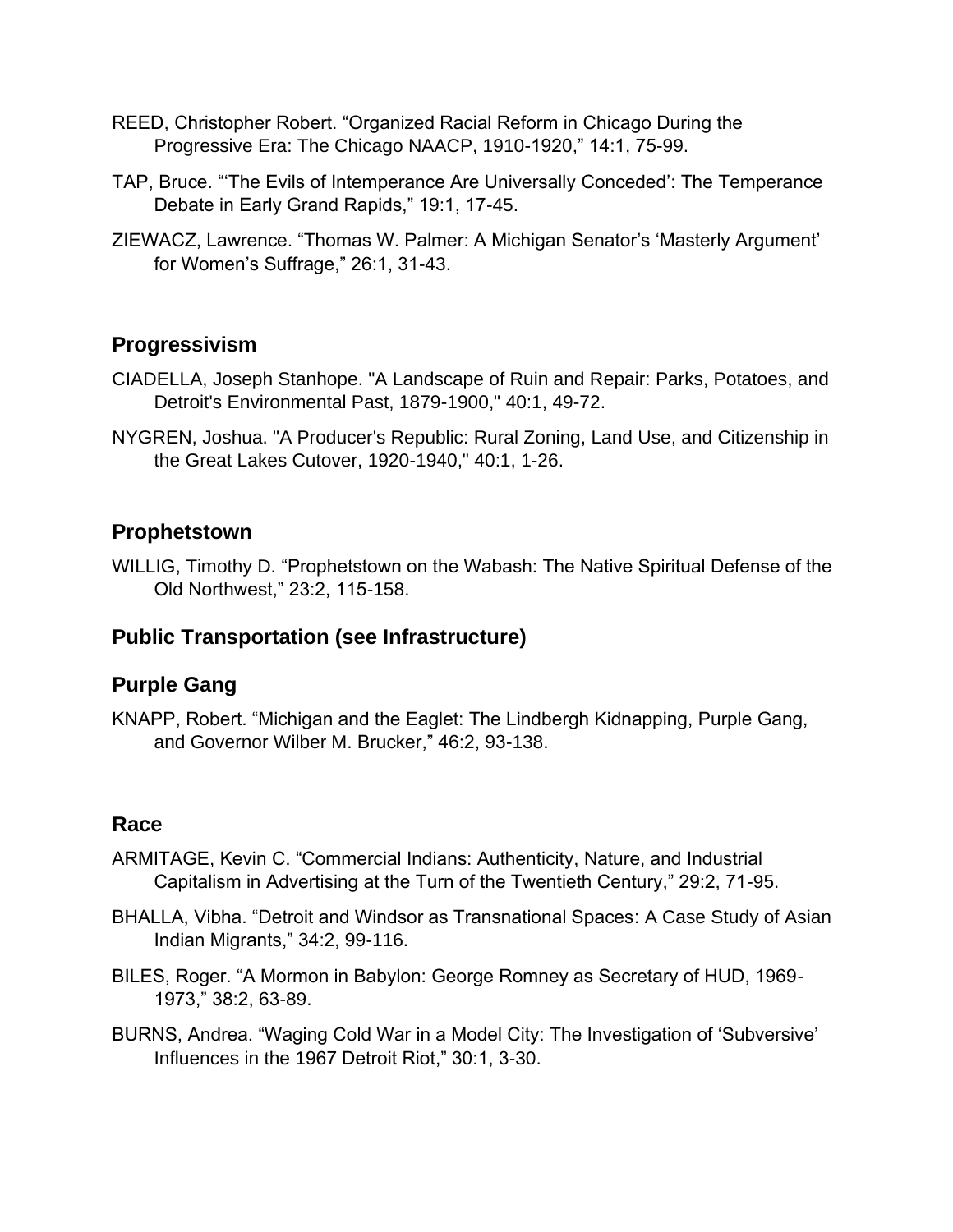- CAPECI, Dominic J. Jr. and Martha Wilkerson. "The Detroit Rioters of 1943: A Reinterpretation," 16:1, 49-72.
- CLIFTON, James A. "Michigan's Indians: Tribe, Nation, Estate, Racial, Ethnic, or Special Interest Group?" 20:2, 93-152.
- COX, Anne-Lisa. "A Pocket of Freedom: Blacks in Covert, Michigan, in the Nineteenth Century," 21:1, 1-18.
- DYE, Keith. "The Black Manifesto for Reparations in Detroit: Challenge and Response, 1969," 35:2, 53-83.
- ENDERS, Calvin. "Under Grand Haven's White Sheets," 19:1, 47-61.
- ENDERS, Calvin. "White Sheets in Mecosta: The Anatomy of a Michigan Klan," 14:2, 59-84.
- FINE, Sidney. "'A Jewel in the Crown of All of Us': Michigan Enacts a Fair Employment Practices Act, 1941-1958," 22:1, 19-66.
- FINE, Sidney. "Michigan and Housing Discrimination, 1949-1968," 23:2, 81-114.
- GENSER, Wallace. "'Habitants,' 'Half-Breeds,' and Homeless Children: Transformations in Métis and Yankee-Yorker relations in Early Michigan," 24:1, 23-28.
- GLESNER, Anthony Patrick. "Laura Haviland: Neglected Heroine of the Underground Railroad," 21:1, 19-48.
- GOLD, Kenneth M. "'We just don't want to keep on going to useless meetings': Community Organizing at Detroit's Jefferson Junior High School, 1966-1967," 32:1, 97-121.
- GOUVEIA, Grace Mary. "'We Also Serve': American Indian Women's Role in World War II," 20:2, 153-182.
- GRAY, Susan E. "Limits and Possibilities: White-Indian Relations in Western Michigan in the Era of Removal," 20:2, 71-91.
- HENRY, Sean. "Racial Pragmatism and the Conditions of Racial Contact: The Detroit Interracial Committee, Public Schools, and Measuring Racial Tension, 1944-1950," 46:1, 69-105.
- HENTHORN, Thomas. "A Catholic Dilemma: White Flight in Northwest Flint," 31:2, 1- 42.
- HEPBURN, Sharon A. Roger. "Following the North Star: Canada as a Haven for Nineteenth-Century American Blacks," 25:2, 91-126.
- JELKS, Randal M. "Making Opportunity: The Struggle against Jim Crow in Grand Rapids, Michigan, 1890-1927," 19:2, 23-48.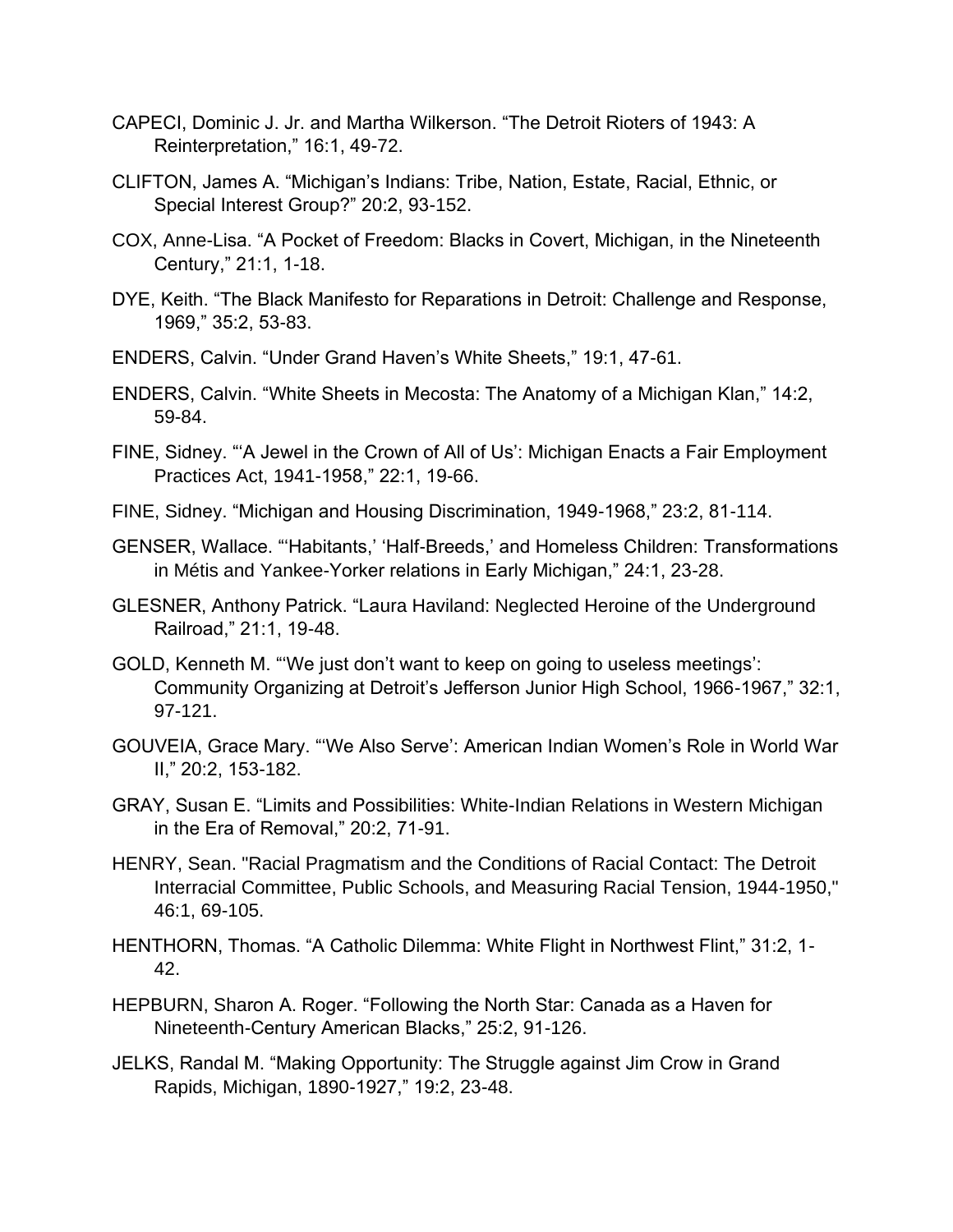- KERSTEN, Andrew E. "Jobs and Justice: Detroit, Fair Employment, and Federal Activism during the Second World War," 25:1, 76-101.
- MUMFORD, Jeremy. "Mixed-Race Identity in a Nineteenth-Century Family: The Schoolcrafts of Sault Ste. Marie, 1824-27," 25:1, 1-23.
- MURAGE, Njeru. "Making Migrants an Asset: The Detroit Urban League-Employers Alliance in Wartime Detroit, 1916 to 1919," 26:1, 67-104.
- PARK, Laurel. "Planting the Seeds of Academic Excellence and Cultural Awareness: The Michigan-Tuskegee Exchange Program," 30:1, 117-131.
- PETERS, Bernard C. "Hypocrisy on the Great Lakes Frontier: The Use of Whiskey by the Michigan Department of Indian Affairs," 18:2, 1-13.
- REED, Christopher Robert. "Organized Racial Reform in Chicago During the Progressive Era: The Chicago NAACP, 1910-1920," 14:1, 75-99.
- REID, John B. "'A Career to Build, a People to Serve, a Purpose to Accomplish': Race, Class, Gender, and Detroit's First Black Women Schoolteachers, 1865-1916," 18:1, 1-27.
- RIDDLE, David. "Race and Reaction in Warren, Michigan, 1971-1974: *Bradley v. Milliken* and the Cross-District Busing Controversy," 26:2, 1-49.
- SHELLY, Cara L. "Bradby's Baptists: Second Baptist Church of Detroit, 1910-1946," 17:1, 1-33.
- SMITH, Kevin D. "From Socialism to Racism: The Politics of Class and Identity in Postwar Milwaukee," 29:1, 71-95.
- SMITH, Michael O. "Raising a Black Regiment in Michigan: Adversity and Triumph," 16:2, 23-41.
- TRASK, Kerry A. "Settlement in a Half-Savage Land: Life and Loss in the Métis Community of La Baye," 15:1, 1-27.
- VARGAS, Zaragosa. "Life and Community in the 'Wonderful City of the Magic Motor': Mexican Immigrants in 1920s Detroit," 15:1, 45-68.

## **Railroads**

- BURD, Camden. "Imagining a Pure Michigan Landscape: Advertisers, Tourists, and the Making of Michigan's Northern Vacationland," 42:2, 31-51.
- HERSHOCK, Martin J. '"Free Commoners by Law': Tradition, Transition, and the Closing of the Range in Antebellum Michigan," 29.2, 97-123.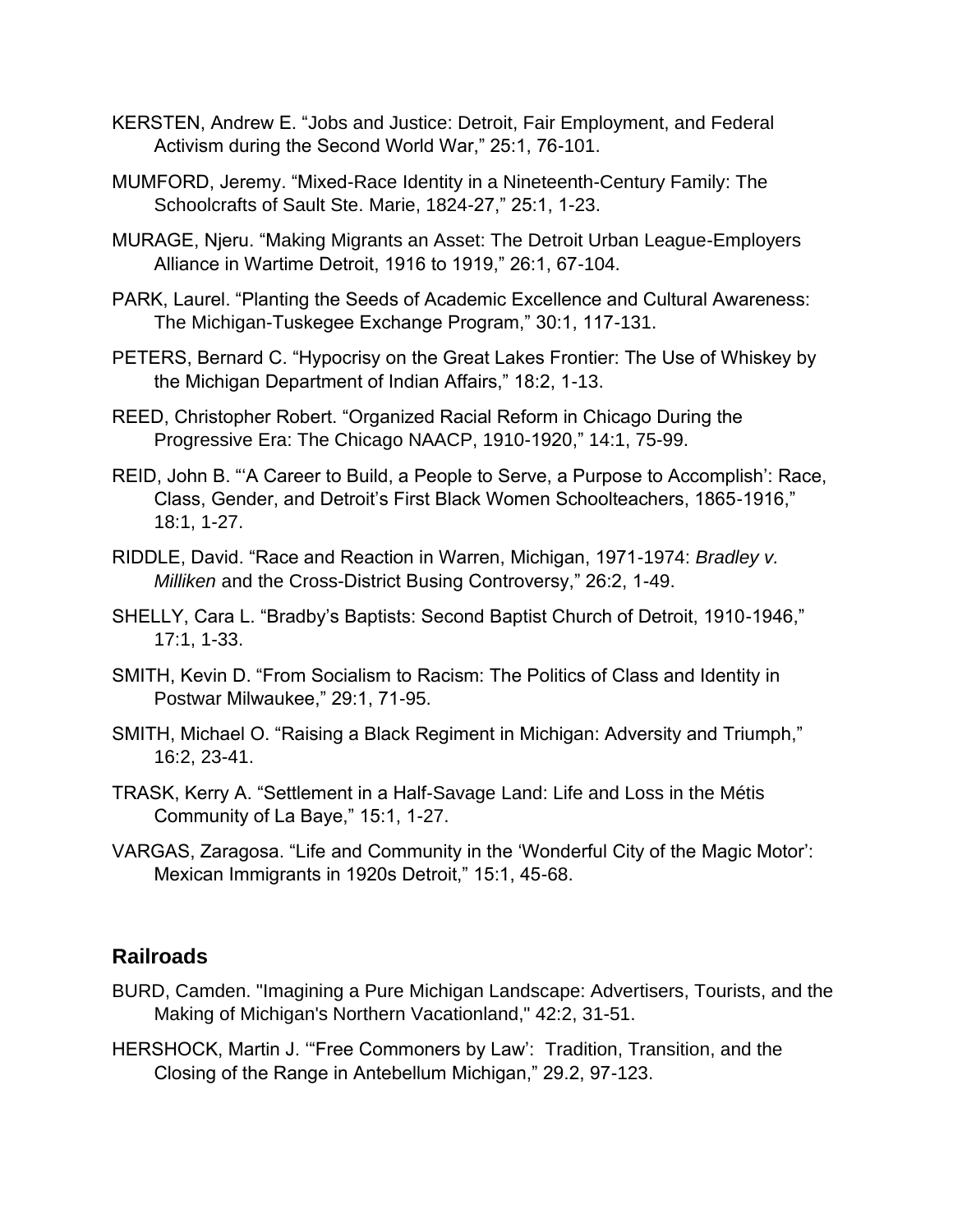- MEINTS, Graydon M. "The Fruit Belt Line: Southwest Michigan's Failed Railroad," 31:2, 117-148.
- OLENDER, Robert. "A Legacy of Limitation: Thomas M. Cooley, Public Purpose, and the General Welfare," 33:1, 1-26.

### **Real Estate (see Land and Usage)**

#### **Recreation**

HENGTGEN, Kristen. "Learning Conservation through Work: Michigan as a Pioneer of the School Camping Movement, 1940-1955." 45:1, 47-80.

#### **Reform**

- BALTAKIS, Anthony. "On the Defensive: Walter Reuther's Testimony before the McClellan Labor Rackets Committee," 25:2, 47-68.
- BILES, Roger. "A Mormon in Babylon: George Romney as Secretary of HUD, 1969- 1973," 38:2, 63-89.
- BLACK, Joel E. "A Crime to Live Without Work: Free Labor and Marginal Workers in Industrial Chicago, 1870 to 1920," 36:2, 63-93.
- BORDEN, Timothy G. "'Toledo Is a Good Town for Working People': Richard T. Gosser and the UAW's Fight for Pensions," 26:1, 45-65.
- BRACE, Joanna V. "The Power of Porch Talks: The Civic Improvement Society of Monroe, Michigan, 1901 to 1914," 27:2, 1-31.
- BURTON, Shirley J. "Obscene, Lewd, and Lascivious: Ida Craddock and the Criminally Obscene Women of Chicago, 1873-1913," 19:1, 1-16.
- DEMPSEY, Dave. "Perry Bullard: Liberal Lawmaker, 1972-1992," 29:1, 97-117.
- DODGE, L. Mara. "'Our Juvenile Court Has Become More Like a Criminal Court': A Century of Reform at the Cook County (Chicago) Juvenile Court," 26:2, 51-89.
- DYE, Keith. "The Black Manifesto for Reparations in Detroit: Challenge and Response, 1969," 35:2, 53-83.
- FERMAGLICH, Kirsten. "The Social Problems Club Riot of 1935: A Window into Antiradicalism and Antisemitism at Michigan State College," 30:1, 93-115.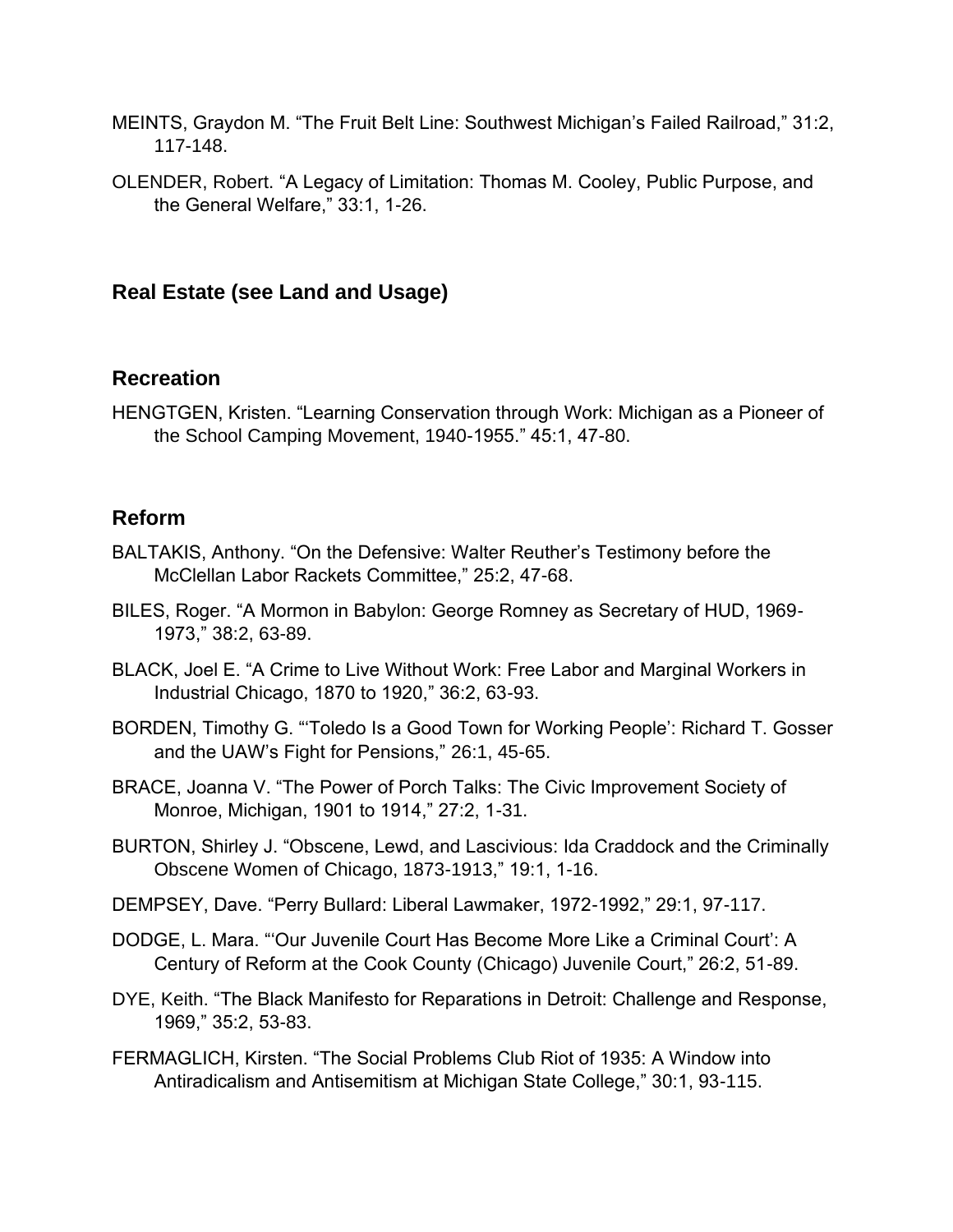- FOSS-MOLLAN, Kate. "Waiting for Water: Service Discrimination and Polish Neighborhoods in Milwaukee, 1870-1910," 25:2, 29-45.
- GLESNER, Anthony Patrick. "Laura Haviland: Neglected Heroine of the Underground Railroad," 21:1, 19-48.
- GOLD, Kenneth M. "'We just don't want to keep on going to useless meetings': Community Organizing at Detroit's Jefferson Junior High School, 1966-1967," 32:1, 97-121.
- GOODIER, Susan. "The Price of Pacifism: Rebecca Shelley and Her Struggle for Citizenship," 36:1, 71-101.
- HATTER, Lawrence B. A. "The Transformation of the Detroit Land Market and the Formation of the Anglo-American Border," 34:1, 83-99.
- JELKS, Randal M. "Making Opportunity: The Struggle against Jim Crow in Grand Rapids, Michigan, 1890-1927," 19:2, 23-48.
- KARRER, Robert N. "The Formation of Michigan's Anti-Abortion Movement, 1967- 1974," 22:1, 67-107.
- KERSTEN, Andrew E. "Jobs and Justice: Detroit, Fair Employment, and Federal Activism during the Second World War," 25:1, 76-101.
- KEVE, Paul W. "Building a Better Prison: The First Three Decades of the Detroit House of Correction," 25:2, 1-28.
- MORRIS-CROWTHER, Jayne. "Municipal Housekeeping: The Political Activities of the Detroit Federation of Women's Clubs in the 1920s," 30:1, 31-57.
- PARK, Laurel. "Planting the Seeds of Academic Excellence and Cultural Awareness: The Michigan-Tuskegee Exchange Program," 30:1, 117-131.
- PARKER, Kathleen R. "'To Protect the Chastity of Children Under Sixteen': Statutory Rape Prosecutions in a Midwest County Circuit Court, 1850-1950," 20:1, 49-79.
- REED, Christopher Robert. "Organized Racial Reform in Chicago During the Progressive Era: The Chicago NAACP, 1910-1920," 14:1, 75-99.
- ROBYNS, Marcus and Carrie Fries. "The Battle for Shared Governance: The Northern Michigan University Chapter of the American Association of University Professors, 1967 to 1976," 28:2, 1-41.
- SHOCKLEY, Megan Taylor. "Working for Democracy: Working-Class African-American Women, Citizenship, and Civil Rights in Detroit, 1940-1954," 29.2, 125-157.
- SMITH, Kevin D. "From Socialism to Racism: The Politics of Class and Identity in Postwar Milwaukee," 29:1, 71-95.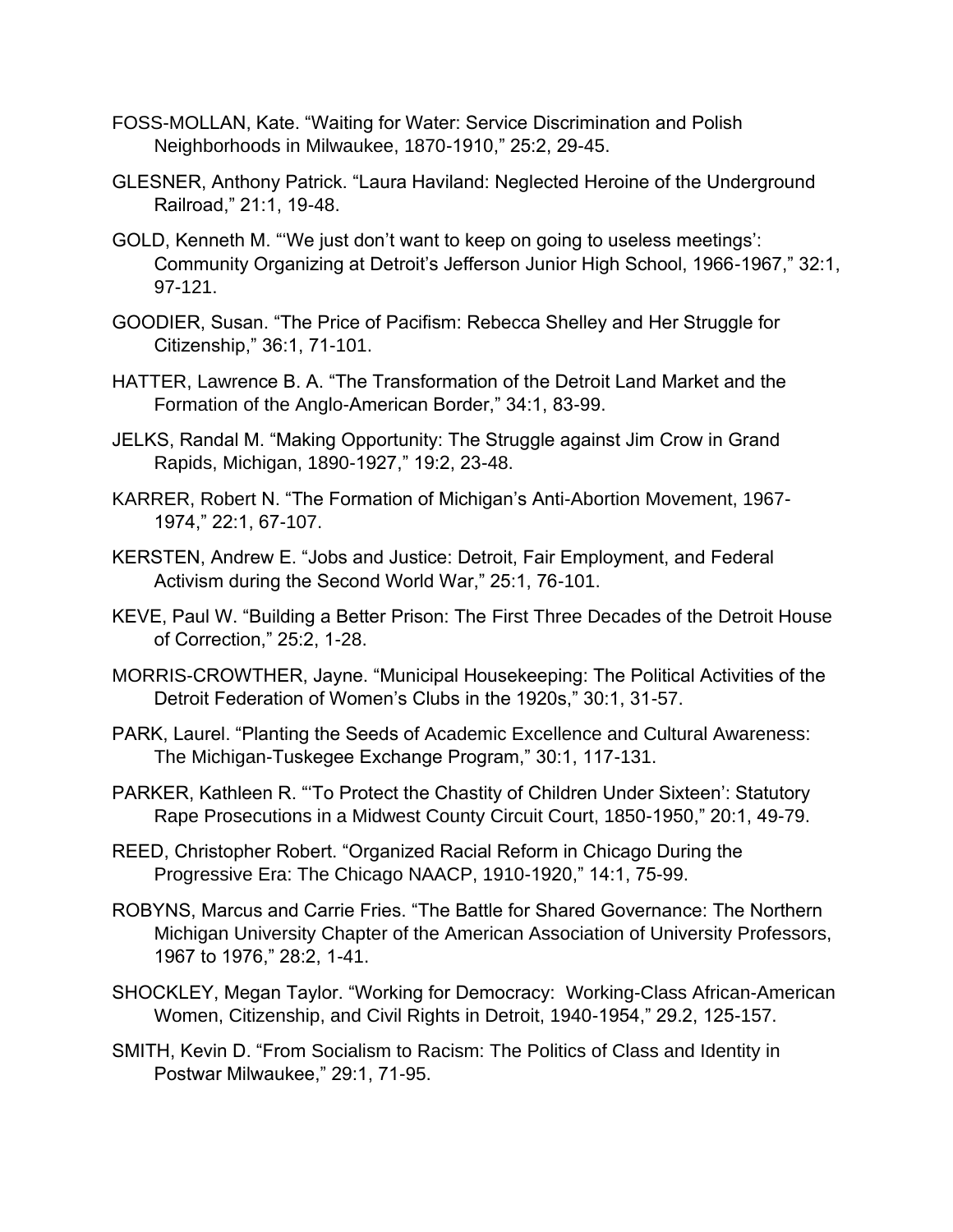- STEIN-ROGGENBUCK, Susan. "A Contest for Local Control: Emergency Relief in Depression-Era Michigan," 26:2, 91-126.
- TAP, Bruce. "'The Evils of Intemperance Are Universally Conceded': The Temperance Debate in Early Grand Rapids," 19:1, 17-45.
- THAVENET, Dennis. "The Michigan Reform School and the Civil War: Officers and Inmates Mobilized for the Union Cause," 13:1, 21-46.
- VAN ELLS, Mark D. "More Than a Union: The Teaching Assistants Association and Its 1970 Strike against the University of Wisconsin," 25:1, 103-124.
- VILES, Debra A. "Disabilities of Marriage: Gender and Law in Antebellum Michigan," 28:1, 1-31.
- WHEELER, Leigh Ann. "From Reading Shakespeare to Reforming Burlesque: The Minneapolis Woman's Club and the Women's Welfare League 1907-1930," 25:1, 44-75.
- ZIEWACZ, Lawrence. "Thomas W. Palmer: A Michigan Senator's 'Masterly Argument' for Women's Suffrage," 26:1, 31-43.

# **Religion**

- BOWES, John P. "The Gnadenhutten Effect: Moravian Converts and the Search for Safety in the Canadian Borderlands," 34:1, 101-117.
- BOYEA, Earl. "The North Dorr Church Property Dispute," 16:2, 75-90.
- CASSIDY, Michelle. "'The More Noise They Make': Odawa and Ojibwe Encounters with American Missionaries in Northern Michigan, 1837-1871," 38:2, 1-34.
- CLEMMONS, Linda. "'Our Children are in danger of becoming little Indians': Protestant Missionary Children and Dakotas, 1835-1862," 25:2, 69-90.
- DOUMA, Michael. "Memory and the Myth of Albertus C. Van Raalte: How Holland, Michigan, Remembers Its Founding Father," 36:2, 36-61.
- GODZAK, Roman P. "Archives of the Archdiocese of Detroit," 23.1, 126-133.
- HÄDERLE, Irene. "Women and Lay Activism: Aspects of Acculturation in the German Lutheran Churches of Ann Arbor, Michigan, 1870-1917," 25:1, 25-43.
- HARROLD, Philip. "'A Mess of Pottage': The Debate Over Religious Pluralism at the University of Michigan, 1944-1948," 24:2, 37-55.
- HENTHORN, Thomas C. "A Catholic Dilemma: White Flight in Northwest Flint," 31:2, 1- 42.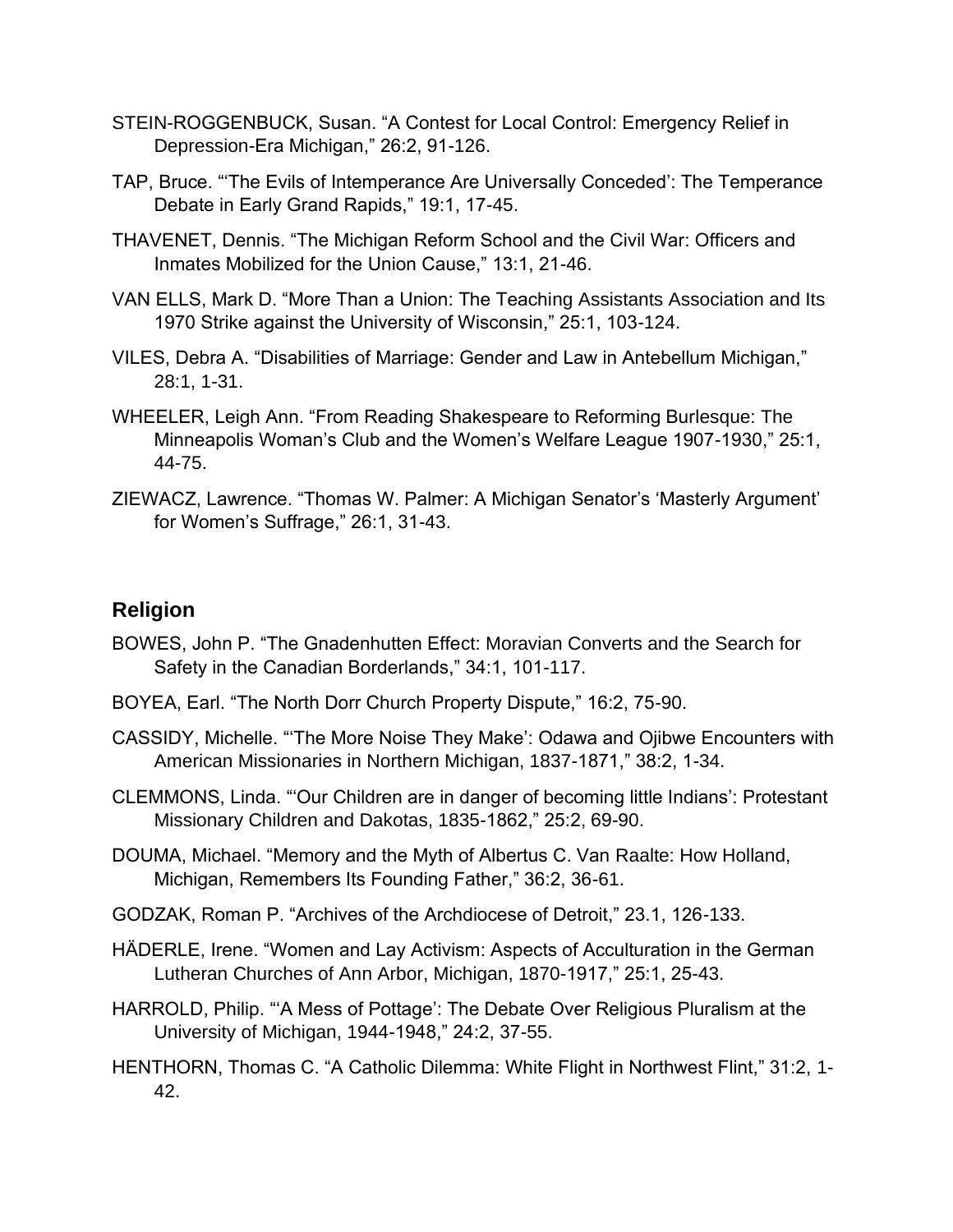- KARRER, Robert N. "The Formation of Michigan's Anti-Abortion Movement, 1967- 1974," 22:1, 67-107.
- LAIPSON, Peter. "And the Walls Came Crumbling Down: The Michigan School of Religion, 1920-1930," 21:2, 93-123.
- PETERS, Bernard C. "Indian-Grave Robbing at Sault Ste. Marie, 1826," 23:2, 49-80.
- PFLUG, Melissa A. "Politics of Great Lakes Indian Religion," 18:2, 15-31.
- SHELLY, Cara L. "Bradby's Baptists: Second Baptist Church of Detroit, 1910-1946," 17:1, 1-33.
- SWIERENGA, Robert P. "Decisions, Decisions: Turning Points in the Founding of Holland," 24:1, 49-72.
- THALMANN, Maureen. "A Millenarian Family: Uriah Adams and a Private Second Coming," 28:2, 173-180.
- TRAN, Andrina. "An Experiment in the Moral Imagination: Russell Kirk, Clinton Wallace, and Conservative Hobohemia," 42:1, 1-34.
- TUCKER, Patrick M. "From Fallen Timbers to the British Evacuation of Detroit, 1794- 1796: The Roman Catholic Priest Who Was a British Agent," 37:1, 41-76.
- WALSH, Martin W. "Revenge Against the Idol: Competing Magical Systems on the Detroit River, 1670," 43:2, 55-64.
- WILLIG, Timothy D. "Prophetstown on the Wabash: The Native Spiritual Defense of the Old Northwest," 23:2, 115-158.
- WILSON, Brian. "The Spirit of the Motor City: Three Hundred Years of Religious History in Detroit," 27:1, 21-56.
- WOLF, James C. "The Midwest Capuchin Province of St. Joseph, Michigan: Its History and Its Archives," 27.1, 137-154.

#### **Removal Act of 1830**

FIERST, John T. "Rationalizing Removal: Anti-Indianism in Lewis Cass's *North American Review* Essays," 36:2, 1-35.

#### **Reparations**

DYE, Keith. "The Debate on Reparations before the Debate on Reparations at the National Black Economic Development Conference in Detroit, 1969," 46:2, 175- 186.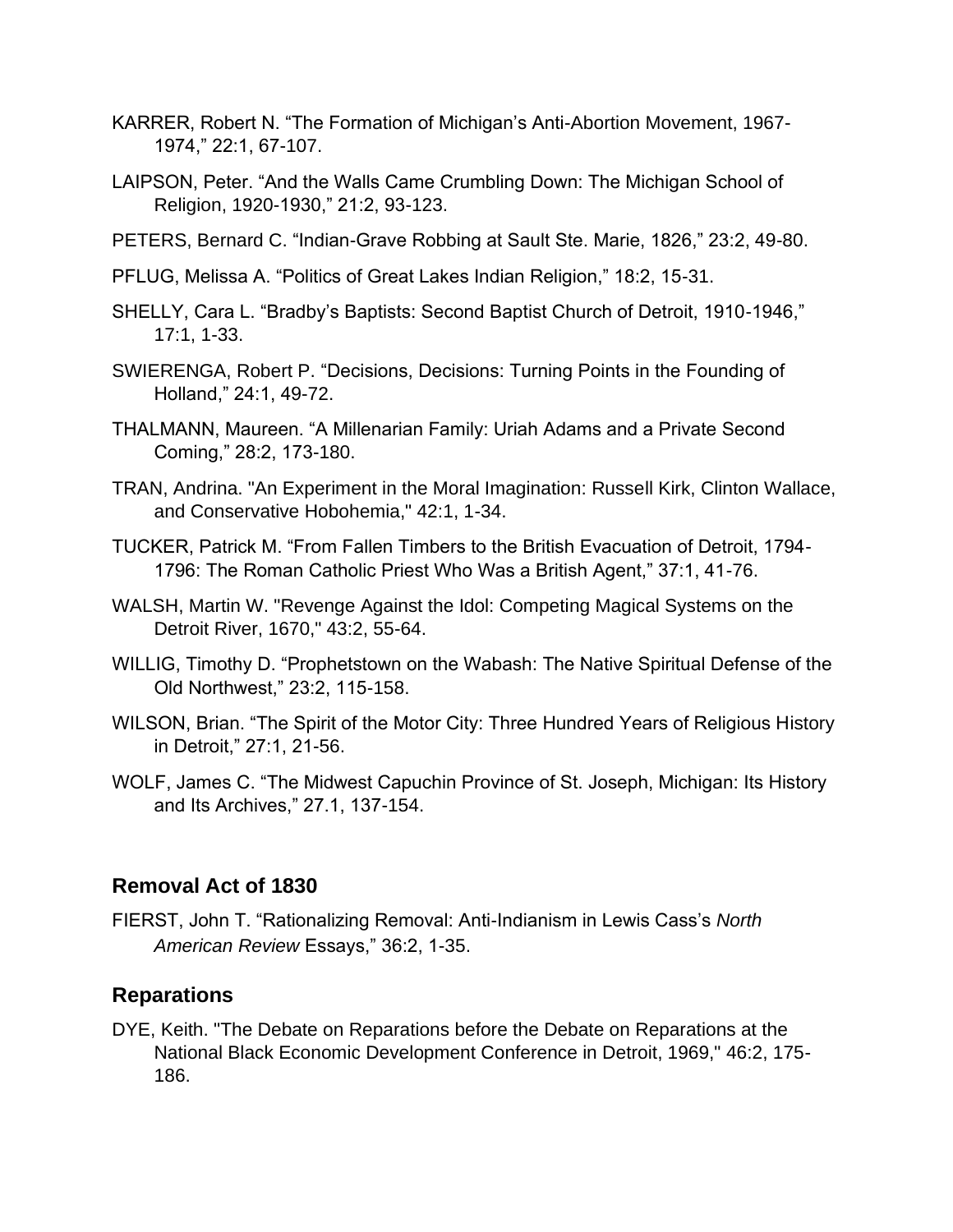#### **Republican Party**

- BACHELDER, Chris. "Crashing the Party: The Ill-Fated 1968 Presidential Campaign of Governor George Romney," 33.2, 131-162.
- BILES, Roger. "A Mormon in Babylon: George Romney as Secretary of HUD, 1969- 1973," 38:2, 63-89.
- BRATT, Peter. "A Great Revolution in Feeling: The American Civil War in Niles and Grand Rapids, Michigan," 31:2, 43-66.
- BRATT, Peter A. "Renewing a Grand Center: Postwar Planning in Grand Rapids, Michigan: 1949 to 1959," 36:2, 127-158.
- DRUTCHAS, Geoffrey G. "Gray Eminence in a Gilded Age: The Forgotten Career of Senator James McMillan of Michigan," 28:2, 79-113.
- HERSHOCK, Martin J. "Copperheads and Radicals: Michigan Partisan Politics during the Civil War Era, 1860-1865," 18:1, 29-69.
- HOLLI, Melvin G. "Emil E. Hurja: Michigan's Presidential Pollster," 21:2, 125-138.
- JENNINGS, Richard P. "Rhetorical Analysis of Chase S. Osborn's 1910 Primary Campaign for Governor," 17:2, 35-75.
- JOHNS, Andrew L. "Achilles' Heel: The Vietnam War and George Romney's Bid for the Presidency, 1967-1968," 26:1, 1-29.
- MALTZ, Earl M. "Radical Politics and Constitutional Theory: Senator Jacob M. Howard of Michigan and the Problem of Reconstruction," 32:1, 19-32.
- McDAID, William. "Kinsley S. Bingham and the Republican Ideology of Antislavery, 1847-1855," 16:2, 43-73.
- MEIJER, Hank. "Arthur Vandenberg and the Fight for Neutrality, 1939," 16:2, 1-21.
- MEIJER, Hank. "Hunting for the Middle Ground: Arthur Vandenberg and the Mackinac Charter, 1943," 19:2, 1-21.
- PHELPS, Jim and Doug Roberts. "Milliken Stories: Our Personal and Professional Recollections," 47:1, 107-116.
- THICK, Matthew R. "'The Exploded Humbug': Antebellum Michigan, Personal Liberty Laws, and States' Rights," 42:2, 53-65.
- ZIEWACZ, Lawrence. "Thomas W. Palmer: A Michigan Senator's 'Masterly Argument' for Women's Suffrage," 26:1, 31-43.

## **Republicanism**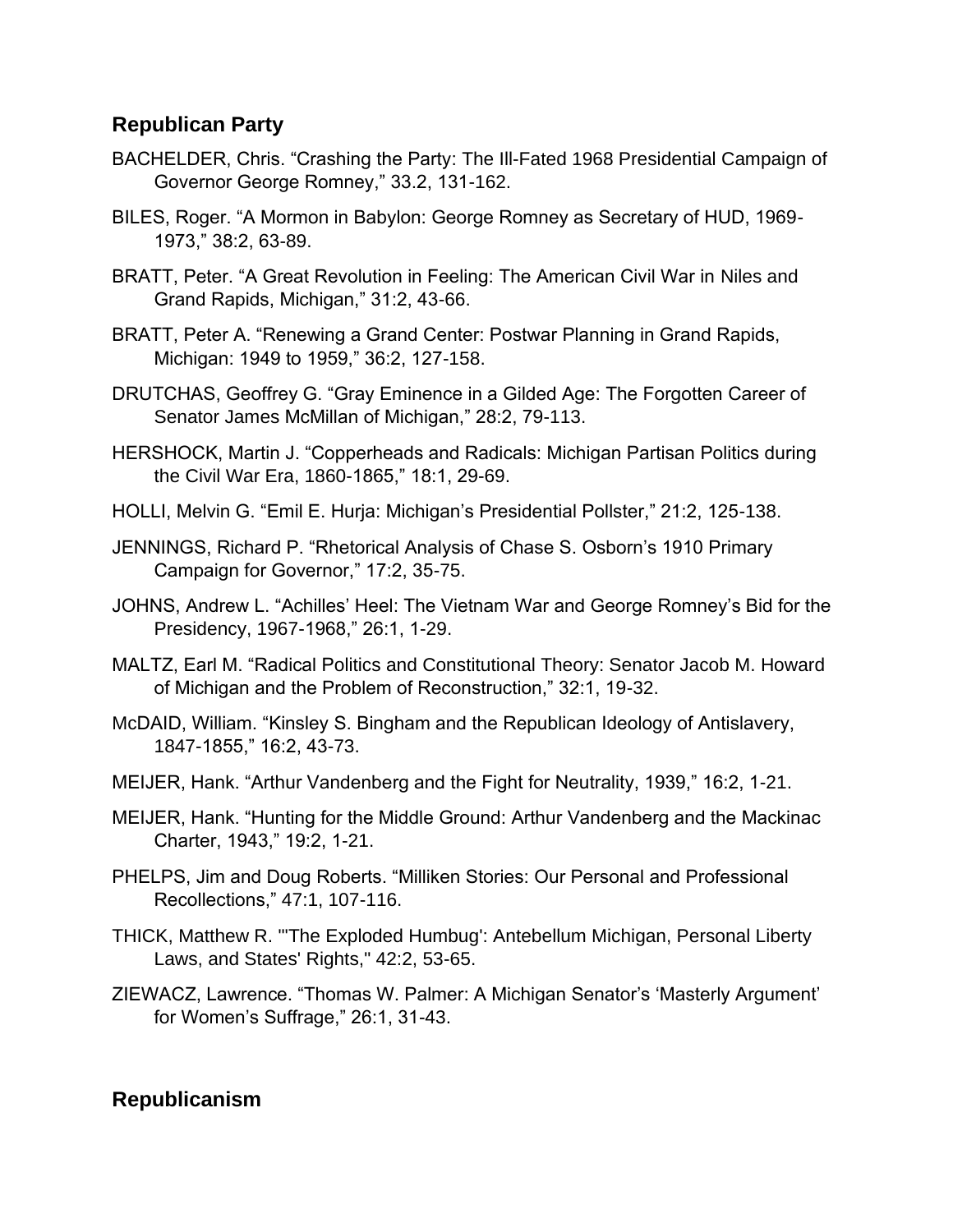- HARRIS, Marc L. "The Meaning of Patriot: The Canadian Rebellion and American Republicanism, 1837-1839," 23:1, 33-70.
- JOHNS, Andrew L. "Achilles' Heel: The Vietnam War and George Romney's Bid for the Presidency, 1967-1968," 26:1, 1-29.

### **Research**

ELZWAY, Salem. "Pentagon Midwest: Making the Military-Industrial-Academic Complex (and Its Discontents) at the University of Michigan," 44:1, 23-66.

## **Reservations (Native American)**

- CLIFTON, James A. "Michigan's Indians: Tribe, Nation, Estate, Racial, Ethnic, or Special Interest Group?" 20:2, 93-152.
- FIERST, John T. "Rationalizing Removal: Anti-Indianism in Lewis Cass's *North American Review* Essays," 36:2, 1-35.
- FRIDAY, Matthew J. "Morality vs. Legality: Michigan's Burt Lake Indians and the Burning of Indianville," 33:1, 109-123.
- GILLS, Bradley J. "Navigating the Landscape of Assimilation: The Anishnabeg, the Lumber Industry, and the Failure of Federal Indian Policy in Michigan," 34:2, 57-74.
- PEARCE, Margaret Wickens. "The Holes in the Grid: Reservation Surveys in Lower Michigan," 30:2, 135-165.

#### **Ribbon Farms**

TEASDALE, Guillaume. "Old Friends and New Foes: French Settlers and Indians in the Detroit River Border Region," 38:2, 35-62.

#### **Riots**

- BURNS, Andrea. "Waging Cold War in a Model City: The Investigation of 'Subversive' Influences in the 1967 Detroit Riot," 30:1, 3-30.
- CAPECI, Dominic J. Jr. and Martha Wilkerson. "The Detroit Rioters of 1943: A Reinterpretation," 16:1, 49-72.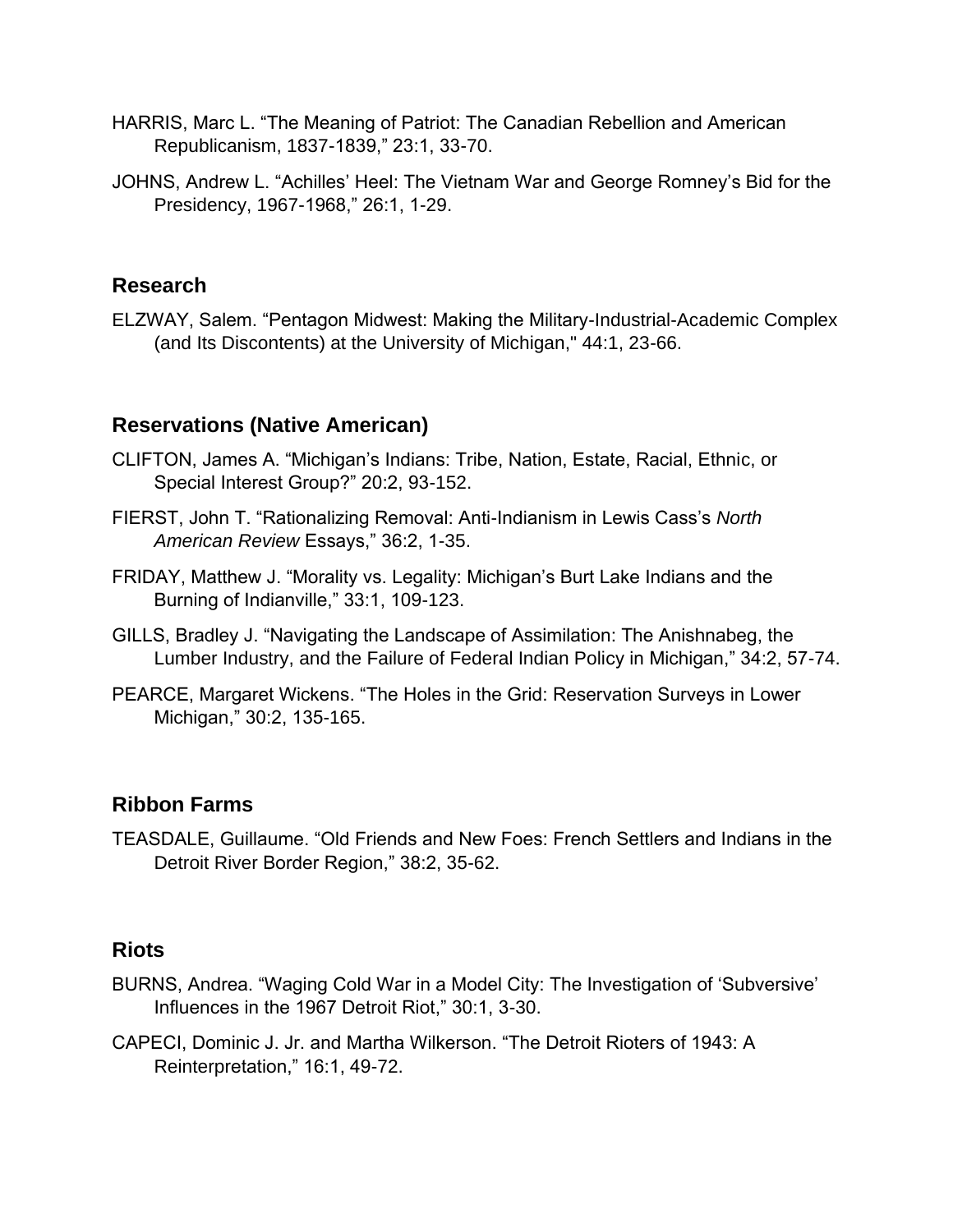FERMAGLICH, Kirsten. "The Social Problems Club Riot of 1935: A Window into Antiradicalism and Antisemitism at Michigan State College," 30:1, 93-115.

#### **River Raisin**

- TUCKER, Patrick M. "From Fallen Timbers to the British Evacuation of Detroit, 1794- 1796: The Roman Catholic Priest Who Was a British Agent," 37:1, 41-76.
- TUCKER, Patrick M. and Laurel E. Heyman. "Welcome to Hard Times: Two French Merchants and Militiamen in the Detroit River Region during the War of 1812," 38:1, 53-81.

# **Rogers, Robert**

WIDDER, Keith R. "The 1767 Maps of Robert Rogers and Jonathan Carver: A Proposal for the Establishment of the Colony of Michilimakinac," 30:2, 35-76.

#### **Romney, George**

- BACHELDER, Chris. "Crashing the Party: The Ill-Fated 1968 Presidential Campaign of Governor George Romney," 33.2, 131-162.
- BILES, Roger. "A Mormon in Babylon: George Romney as Secretary of HUD, 1969- 1973," 38:2, 63-89.
- GIFFORD, Laura Jane. "The Larger Part of the Iceberg: George Romney and His Concerned Citizens Movement." 45:2, 127-151.
- JOHNS, Andrew L. "Achilles' Heel: The Vietnam War and George Romney's Bid for the Presidency, 1967-1968," 26:1, 1-29.
- RIDDLE, George. "HUD and the Open Housing Controversy of 1970 in Warren, Michigan," 24:2, 1-36.

## **Rural Michigan**

- BARILLAS, William. "Michigan's Pioneers and the Destruction of the Hardwood Forest," 15:2, 1-22.
- COX, Anne-Lisa. "A Pocket of Freedom: Blacks in Covert, Michigan, in the Nineteenth Century," 21:1, 1-18.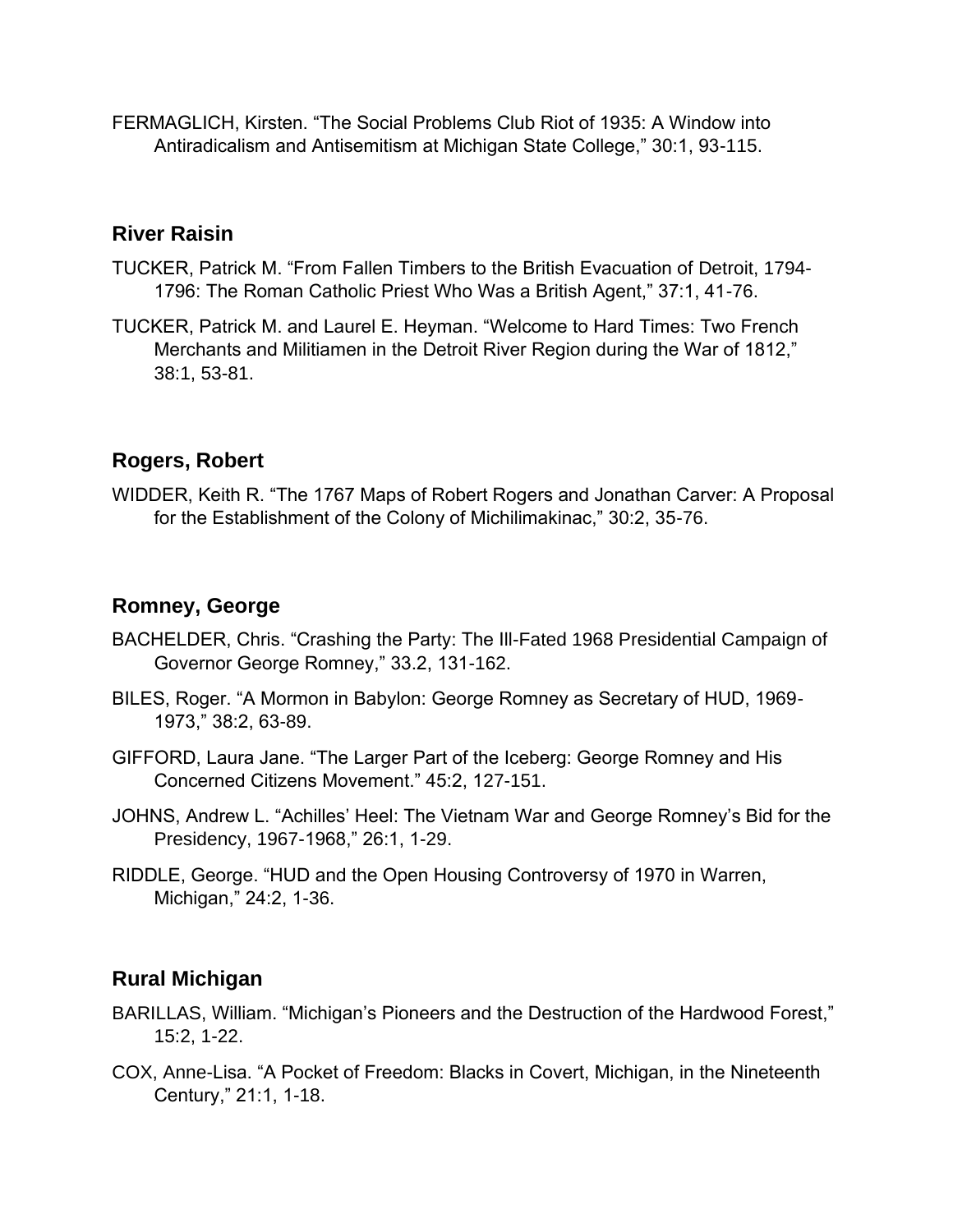- HOEFFERLE, Caroline. "'Just at Sunrise': The Sunrise Communal Farm in Rural Mid-Michigan, 1971-1978," 23:2, 71-104.
- HOUDEK, John T. and Charles F. Heller, Jr. "The Emergence of Prosperous Farmers and Businessmen in Nineteenth-Century Kalamazoo County, Michigan," 37:2, 53- 78
- NYGREN, Joshua. "A Producer's Republic: Rural Zoning, Land Use, and Citizenship in the Great Lakes Cutover, 1920-1940," 40:1, 1-26.
- ROSS, G. Alexander. "Fertility Change on the Michigan Frontier: Saginaw County, 1840-1850," 12:2, 69-85.
- SHAPIRO, Aaron. "Promoting Cloverland: Regional Associations, State Agencies, and the Creation of Michigan's Upper Peninsula Tourist Industry," 29:1, 1-37.
- STEIN-ROGGENBUCK, Susan. "A Contest for Local Control: Emergency Relief in Depression-Era Michigan," 26:2, 91-126.
- WILKSHIRE, Steven C. "Markets and Market Culture in the Early Settlement of Ionia County, Michigan," 24.1, 1-22.
- YOUNKER, Mary Mason. "'I Was Some What Disappointed': Expectations of Love in Rural Michigan, 1862-1869," 21:1, 1-36.

# **Rural Zoning**

NYGREN, Joshua. "A Producer's Republic: Rural Zoning, Land Use, and Citizenship in the Great Lakes Cutover, 1920-1940," 40:1, 1-26.

## **Saginaw**

ROSALES, Steven. "'These Streets are Mexican': An Oral History of the Mexican American Community in Saginaw, Michigan, 1920-1980," 40:2, 33-62.

## **Saginaw County, Michigan**

ROSS, G. Alexander. "Fertility Change on the Michigan Frontier: Saginaw County, 1840-1850," 12:2, 69-85.

## **St. Lawrence River Valley**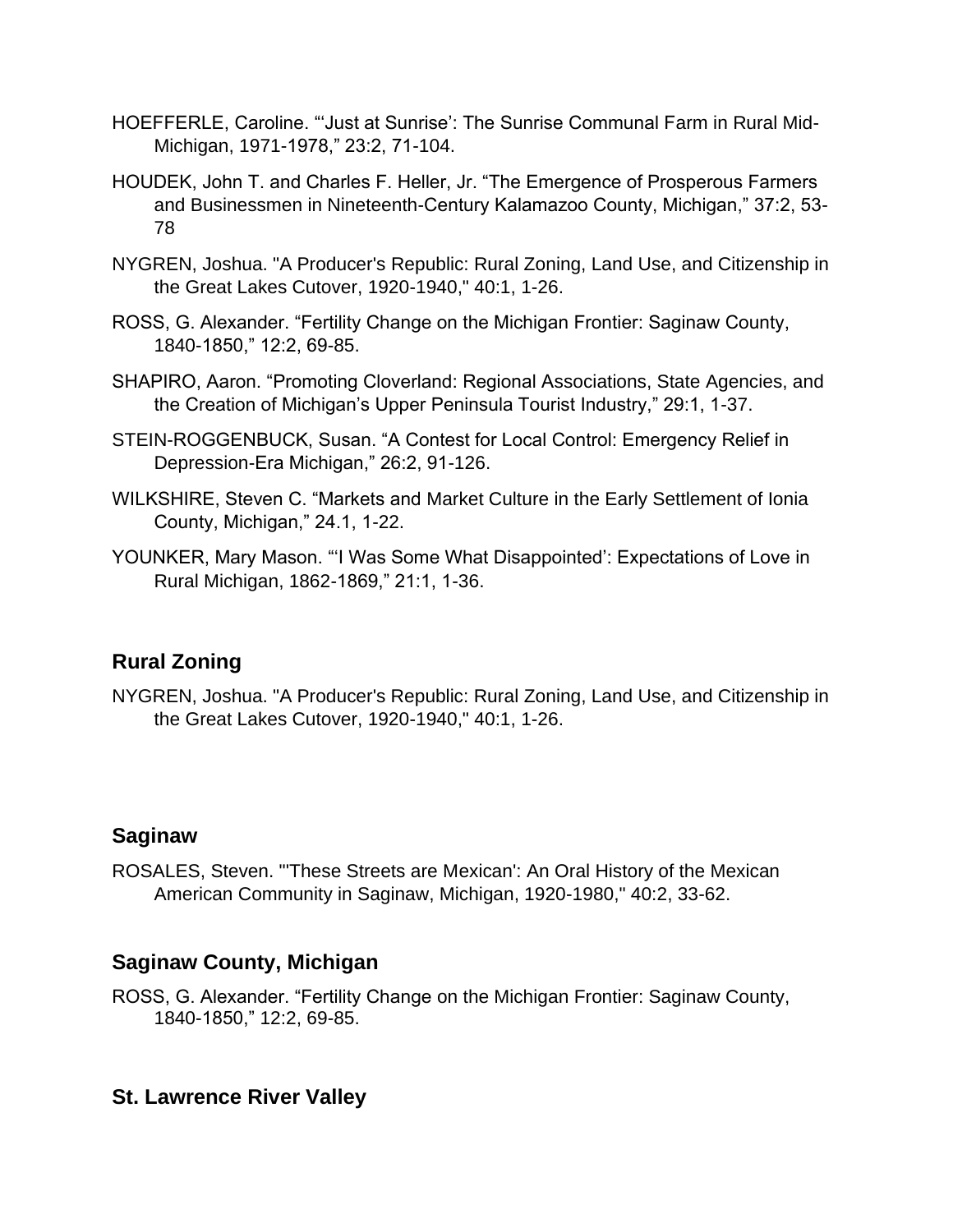ST-ONGE, Nicole. "The Persistence of Travel and Trade: St. Lawrence River Valley Engagés and the American Fur Company, 1818-1840," 34:2, 17-37.

## **St. Mary's Falls Canal Company**

BARNETT, Le Roy G. "Publications of the Saint Mary's Falls Ship Canal Company and Its Immediate Offspring," 43:1, 85-98.

## **Saugatuck, Michigan**

MERRILL, Peter C. "Summers at Ox-Bow: The Early Days of a Michigan Art Colony," 22:1, 109-123.

#### **Sault Ste. Marie**

- BARNETT, Le Roy G. "Publications of the Saint Mary's Falls Ship Canal Company and Its Immediate Offsrping," 43:1 85-98.
- MIRES, Charlene. "Sault Ste. Marie as the Capital of the World?: Stellanova Osborn and the Pursuit of the United Nations. 1945," 33.1, 61-82.
- MUMFORD, Jeremy. "Mixed-Race Identity in a Nineteenth-Century Family: The Schoolcrafts of Sault Ste. Marie, 1824-27," 25:1, 1-23.
- PETERS, Bernard C. "Indian-Grave Robbing at Sault Ste. Marie, 1826," 23:2, 49-80.

SCHENCK, Theresa. "Who Owns Sault Ste. Marie?" 28:1, 109-120.

#### **Schmidt, Carl Ernest**

POLING, Kristin. "A *Walhalla* in the Wasteland: Carl Ernest Schmidt and the Quest of One German American Businessman to Save Michigan's Forests," 46:2, 1-30.

## **Schoolcraft, Henry Rowe, and Jane Schoolcraft**

- FIERST, John T. "Rationalizing Removal: Anti-Indianism in Lewis Cass's *North American Review* Essays," 36:2, 1-35.
- MUMFORD, Jeremy. "Mixed-Race Identity in a Nineteenth-Century Family: The Schoolcrafts of Sault Ste. Marie, 1824-27," 25:1, 1-23.
- PETERS, Bernard C. "Indian-Grave Robbing at Sault Ste. Marie, 1826," 23:2, 49-80.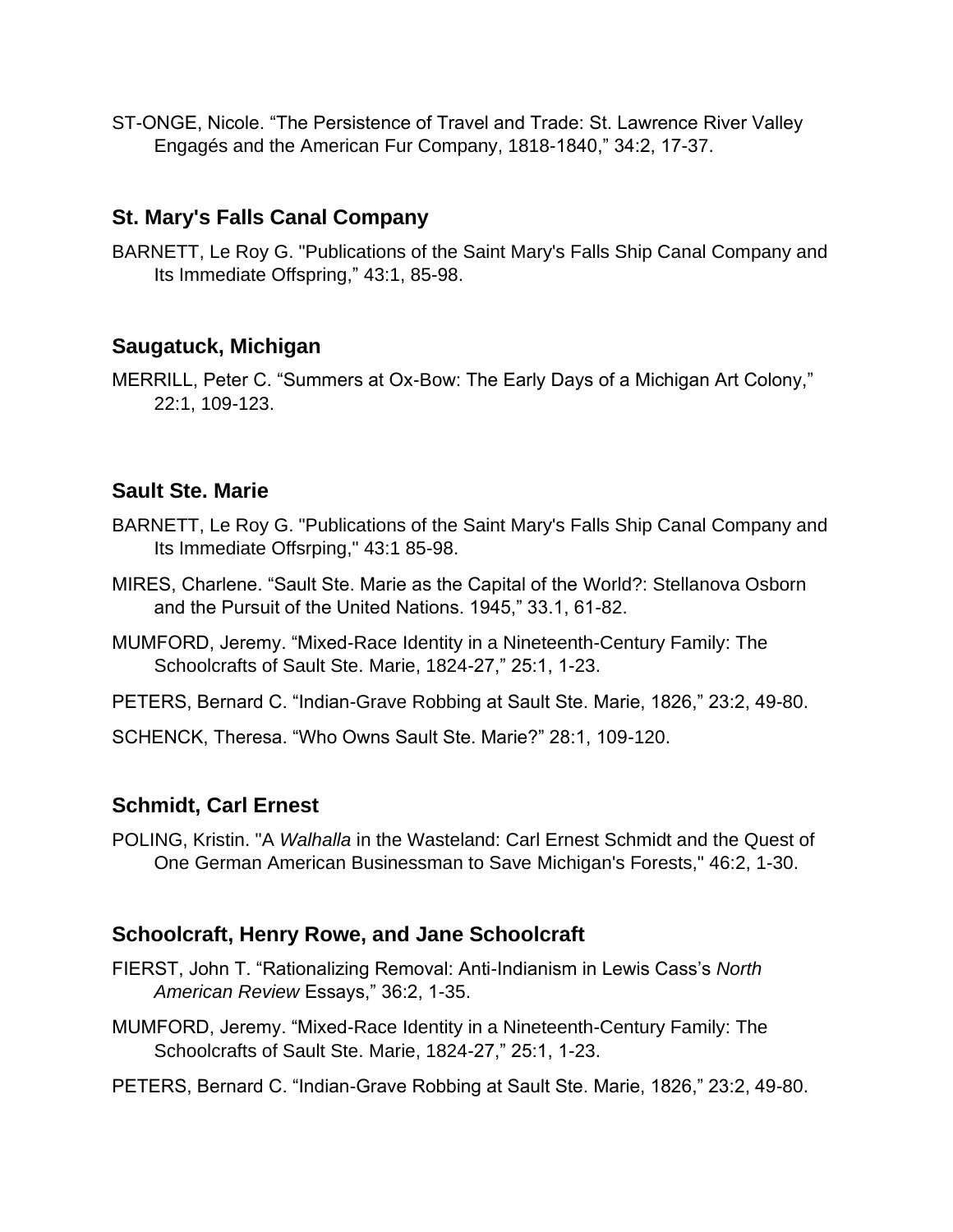#### **Shelley, Rebecca**

GOODIER, Susan. "The Price of Pacifism: Rebecca Shelley and Her Struggle for Citizenship," 36:1, 71-101.

# **Shipping**

- BOWLUS, Bruce. "Bold Experiments: The Evolution of the Great Lakes Ore Carrier," 22:1, 1-17.
- MEINTS, Graydon M. "The Fruit Belt Line: Southwest Michigan's Failed Railroad," 31:2, 117-148.
- SWAYAMPRAKASH, Ramya. "Dredge a River, Make a Nation Great: Shipping, Commerce, and Territoriality in the Detroit River, 1870-1905." 45:1, 27-46.

# **Shoppenagon, David**

HENDERSHOT, Robert M. "The Legacy of an Ojibwe 'Lumber Chief': David Shoppenagon," 29:2, 41-69.

## **Sioux (see Dakota, Lakota)**

## **Slavery**

- DEMERS, E. A. S. "Native-American Slavery and Territoriality in the Colonial Upper Great Lakes Region," 28:2, 163-172.
- GLESNER, Anthony Patrick. "Laura Haviland: Neglected Heroine of the Underground Railroad," 21:1, 19-48.
- HEPBURN, Sharon A. Roger. "Following the North Star: Canada as a Haven for Nineteenth-Century American Blacks," 25:2, 91-126.
- MALTZ, Earl M. "Radical Politics and Constitutional Theory: Senator Jacob M. Howard of Michigan and the Problem of Reconstruction," 32:1, 19-32.
- McDAID, William. "Kinsley S. Bingham and the Republican Ideology of Antislavery, 1847-1855," 16:2, 43-73.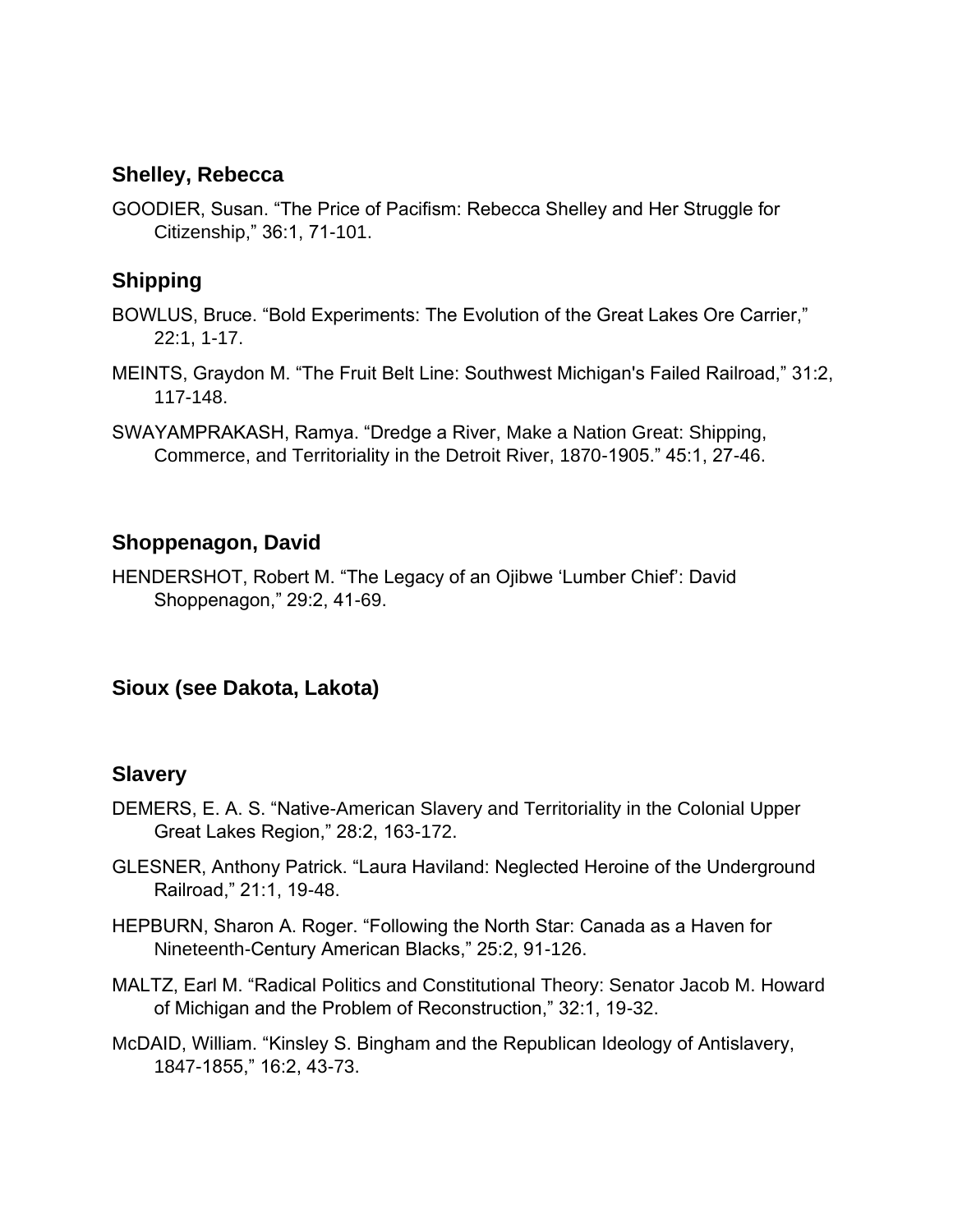THICK, MATTHEW R. "'The Exploded Humbug': Antebellum Michigan, Personal Liberty Laws, and States' Rights," 42:2, 53-65.

#### **Slovenian Immigrants**

GRANIC, Stan (Translator). "An Immigrant's Arrival to Copper Country, Michigan: The 1912 Reminiscences of Petar Stonković. 40:2. 101-114.

## **Smith, Julian**

HENGTGEN, Kristen. "Learning Conservation through Work: Michigan as a Pioneer of the School Camping Movement, 1940-1955." 45:1, 47-80.

# **Social Welfare**

MARTIN, John H. "Superintending the Poor: Social Welfare in Michigan during the Nineteenth and Early Twentieth Centuries," 46:2, 139-174.

## **Socialism**

- McCARTHY, John. "Dreaming of a Decentralized Metropolis: City Planning in Socialist Milwaukee," 32:1, 33-57.
- MARTIN, John H. "Superintending the Poor: Social Welfare in Michigan during the Nineteenth and Early Twentieth Centuries," 46:2, 139-174.
- SMITH, Kevin D. "From Socialism to Racism: The Politics of Class and Identity in Postwar Milwaukee," 29:1, 71-95.

# **Soil Surveys**

BARNETT, Le Roy. "Soil Surveys: A Down-to-Earth Source of Cultural Information," 32:2, 119-130.

# **Soo Locks**

BARNETT, Le Roy G. "Publications of the Saint Mary's Falls Ship Canal Company and Its Immediate Offspring," 43:1, 85-98.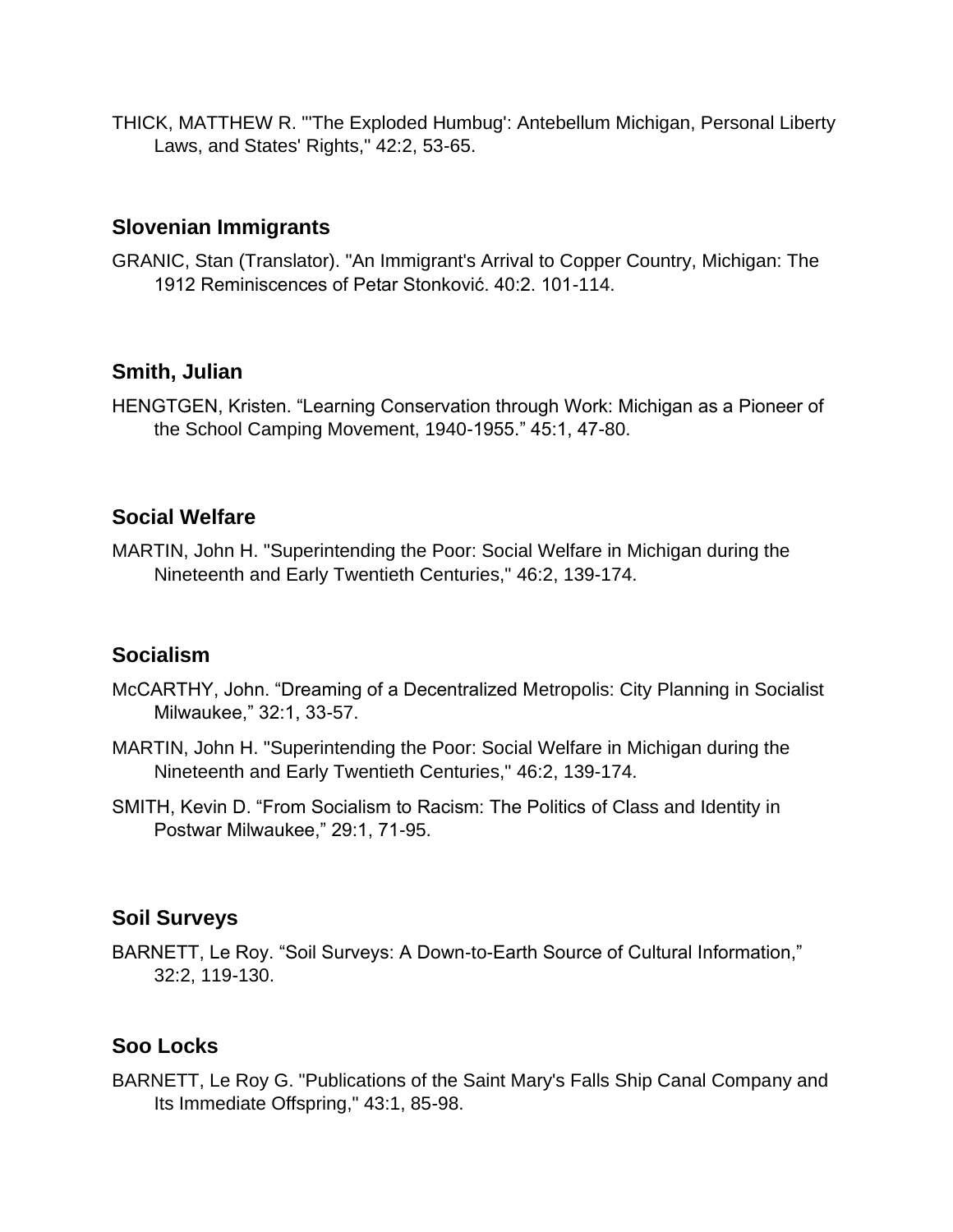### **"Spolansky Act" of 1931**

KLUG, Thomas A. "Labor Market Politics in Detroit: The Curious Case of the 'Spolansky Act' of 1931," 14:1, 1-32.

# **Sports**

ALLEN, E. John B. "The Modernization of the Skisport: Ishpeming's Contribution to American Skiing," 16:1, 1-20.

BAK, Richard. "Digging Up Bob Troy," 44:1, 67-96.

- HAVITZ, Mark A. and Eric D. Zemper. "'Worked Out in Infinite Detail': Michigan State College's Lauren P. Brown and the Origins of the NCAA Cross Country Championships," 39.1, 1-40.
- SMITH, John Matthew. '"Breaking the Plane': Integration and Black Protest in Michigan State University Football during the 1960s," 33.2, 101-129.

# **Standard Cotton Products**

WEST, Kenneth B. "Standard Cotton Products and the General Motors Sit-Down Strike: Some `Forgotten Men' Remembered," 14:1, 57-73.

## **State Historical Societies**

BARNHART, Terry A. "'A Common Feeling': Regional Identity and Historical Consciousness in the Old Northwest, 1820-1860," 29:1, 39-70.

## **Strikes**

- BABSON, Steve. "Class, Craft, and Culture: Tool and Die Makers and the Organization of the UAW," 14:1, 33-55.
- BORDEN, Timothy G. "'Toledo Is a Good Town for Working People': Richard T. Gosser and the UAW's Fight for Pensions," 26:1, 45-65.
- BOYER, Hugh E. "The Decline of the Progressive Party in Michigan's Upper Peninsula: The Case of Congressman William J. MacDonald in 1914," 13:2, 75-94.
- HALPERN, Martin. "The Politics of Auto Union Factionalism: The Michigan CIO in the Cold War Era," 13:2, 51-73.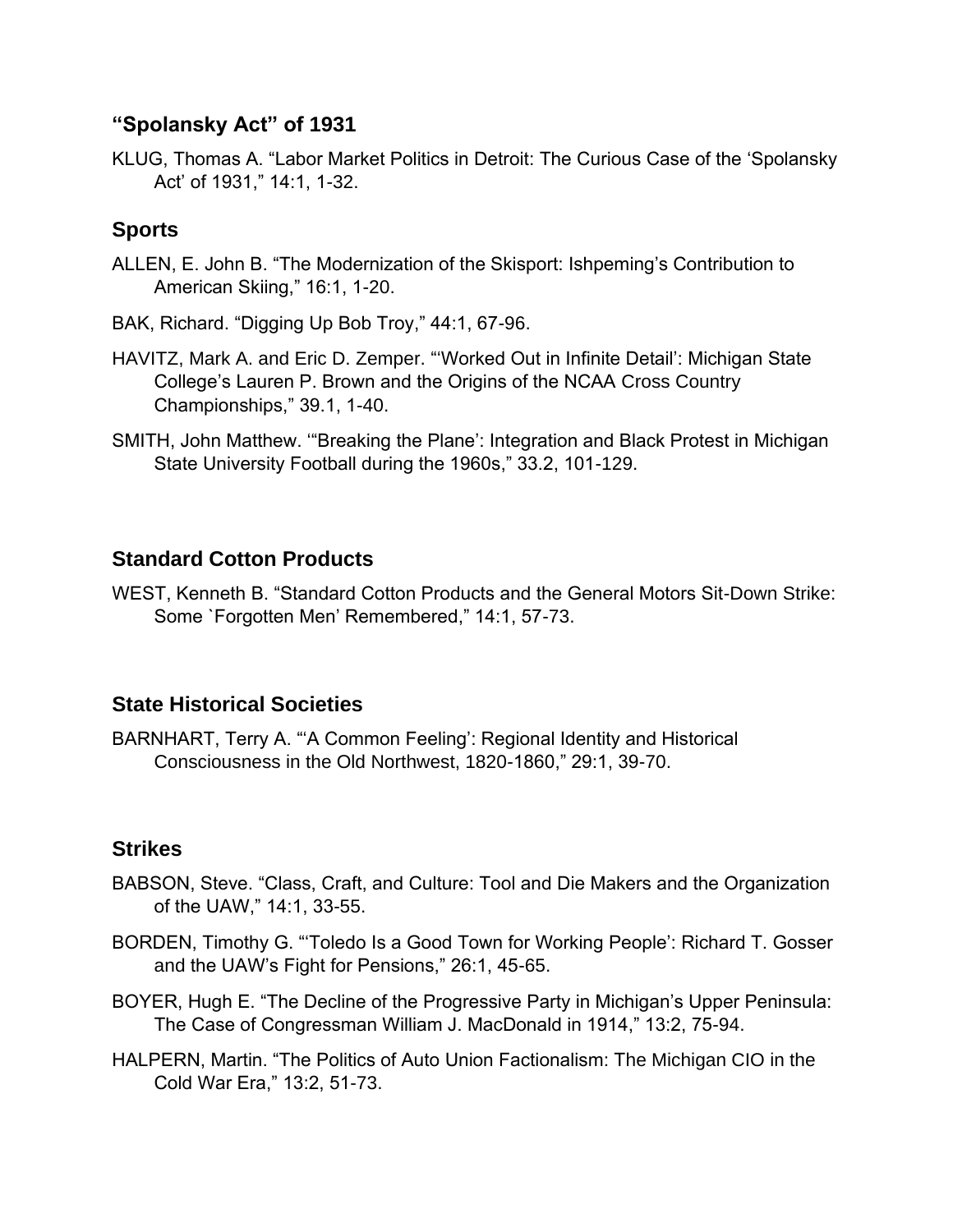- KIRKWOOD, Shannon. "In Defense of the Home: Working-Class Domesticity and Community Action in the Michigan Copper Country," 43:1, 1-27.
- KLUG, Thomas A. "Labor Market Politics in Detroit: The Curious Case of the 'Spolansky Act' of 1931," 14:1, 1-32.
- LAUCK, Jon. "The National Farmers Organization and Farmer Bargaining Power," 24:2, 88-127.
- LYNCH, Timothy P. "'Sit Down! Sit Down!': Songs of the General Motors Sit-Down Strike, 1936-1937," 22:2, 1-47.
- MEYER, Steve. "An Economic 'Frankenstein': UAW Workers' Responses to Automation at the Ford Brook Park Plant in the 1950s," 28:1, 63-89.
- REYNOLDS, Terry S. "Calm or Conflicted?: Labor-Management Relations on Michigan's Iron Ranges in the Nineteenth Century," 33.2, 1-45.
- ROBYNS, Marcus and Carrie Fries. "The Battle for Shared Governance: The Northern Michigan University Chapter of the American Association of University Professors, 1967 to 1976," 28:2, 1-41.
- SMITH, Mike. "'Let's Make Detroit a Union Town': The History of Labor and the Working Class in the Motor City," 27:2, 157-173.
- THURNER, Arthur W. "Charles H. Moyer and the Michigan Copper Strike, 1913-1914," 17:2, 1-19.
- VAN ELLS, Mark D. "More Than a Union: The Teaching Assistants Association and Its 1970 Strike against the University of Wisconsin," 25:1, 103-124.
- WEST, Kenneth B. "'On the Line': Rank and File Reminiscences of Working Conditions and the General Motors Sit-Down Strike of 1936-1937," 12:1, 57-82.
- WEST, Kenneth B. "Standard Cotton Products and the General Motors Sit-Down Strike: Some 'Forgotten Men' Remembered," 14:1, 57-73.

## **Students for a Democratic Society**

ELZWAY, Salem. "Pentagon Midwest: Making the Military-Industrial-Academic Complex (and Its Discontents) at the University of Michigan," 44:1, 23-66.

## **Sulpicians**

WALSH, Martin W. "Revenge Against the Idol: Competing Magical Systems on the Detroit River, 1670," 43:2, 55-64.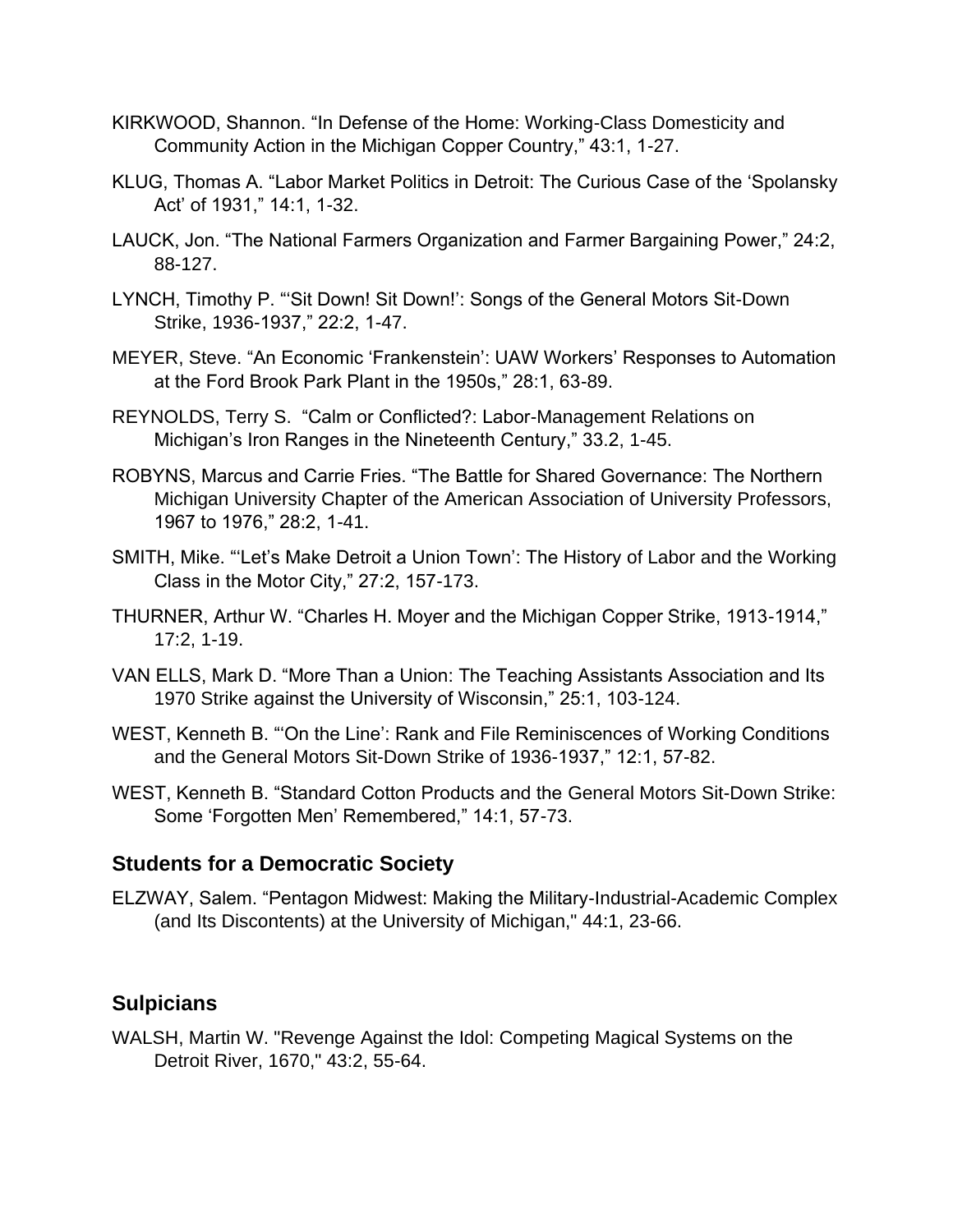### **Sugar Beets**

- HALL, Kevin T. "The Befriended Enemy: German Prisoners of War in Michigan," 41:1, 57-80.
- ROSALES, Steven. "'These Streets are Mexican': An Oral History of the Mexican American Community of Saginaw, Michigan, 1920-1980," 40:2, 33-62.

### **Sunrise Communal Farm**

HOEFFERLE, Caroline. "'Just at Sunrise': The Sunrise Communal Farm in Rural Mid-Michigan, 1971-1978," 23:2, 71-104.

#### **Surveying**

- DAVIS, Rusty. "The Short Life of Colonel John Anderson of the US Topographical Engineers and His Impact on Early Michigan," 46:1, 107-119.
- OWENS, Jack N. "A Long-Overdue Evaluation of Benjamin Hough's Observation for Latitude of the North Cape of Maumee Bay, Ohio's Northern Border," 44:2, 97-124.

#### **Taft, William Howard**

KIRKWOOD, Patrick M. "'Michigan Men' in the Philippines and the Limits of Self-Determination in the Progressive Era." 40:2. 63-86.

## **Tappan, Henry Phillip**

BLOUIN, Francis X. "The Components of Reputation: Pragmatism, Science, and the Transformation of the University of Michigan, 1852-1900," 43:1, 57-84.

# **Tax Records, Michigan**

BARNETT, Le Roy. "Assessing the Value of Two Tax-Related Michigan Records," 33:1, 125-26.

## **Teachers**

STANKRAUFF, Alison. "A Sesquicentennial Bibliography of Wayne State University Records from the University Archives at The Walter P. Reuther Library," 44:1, 97- 110.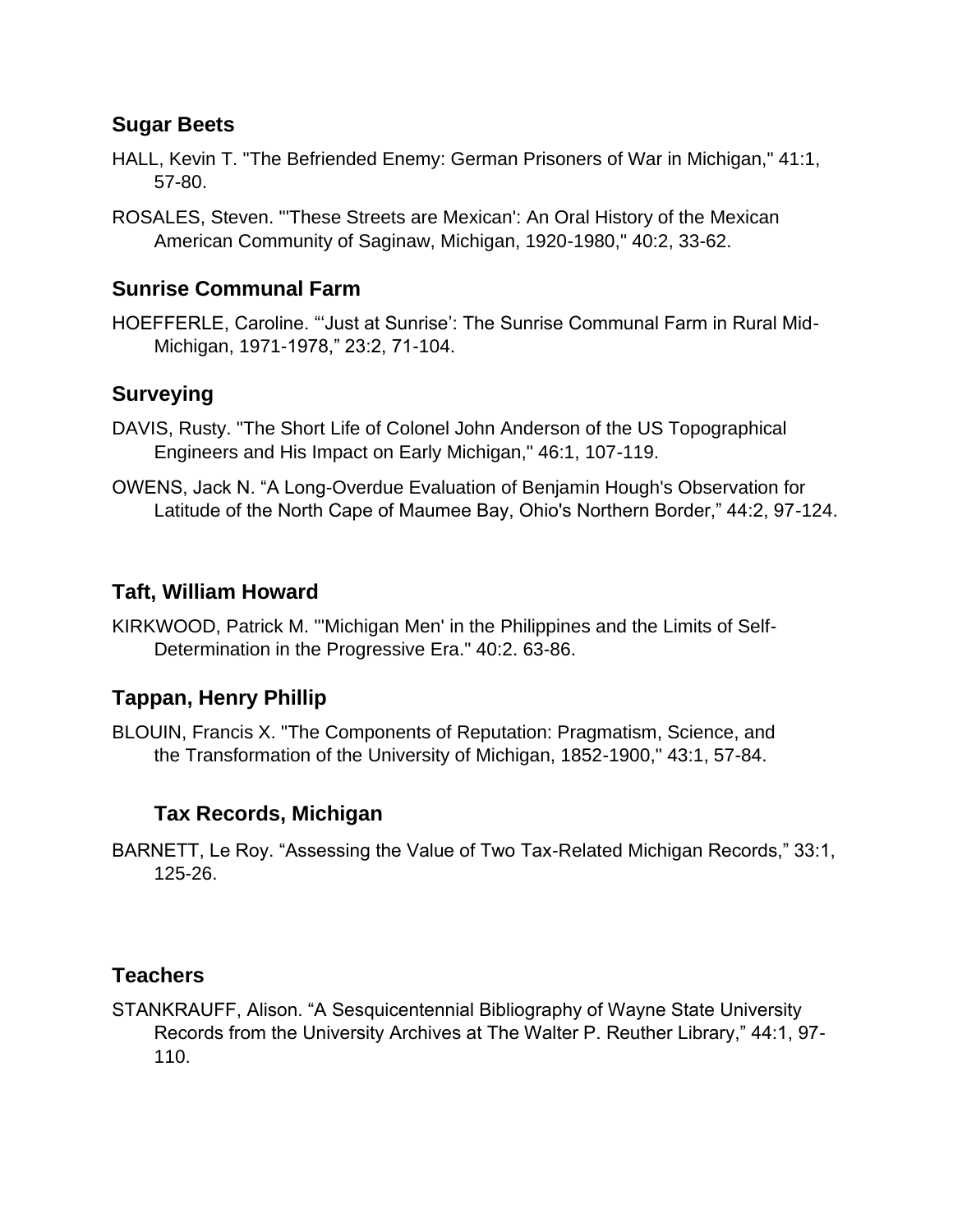## **Technology**

- BABSON, Steve. "Class, Craft, and Culture: Tool and Die Makers and the Organization of the UAW," 14:1, 33-55.
- McCARTHY, Tom. "Henry Ford, Industrial Ecologist or Industrial Conservationist?: Waste Reduction and Recycling at the Rouge," 27:2, 53-88.
- MEYER, Steve. "An Economic 'Frankenstein': UAW Workers' Responses to Automation at the Ford Brook Park Plant in the 1950s," 28:1, 63-89.
- MOORE, Ted. "Creating an Idyllic Space: Nature, Technology, and Campus Planning at the Michigan Agricultural College, 1850 to 1975," 35:2, 1-25.
- REYNOLDS, Douglas. "Engines of Struggle: Technology, Skill, and Unionization at General Motors, 1930-1940," 15:1, 69-92.
- SKAFF, Sheila. "Ambivalence and Cigarettes: Egon Erwin Kisch's 'At Ford's Place in Detroit,' with a Translation of the Text," 29:1, 119-131.
- THOMPSON, John. "The Bay City Land Dredge and Dredge Works: Perspectives on the Machines of Land Drainage," 12:2, 21-43.

## **Tecumseh**

ANTAL, Sandy. "Michigan Ceded: Why and Wherefore?" 38:1, 1-26.

- JUNG, Patrick J. "Toward the Black Hawk War: The Sauk and Fox Indians and the War of 1812," 38:1, 27-52.
- SKAGGS, David Curtis. "Decisions at Sandwich: William Henry Harrison and the Pursuit to the Thames" 38:1, 107-128.

#### **Television**

KISKA, Tim. "What Vast Wasteland? George Pierrot Made Every Detroiter a World Traveler," 46:2, 71-92.

## **Temperance**

TAP, Bruce. "'The Evils of Intemperance Are Universally Conceded': The Temperance Debate in Early Grand Rapids," 19:1, 17-45.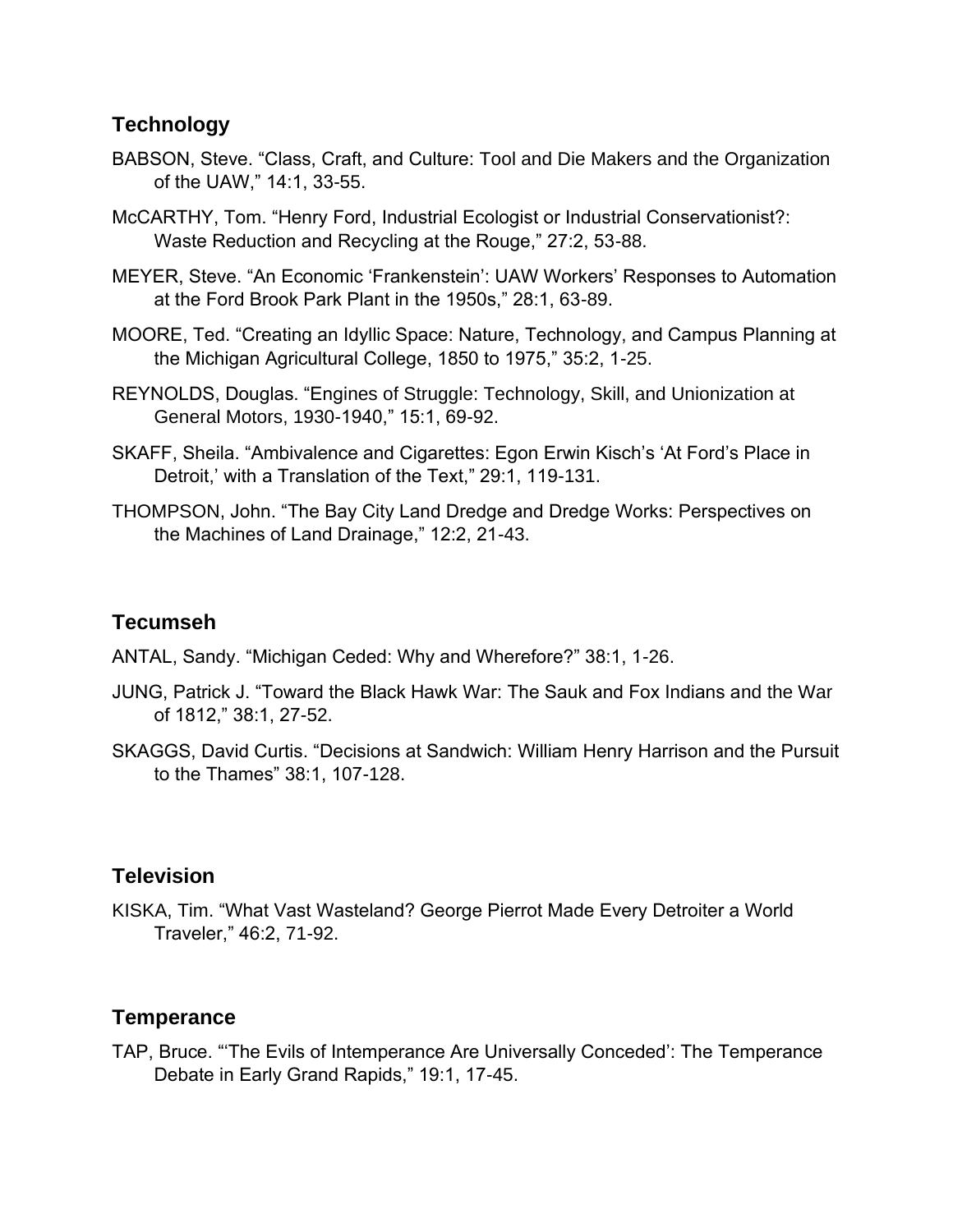## **Three Fires Alliance**

FIXICO, Donald L. "The Alliance of the Three Fires in Trade and War, 1630-1812," 20:2, 1-23.

### **Thurston, Lee**

HENGTGEN, Kristen. "Learning Conservation through Work: Michigan as a Pioneer of the School Camping Movement, 1940-1955." 45:1, 47-80.

#### **Toledo, Ohio**

- BORDEN, Timothy G. "'Toledo Is a Good Town for Working People': Richard T. Gosser and the UAW's Fight for Pensions," 26:1, 45-65.
- GRAY, Susan E. "Writing Michigan History from a Transborder Perspective," 34:1, 1-24.
- OWENS, Jack N. "A Long-Overdue Evaluation of Benjamin Hough's Observations for Latitude of the North Cape of Maumee Bay, Ohio's Northern Border," 44:2, 97-124.
- WANGER, Eugene. "Collecting the Toledo War," 24.2, 144-160.

#### **Toledo War**

WANGER, Eugene. "Collecting the Toledo War," 24.2, 144-160.

#### **Tornadoes**

MOORE, Monika. "The Flint-Beecher Tornado of 1953: The 'Other' in the Aftermath of Disaster," 47:1, 93-106.

## **Tourism**

- BURD, Camden. "Imagining a Pure Michigan Landscape: Advertisers, Tourists, and the Making of Michigan's Northern Vacationlands," 42:2, 31-51.
- KISKA, Tim. "What Vast Wasteland? George Pierrot Made Every Detroiter a World Traveler," 46:2, 71-92.
- LONGO, Julie. "Consuming Freedom: The International Freedom Festival as Transnational Tourism Strategy on the Windsor-Detroit Border, 1959-1976," 34:2, 119-137.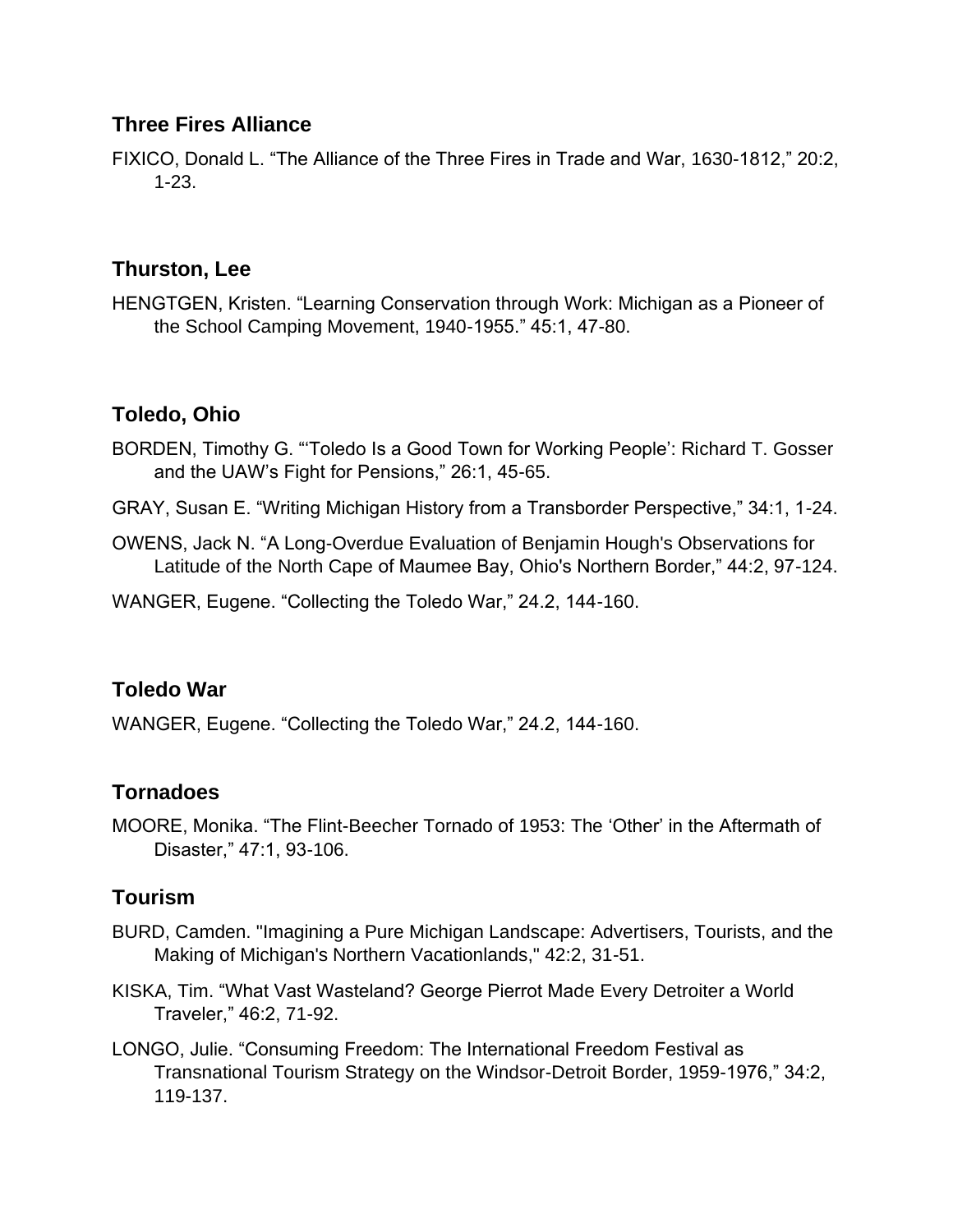SHAPIRO, Aaron. "Promoting Cloverland: Regional Associations, State Agencies, and the Creation of Michigan's Upper Peninsula Tourist Industry," 29:1, 1-37.

## **Translations**

- BLAND, Richard L. "Michigan in 1848: As Described by Traugott Bromme in His Handbook for German Emigrants," 31:2, 149-154.
- GROSS, Richard and Craig P. Howard. "A Century to Publish Clarence Burton's Legacy for America," 47:1, 45-62.
- SKAFF, Sheila. "Ambivalence and Cigarettes: Egon Erwin Kisch's 'At Ford's Place in Detroit,' with a Translation of the Text," 29:1, 119-131.

#### **Transportation**

- NELSON, John William. "The Ecology of Travel on the Great Lakes Frontier: Native Knowledge, European Dependence, and the Environmental Specifics of Contact." 45:1, 1-26.
- SWAYAMPRAKASH, Ramya. "Dredge a River, Make a Nation Great: Shipping, Commerce, and Territoriality in the Detroit River, 1870-1905." 45:1, 27-46.

#### **Travel**

- KISKA, Tim. "What Vast Wasteland? George Pierrot Made Every Detroiter a World Traveler," 46:2, 71-92.
- NELSON, John William. "The Ecology of Travel on the Great Lakes Frontier: Native Knowledge, European Dependence, and the Environmental Specifics of Contact." 45:1, 1-26.
- SWAYAMPRAKASH, Ramya. "Dredge a River, Make a Nation Great: Shipping, Commerce, and Territoriality in the Detroit River, 1870-1905." 45:1, 27-46.

## **Traverse City**

BRUDER, Anne L. "New Patients at the Old Asylum: Memory and Mental Health in Michigan," 44:1, 1-22.

## **Tuskegee Institute**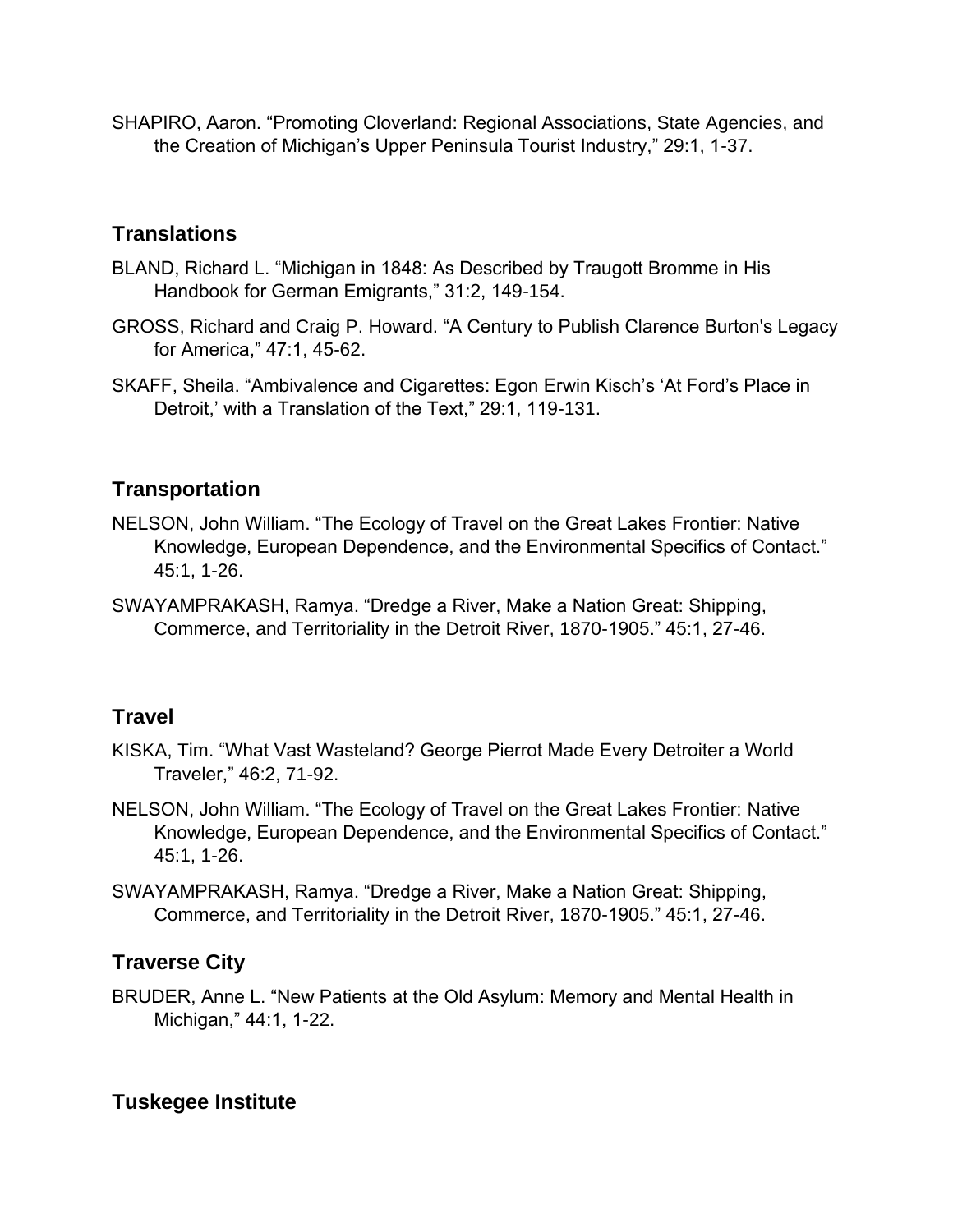PARK, Laurel. "Planting the Seeds of Academic Excellence and Cultural Awareness: The Michigan-Tuskegee Exchange Program," 30:1, 117-131.

#### **Twelfth Michigan Volunteer Infantry**

MYERS, Robert C. "Mortality in the Twelfth Michigan Volunteer Infantry, 1861-1866," 20:1, 29-47.

## **UAW (United Auto Workers)**

- ANASTAKIS, Dimitry. "Continental Auto Politics: The Failure of Opposition to the 1965 Auto Pact in Canada and the United States," 27:2, 131-155.
- BABSON, Steve. "Class, Craft, and Culture: Tool and Die Makers and the Organization of the UAW," 14:1, 33-55.
- BALTAKIS, Anthony. "On the Defensive: Walter Reuther's Testimony before the McClellan Labor Rackets Committee," 25:2, 47-68.
- BAUGH-HELTON, Tiffany. "A Woman's Place is in Her Union: The UAW's 1944 National Women's Conference and Women's Labor Activism," 40:1, 73-96.
- BORDEN, Timothy G. "'Toledo Is a Good Town for Working People': Richard T. Gosser and the UAW's Fight for Pensions," 26:1, 45-65.
- BROMSEN, Amy. '"They all sort of disappeared': The Early Cohort of UAW Women Leaders," 37:1, 5-39.
- DAVIDOW, Robert P. "The 1939 Trial of Raymond Tessmer: Exemplar of UAW Factionalism," 38:2, 107-121.
- LYNCH, Timothy P. "'Sit Down! Sit Down!': Songs of the General Motors Sit-Down Strike, 1936-1937," 22:2, 1-47.
- MEYER, Steve. "An Economic 'Frankenstein': UAW Workers' Responses to Automation at the Ford Brook Park Plant in the 1950s," 28:1, 63-89.
- RAUCHER, Margaret. "Archives of Labor and Urban Affairs: Automobile Workers and the UAW," 22.2, 157-166.
- SMITH, Mike. "'Let's Make Detroit a Union Town': The History of Labor and the Working Class in the Motor City," 27:2, 157-173.
- WEST, Kenneth B. "'On the Line': Rank and File Reminiscences of Working Conditions and the General Motors Sit-Down Strike of 1936-1937," 12:1, 57-82.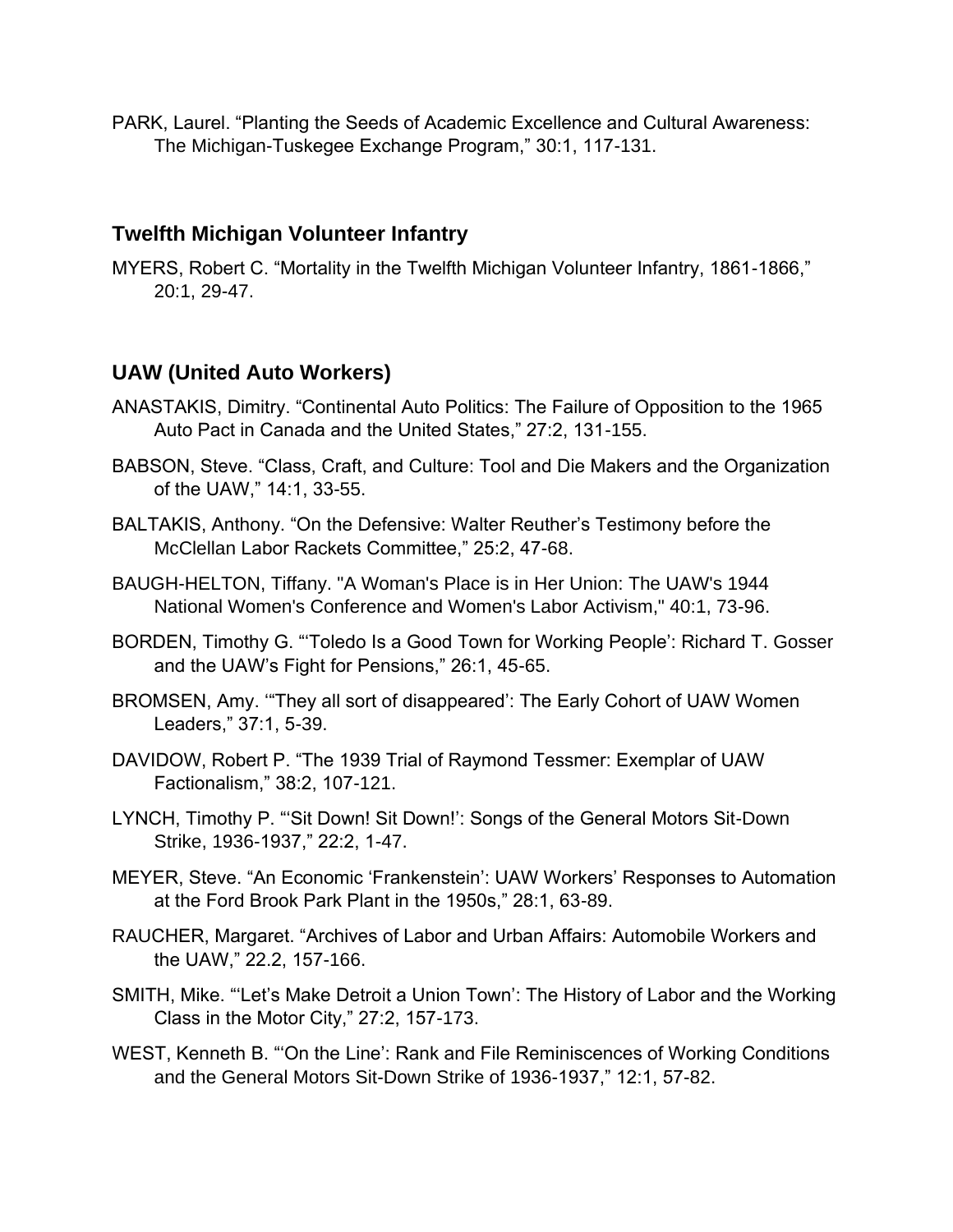WEST, Kenneth B. "Standard Cotton Products and the General Motors Sit-Down Strike: Some 'Forgotten Men' Remembered," 14:1, 57-73.

## **Underground Railroad**

GLESNER, Anthony Patrick. "Laura Haviland: Neglected Heroine of the Underground Railroad," 21:1, 19-48.

## **UFOs**

BARTHOLOMEW, Robert E. "Michigan and the Great Mass Hysteria Episode of 1897," 24.1, 133-142.

# **Uniforms**

DUNNIGAN, Brian Leigh. "To Make a Military Appearance: Uniforming Michigan's Militia and Fencibles," 15:1, 29-43.

# **Unions**

- ANASTAKIS, Dimitry. "Continental Auto Politics: The Failure of Opposition to the 1965 Auto Pact in Canada and the United States," 27:2, 131-155.
- BABSON, Steve. "Class, Craft, and Culture: Tool and Die Makers and the Organization of the UAW," 14:1, 33-55.
- BALTAKIS, Anthony. "On the Defensive: Walter Reuther's Testimony before the McClellan Labor Rackets Committee," 25:2, 47-68.
- BAUGH-HELTON, Tiffany. "A Woman's Place is in Her Union: The UAW's 1944 National Women's Conference and Women's Labor Activism," 40:1, 73-96.
- BORDEN, Timothy G. "'Toledo Is a Good Town for Working People': Richard T. Gosser and the UAW's Fight for Pensions," 26:1, 45-65.
- BROMSEN, Amy. '"They all sort of disappeared': The Early Cohort of UAW Women Leaders," 37:1, 5-39.
- DAVIDOW, Robert P. "The 1939 Trial of Raymond Tessmer: Exemplar of UAW Factionalism," 38:2, 107-121.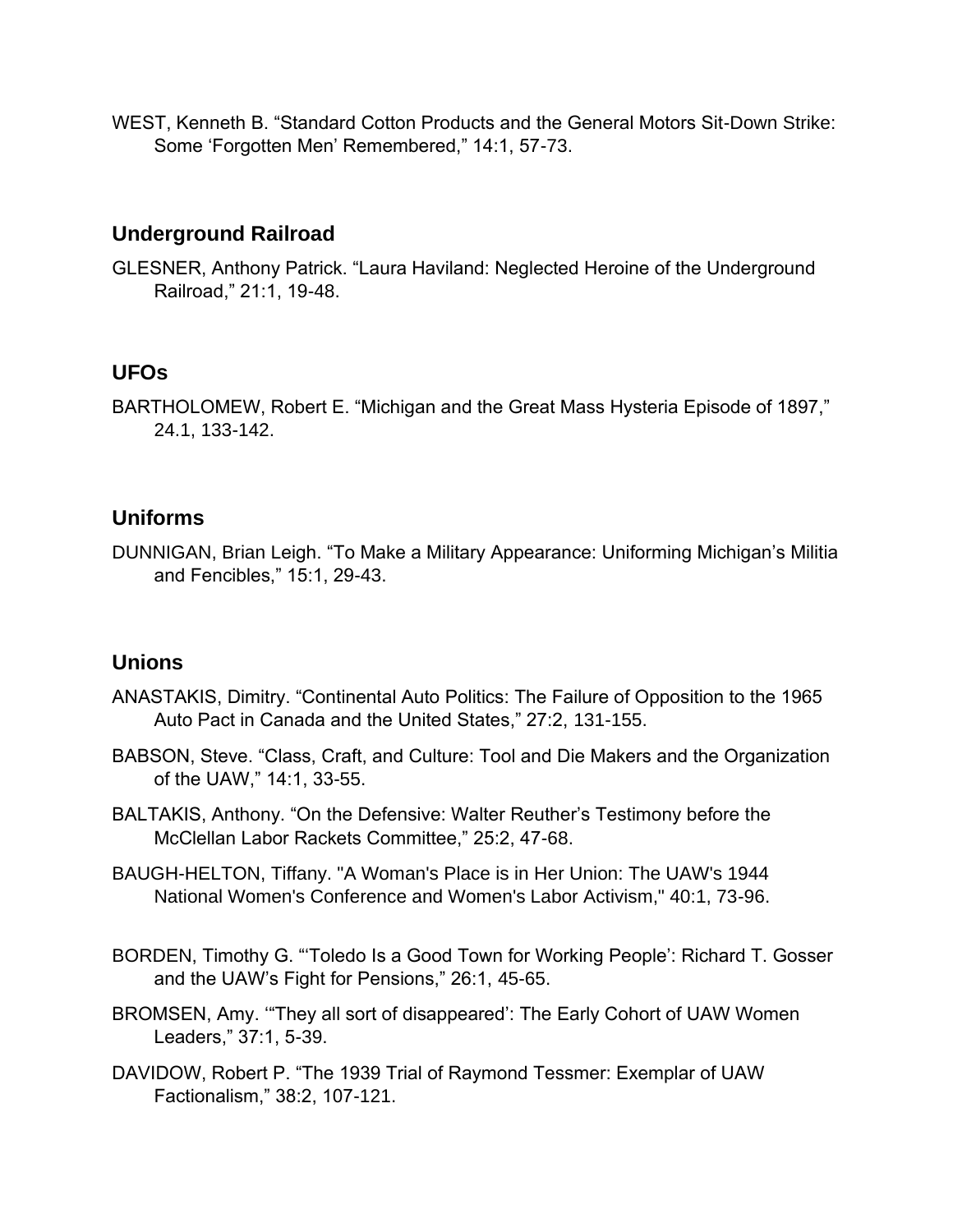- DE MATTEO, Arthur E. "Organized Labor versus the Mayor: The Detroit Federation of Labor and the Revised City Charter of 1914," 21:2, 63-92.
- FRENCH, Amy Holtman. "Mixing It Up: Michigan Barmaids Fights for Civil Rights," 40:1, 27-48.
- HALL, Jake. "Anti-Injunction Campaigns and the Transformation of Labor Law in Detroit, 1915 to 1921," 36:1, 1-29.
- HALPERN, Martin. "The Politics of Auto Union Factionalism: The Michigan CIO in the Cold War Era," 13:2, 51-73.
- KIRKWOOD, Shannon. "In Defense of the Home: Working-Class Domesticity and Community Action in the Michigan Copper Country," 43:1, 1-27.
- KLUG, Thomas A. "Labor Market Politics in Detroit: The Curious Case of the 'Spolansky Act' of 1931," 14:1, 1-32.
- LAUCK, Jon. "The National Farmers Organization and Farmer Bargaining Power," 24:2, 88-127.
- LYNCH, Timothy P. "'Sit Down! Sit Down!': Songs of the General Motors Sit-Down Strike, 1936-1937," 22:2, 1-47.
- MEYER, Steve. "An Economic 'Frankenstein': UAW Workers' Responses to Automation at the Ford Brook Park Plant in the 1950s," 28:1, 63-89.
- RAUCHER, Margaret. "Archives of Labor and Urban Affairs: Automobile Workers and the UAW," 22.2, 157-166.
- REYNOLDS, Douglas. "Engines of Struggle: Technology, Skill, and Unionization at General Motors, 1930-1940," 15:1, 69-92.
- ROBYNS, Marcus and Carrie Fries. "The Battle for Shared Governance: The Northern Michigan University Chapter of the American Association of University Professors, 1967 to 1976," 28:2, 1-41.
- SMITH, Mike. "'Let's Make Detroit a Union Town': The History of Labor and the Working Class in the Motor City," 27:2, 157-173.
- THURNER, Arthur W. "Charles H. Moyer and the Michigan Copper Strike, 1913-1914," 17:2, 1-19.
- VAN ELLS, Mark D. "More Than a Union: The Teaching Assistants Association and Its 1970 Strike against the University of Wisconsin," 25:1, 103-124.
- WEST, Kenneth B. "'On the Line': Rank and File Reminiscences of Working Conditions and the General Motors Sit-Down Strike of 1936-1937," 12:1, 57-82.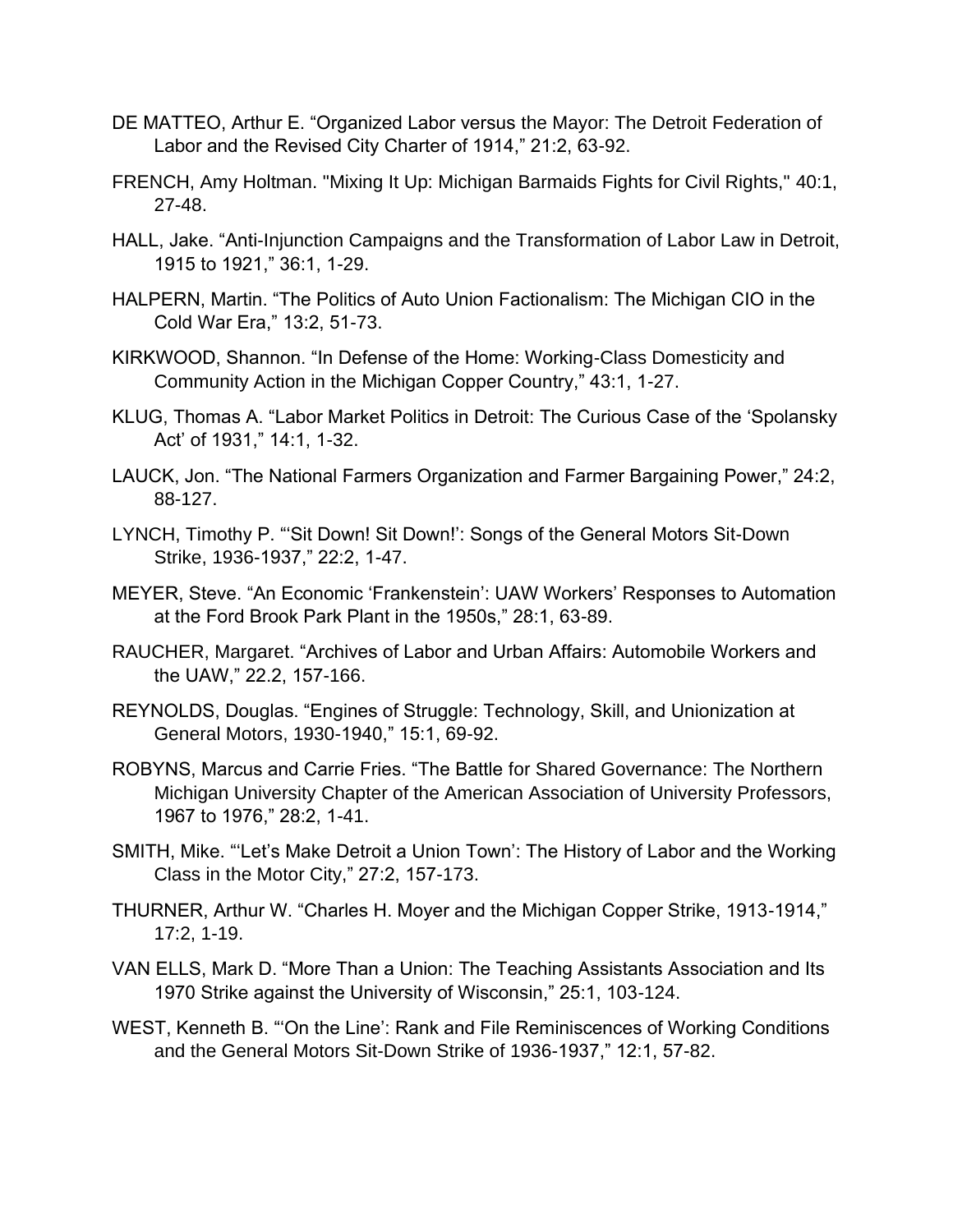- WEST, Kenneth B. "Standard Cotton Products and the General Motors Sit-Down Strike: Some 'Forgotten Men' Remembered," 14:1, 57-73.
- WOOD, Gregory. "'The Paralysis of the Labor Movement': Men, Masculinity, and Unions in 1920s Detroit," 30:1, 31-57.

### **United Nations**

- MEIJER, Hank. "Hunting for the Middle Ground: Arthur Vandenberg and the Mackinac Charter, 1943," 19:2, 1-21.
- MIRES, Charlene. "Sault Ste. Marie as the Capital of the World?: Stellanova Osborn and the Pursuit of the United Nations. 1945," 33.1, 61-82.

## **University of Michigan**

- BLOUIN, Francis X. "The Components of Reputation: Pragmatism, Science, and the Transformation of the University of Michigan 1852-1900," 43:1, 57-84.
- ELZWAY, Salem. "Pentagon Midwest: Making the Military-Industrial-Academic Complex (and Its Discontents) at the University of Michigan," 44:1, 23-66.
- HARROLD, Philip. "'A Mess of Pottage': The Debate Over Religious Pluralism at the University of Michigan, 1944-1948," 24:2, 37-55.
- KIRKWOOD, Patrick M. "'Michigan Men' in the Philippines and the Limits of Self-Determination in the Progressive Era." 40:2. 63-86.
- LAIPSON, Peter. ``And the Walls Came Crumbling Down: The Michigan School of Religion, 1920-1930,'' 21:2, 93-123.
- OLENDER, Robert. "People vs. Profs: How a Conflict between Traditional and Homeopathic Medicine Nearly Destroyed the University of Michigan." 45:2, 77-101.
- PARK, Laurel. "Planting the Seeds of Academic Excellence and Cultural Awareness: The Michigan-Tuskegee Exchange Program," 30:1, 117-131.

## **Upper Peninsula**

- ALLEN, E. John B. "The Modernization of the Skisport: Ishpeming's Contribution to American Skiing," 16:1, 1-20.
- BARNETT, Le Roy G. "Publications of the Saint Mary's Falls Ship Canal Company and Its Immediate Offspring," 43:1, 85-98.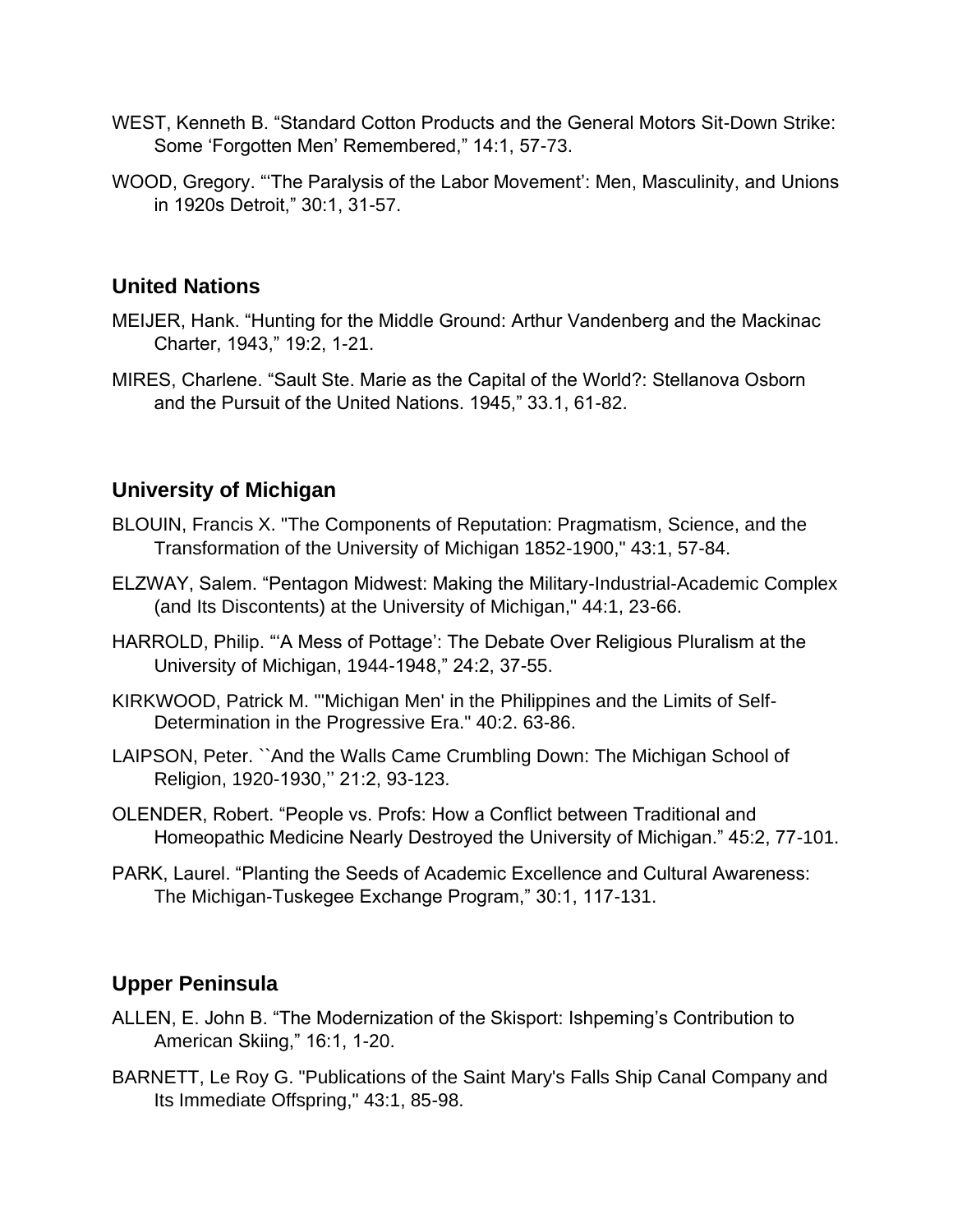- BARNETT, Le Roy G. "'The History of a Sample Michigan Land Grant, 1873-1920," 47:1, 1-28.
- BOYER, Hugh E. "The Decline of the Progressive Party in Michigan's Upper Peninsula: The Case of Congressman William J. MacDonald in 1914," 13:2, 75-94.
- GRANIC, Stan (Translator). "An Immigrant's Arrival to Copper Country, Michigan: The 1912 Reminiscences of Petar Stonković. 40:2. 101-114.
- HOLLI, Melvin G. "Emil E. Hurja: Michigan's Presidential Pollster," 21:2, 125-138.
- JENNINGS, Richard P. "Rhetorical Analysis of Chase S. Osborn's 1910 Primary Campaign for Governor," 17:2, 35-75.
- KIRKWOOD, Shannon. "In Defense of the Home: Working-Class Domesticity and Community Action in the Michigan Copper Country," 43:1, 1-27.
- MIRES, Charlene. "Sault Ste. Marie as the Capital of the World? Stellanova Osborn and the Pursuit of the United Nations. 1945," 33.1, 61-82.
- MUMFORD, Jeremy. "Mixed-Race Identity in a Nineteenth-Century Family: The Schoolcrafts of Sault Ste. Marie, 1824-27," 25:1, 1-23.
- PANIAN, Linda K. "The John M. Longyear Research Library," 24.2, 135-138.
- PETERS, Bernard C. "Indian-Grave Robbing at Sault Ste. Marie, 1826," 23:2, 49-80.
- PETERS, Bernard C. "John Johnston's 1822 Description of the Lake Superior Chippewa," 20:2, 25-46.
- PETERS, Bernard C. "A Note on Lake Superior Earthquakes," 22:1, 125-131.
- REYNOLDS, Terry S. "Calm or Conflicted?: Labor-Management Relations on Michigan's Iron Ranges in the Nineteenth Century," 33.2, 1-45.
- REYNOLDS, Terry. "The Cleveland-Cliffs Iron Company Collections, Northern Michigan University Archives," 30.1, 133-144.
- REYNOLDS, Terry. "Destined to produce [a] revolution": Michigan's Iron Ore Industry in the Civil War," 39:2, 21-50.
- ROBYNS, Marcus C. "The Central Upper Peninsula and Northern Michigan University Archives," 26.1, 137-144.
- ROBYNS, Marcus and Carrie Fries. "The Battle for Shared Governance: The Northern Michigan University Chapter of the American Association of University Professors, 1967 to 1976," 28:2, 1-41.
- SCHENCK, Theresa. "Who Owns Sault Ste. Marie?" 28:1, 109-120.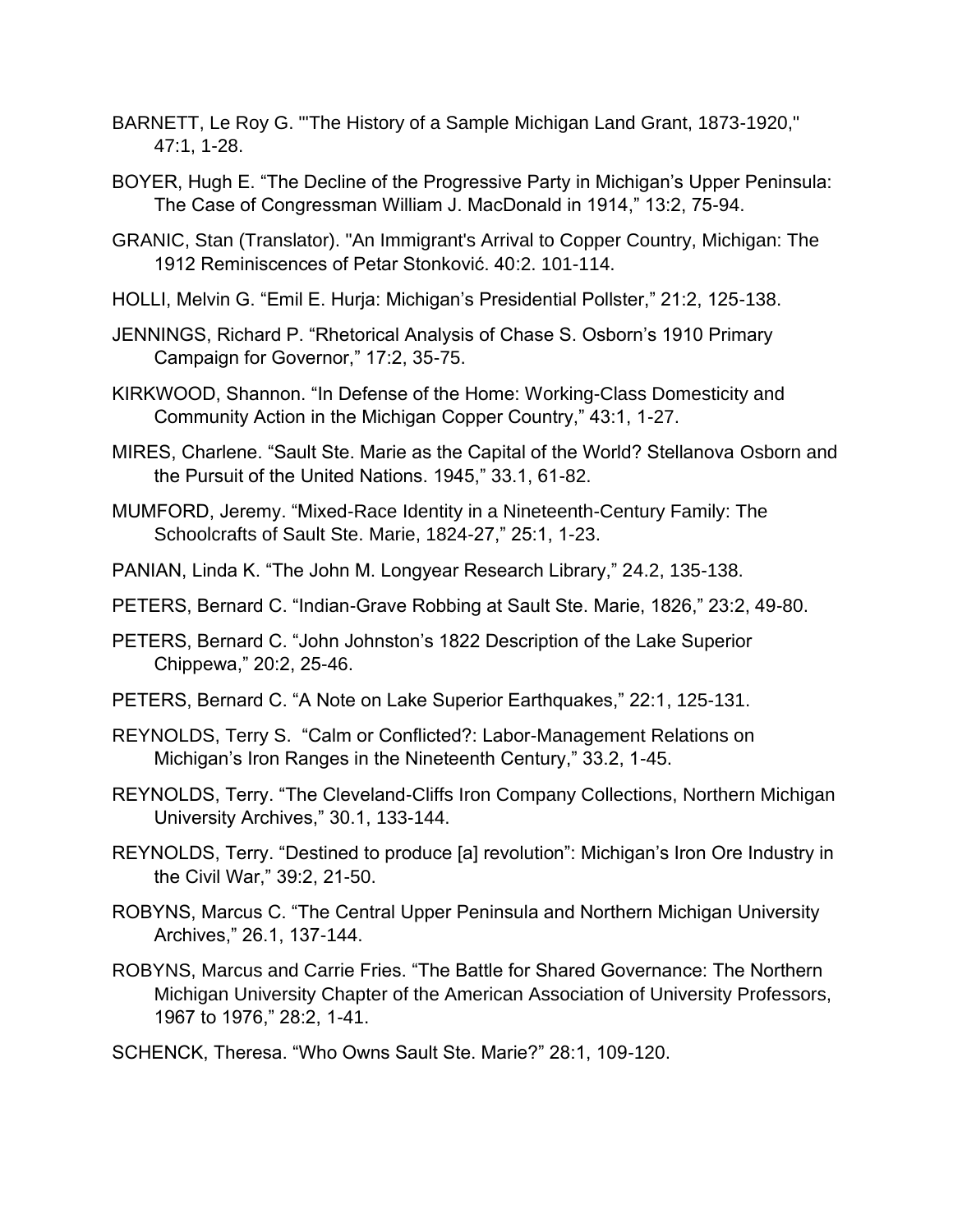- SHAPIRO, Aaron. "Promoting Cloverland: Regional Associations, State Agencies, and the Creation of Michigan's Upper Peninsula Tourist Industry," 29:1, 1-37.
- THURNER, Arthur W. "Charles H. Moyer and the Michigan Copper Strike, 1913-1914," 17:2, 1-19.

# **Urban Planning**

CIADELLA, Joseph Stanhope. "A Landscape of Ruin and Repair: Parks, Potatoes, and Detroit's Environmental Past, 1879-1900," 40:1, 49-72.

## **Urban Redevelopment**

- BILES, Roger. "A Mormon in Babylon: George Romney as Secretary of HUD, 1969- 1973," 38:2, 63-89.
- CHEYNE, Michael. "No Better Way? The Kalamazoo Mall and the Legacy of Pedestrian Malls," 36:1, 103-128.
- CIADELLA, Joseph Stanhope. "A Landscape of Ruin and Repair: Parks, Potatoes, and Detroit's Environmental Past, 1879-1900," 40:1, 49-72.
- DESIDERIO, Francis. '"A Catalyst for Downtown': Detroit's Renaissance Center," 35.1, 83-112.
- LONGO, Julie. "Remembering the Renaissance City: Detroit's Bicentennial Homecoming Festival and Urban Redevelopment," 32:2, 89-118.
- McCARTHY, John. "Dreaming of a Decentralized Metropolis: City Planning in Socialist Milwaukee," 32:1, 33-57.
- SMITH, Michael O. "The City as State: Franchises, Politics, and Transit Development in Detroit, 1863-1879," 23:1, 1-32.

#### **US Air Force**

ELZWAY, Salem. "Pentagon Midwest: Making the Military-Industrial-Academic Complex (and Its Discontents) at the University of Michigan," 44:1, 23-66.

## **US Army**

BAK, Richard. "Digging Up Bob Troy," 44:1, 67-96.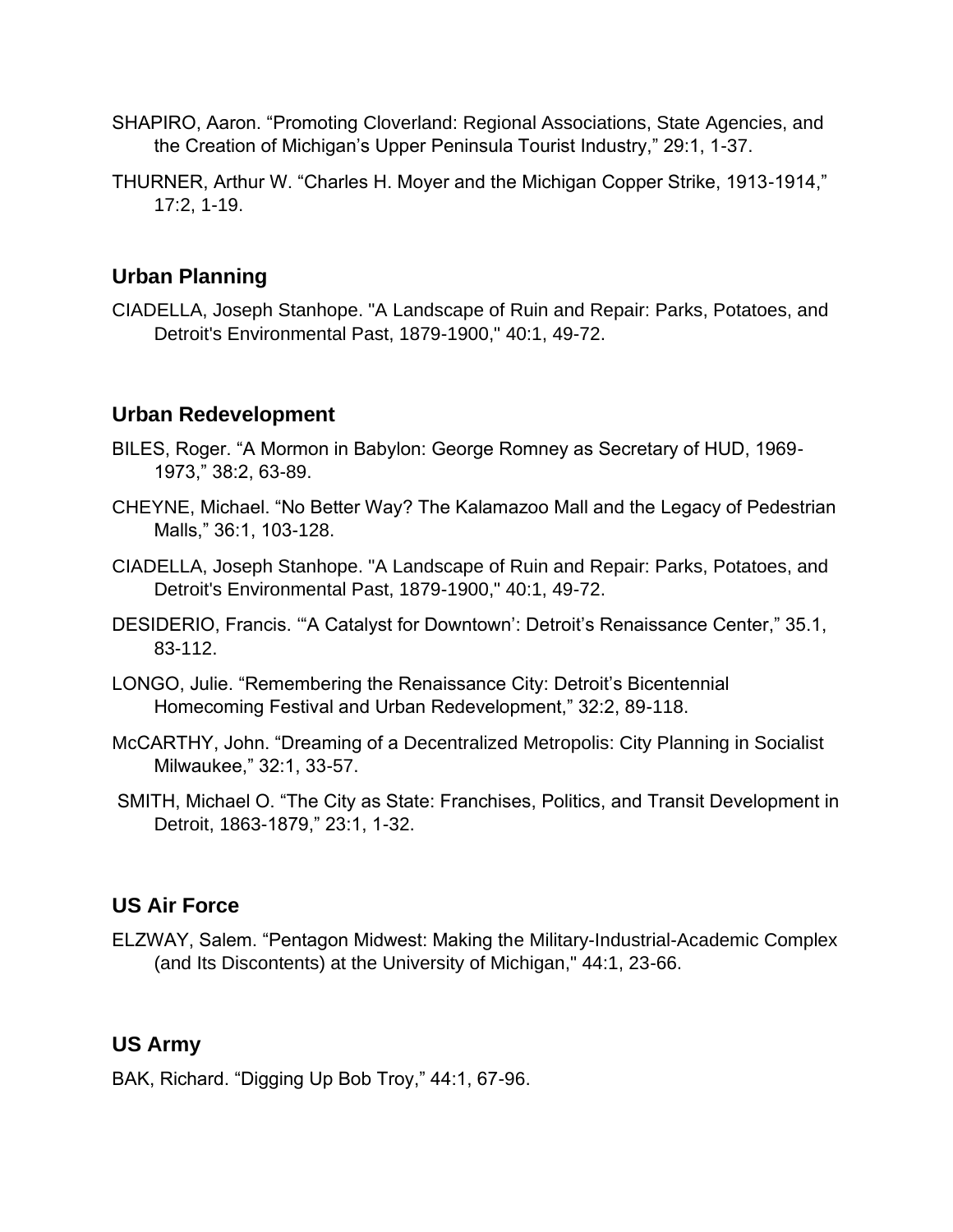ELZWAY, Salem. "Pentagon Midwest: Making the Military-Industrial-Academic Complex (and Its Discontents) at the University of Michigan," 44:1, 23-66.

### **US Marine Corps**

BRATTON, Joel J. "Marcus Bowlby and World War I," 41:1, 81-100.

#### **US Topographical Engineers**

DAVIS, Rusty. "The Short Life of Colonel John Anderson of the US Topographical Engineers and His Impact on Early Michigan," 46:1, 107-119.

## **Van Raalte, Albertus C.**

- DOUMA, Michael. "Memory and the Myth of Albertus C. Van Raalte: How Holland, Michigan, Remembers Its Founding Father," 36:2, 36-61.
- SWIERENGA, Robert P. "Decisions, Decisions: Turning Points in the Founding of Holland," 24:1, 49-72.

## **Vandenberg, Arthur**

MEIJER, Hank. "Arthur Vandenberg and the Fight for Neutrality, 1939," 16:2, 1-21.

MEIJER, Hank. "Hunting for the Middle Ground: Arthur Vandenberg and the Mackinac Charter, 1943," 19:2.

#### **Vietnam War**

- ERNST, John. "Forging a Fateful Alliance: The Role of Michigan State University in the Development of America's Vietnam Policy," 19:2, 49-66.
- JOHNS, Andrew L. "Achilles' Heel: The Vietnam War and George Romney's Bid for the Presidency, 1967-1968," 26:1, 1-29.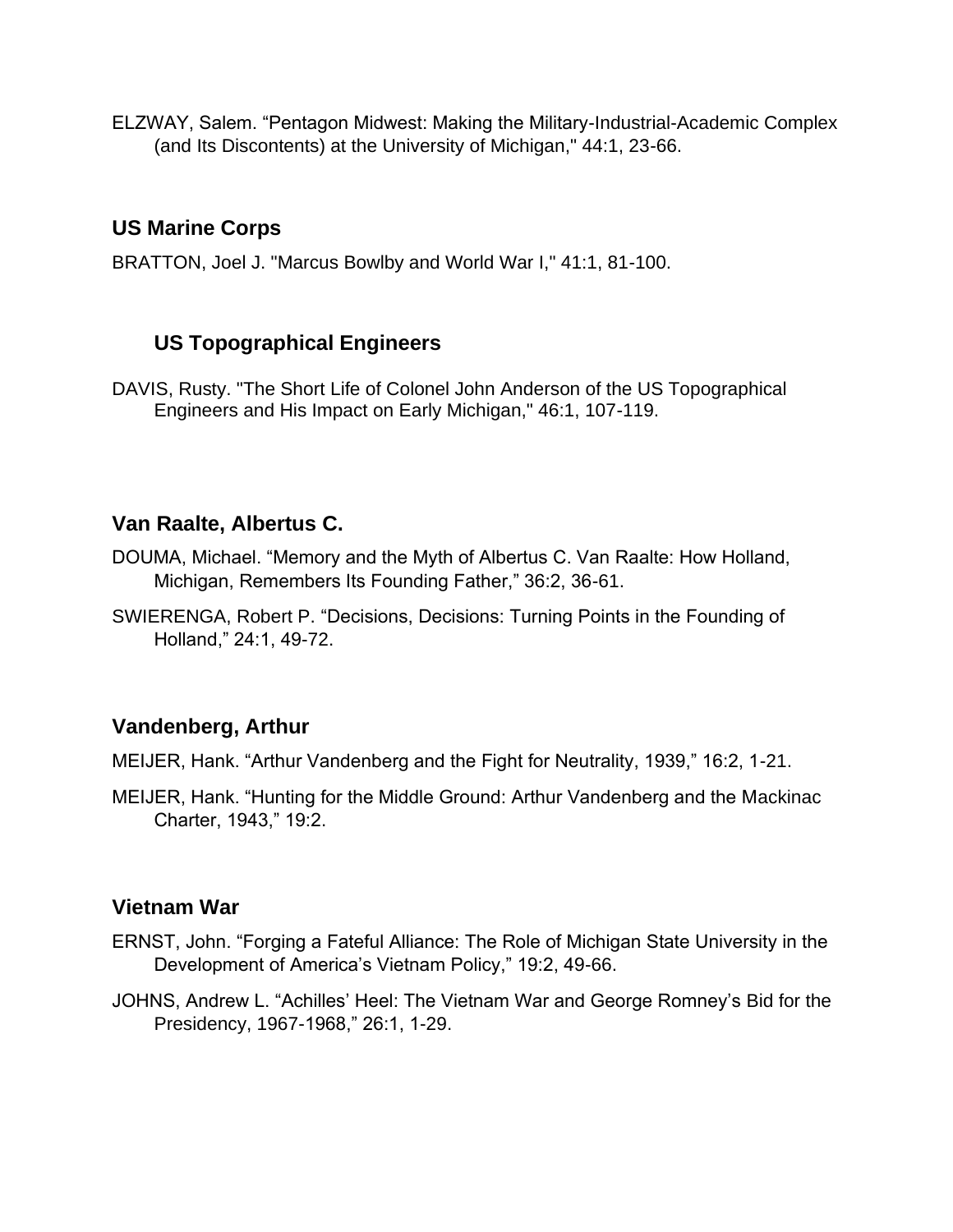#### **Voyageurs**

- PETERS, Bernard C. "A Duel Leaves a Name on Michigan's Lake Superior Shoreline," 17:1, 82-85.
- ST-ONGE, Nicole. "The Persistence of Travel and Trade: St. Lawrence River Valley Engagés and the American Fur Company, 1818-1840," 34:2, 17-37.

#### **Wabasha**

STEVENS, Paul L. "Wabasha Visits Governor Carleton, 1776: New Light on a Legendary Episode of Dakota-British Diplomacy on the Great Lakes Frontier," 16:1, 21-48.

#### **Wa-Bish-Kee-Pe-Nas**

PETERS, Bernard C. "Wa-bish-kee-pe-nas and the Chippewa Reverence for Copper," 15:2, 47-60.

#### **Walker, Jonathan**

O'NEILL, Sean. "The Rebranding of Jonathan Walker," 46:1, 121-165.

#### **War of 1812**

- ALLEN, Robert S. "His Majesty's Indian Allies: Native Peoples, the British Crown, and the War of 1812," 14:2, 1-24.
- ALTOFF, Gerry T. "Oliver Hazard Perry and the Battle of Lake Erie," 14:2, 25-57.
- ANTAL, Sandy. "Michigan Ceded: Why and Wherefore?" 38:1, 1-26.
- CALLOWAY, Colin G. "The End of an Era: British-Indian Relations in the Great Lakes Region after the War of 1812," 12:2, 1-20.
- CARROLL, Francis M. "The Search for the Canadian-American Boundary along the Michigan Frontier: 1819-1827: The Boundary Commissions under Articles Six and Seven of the Treaty of Ghent," 30:2, 77-103.
- CARTER-EDWARDS, Dennis. "The War of 1812 Along the Detroit Frontier: A Canadian Perspective," 13:2, 25-50.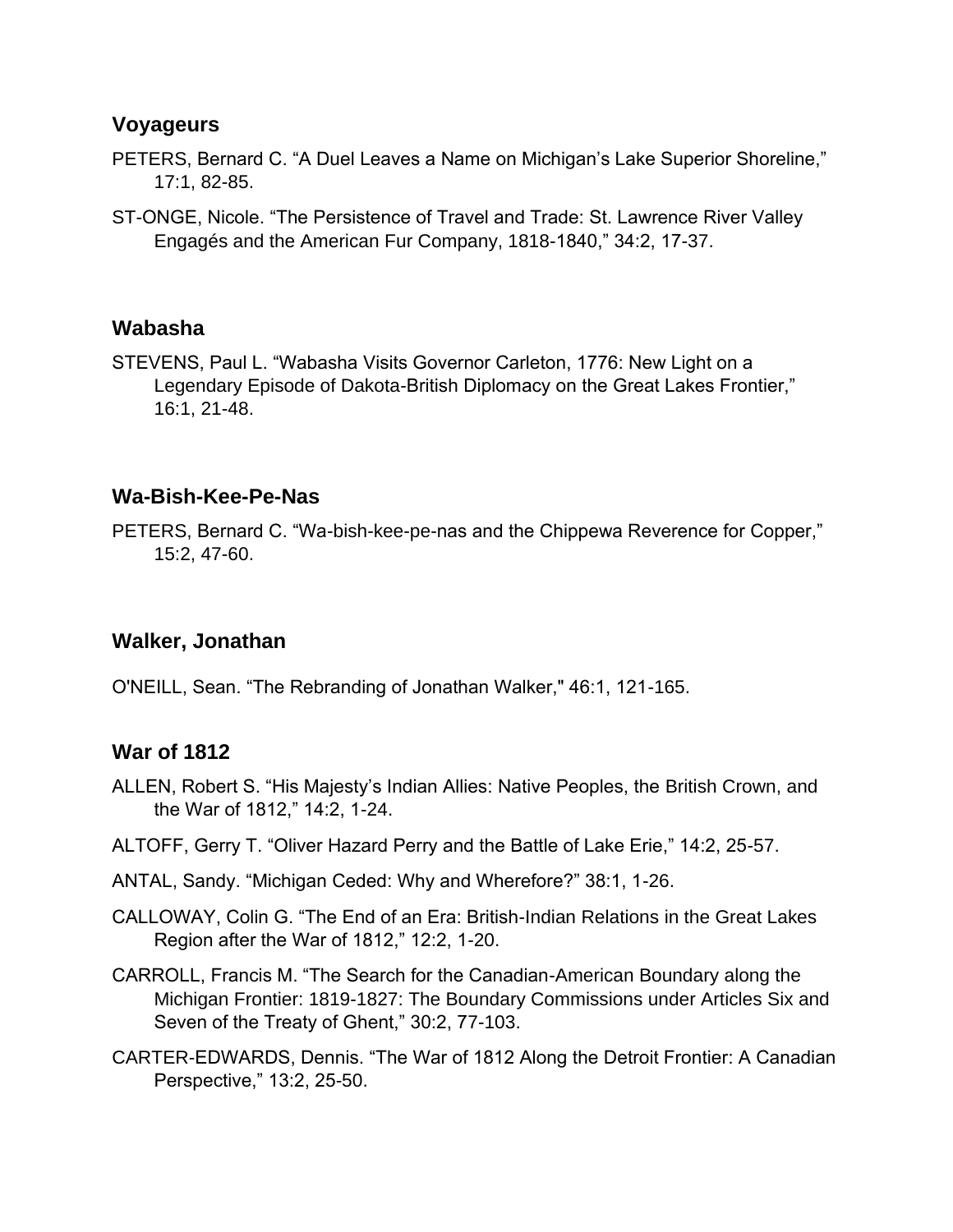- FIERST, John T. "Rationalizing Removal: Anti-Indianism in Lewis Cass's *North American Review* Essays," 36:2, 1-35.
- GOUGH, Barry. "Michilimackinac and Prairie du Chien: Northern Anchors of British Authority in the War of 1812," 38:1, 83-105.
- HORSMAN, Reginald. "On to Canada: Manifest Destiny and United States Strategy in the War of 1812," 13:2, 1-24.
- JUNG, Patrick J. "Toward the Black Hawk War: The Sauk and Fox Indians and the War of 1812," 38:1, 27-52.
- KLUNDER, William Carl. "The Seeds of Popular Sovereignty: Governor Lewis Cass and Michigan Territory," 17:1, 65-81.
- RAUCH, Steven J. "A Stain Upon the Nation?: A Review of the Detroit Campaign of 1812 in United States Military History," 38:1, 129-53.
- SKAGGS, David Curtis. "Decisions at Sandwich: William Henry Harrison and the Pursuit to the Thames," 38:1, 107-28.
- SWAYAMPRAKASH, Ramya. "Dredge a River, Make a Nation Great: Shipping, Commerce, and Territoriality in the Detroit River, 1870-1905." 45:1, 27-46.
- TEASDALE, Guillaume. "Old Friends and New Foes: French Settlers and Indians in the Detroit River Border Region," 38:2, 35-62.
- TUCKER, Patrick M. and Laurel E. Heyman. "Welcome to Hard Times: Two French Merchants and Militiamen in the Detroit River Region during the War of 1812," 38:1, 53-81.

#### **Ward, Eber Brock**

WARGO, Justin. "'A Case Without Parallel': The Sensational Battle over Eber Brock Ward's Will and Subsequent Legacy of Detroit's First Great Industrialist," 39:2, 77- 104.

#### **Warren, Michigan**

- RIDDLE, David. "HUD and the Open Housing Controversy of 1970 in Warren, Michigan," 24:2, 1-36.
- RIDDLE, David. "Race and Reaction in Warren, Michigan, 1971-1974: *Bradley v. Milliken* and the Cross-District Busing Controversy," 26:2, 1-49.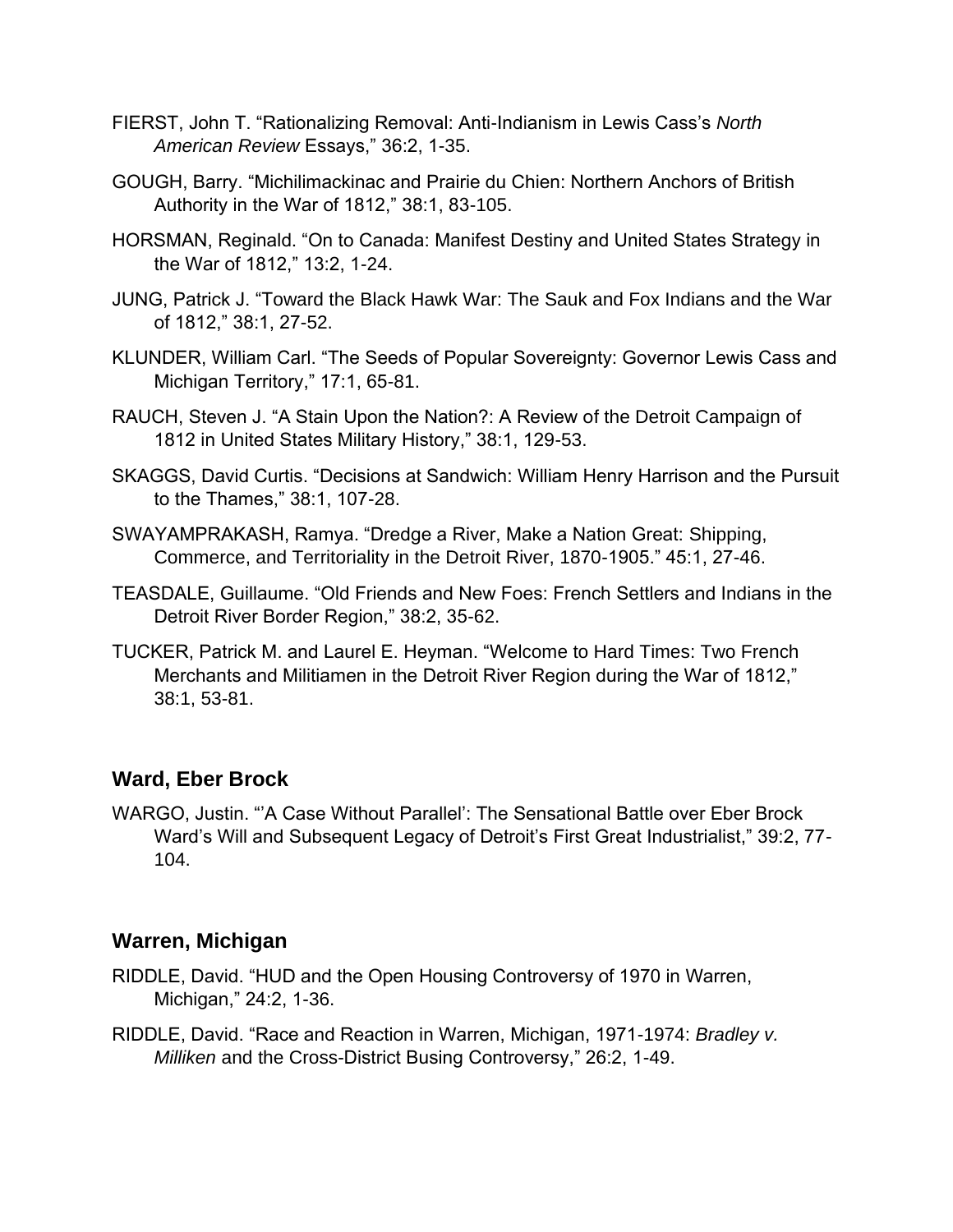#### **Water**

GERMANO, Nancy. "'A Flood of Problems' in Michigan: An Urban Environmental History." 45:1, 81-107.

#### **Watercraft**

NELSON, John William. "The Ecology of Travel on the Great Lakes Frontier: Native Knowledge, European Dependence, and the Environmental Specifics of Contact." 45:1, 1-26.

# **Wayne State University**

STANKRAUFF, Alison. "A Sesquicentennial Bibliography of Wayne State University Records from the University Archives at The Walter P. Reuther Library," 44:1, 97- 110.

## **West Michigan**

- BRATT, Peter. "A Great Revolution in Feeling: The American Civil War in Niles and Grand Rapids, Michigan," 31:2, 43-66.
- BRATT, Peter A. "Renewing a Grand Center: Postwar Planning in Grand Rapids, Michigan: 1949 to 1959," 36:2, 127-158.
- DOUMA, Michael. "Memory and the Myth of Albertus C. Van Raalte: How Holland, Michigan, Remembers Its Founding Father," 36:2, 36-61.
- FERNÁNDEZ, Delia. "Becoming Latino: Mexican and Puerto Rican Community Formation in Grand Rapids, Michigan, 1926-1964," 39.1, 71-99.
- GRAY, Susan E. "Limits and Possibilities: White-Indian Relations in Western Michigan in the Era of Removal," 20:2, 71-91.
- JELKS, Randal M. "Making Opportunity: The Struggle against Jim Crow in Grand Rapids, Michigan, 1890-1927," 19:2, 23-48.
- KLEIMAN, Jeffrey. "The Rule from Above: Businessmen, Bankers, and the Drive to Organize in Grand Rapids, 1890-1906," 12:2, 45-68.
- OLSON, Gordon. "Local History Department: Grand Rapids Public Library," 26.1, 145- 148.
- VERHAVE, Jan Peter. "Paul de Kruif: A Michigan Leader in Public Health," 39.1, 41-70.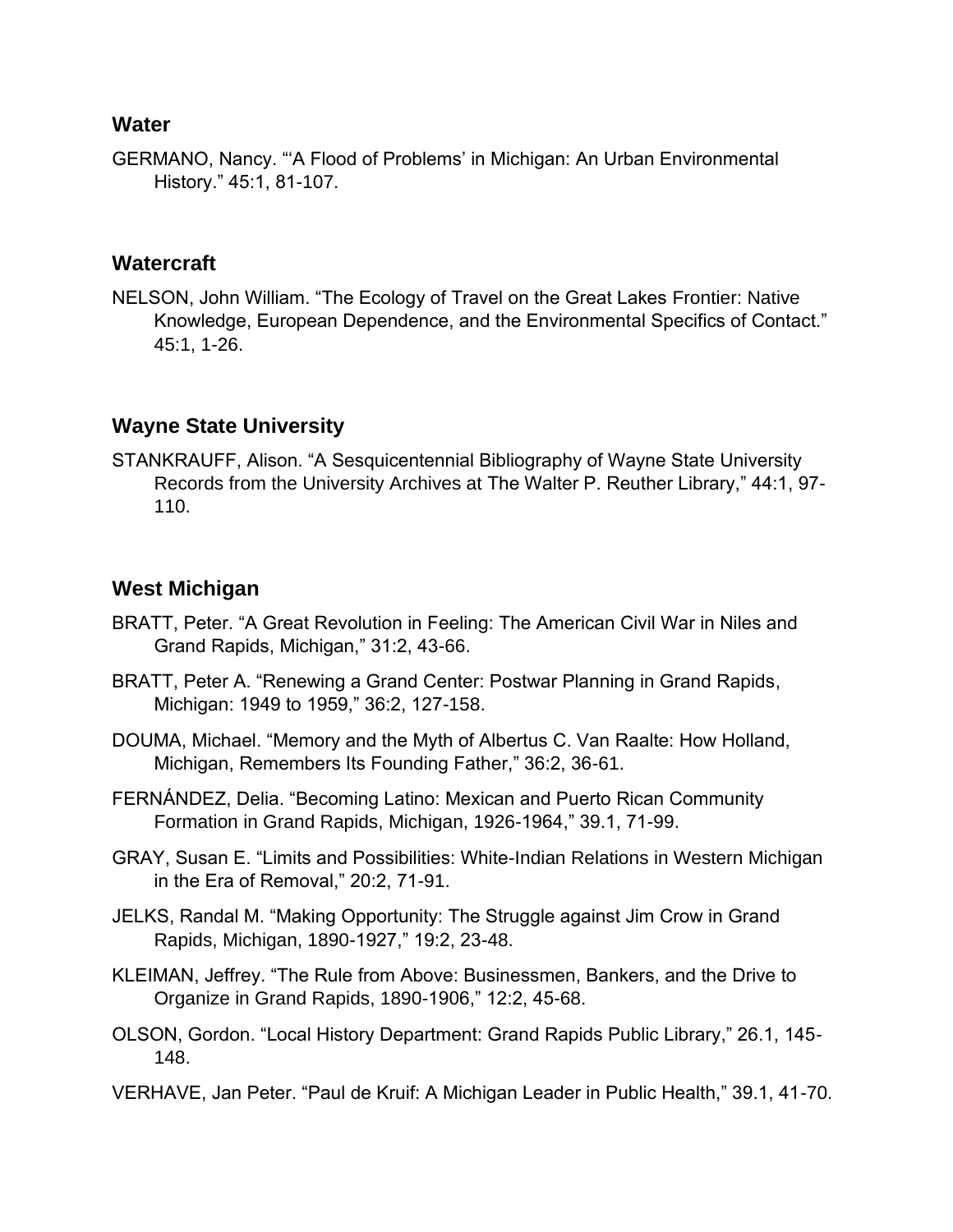#### **Western Michigan University**

HAVIRA, Barbara Speas. "Coeducation and Gender Differentiation in Teacher Training: Western State Normal School, 1904-1929," 21:1, 49-82.

#### **Westnedge, Joseph**

MILLER, Louis S. "'Honor for All'? Commemoration of the First World War in Kalamazoo." 45:2, 103-125.

#### **Williams, A. S.**

CHARNLEY, Jeffery G. "Michigan's General A. S. Williams and Civil War Historians: A Century of Neglect," 12:1, 1-28.

#### **Williams, G. Mennen**

FINE, Sidney. "'A Jewel in the Crown of All of Us': Michigan Enacts a Fair Employment Practices Act, 1941-1958," 22:1, 19-66.

#### **Willow Run**

ELZWAY, Salem. "Pentagon Midwest: Making the Military-Industrial-Academic Complex (and Its Discontents) at the University of Michigan," 44:1, 23-66.

#### **Winter Motor Car Company**

BUERGLENER, Robert. "Driving Ambitions: Charles Roswell Henry and the Changing Status of the Early Automobile Consumer," 37:2, 79-98.

#### **Windsor, Ontario, Canada**

BHALLA, Vibha. "Detroit and Windsor as Transnational Spaces: A Case Study of Asian Indian Migrants," 34:2, 99-116.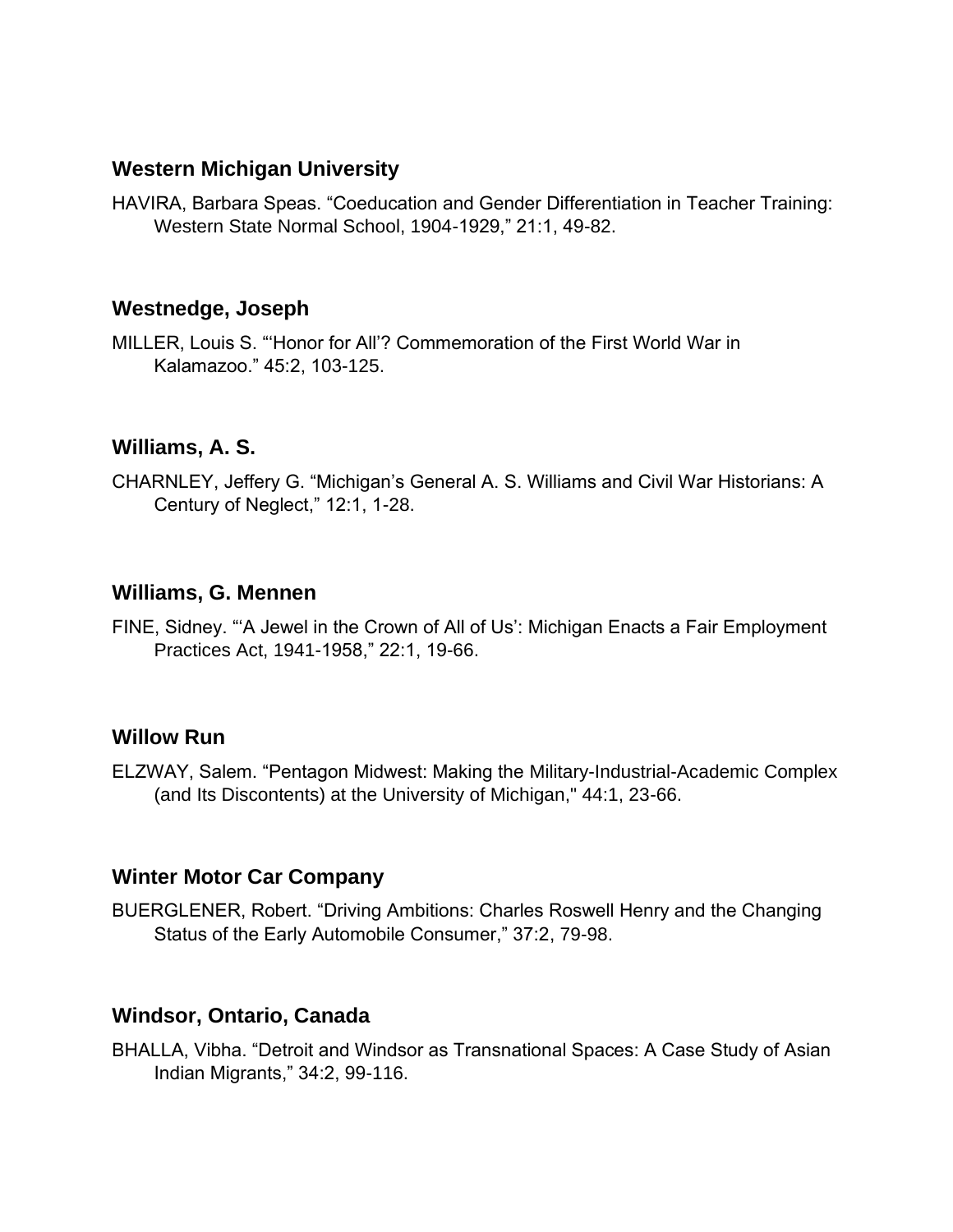- CARTER-EDWARDS, Dennis. "The War of 1812 Along the Detroit Frontier: A Canadian Perspective," 13:2, 25-50.
- HATTER, Lawrence B. A. "The Transformation of the Detroit Land Market and the Formation of the Anglo-American Border," 34:1, 83-99.
- KLUG, Thomas A. "Residents by Day, Visitors by Night: The Origins of the Alien Commuter on the U.S.-Canadian Border during the 1920s," 34:2, 75-98.
- LONGO, Julie. "Consuming Freedom: The International Freedom Festival as Transnational Tourism Strategy on the Windsor-Detroit Border, 1959-1976," 34:2, 119-137.
- SMITH, Marian L. "The Immigration and Naturalization Service (INS) at the U.S.- Canadian Border, 1893-1993: An Overview of Issues and Topics," 26:2, 127-147.

#### **Wisconsin**

- FOSS-MOLLAN, Kate. "Waiting for Water: Service Discrimination and Polish Neighborhoods in Milwaukee, 1870-1910," 25:2, 29-45.
- McCARTHY, John. "Dreaming of a Decentralized Metropolis: City Planning in Socialist Milwaukee," 32:1, 33-57.
- NYGREN, Joshua. "A Producer's Republic: Rural Zoning, Land Use, and Citizenship in the Great Lakes Cutover, 1920-1940," 40:1, 1-26.
- SMITH, Kevin D. "From Socialism to Racism: The Politics of Class and Identity in Postwar Milwaukee," 29:1, 71-95.
- VAN ELLS, Mark D. "More Than a Union: The Teaching Assistants Association and Its 1970 Strike against the University of Wisconsin," 25:1, 103-124.

## **Wisconsin (University of)**

VAN ELLS, Mark D. "More Than a Union: The Teaching Assistants Association and Its 1970 Strike against the University of Wisconsin," 25:1, 103-124.

# **W.K. Kellogg Foundation**

HENGTGEN, Kristen. "Learning Conservation through Work: Michigan as a Pioneer of the School Camping Movement, 1940-1955." 45:1, 47-80.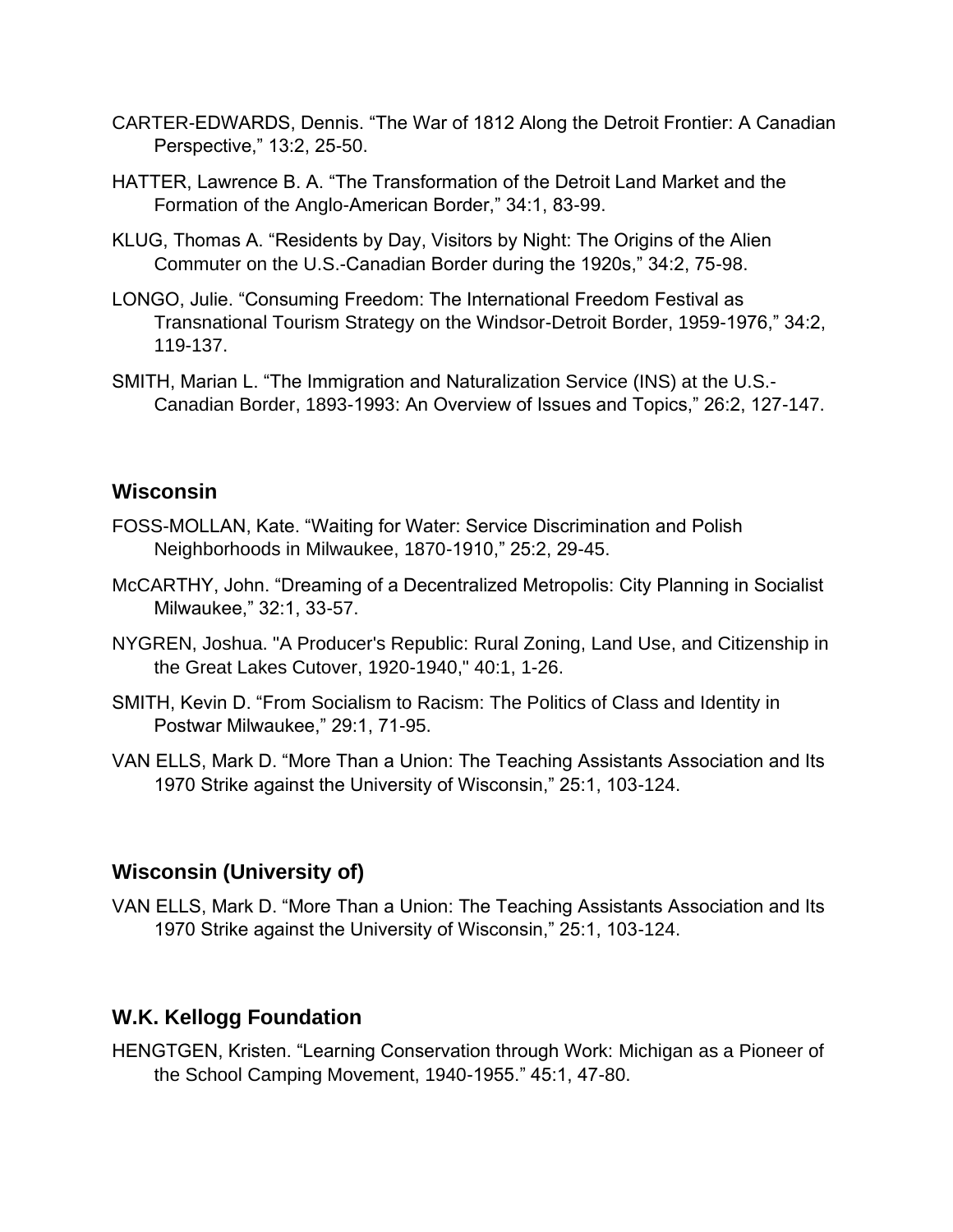#### **Women's Issues**

- BAUGH-HELTON, Tiffany. "A Woman's Place is in Her Union: The UAW's 1944 National Women's Conference and Women's Labor Activism," 40:1, 73-96.
- BRACE, Joanna V. "The Power of Porch Talks: The Civic Improvement Society of Monroe, Michigan, 1901 to 1914," 27:2, 1-31.
- BROMSEN, Amy. '"They all sort of disappeared': The Early Cohort of UAW Women Leaders," 37:1, 5-39.
- BURTON, Shirley J. "Obscene, Lewd, and Lascivious: Ida Craddock and the Criminally Obscene Women of Chicago, 1873-1913," 19:1, 1-16.
- CARTER, Sue. "'Women Don't Do News': Fran Harris and Detroit's Radio Station WWJ," 24:2, 76-87.
- CIANI, Kyle E. "Training Young Women in the 'Service' of Motherhood: Early Childhood Education at Detroit's Merrill-Palmer School, 1920-1940," 24:1, 103-132.
- FRENCH, Amy Holtman. "Mixing It Up: Michigan Barmaids Fights for Civil Rights," 40:1, 27-48.
- GONZALÉZ, Suronda. "Complicating Citizenship: Grace Abbott and the Immigrants' Protective League, 1908-1921," 24:2, 56-75.
- GOUVEIA, Grace Mary. "'We Also Serve': American Indian Women's Role in World War II," 20:2, 153-182.
- HÄDERLE, Irene. "Women and Lay Activism: Aspects of Acculturation in the German Lutheran Churches of Ann Arbor, Michigan, 1870-1917," 25:1, 25-43.
- HAVIRA, Barbara Speas. "Coeducation and Gender Differentiation in Teacher Training: Western State Normal School, 1904-1929," 21:1, 49-82.
- HICKEY, Georgina. "Rescuing the Working Girl: Agency and Conflict in the Michigan Reform School for Girls, 1879-1893," 20:1, 1-28.
- KARRER, Robert N. "The Formation of Michigan's Anti-Abortion Movement, 1967- 1974," 22:1, 67-107.
- KIRKWOOD, Shannon. "In Defense of the Home: Working-Class Domesticity and Community Action in the Michigan Copper Country," 43:1, 1-27.
- LEASHER, Evelyn. "Lois Bryan Adams and the Household Department of the *Michigan Farmer*," 21:1, 101-119.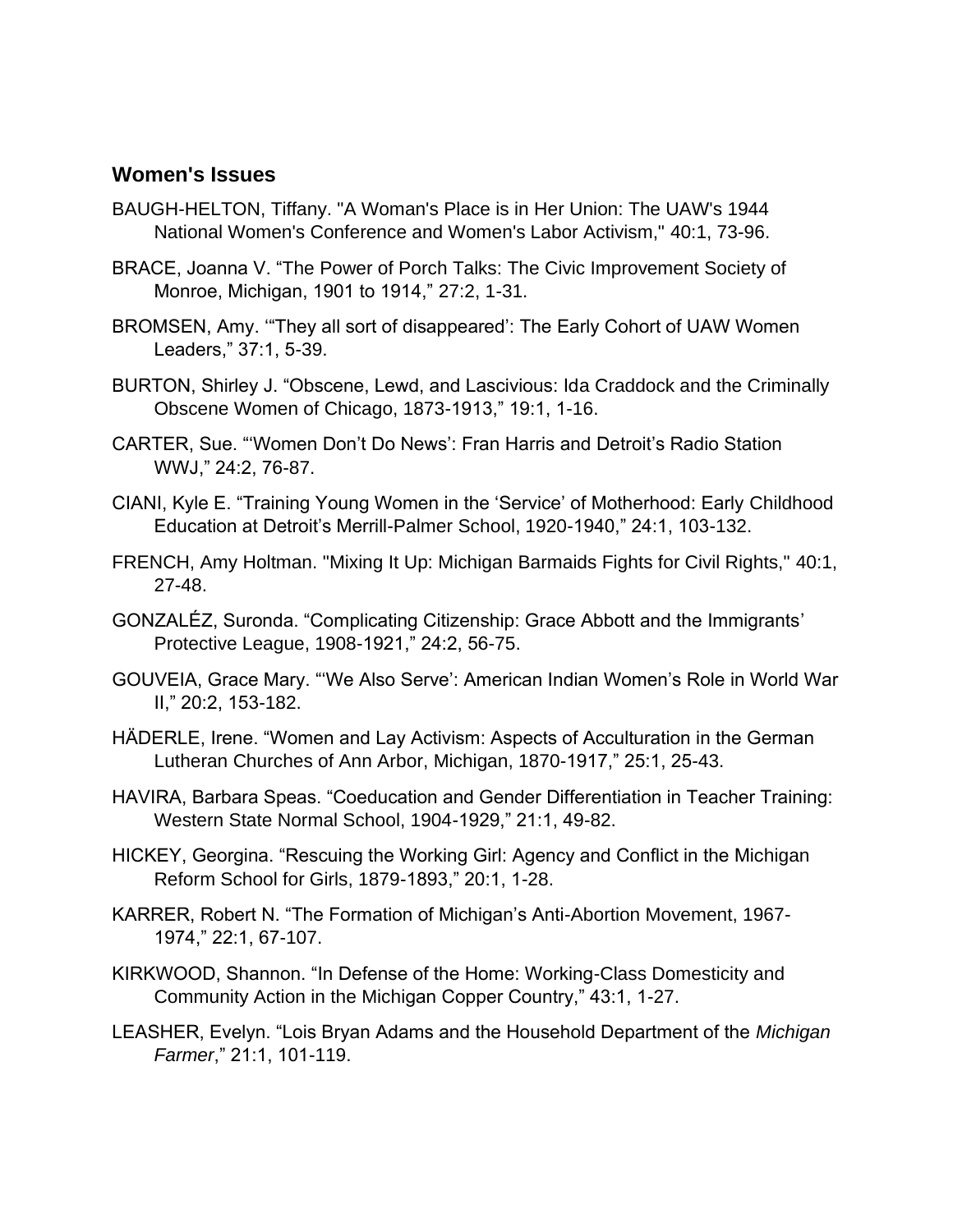- MILES, Tiya, "Shall Women's Voice Be Hushed?": Laura Smith Haviland in Abolitionist Women's History," 39:2, 1-20.
- MORRIS-CROWTHER, Jayne. "Municipal Housekeeping: The Political Activities of the Detroit Federation of Women's Clubs in the 1920s," 30:1, 31-57.
- PARKER, Kathleen R. "'To Protect the Chastity of Children Under Sixteen': Statutory Rape Prosecutions in a Midwest County Circuit Court, 1850-1950," 20:1, 49-79.
- REID, John B. "'A Career to Build, a People to Serve, a Purpose to Accomplish': Race, Class, Gender, and Detroit's First Black Women Schoolteachers, 1865-1916," 18:1, 1-27.
- ROSS, G. Alexander. "Fertility Change on the Michigan Frontier: Saginaw County, 1840-1850," 12:2, 69-85.
- SHOCKLEY, Megan Taylor. "Working for Democracy: Working-Class African-American Women, Citizenship, and Civil Rights in Detroit, 1940-1954," 29.2, 125-157.
- STEVENS, Ruth S. "Assistant US Attorney Ella Mae Backus: 'A Most Important Figure in the Legal Profession in the Western District of Michigan,'" 42:2, 1-30.
- VARGAS, Zaragosa. "Life and Community in the 'Wonderful City of the Magic Motor': Mexican Immigrants in 1920s Detroit," 15:1, 45-68.
- VILES, Debra A. "Disabilities of Marriage: Gender and Law in Antebellum Michigan," 28:1, 1-31.
- WHEELER, Leigh Ann. "From Reading Shakespeare to Reforming Burlesque: The Minneapolis Woman's Club and the Women's Welfare League 1907-1930," 25:1, 44-75.
- WOOLCOTT, Victoria W. "Gendered Perspectives on Detroit History," 27.1, 75-92.
- YOUNKER, Mary Mason. "'I Was Some What Disappointed': Expectations of Love in Rural Michigan, 1862-1869," 21:1, 1-36.
- ZIEWACZ, Lawrence. "Thomas W. Palmer: A Michigan Senator's 'Masterly Argument' for Women's Suffrage," 26:1, 31-43.

#### **Women's Suffrage**

- GOODIER, Susan. "The Price of Pacifism: Rebecca Shelley and Her Struggle for Citizenship," 36:1, 71-101.
- MORRIS-CROWTHER, Jayne. "Municipal Housekeeping: The Political Activities of the Detroit Federation of Women's Clubs in the 1920s," 30:1, 31-57.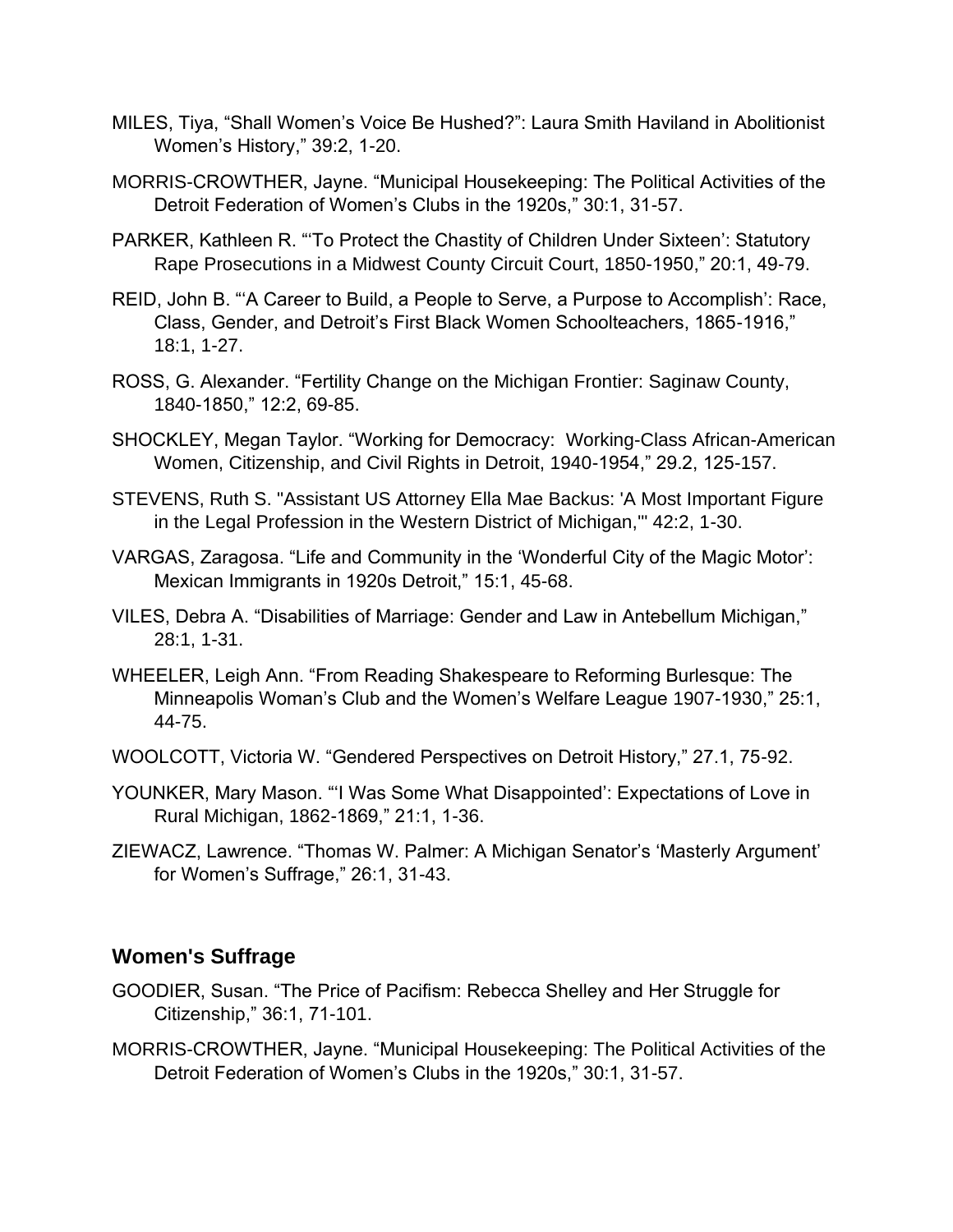ZIEWACZ, Lawrence. "Thomas W. Palmer: A Michigan Senator's 'Masterly Argument' for Women's Suffrage," 26:1, 31-43.

### **World War I**

BAK, Richard. "Digging Up Bob Troy," 44:1, 67-96.

- BRATTON, Joel J. "Marcus Bowlby and World War I," 41:1, 81-100.
- MILLER, Louis S. "'Honor for All'? Commemoration of the First World War in Kalamazoo." 45:2, 103-125.
- MURAGE, Njeru. "Making Migrants an Asset: The Detroit Urban League-Employers Alliance in Wartime Detroit, 1916 to 1919," 26:1, 67-104.

### **World War II**

- BRACE, Joanna V. "The Power of Porch Talks: The Civic Improvement Society of Monroe, Michigan, 1901 to 1914," 27:2, 1-31.
- CAPECI, Dominic J. "'Never Leave Me': The Wartime Correspondence of Peg and George Edwards, 1944 to 1945," 27:2, 91-130.
- CATALANO, Salaina. "When It Happened Here: Michigan and the Transnational Development of American Facism, 1920-1945," 46:1, 29-67.
- ELZWAY, Salem. "Pentagon Midwest: Making the Military-Industrial-Academic Complex (and Its Discontents) at the University of Michigan," 44:1, 23-66.
- GOUVEIA, Grace Mary. "'We Also Serve': American Indian Women's Role in World War II," 20:2, 153-182.
- GRANT, Philip A. Jr. "The Michigan Congressional Delegation and the Burke-Wadsworth Act of 1940," 18:1, 71-81.
- HALL, Kevin T. "The Befriended Enemy: German Prisoners of War in Michigan," 41:1, 57-80.
- KERSTEN, Andrew E. "Jobs and Justice: Detroit, Fair Employment, and Federal Activism during the Second World War," 25:1, 76-101.
- KOTLOWSKI, Dean J. "The Politician and the Priest: Paul V. McNutt, Frank Murphy, and the Age of FDR." 45:2, 39-76.
- MEIJER, Hank. "Arthur Vandenberg and the Fight for Neutrality, 1939," 16:2, 1-21.